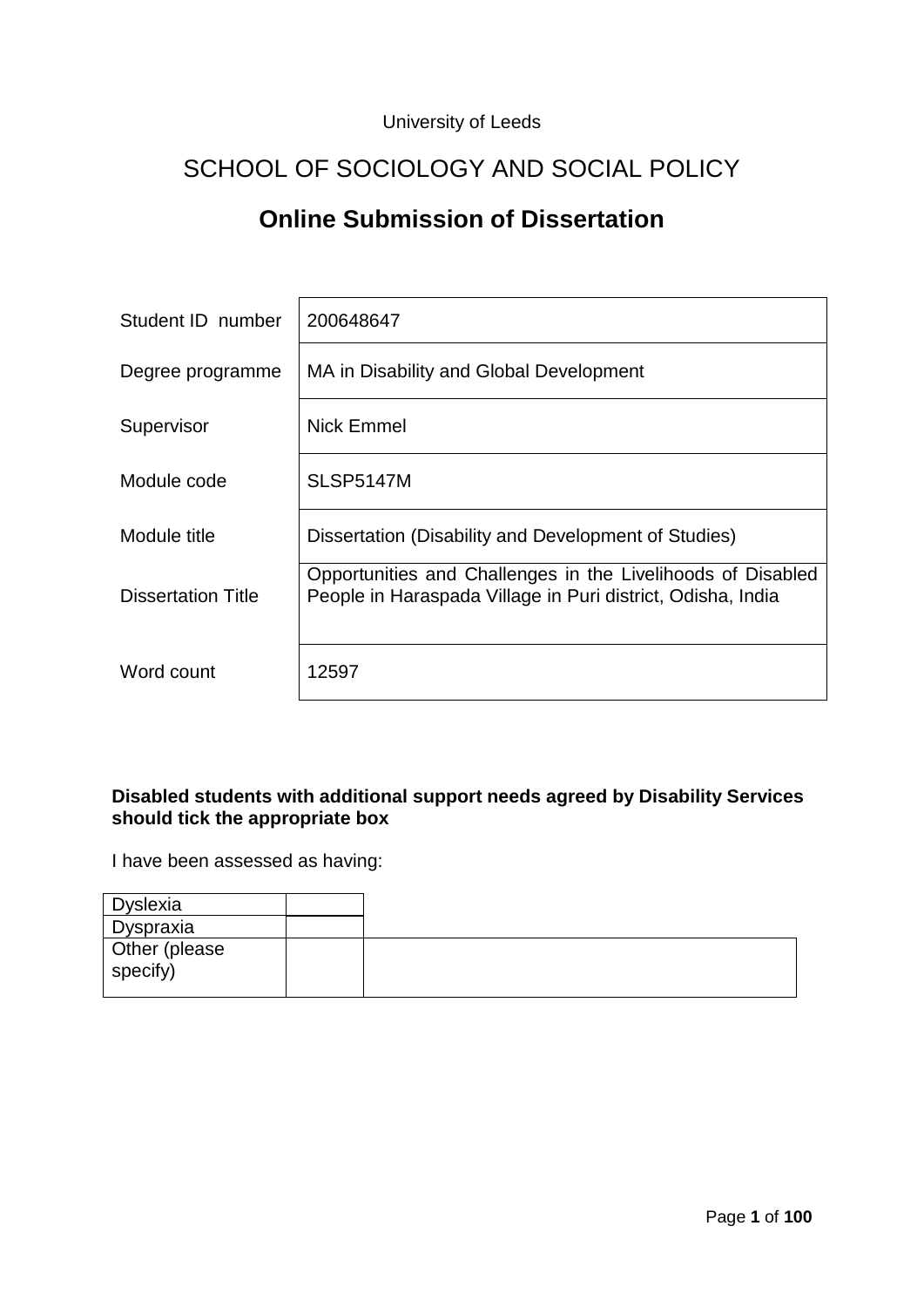## **Acknowledgement**

I express my profound gratitude to Ford Foundation International Fellowship programme for the wonderful scholarships they have awarded me to successfully pursue the MA in Disability and Global Development at University of Leeds. It is needless to say that without this fellowship I would not have dreamt of getting this opportunity to gain in depth of academic knowledge and skill on disability and development from a world class university. I would like to convey my warm regards to disabled people of Haraspada village, their family members, staff of SOLAR and Handicap International, the Sarapanch and others who spared their valuable time to participate in the research. I am very much thankful to my supervisor Nick Emmel who has not only inspired me for the empirical study but also provided intensive guidance for the research. I am indebted to Professor Collin Barnes and Dr. Alison Sheldon whose commitment to disability sector, professionalism and academic competence will inspire me for rest of my life. I also convey thanks to my wife Snigdha, son Amritam and friends Pravakar, Nandini, Pradumna, Rohitashwa, Neeraj, Manmeet and Subhadarsee for their inspiration and support in entire research process.

## Bikrama Keshari Mohapatra

MA in Disability and Global Development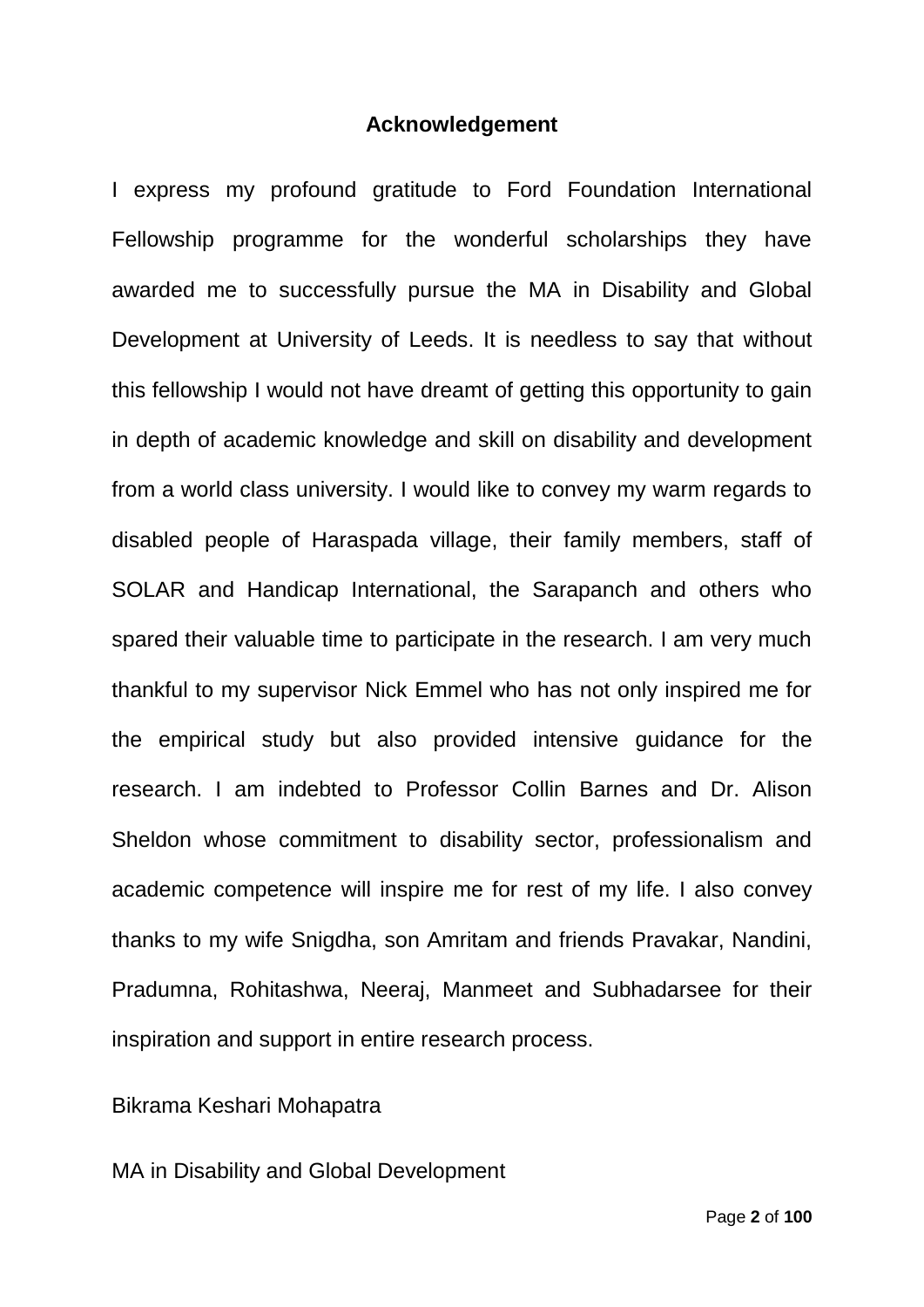| Chapter 2: Frameworks and Approaches to Disability, Poverty and<br>Livelihoods: Opportunities and Challenges for Disabled People. 15 |  |
|--------------------------------------------------------------------------------------------------------------------------------------|--|
|                                                                                                                                      |  |
| Models of disability and livelihoods of disabled people  16                                                                          |  |
|                                                                                                                                      |  |
|                                                                                                                                      |  |
|                                                                                                                                      |  |
| International framework and approaches to disabled people's livelihoods  22                                                          |  |
| Opportunities and challenges in livelihoods of disabled people in Puri                                                               |  |
|                                                                                                                                      |  |
|                                                                                                                                      |  |
| Status of employment, education, self-employment and social security27                                                               |  |
|                                                                                                                                      |  |
|                                                                                                                                      |  |
|                                                                                                                                      |  |
|                                                                                                                                      |  |
|                                                                                                                                      |  |
|                                                                                                                                      |  |
|                                                                                                                                      |  |
|                                                                                                                                      |  |
|                                                                                                                                      |  |
|                                                                                                                                      |  |
|                                                                                                                                      |  |
|                                                                                                                                      |  |
|                                                                                                                                      |  |

# **Table of Conetnt**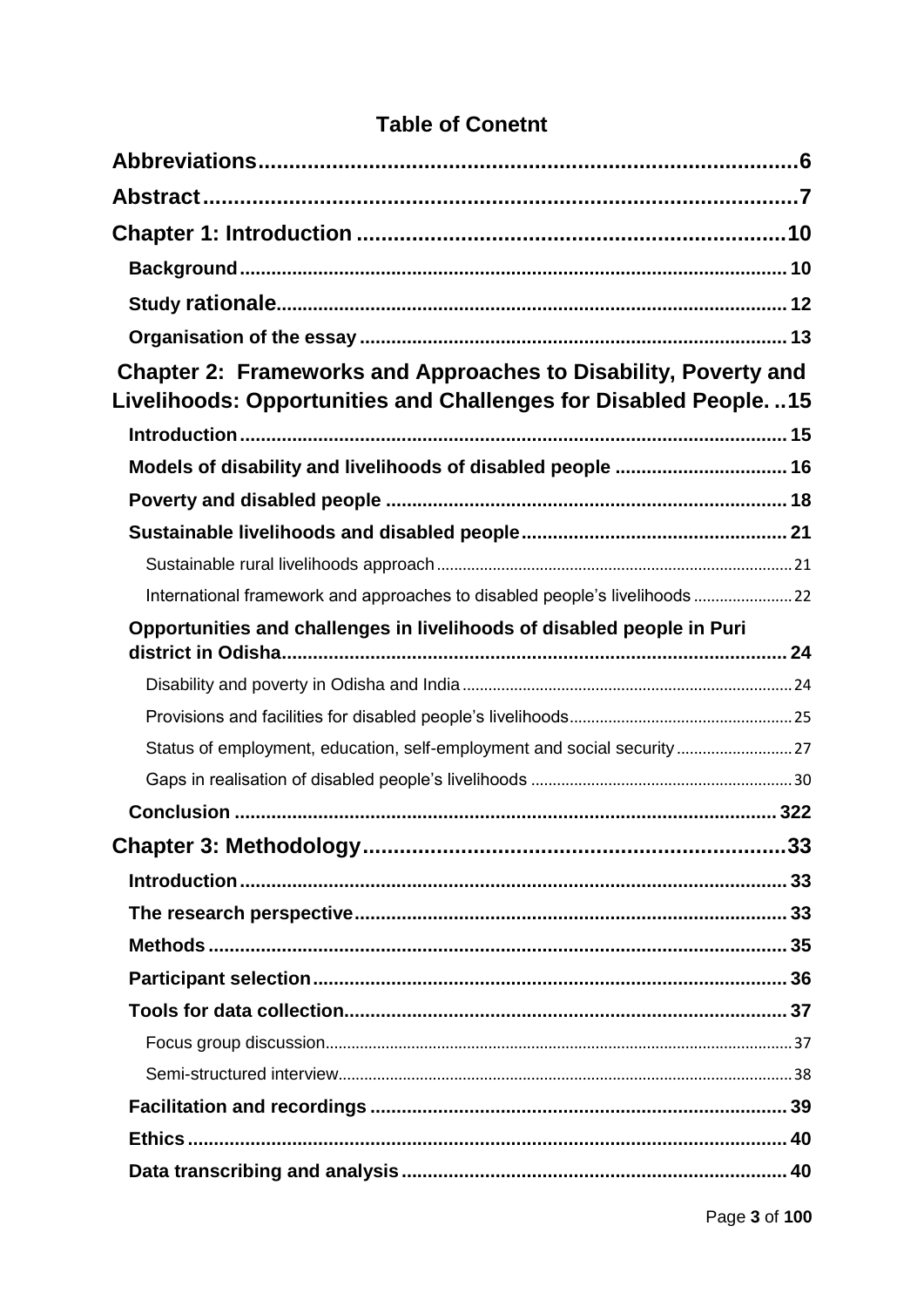| <b>Chapter 4: Opportunities and Challenges in the Realisation of</b><br>Livelihoods of Disabled People: Infrastructure, Facilities and |  |
|----------------------------------------------------------------------------------------------------------------------------------------|--|
|                                                                                                                                        |  |
|                                                                                                                                        |  |
|                                                                                                                                        |  |
|                                                                                                                                        |  |
|                                                                                                                                        |  |
|                                                                                                                                        |  |
|                                                                                                                                        |  |
|                                                                                                                                        |  |
|                                                                                                                                        |  |
|                                                                                                                                        |  |
|                                                                                                                                        |  |
|                                                                                                                                        |  |
| <b>Chapter 5: Opportunities and Challenges in realisation of</b>                                                                       |  |
|                                                                                                                                        |  |
| livelihoods of Disabled People: Family Support and the Self-stand                                                                      |  |
|                                                                                                                                        |  |
|                                                                                                                                        |  |
|                                                                                                                                        |  |
|                                                                                                                                        |  |
|                                                                                                                                        |  |
|                                                                                                                                        |  |
|                                                                                                                                        |  |
|                                                                                                                                        |  |
|                                                                                                                                        |  |
| Chapter 6: The Research Findings and Recommendations67                                                                                 |  |
| Limited infrastructure, facilities and lack of access to resources 69                                                                  |  |
| Lack of family support and the powerlessness of disabled people  70                                                                    |  |
|                                                                                                                                        |  |
|                                                                                                                                        |  |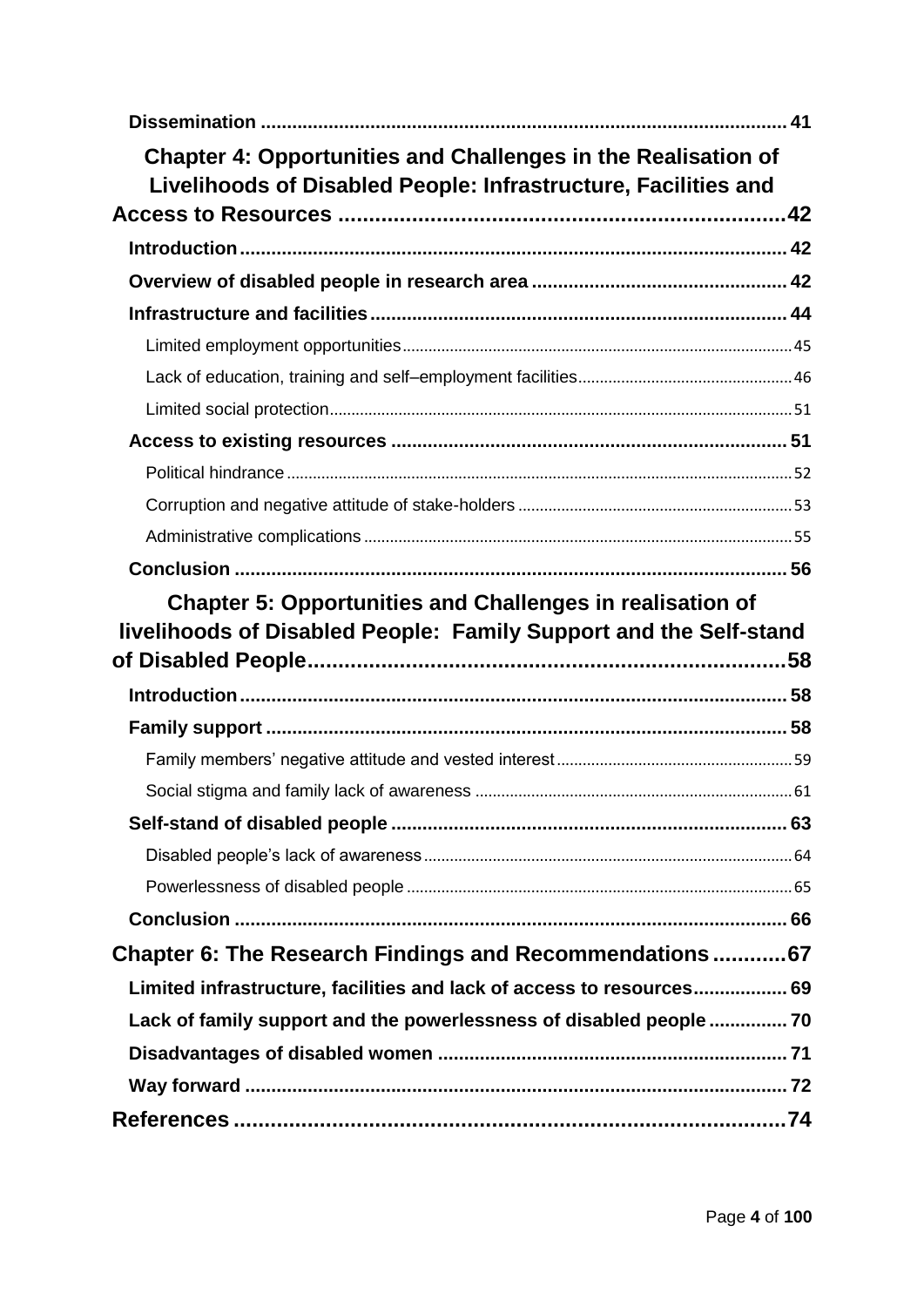| Appendix-2. Findings of Survey Report of Handicap International,        |  |
|-------------------------------------------------------------------------|--|
| Appendix-3. Questionnaire guidelines for focus group discussion 92      |  |
| Appendix-4. Questionnaire guidelines for semi structured interview with |  |
| Appendix-5. Questionnaire guidelines for semi structured interview with |  |
| Appendix-6. Questionnaire guidelines for semi structured interview with |  |
|                                                                         |  |
| Appendix. 8. Permission Letter from Handicap International 100          |  |
|                                                                         |  |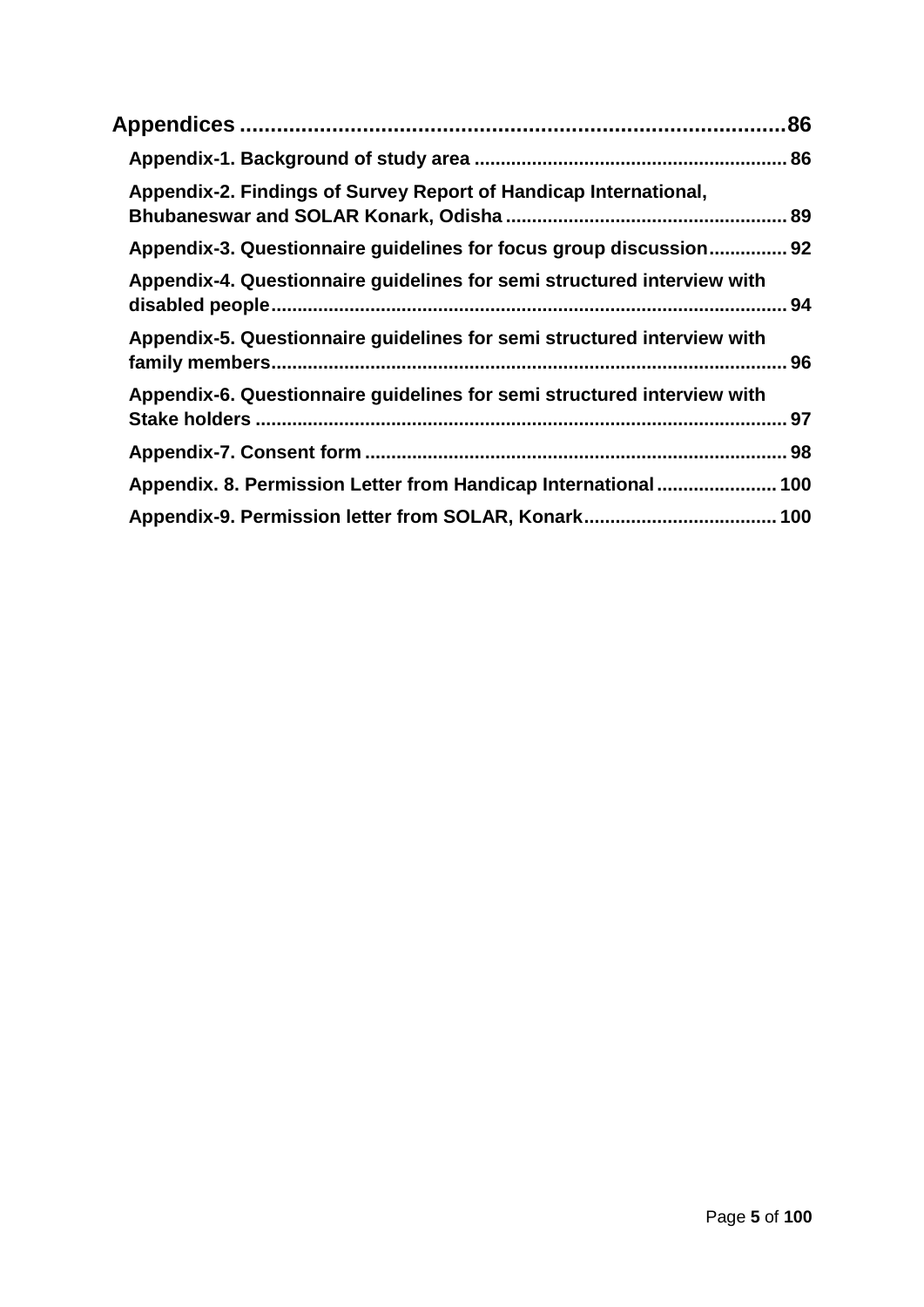# **Abbreviations**

<span id="page-5-0"></span>CBR- Community Based Rehabilitation

DFID- Department for International Development

GOI- Government of India

GOO- Government of Odisha

HDA- Human Development Approach

ILO- International Labour Organisation

MDGs- Millennium Development Goals

MFG- Disabled Men's Focus Group

MGNREGA -Mahatma Gandhi National Employment Guarantee Act - 1995

NCPEDP- National Centre for Promotion of Employment for Disabled People

NGO- Non Government Organisation

NHFDC- National Handicap Financial Development Corporation

SGRY - Sampurna Grameen Rozgar Yojana

SHGs- Self Help Groups

SMRC- Shanta Memorial Rehabilitation Centre

SRLs- Sustainable Rural Livelihoods

SVNIRTAR- Swami Vivekananda National Institute for Rehabilitation Training and Research

UN- United Nations

UNCRPD- United Nations Convention on the Rights of Persons with **Disabilities** 

UNDP- United Nations Development Programme

VTC- Vocational Training Centre

WFG- Disabled Women's Focus Group

WHO- World Health Organisation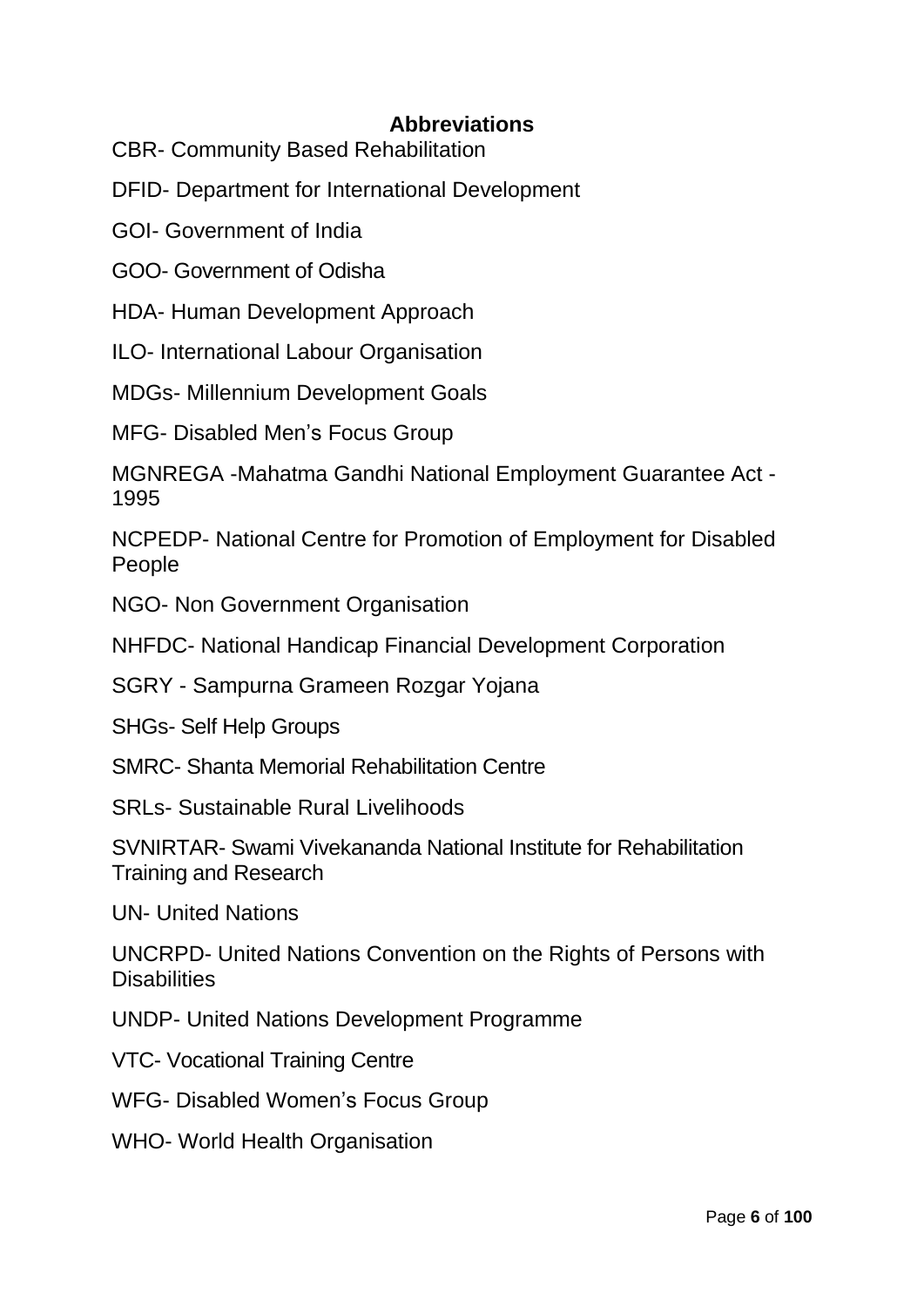#### **Abstract**

<span id="page-6-0"></span>The dissertation seeks to ascertain the opportunities and challenges for disabled people in Haraspada, a rural village in Puri district of Odisha, India from the perspectives of the social model of disability and sustainable rural livelihoods. Using the combination of qualitative interviews and quantitative data from secondary sources this small-scale research examines key aspects of livelihoods, such as employment, education and training, self–employment and social security. It also explores the impact of the lack of treatment facilities on the livelihoods of disabled people. The research provides a deep insight into the various social, attitudinal and environmental barriers faced by diversified groups of disabled rural people. Furthermore, it looks at the gender dimensions of the challenges faced by the disabled people in accessing their livelihoods. Extracts of the interview were used in an attempt to obtain the disabled people's views and their experiences in accessing any opportunities. Their life experiences suggest that, apart from discriminations and barriers, the lack of available opportunities is a major challenge for them.

Firstly, the research examines different international frameworks and guidelines on disabled people's rights and livelihoods. It further explores the initiatives of government to address these livelihoods. The research reveals that, following international framework guidelines, the

Page **7** of **100**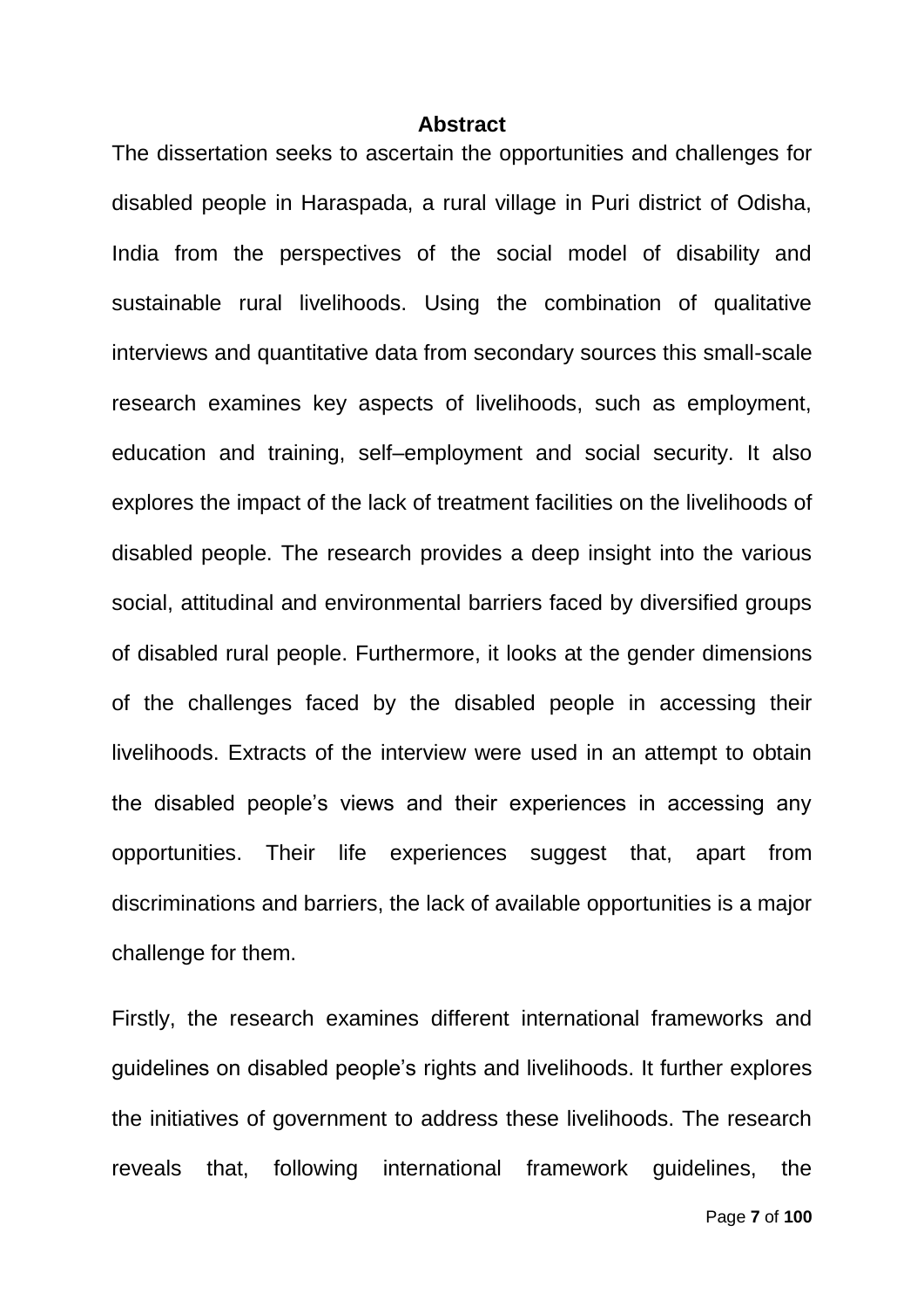Government of India and Odisha have enacted laws and extended specific provisions for disabled people.

Secondly, the research explores disabled people's challenges in securing livelihoods in rural areas. The findings suggest that agriculture is an unsuitable occupation for the disabled in their village. Furthermore, they have little access to other employment, self-employment, social security schemes or treatment facilities. It is evident that due to a lack of specific plans for disabled people in rural areas there is no facility available in the village. In addition, bad road conditions, transport and accessibility have limited their opportunities, and village politics, dominated by a powerful group of people, corruption, the indifferent or negative attitudes of stake-holders and administrative complications have deprived disabled people from procuring the benefits of available entitlements. Disabled women are more marginalised than their male counterparts due to their disability as well as gender-specific challenges.

The study finds that disabled people mostly depend upon family members' compassion and charity to sustain their livelihoods. However, a lack of awareness, self-interest and family members' negative attitudes prevent disabled people from being independent in their livelihoods and also make them powerless. In addition the lack of awareness of disabled people of disabled people regarding existing entitlements, and their lack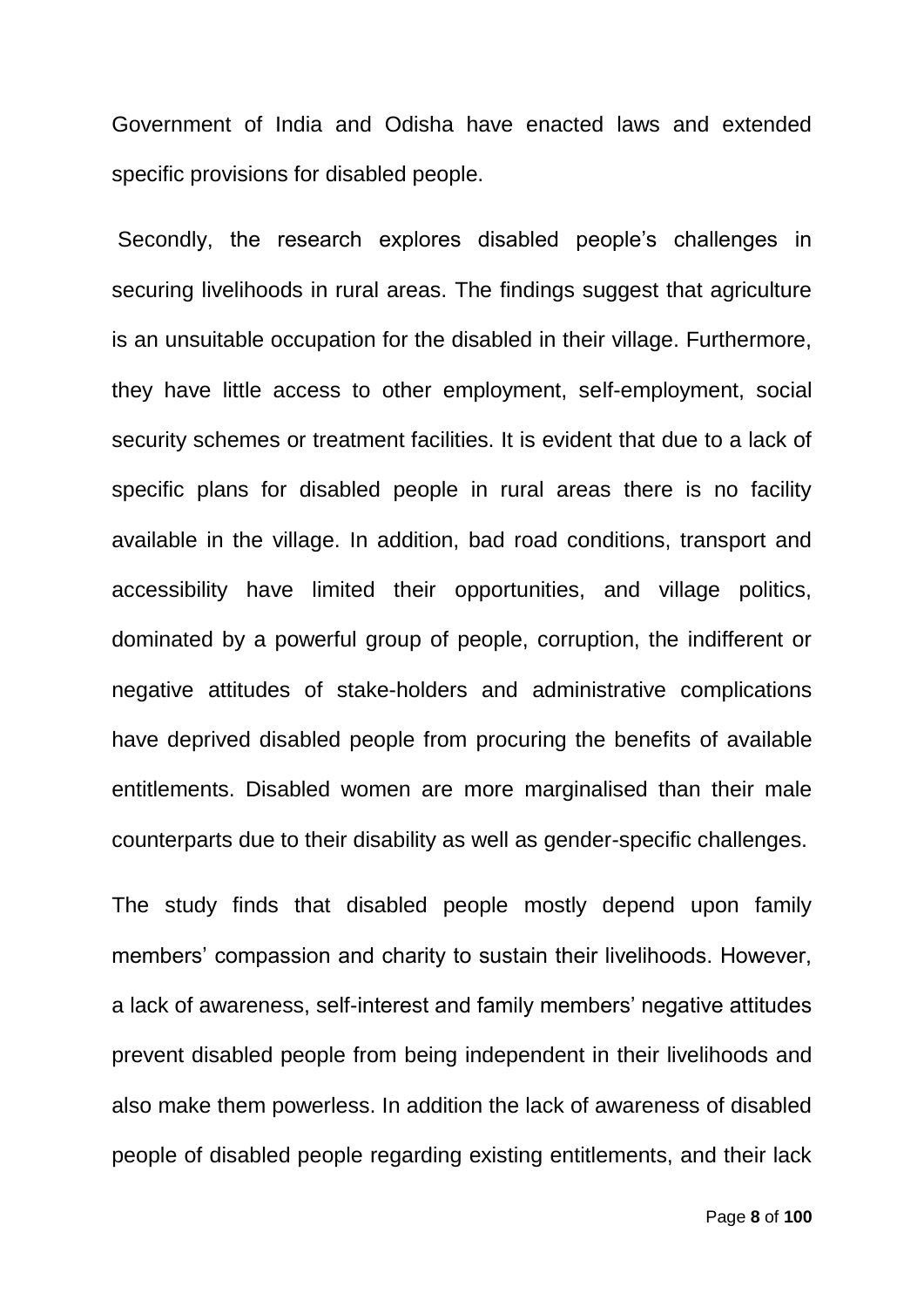of physical, financial and political power, further reduces their selfesteem and confidence. Therefore, disabled people access their livelihoods thanks to support from the family but often feel bored and helpless.

Based on the feedback of participants, the research suggests that availability of work, access to training, credit, raw materials, marketing facilities, treatment and an increased awareness by stakeholders can enhance the livelihood options for disabled people in the village. Therefore, rural-specific policies should be supported by the allocation of funds and rigorous monitoring.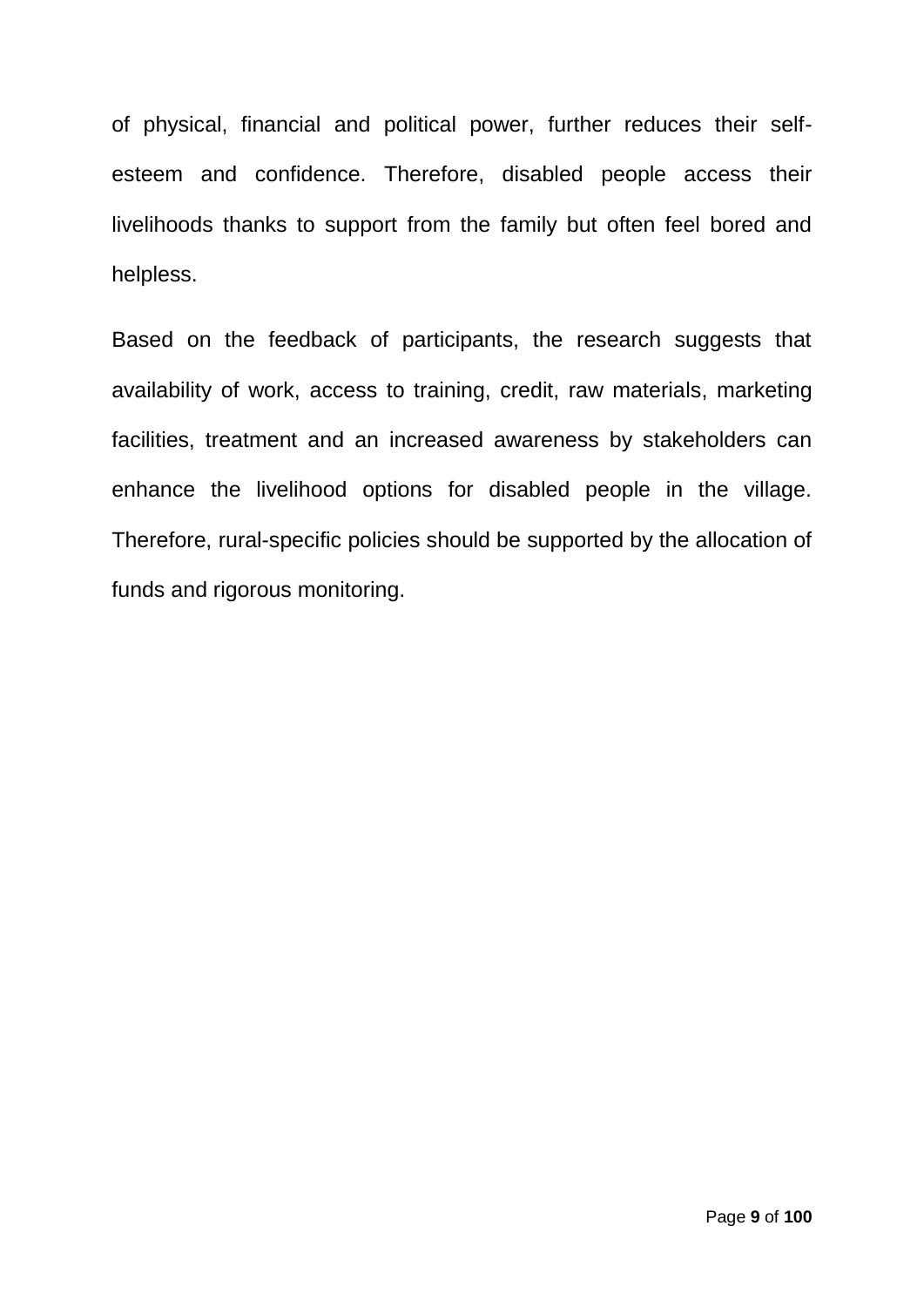## <span id="page-9-0"></span>**Chapter 1: Introduction**

### <span id="page-9-1"></span>**Background**

Disability has gained recognition as a development issue at international level (Voluntary Service Overseas, 2006). The United Nations Convention on the Rights of Persons with Disabilities (UNCRPD) (UN, 2006) provides vast opportunities to increase awareness of disability around the world. The convention was based on the social model of disability, which focuses upon equal access; social opportunities; health; education; employment; political, economic and social development; and elimination of legal and social barriers (McClain-Nhlapo, 2010). Mohapatra (2012b) states that following the UNCRPD coming into force, development institutions and professionals have recognised disability as a key issue inevitably linked to poverty, in the recognition of human rights and citizenship.

In spite of the emphasis on the right-based approach to disability, about 82% of disabled people worldwide live below the poverty line (Cramm and Finkenflugel, 2008:16). An estimated 65-80% of 60 million disabled people in rural areas of India do not have access to basic minimum facilities (Ghai, 2001:29). 'Disability' still remains overwhelmingly marginalised at mainstream developmental research, institutional, policy and programme levels (Grech, 2009). Social and economic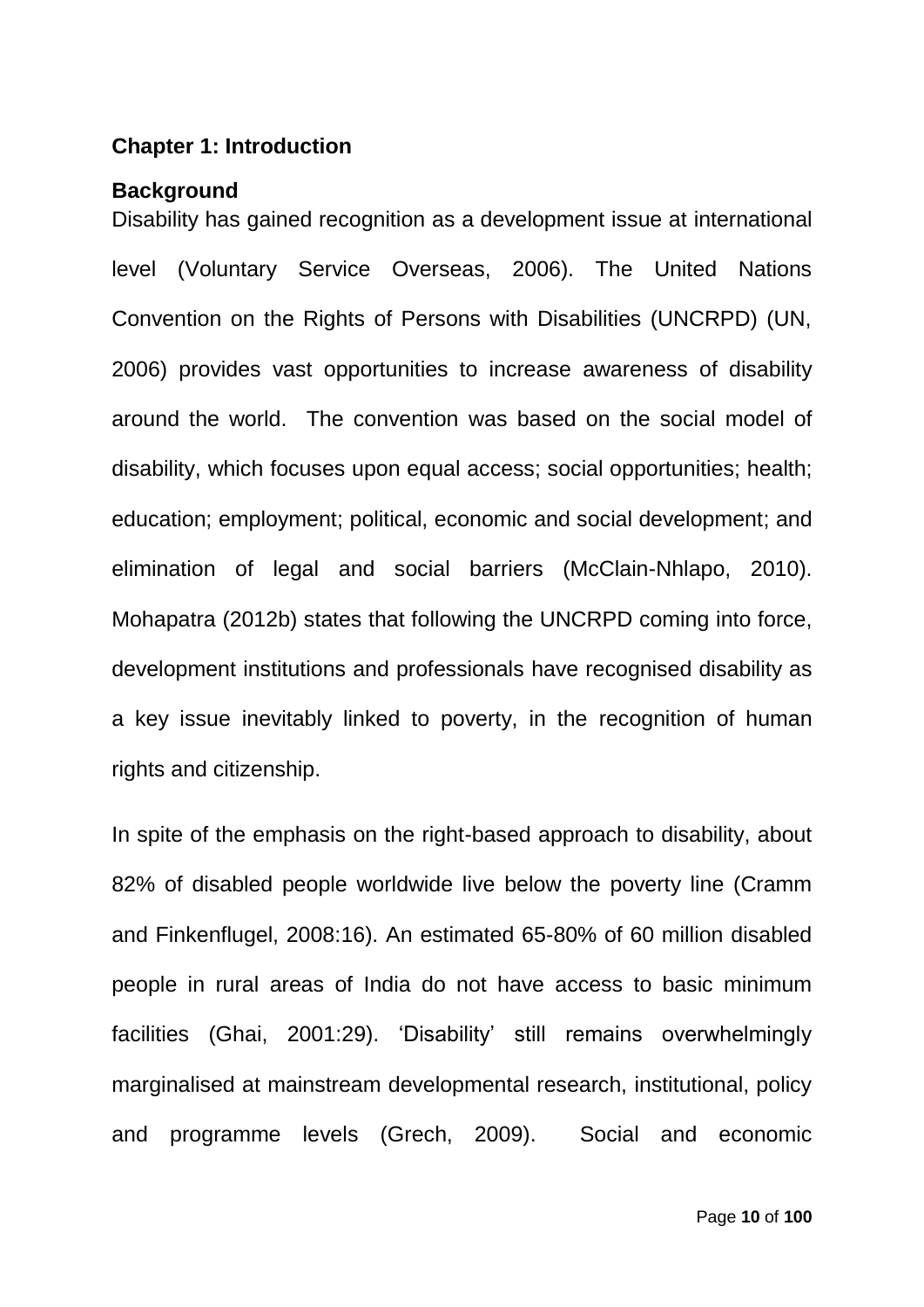discrimination, architectural, transportation, institutional and policy barriers continue to prevent disabled people from accessing any opportunities (Rust and Metts, 2007).

In the contemporary world economic factors determine a person's quality of life, dignity and value. The World Health Organisation (WHO, 2010b) suggests that secured access to livelihoods can reduce poverty among disabled people. 'Livelihoods' not only refers to the ability to earn but also the opportunity to develop one's full potential with control over factors that shapes his/her life and contribute to society's development (Coleridge and Venkatesh, 2010). Sustainable rural livelihoods approach emphasises access to resources; market and economic services; removal of barrier to participation; reform in basic services and improvement in rural infrastructure to improve the livelihoods of all, including disabled people (Akroyd and Duncan, 1998).

However, the situation regarding employment and livelihoods for disabled people depicts a poor picture. The statistics suggest that unemployment for working age disabled people in developing and industrialised countries is between 80-90% and 50-70% respectively (Naami et al. 2012:192). Furthermore, unemployment among disabled women is almost 100% in developing countries. As per the Government of India's Planning Commission poverty estimate for 2009-2010, Odisha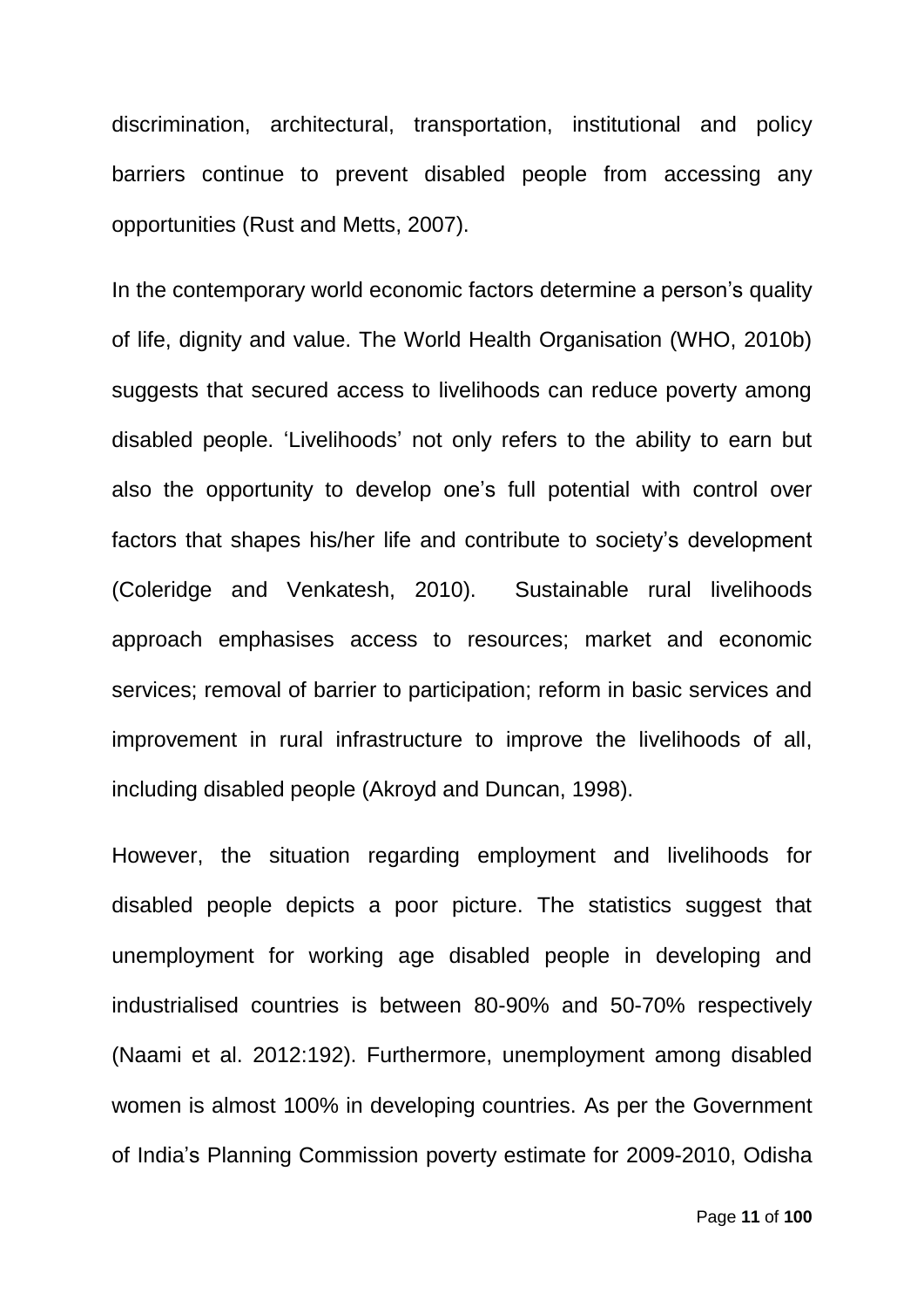is one of the poorest states in the country (GOI, 2012). Therefore, the conditions of disabled people in Odisha may be worse. The Census of India (2001) finds the highest disability rate (3.8%) in Puri district in Odisha and their employment rate is 26% in urban, and 25.1% in rural, areas. However, a recent study in Odisha suggests that 77.8% of disabled people survive as dependants and among the rest, 45% are self-employed and 29% are daily labourers (Mohapatra, 2012a). The experience in Puri suggests that most disabled people in rural areas lack access to livelihoods.

#### <span id="page-11-0"></span>**Study rationale**

Against this backdrop, I have selected a remote rural village, Haraspada in Puri district, as a sample area for the study. The aim is to explore different experiences of disabled people in accessing the livelihoods in rural areas from the perspectives of social model and sustainable rural livelihoods approach. By this, I refer to International Labour Organisation's findings that additional disadvantages suffered by disabled people due to lack of access to education, training, employment and credit schemes (ILO, 2002). A study finds that the majority of the disabled are not chosen for labour-intensive agricultural occupations (Gartrell, 2010). Experience in Puri suggests that other facilities for employment/self-employment are almost non-existent in the villages. In addition, a lack of treatment facilities and the powerlessness of disabled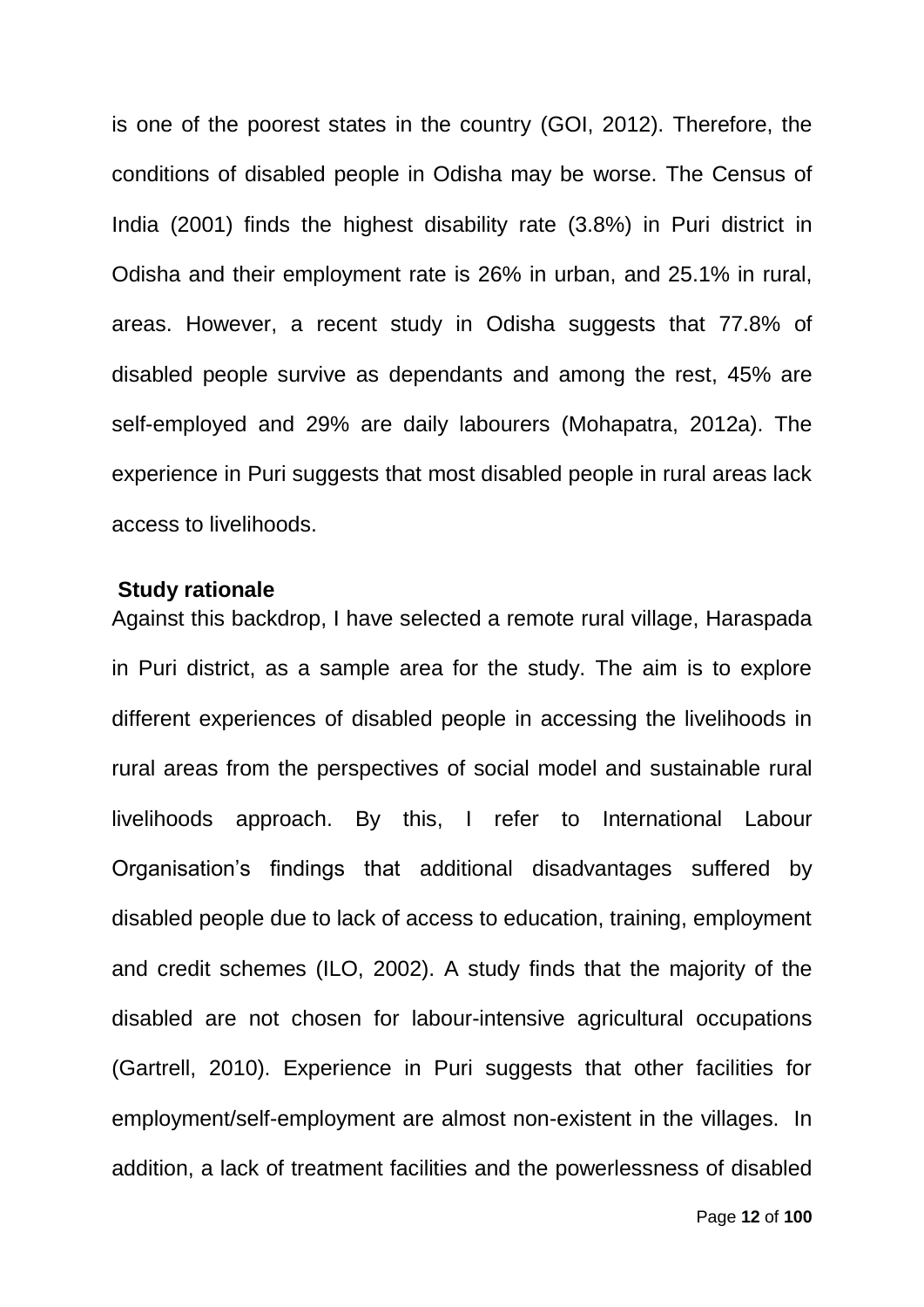people due to stakeholders' and families' negative attitudes make them more vulnerable in India (Thomas, 2005). Focussing on those areas, this study tries to compare real life experiences with statistical data and academic findings.

The objectives of the research are:

• To identify existing sources of livelihoods for disabled people in rural areas of Odisha.

• To explore perspectives of disabled people with regard to opportunities and challenges for accessing livelihoods.

• To analyse gender-specific challenges in the livelihoods of disabled people.

#### <span id="page-12-0"></span>**Organisation of the essay**

The second chapter of the dissertation reviews how different models of disability interpret the livelihoods of disabled people. It establishes the linkages among social model of disability, the capability approach to poverty and sustainable rural livelihoods approach. The chapter further discusses various international frameworks and approaches that address the livelihoods of disabled people. This is followed by an analysis on provisions of the Governments of India and Odisha for livelihoods of disabled people and their challenges in accessing these benefits in the context of Puri and Odisha.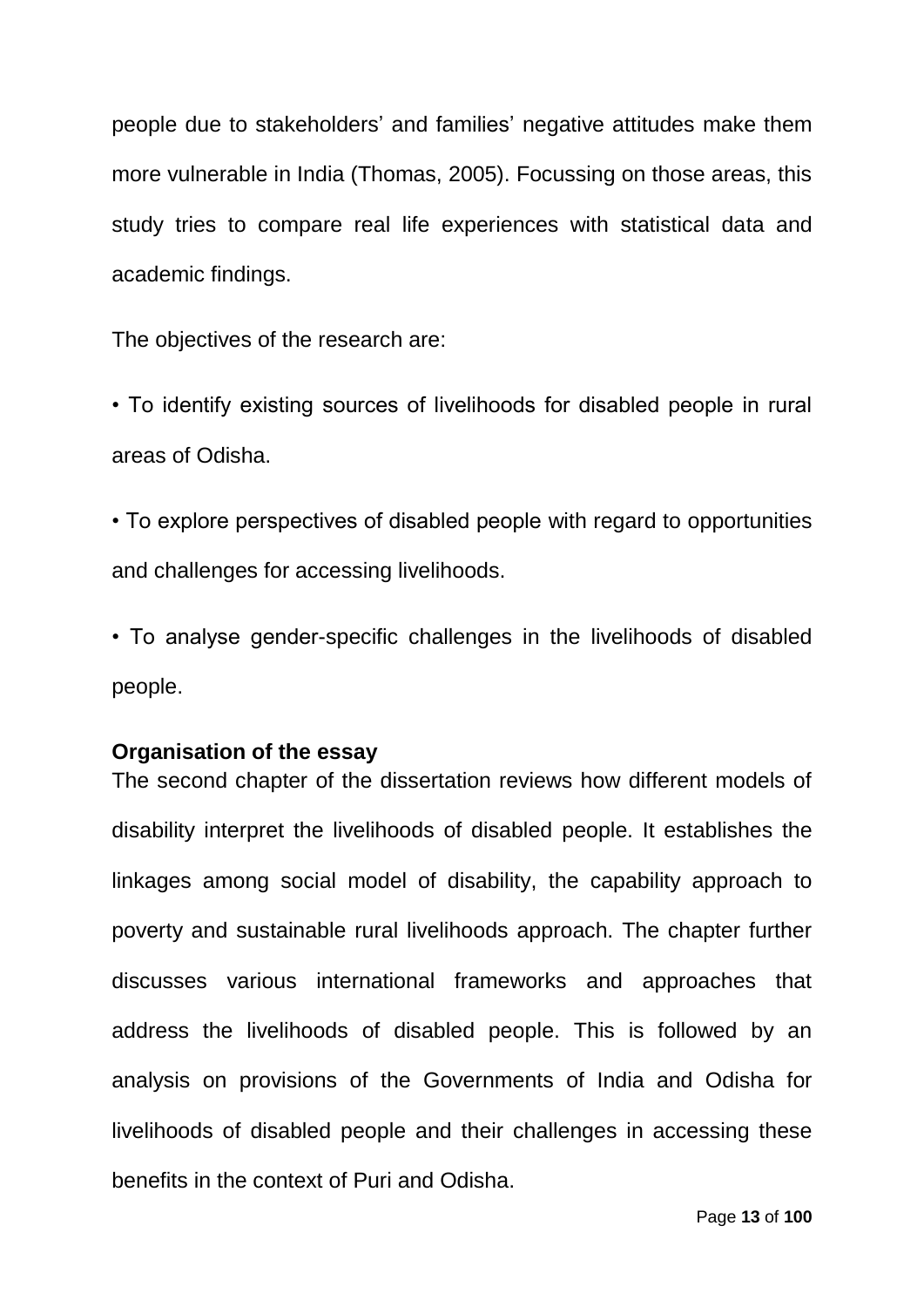The third chapter discusses the methodology employed in the study and the viewpoints of the researcher. It further explains the process of data collection, participant selection, data analysis and questions related to research ethics and dissemination.

The fourth and fifth chapters present, analyse and discuss the findings of the study. The fourth chapter discusses the absence of infrastructure, facilities and access to entitlements whilst chapter five analyses lack of family support and low self-esteem as barriers to disabled people's livelihoods in rural villages.

The findings and recommendations chapter highlights the fact that the absence of employment/self-employment opportunities, village politics, administrative complications and stakeholders' negative attitude limit disabled people's access to livelihoods. Furthermore, family members' self-interest and negative attitudes, added to disabled people's physical incapacity and lack of awareness make them powerless and forced to depend on family pity and charity for survival. The study finds that disabled women are more disadvantaged than disabled men in securing their livelihoods. It recommends for rural specific policy for livelihoods of disabled people with a focus on disabled women supported by sufficient funding and strong monitoring of the programmes.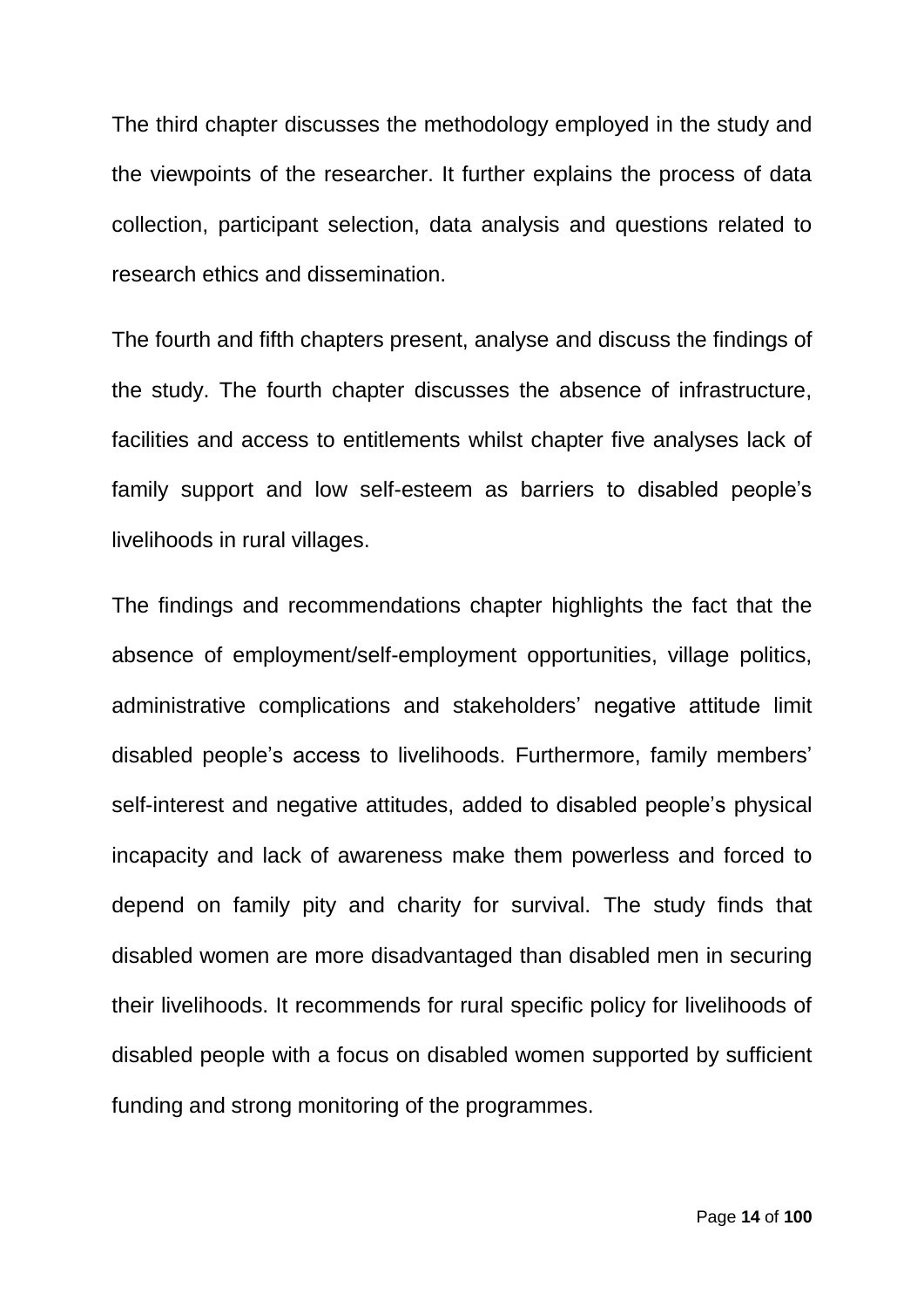# <span id="page-14-0"></span>**Chapter 2: Frameworks and Approaches to Disability, Poverty and Livelihoods: Opportunities and Challenges for Disabled People.**

## <span id="page-14-1"></span>**Introduction**

This chapter reviews the existing literature on available opportunities and continued challenges for disabled people in accessing livelihoods. The first part discusses the influence of different models of disability on disabled people's economic and social life. It reviews the correlation between disability, poverty and sustainable rural livelihoods and analyses existing approaches and frameworks on disabled people's livelihoods. Finally, it explores the challenges and opportunities for disabled people in accessing livelihoods in the context of Puri district in Odisha, India.

Current research finds that it is not the impairment of disabled people but inequitable access to education, employment, health care, social and legal systems that push them into extreme poverty (UN, 2011). Furthermore, different concepts of various models of disability also influence the disabled people's livelihoods. Traditional and medical models look at disabled people from charity and incapability perspectives whereas the social model encourages their participation and empowerment, and the removal of barriers (Barron and Amerena, 2007). The social model ideologically resembles Sen's (1999) capability approach, which is based on the person's wellbeing (Braithwaite and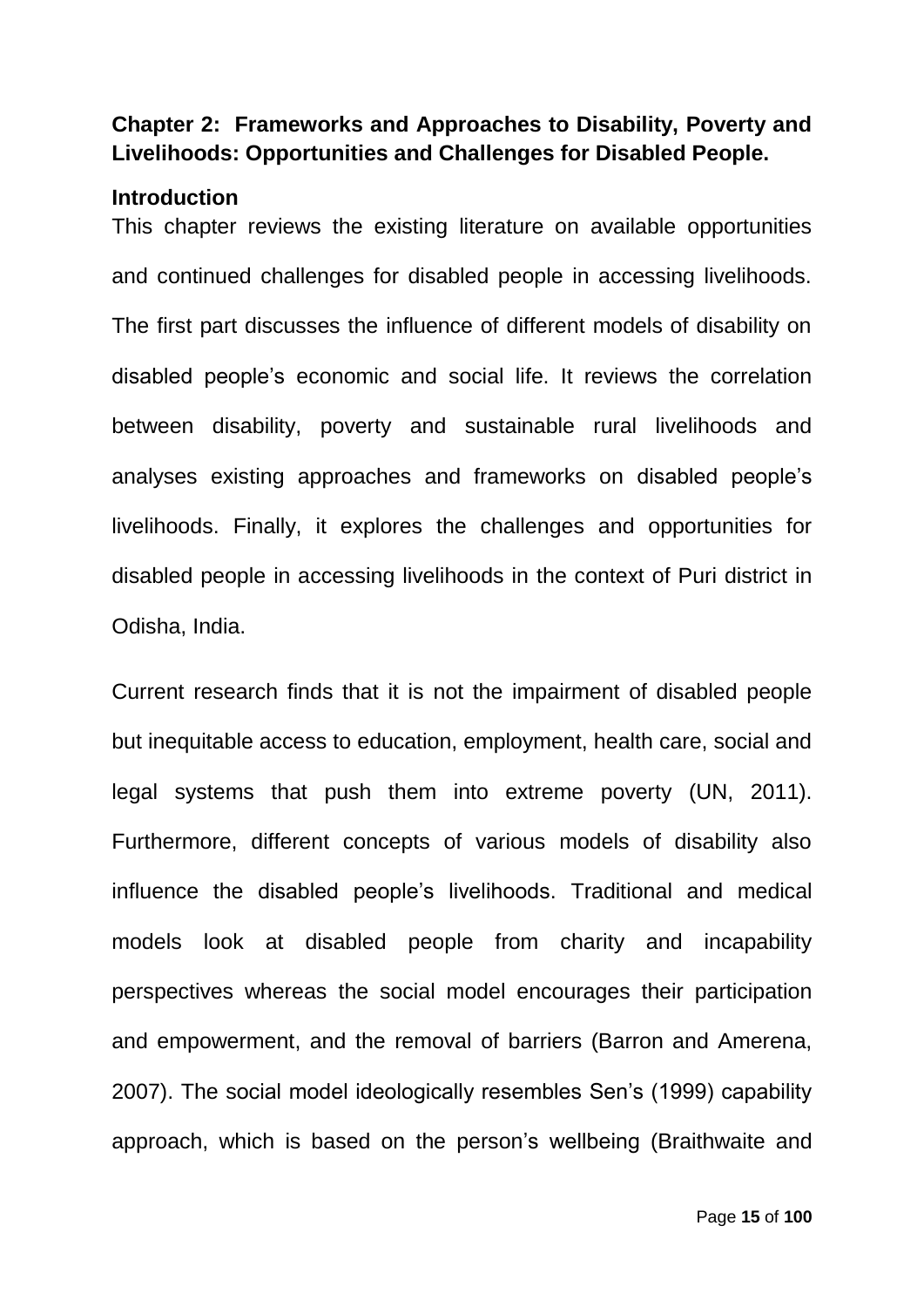Mont, 2008). Sustainable rural livelihoods approach based upon capability approach focuses, build capital assets to sustain people's livelihoods (Carney, 1998).

Besides this, international frameworks like UNCRPD (UN, 2006) and good practices including Department for International Development's twin track (DFID, 2000) and recently modified WHO's (2010a) Community Based Rehabilitation (CBR) approaches ideally promote disabled people's livelihoods. However, disabled people in India still being over-represented among those who are unemployed, lack education, are subject to high levels of abuse and social exclusion (Barnes and Mercer, 2010). Mohapatra (2012b) argues that the situation of disabled people in Odisha is even worse due to a higher rate of poverty and the domination of charity and medical model on their lives.

#### <span id="page-15-0"></span>**Models of disability and livelihoods of disabled people**

Different models of disability consider the economic role of disabled people and economic implication of disability in different ways (Turmusani, 2003).

The charity model of disability promoted by religious organisations considers disability as a punishment and treats them as unfortunate individuals (Coleridge, 1993). Furthermore, this model considers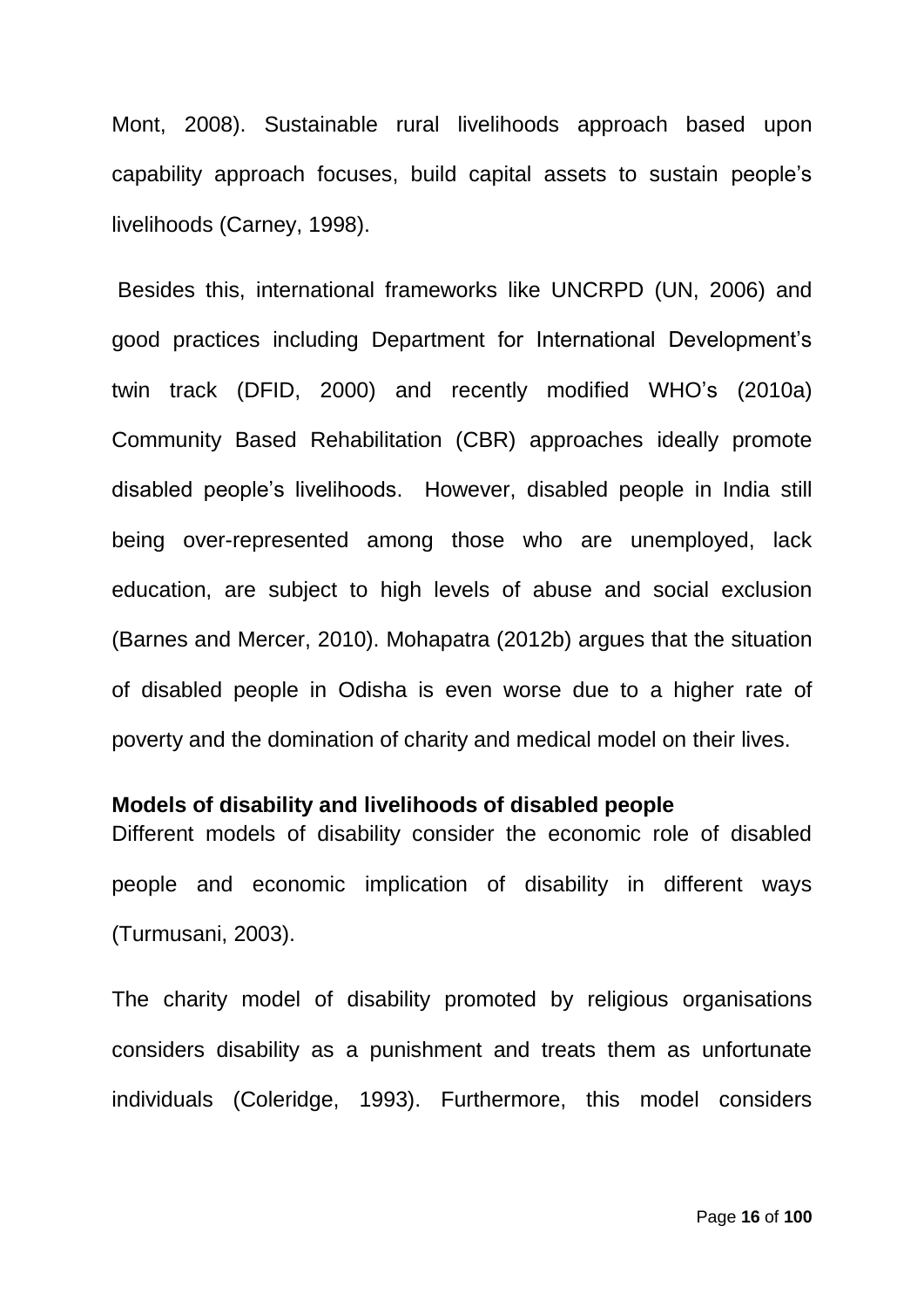disabled people as appropriate passive recipients of any social and economic support (UN, 2011).

With technological advancement the medical/individual model of disability was introduced. The model linked with medicalisation of disability, which regards disabled people as 'having something wrong with them' and that is the source of the problem (Oliver, 2009:44). Barron and Amerena (2007) argue that the medical model is associated with negative ideas of permanency, dependency and passivity, and focuses on deficit rather than talent. Furthermore, it ignores basic needs and rights, such as education, employment, housing and the role of society in disabling the people.

Disabled people around the world introduced the social model of disability by discarding the medical model. This model defines disability as the restriction of activity resulting from cotemporary social organisation where society does not consider people with impairment, restricts their participation and marginalises them from the mainstream of society (UPIAS, (1976a:14) cited in Barnes and Mercer, 2010:30). The strength of this model is that it looks beyond impairment and focuses on social, economic, cultural, legal and political dimensions with a rights-based perspective (Turmusani, 2003). It considers disabled people's unemployment as the outcome of development where faulty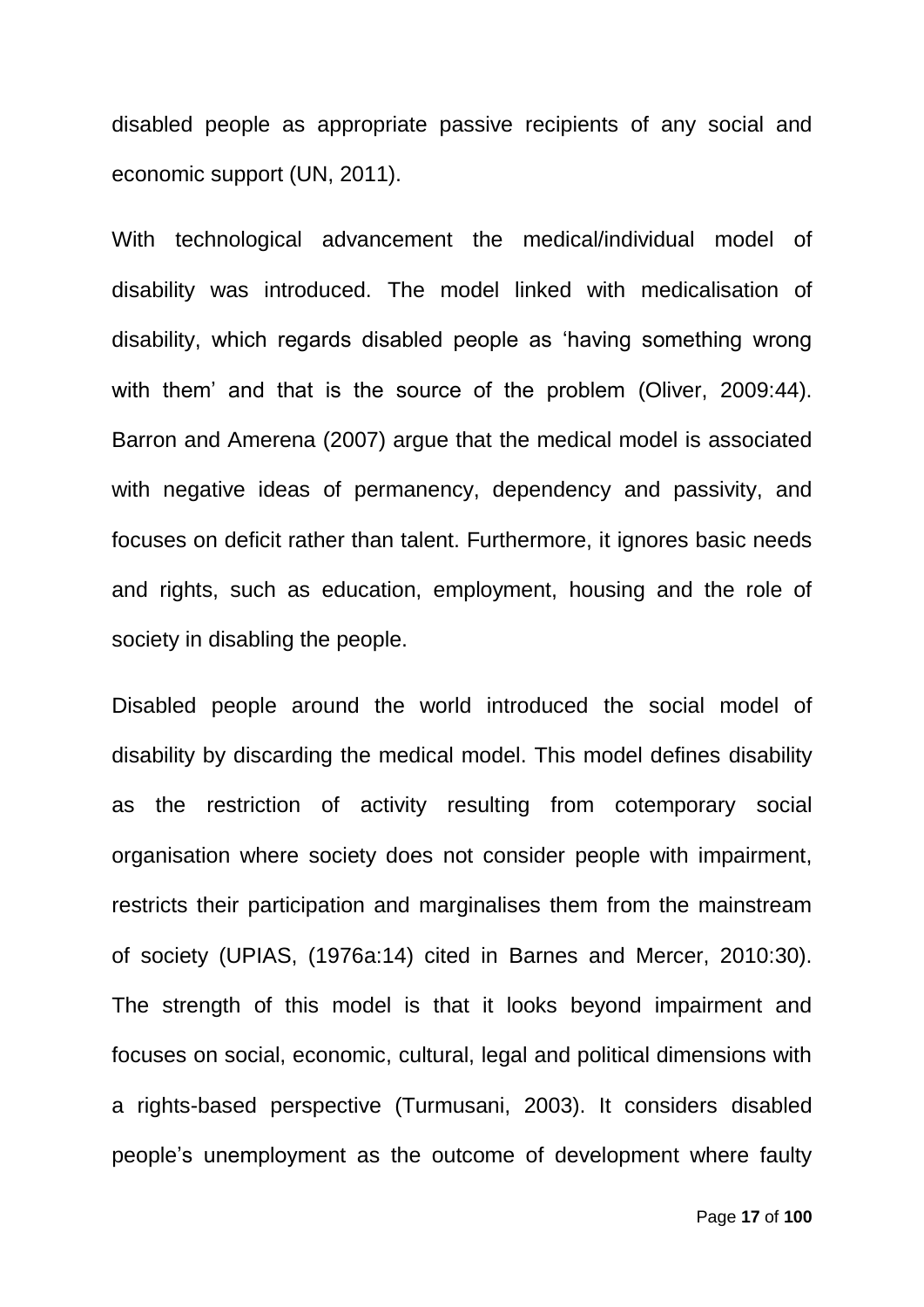policies exclude them from work (ibid). Barron and Amerena, (2007) further add that the model, based on a human rights approach, focuses upon meaningful determinants of social inclusion including access to education, employment and community facilities like transport, housing and public places.

Braithwaite and Mont (2008) argue that concepts of the social model of disability resemble Sen's (1999) ideology of poverty as deprivation of capability.

#### <span id="page-17-0"></span>**Poverty and disabled people**

Poverty and inequality are prevalent in many parts of the world (Turmusani, 2003). There are different arguments on poverty. Barron and Ncube (2010) argue that various models have differing understanding of poverty.

The most common poverty measures are the income/consumption poverty approach based on the monetary matrix of meeting food and non-food expenditures (Greely, 1994), and the basic need approach, which defines poverty as lack of access to minimum requirements for survival, including food, clothing, shelter, health and education (Hulme and McKay, n.d). However, Braithwaite and Mont (2008) argue that these poverty measures do not consider the additional cost that disabled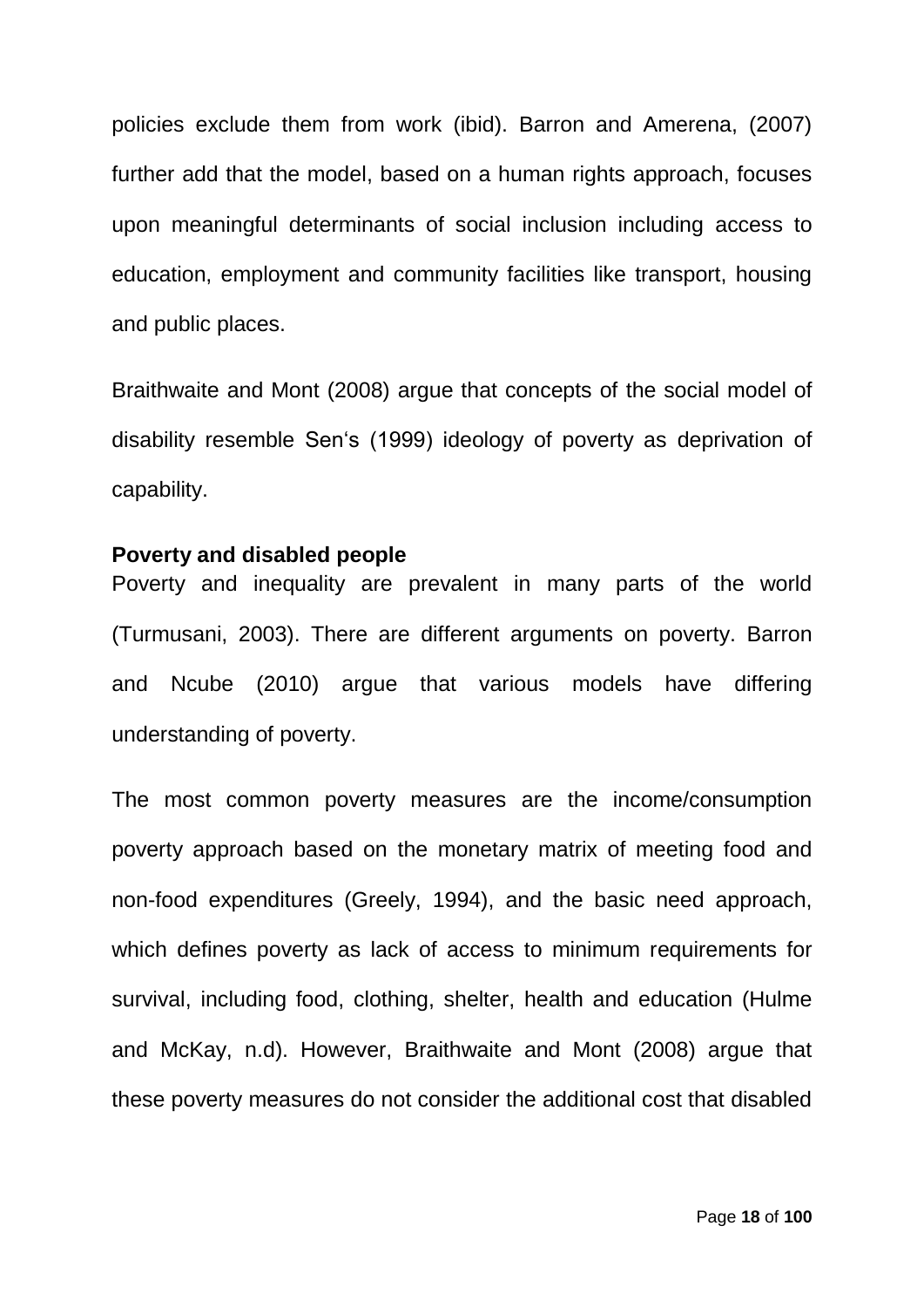people or their households would face due to the impairment of the person.

In this context, the Human Development Approach (HDA) based on Sen's (1999) capability approach may be the ideal way of understanding poverty. It defines poverty as the worst form of human life where the person is not only denied from material wellbeing but also prevented from leading a minimum standard of life (Anand and Sen, 1997). The person may have a reduced life span and/or a hard and painful life; be prevented from interaction and understanding; lack dignity and have low self-esteem due to limited participation in community and political life. Quzilbash (2006) opines that the HDA addresses the needs of disabled people since it defines poverty as deprivation from access to resources and does not measure it from the perspective of productivity.

Disabled people are disproportionate among those living in chronic poverty (Yeo, 2001). Poverty and disability form a vicious cycle. Turmusani (2003) argues that poverty, as a result of socio-economic inequalities, can be the major cause of impairment and disability. Similarly, disabled people deprived from employment and financial benefits, and marginalised from social and cultural lives, are pushed into extreme poverty.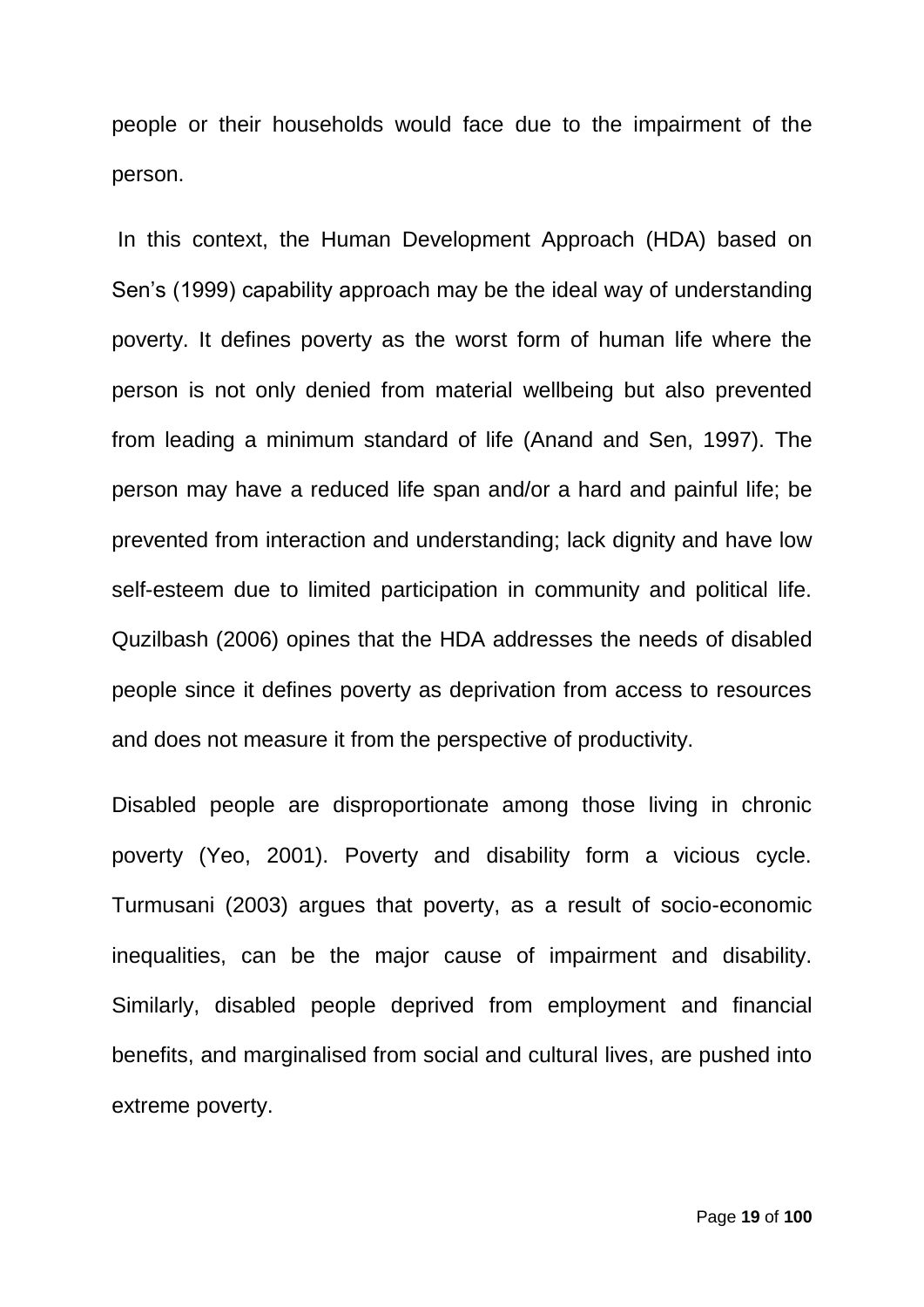The World Bank estimates that 10% of the total population are disabled and constitute 20% of poor people worldwide (UN, 2011:8). Furthermore, in developing countries, the literacy rate of disabled children is 10%, that of disabled adult is only 1% and two-thirds of them do not have access to employment (ibid). Barnes and Mercer (2010) argue that the poverty of the disabled is not only due to a negative attitude and prejudices but is deeply rooted in structural inequalities and social processes that deny opportunities for employment, food, housing, transport, health, education, family life and social relationships. Besides this, the cost of disability also pushes disabled people into extreme poverty. The cost of disability including that of treatment, carers and foregone income from disability directly or indirectly affects 25% of people worldwide (DFID, 2000). Ghai (2001) further adds that lack of income not only reduces self-esteem but also makes disabled persons powerless and victims of injustice.

Yeo and Moore (2003) recommend that it may be impossible to achieve the Millennium Development Goals (MDGs) by 2015 without involving disabled people in the development process. Therefore, specific plans should be developed to enhance the livelihoods of disabled people.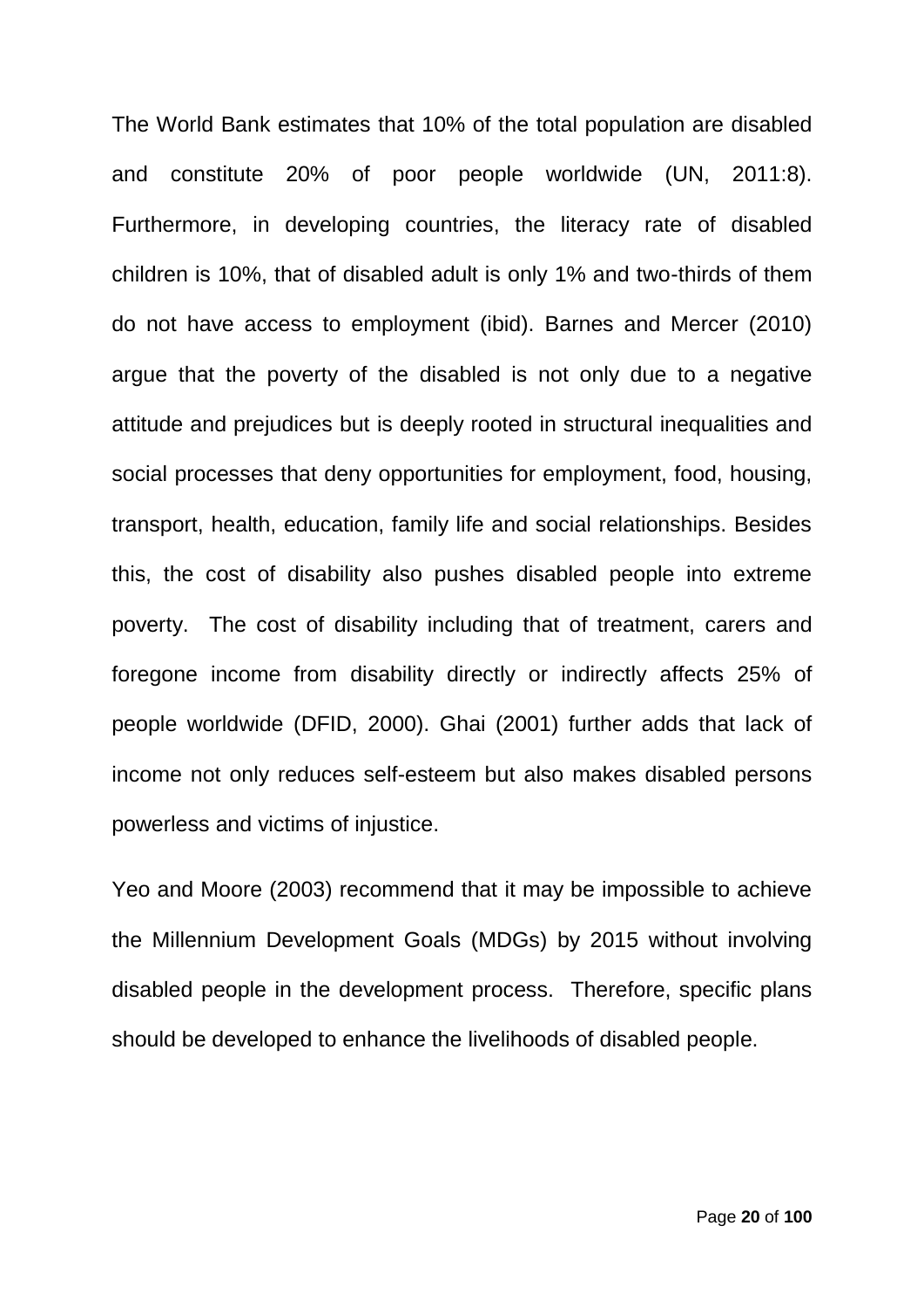## <span id="page-20-0"></span>**Sustainable livelihoods and disabled people**

Any approach that addresses the livelihoods of disabled people should be sustainable. Hence, DFID's sustainable rural livelihoods approach (Carney, 1998) may address livelihoods of disabled people effectively.

### <span id="page-20-1"></span>**Sustainable rural livelihoods approach**

The sustainable rural livelihoods approach based on Sen's (1999) capability approach can be defined as an approach, which can cope with stress and shocks, enhances capability and assets, and provides sustainable livelihood opportunities (Krantz, 2001). The approach is based upon the five capitals assets on which people can build up their livelihoods (Carney, 1998), these being: natural capital (land, water, wildlife, biodiversity and the environment); social capital (networks, group, faith and trust, community membership); human capital (skill, knowledge, good health, ability to work); physical capital (shelter, energy, communication and production equipment) and financial capital (savings, credit, remittances or pensions) which provide different livelihood options for people .

The sustainable rural livelihoods are based on the principles of people's capability and equitable distribution of resources (Chambers and Conway, 1991). Ellis, (1998) states that it promotes diversified livelihood options, including: farming, keeping livestock, herding, waged labour,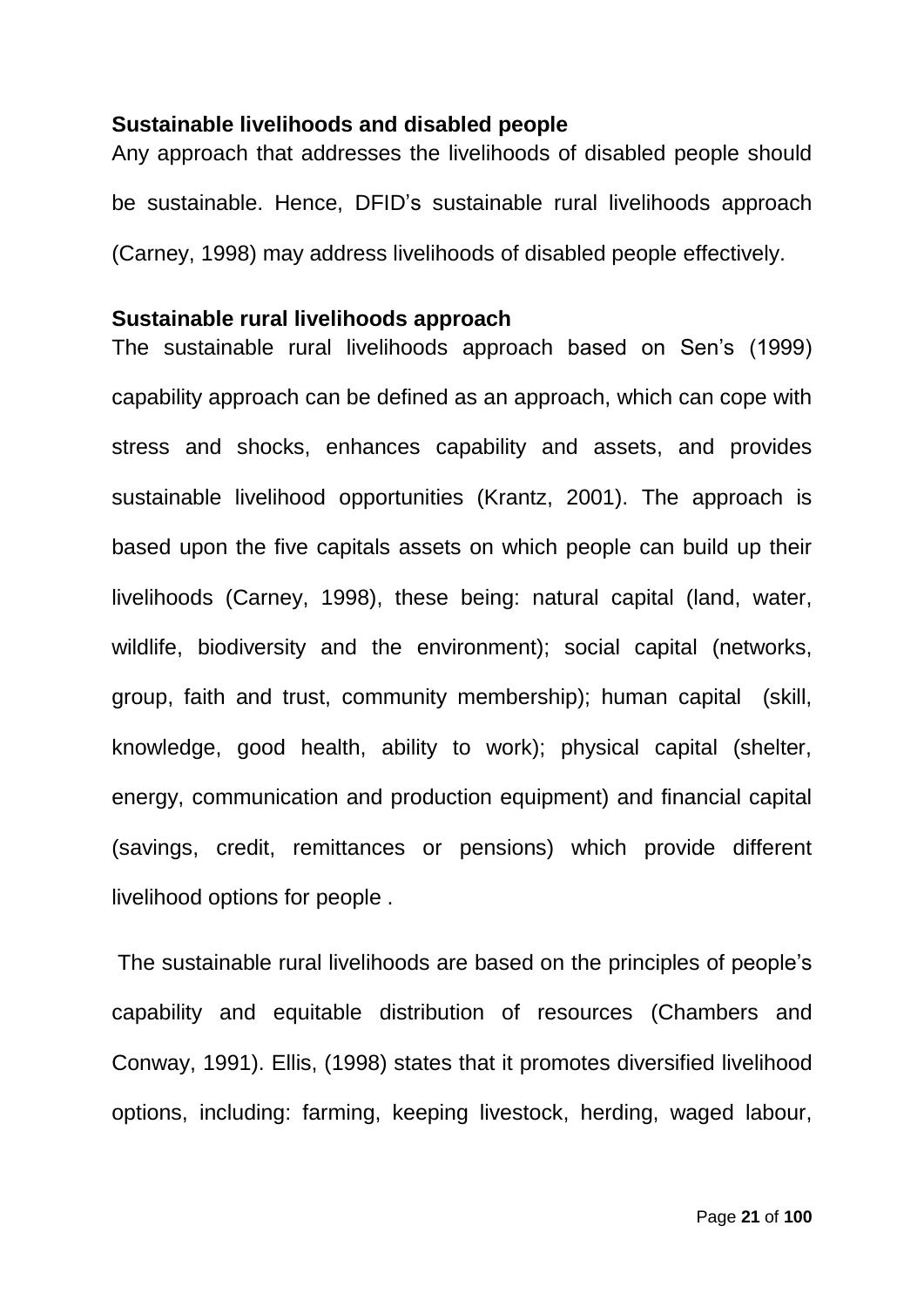salaried employment, remittance from migration, pensions, rental and self-employment like trading, artisan work, vehicle repair and thatching.

In addition to this, various disability-specific frameworks and approaches have been developed to address disabled people's livelihoods.

# <span id="page-21-0"></span>**International framework and approaches to disabled people's livelihoods**

The most recent international framework that ensures the rights of disabled people is the UNCRPD (UN, 2006). Articles 24 and 27 focus upon disabled people's rights to access education, work and employment as equals. Article 28 recognises the right to an adequate standard of living for disabled people and their families through provision of food, clothing and housing without any discrimination. Besides this, the International Labour Organization Convention (159) on Vocational Rehabilitation and Employment (Disabled Persons) asserts disabled people's rights to employment including recruitment, promotion, job retention and return to work (ILO, 2010). In addition to these international frameworks, different approaches have been developed to address disabled people's livelihoods.

Of the two approaches discussed in this paper, the first is the twin track approach (DFID, 2000). This approach recognises specific issues to be initiated for empowerment of disabled people and disability issues to be included in all areas of work. The second is the recently modified CBR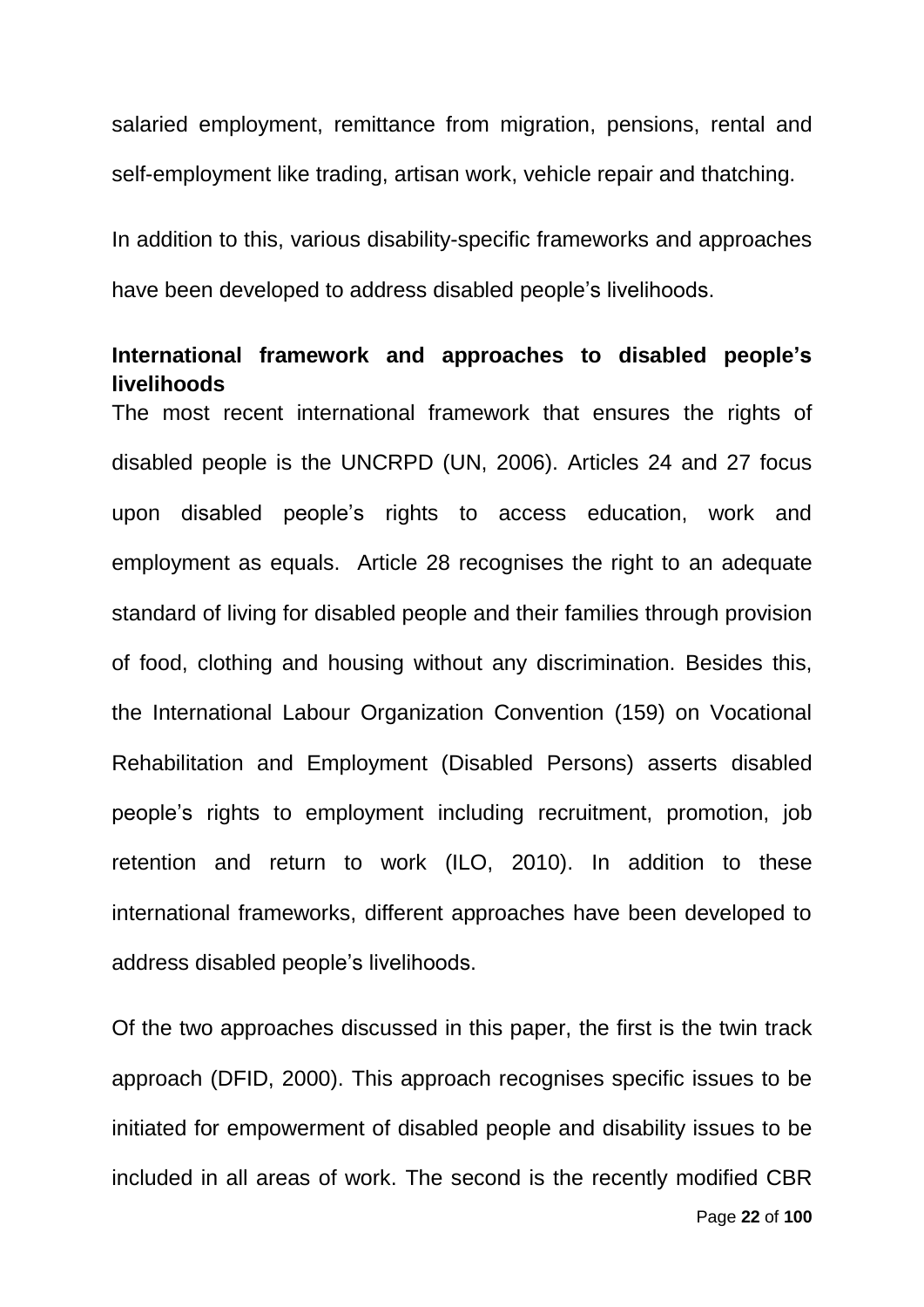concept, also based on the twin track approach, which facilitates access for disabled people and their family to learn the skills, livelihood opportunities and enhanced participation of community life (WHO, 2010b).

Many international organisations adapt the twin track approach to address the livelihoods of disabled people. Both WHO and Leonard Cheshire Disability emphasise skill development, self-employment, wage employment, and financial and social protection schemes as the major areas of intervention to improve the livelihoods of disabled people (WHO, 2010b, Coleridge, 2007). Skill development activities include basic education, home-based training, apprenticeships, business development skills and vocational training in both mainstream and specialised institutions. Self-employment support targets individual businesses, self-help groups and group businesses focussing upon disabled women and access to savings, micro-credit and start-up capital. Employment support activities are enabling and assisting people to find and retain the jobs, and social protection support measures are the inclusion of disabled people in poverty alleviation programmes, social assistance schemes, compensation and enhancing family and community support.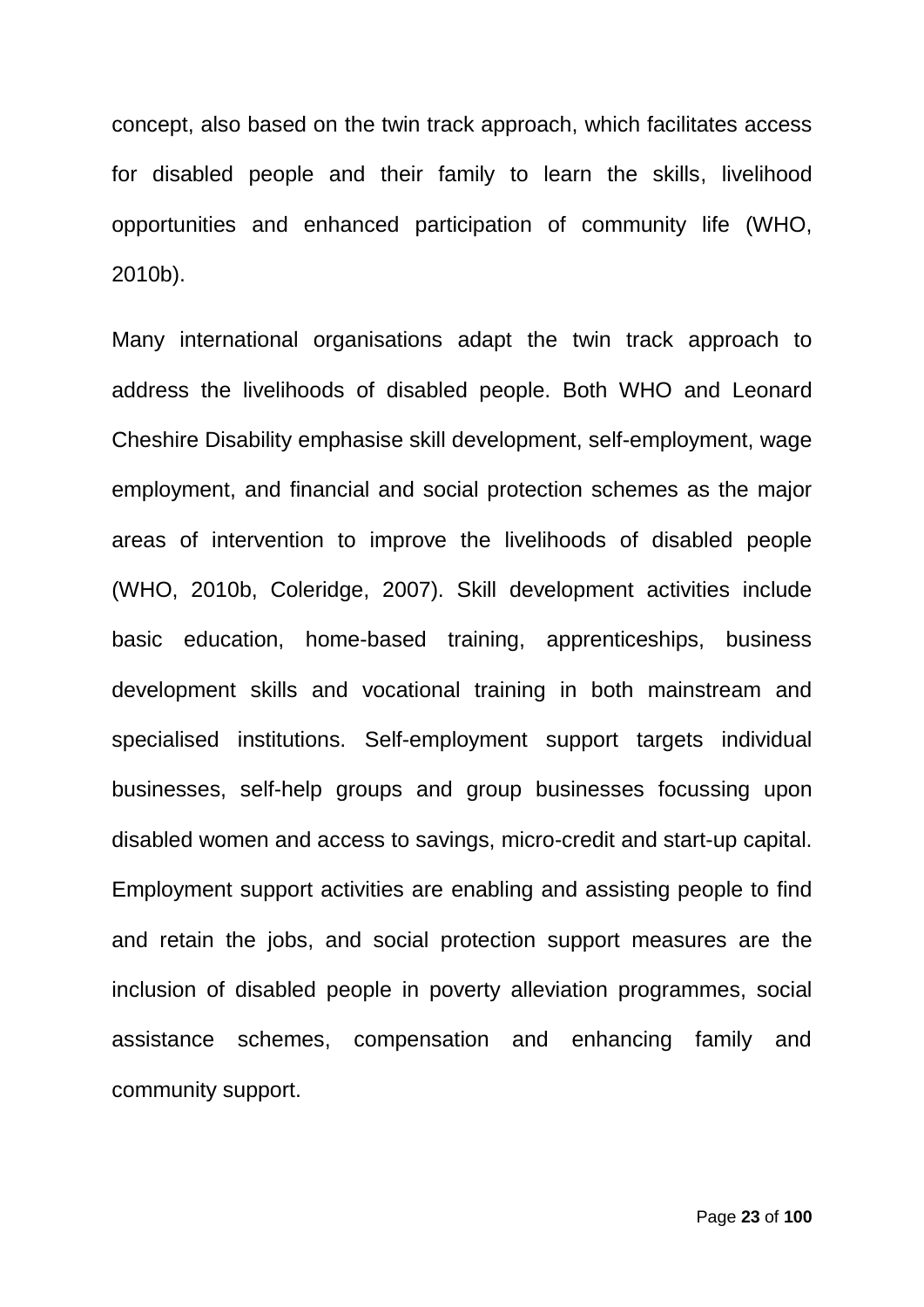Despite these guidelines and efforts at international level, disabled people are the poorest of the poor in Puri and Odisha and have limited access to any livelihood opportunities.

# <span id="page-23-0"></span>**Opportunities and challenges in livelihoods of disabled people in Puri district in Odisha**

In the absence of specific data on the poverty and livelihoods of disabled people in Puri district, efforts have been made to contextualise state and national level data to local perspectives.

# <span id="page-23-1"></span>**Disability and poverty in Odisha and India**

India ranks in the top ten of industrialised nations and is a global leader in information technology, but contains one third of the world's poorest people, with poverty being a way of life in rural areas (Barnes and Mercer, 2010). The Planning Commission of India's estimate for 2009-10 suggests that 33.8% and 39.2% people live below the poverty line in India and Odisha respectively (GOI, 2012).

Regarding the status of disability, there is a lack of updated statistics on disability and poverty in India. The latest available official information is the Census of India (2001), which estimates about 2.1% and 2.77% of disabled people in India and Odisha respectively. Puri district has the highest (3.8%) disability in Odisha. However, these figures are much less than UN estimates of 10% worldwide (Jeffery and Singal, 2008). Various studies suggest that the majority of disabled people live below the poverty line in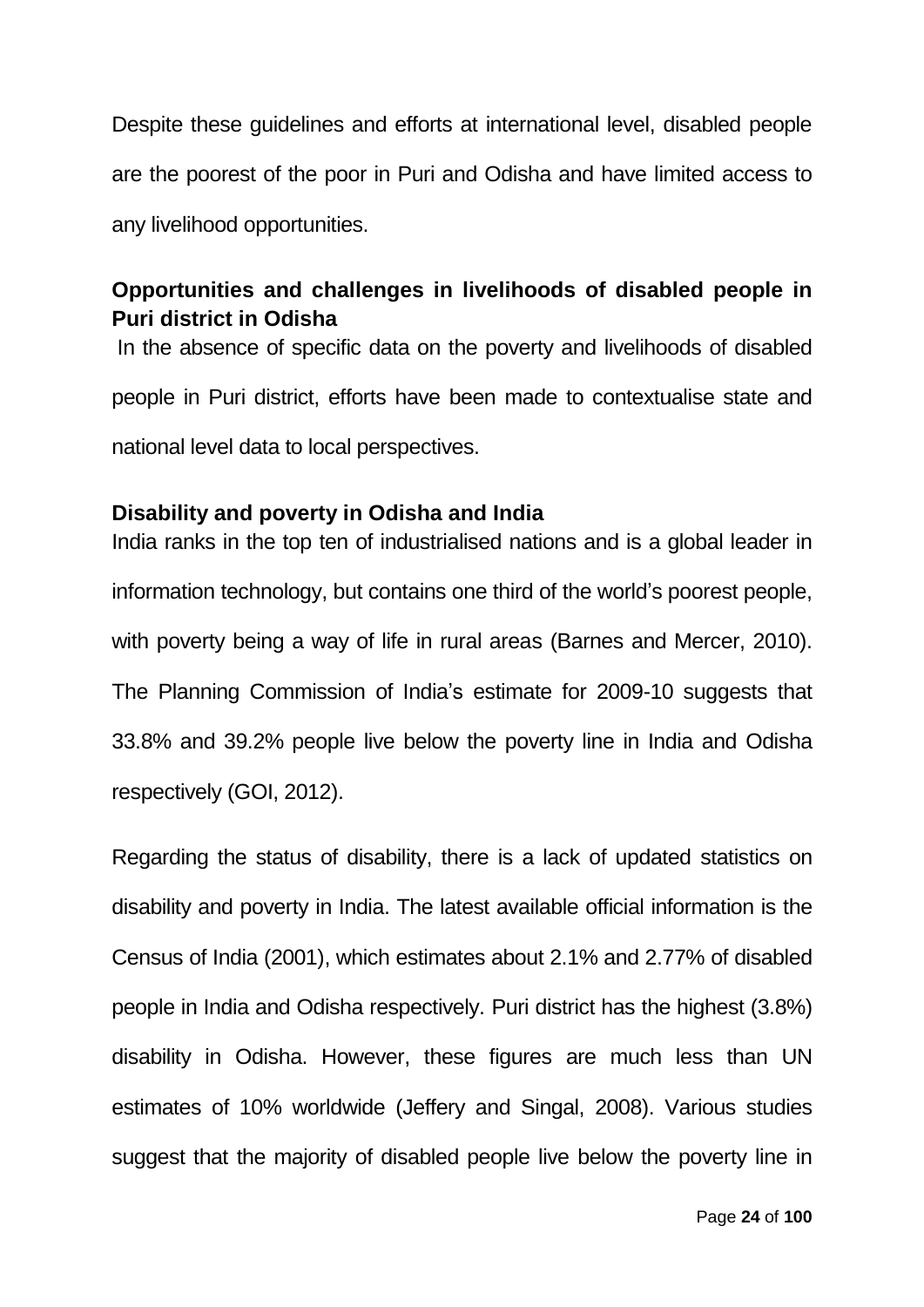India. Ghai (2001:29) argues that 65%-80% of the estimated 60 million disabled people live in rural areas of India without access to basic facilities like electricity, water and sanitation. The study conducted by Harris-White (1999) finds that 54%-62% of disabled people live below the poverty line in Tamil Nadu (Mitra, 2005:13). Since Odisha's poverty level is 18% more than that of Tamil Nadu (GOI, 2012), it can be assumed that conditions of disabled people in Odisha may be worse. The Governments of India and Odisha (GOO) have taken many initiatives to address the poverty of disabled people.

## <span id="page-24-0"></span>**Provisions and facilities for disabled people's livelihoods**

The Government of India has enacted the Person with Disabilities (Equal Opportunities, Protection of Rights and full Participation) Act 1995 and the National Policy for Persons with Disabilities 2006 (Sharma, 2007). The Government of Odisha designed the Policy for Persons with Disabilities, in line with the national policy, which has provision for 3% reservation in jobs, poverty alleviation schemes and education programmes (GOO, 2008). Besides that there are provisions for retention of job after disability, award to private employer for employing 5% disabled people, self-employment and medical rehabilitation. Moreover, the National Centre for Promotion of Employment for Disabled people states that the Mahatma Gandhi National Rural Employment Guarantee Act (MGNREGA) (2005) and Sampurna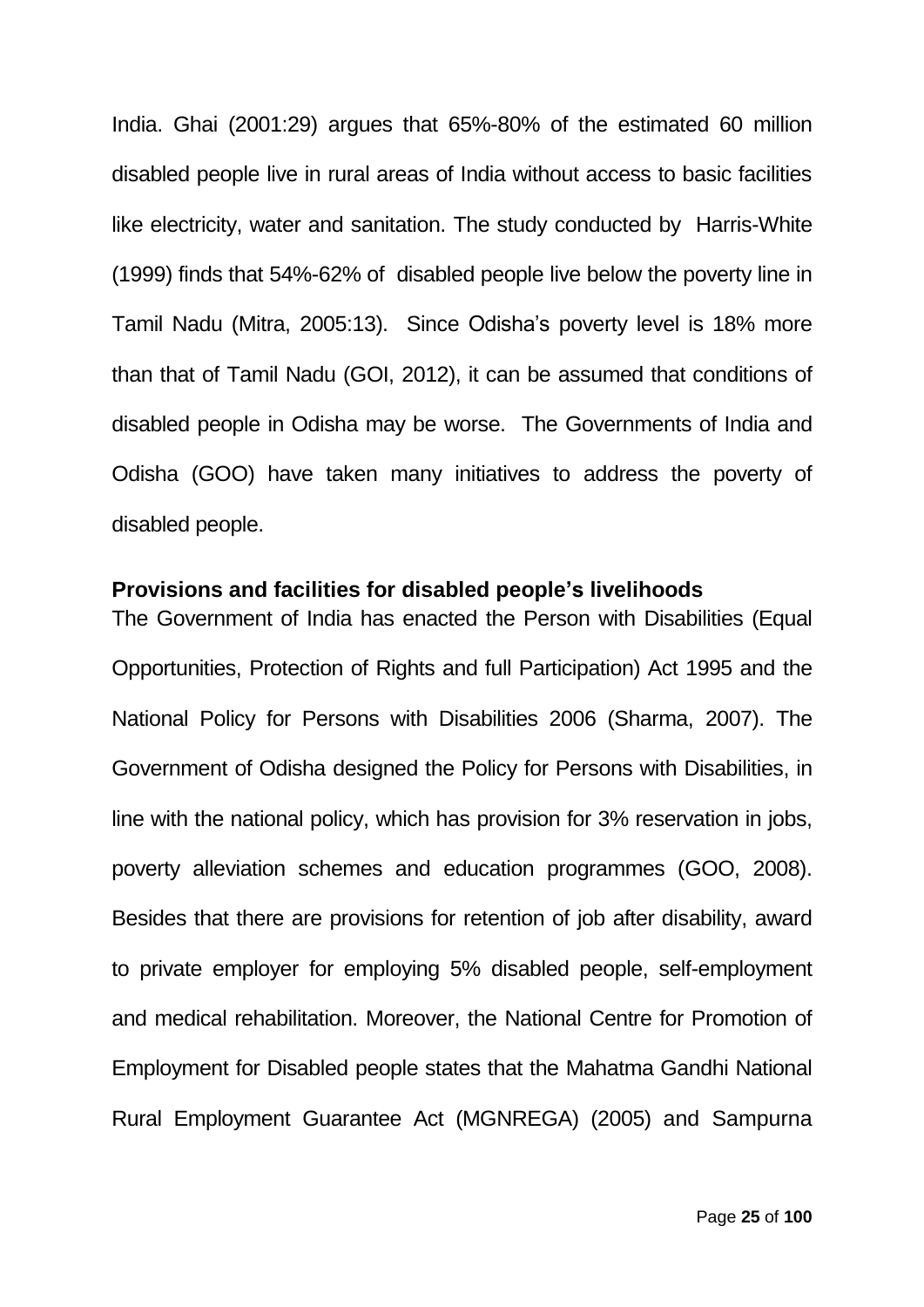Grameen Rozgar Yojana (SGRY) ensures employment to rural people, including disabled people, in India (NCPEDP, 2009).

Out of a total 20 Vocational Rehabilitation Centres and 43 special Eemployment Exchanges promoted by the Government of India, one from each category is functioning at Bhubaneswar, Odisha to provide vocational training and employment guidance to disabled people (Sharma, 2007). The National Handicap Finance Development Corporation (NHFDC) provides assistance to disabled people for self-employment in all the states. Furthermore, Swami Vivekananda National Institute for Rehabilitation Training and Research (SVNIRTAR), one District Rehabilitation Centre and six District Disability Rehabilitation Centres provide medical rehabilitation services in Odisha (ibid). In addition to this, the Government of Odisha also has provisions for vocational training and pensions for adult disabled plus special schools, study materials, scholarships and conveyance allowances for disabled schoolchildren (GOO, 2004). However, despite these provisions, the fact that the majority of disabled people in Odisha live below the poverty line raises questions about programmes' implementation on the ground.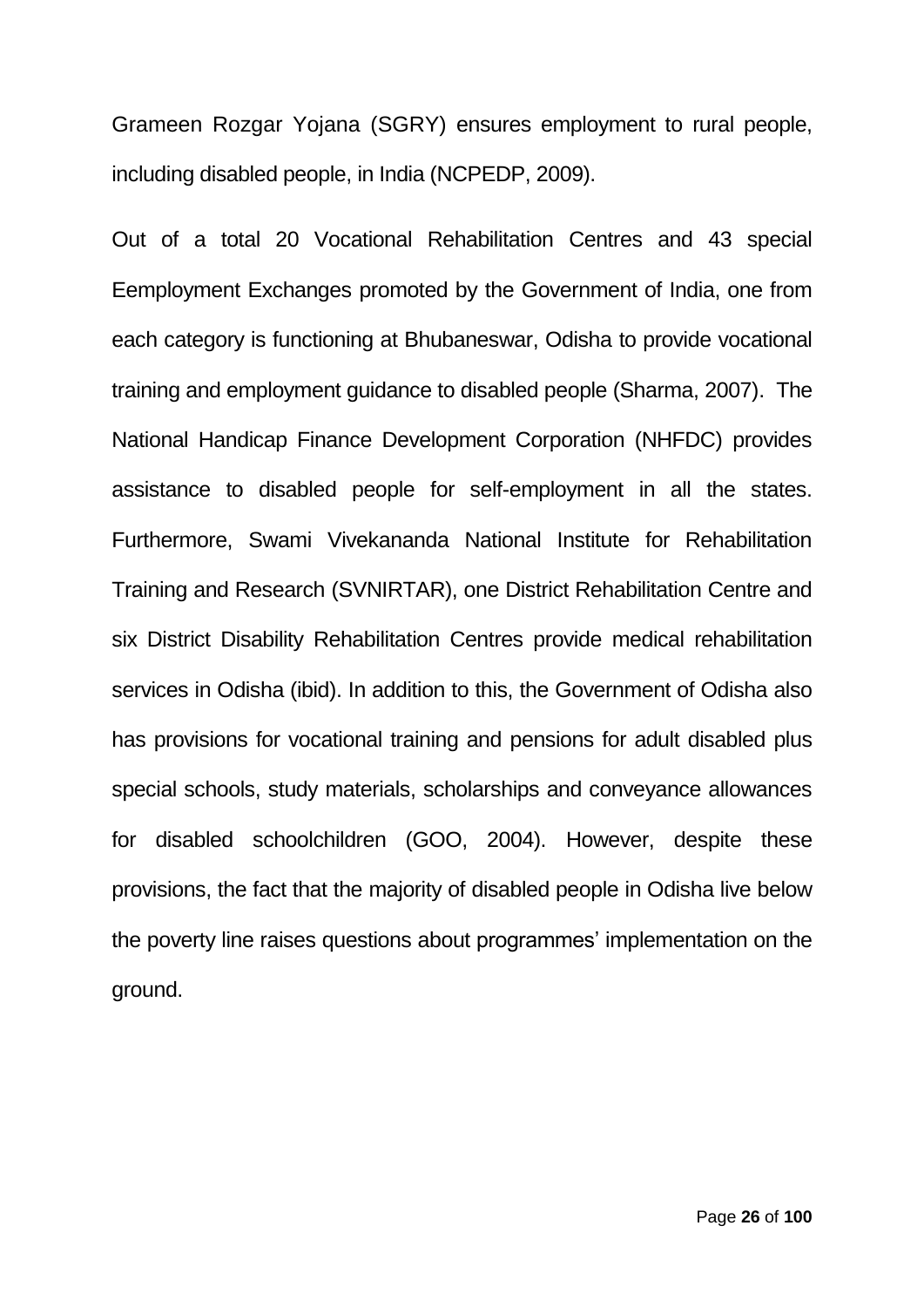# <span id="page-26-0"></span>**Status of employment, education, self-employment and social security**

Most of the disabled people in Odisha do not have access to healthcare, education and employment opportunities (Mohapatra, 2012b). The Census of India (2001) finds the employment rate of disabled people in Odisha and Puri districts to be 32 % (33% rural, 27% urban) and 25.2 % (25.1% rural, 26% urban) respectively. However, the latest survey in Odisha suggests that 77.8% of disabled people depend on others for their survival and among the rest, 45% are self-employed and 29% are employed on a daily basis (Mohapatra, 2012a). A study conducted by NCPEDP in 1999 reveals that the employment rate of disabled people in the private sector was 0.28% and in multinational companies, 0.05%, in India (NCPEDP 2009:16-29). Furthermore, the report finds that only 0.9% and 0.17% disabled people respectively benefited under MGNREGA and SGRY in the year 2007-08. A study by the Shanta Memorial Rehabilitation Centre in Jagatsinghpur district of Odisha suggests that only 2% of disabled people benefit under these 'foods for work' programmes (SMRC, 2005). A similar situation can be expected in Puri and other parts of Odisha.

Disabled people's status of education in the state is bleak. A recent survey in Odisha suggests that 57.8% of the disabled are literate, out of which 30.1% passed at primary level, 14.2% up to class eight, 9.1%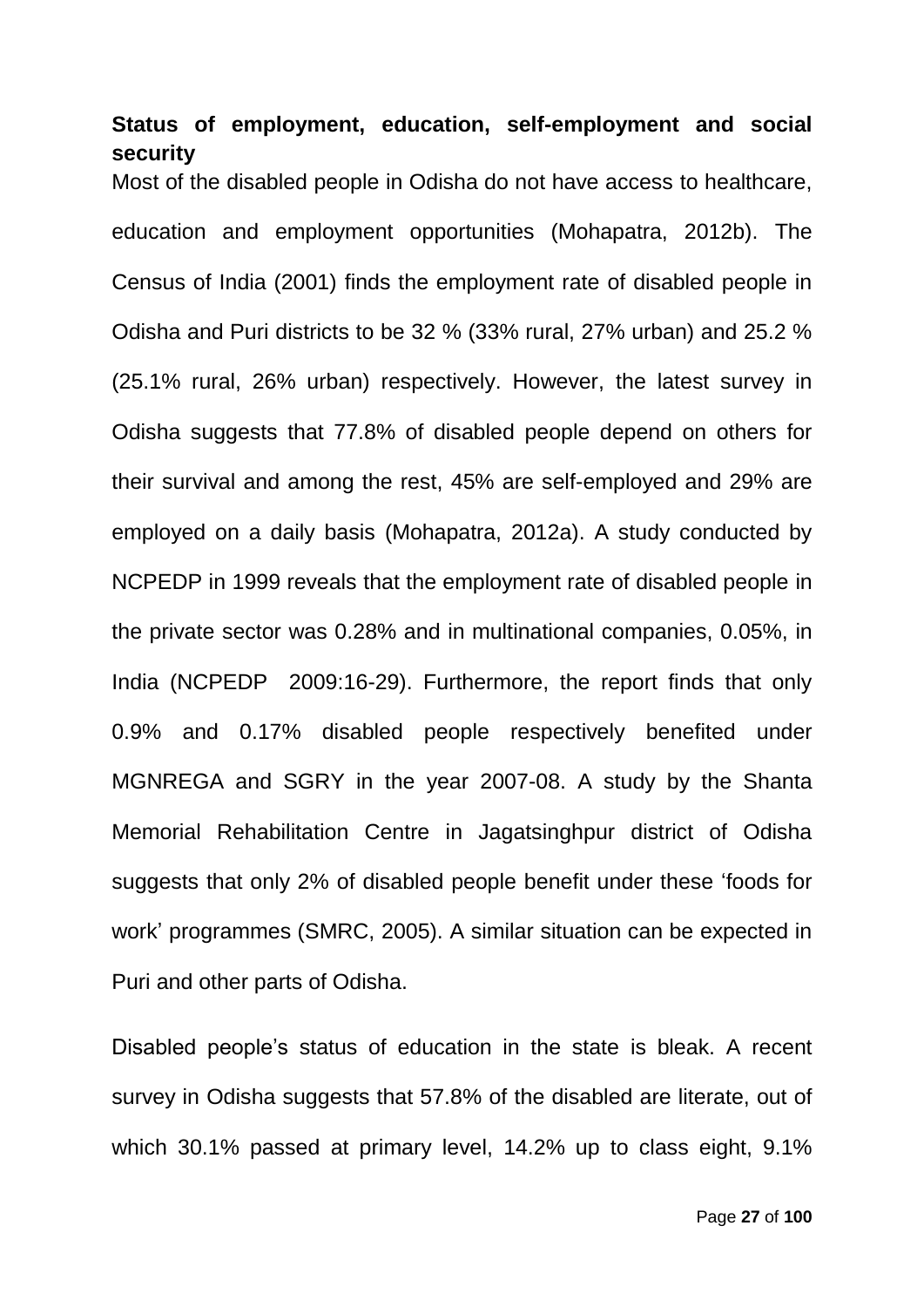matriculate, merely 3.3% graduate and 0.9% have post-graduation degrees (Mohapatra, 2012a). Furthermore, the National Sample Survey (2002) estimates that merely 0.05% of disabled people have received vocational training in Odisha (NYSASDRI, 2005:10). A sample study in Jagatsighpur finds none of the disabled people went to special school or underwent vocational training (SMRC, 2005:24); a similar situation can be expected in Puri. These statistics not only confirm disabled people's low status of education, training and employment in Puri but also encourage further research to explore the reason for such a miserable situation.

Disabled people's self–employment status in Odisha is even worse. Only 2,314 out of 1,021,335 disabled people in Odisha accessed NHFDC loans in between 1997-2012 (NHFDC, 2012). The latest survey suggests that only 7.6% of all self–employed disabled people in Odisha have accessed NHFDC loans; the rest managed their finances via family or friends (Mohapatra, 2012a). Despite specific guidelines from Odisha's Government, only 36 and 377 Self Help Groups (SHGs) for disabled people have been promoted in Puri and Odisha (GOO, 2006), out of which 11 and 108 SHGs respectively are linked to any kind of credit. This reflects a bleak picture of self-employment for disabled people and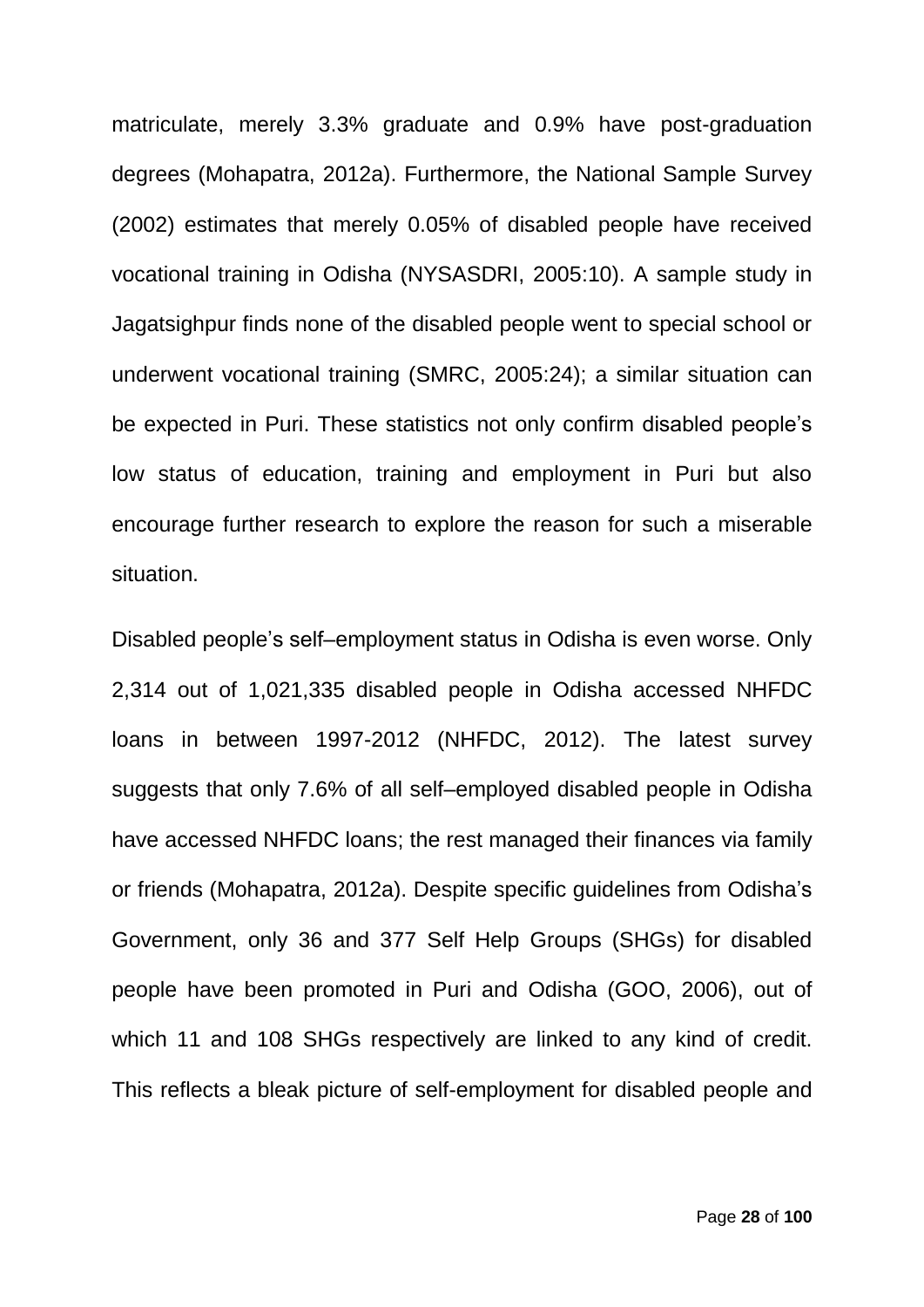raises questions about the relevance of available entitlements in remote rural areas of Puri district.

The low level of employment and self-employment forces disabled people to depend on governmental safety net programmes and family support, however, coverage of social security schemes is negligible. The survey finds that merely 48.8% possess disability certificates and 17.8% receive a disability pension of 200/-INR per month in Odisha (Mohapatra, 2012a). Furthermore, the study conducted in Jagtsinghpur reveals that merely 33.4% disabled people have accessed housing schemes (SMRC, 2005:23). These statistics could be prevalent throughout the state. Therefore, the social security measure meets only a small percentage of disabled people in Puri and Odisha.

Besides this, access to disability-related treatment also depicts a poor picture. The current study in Odisha reveals that merely 18.6% of disabled people have received assistive devices (Mohapatra, 2012a). Moreover, a study by Erb et al. (2001) in South India found that a disabled person's expenditure for treatment or purchase of equipment averages three months' income (Mitra, 2005). The same situation can be expected in Puri and Odisha. The entire situation not only reflects a dismal picture of disabled people's livelihoods in Puri and Odisha but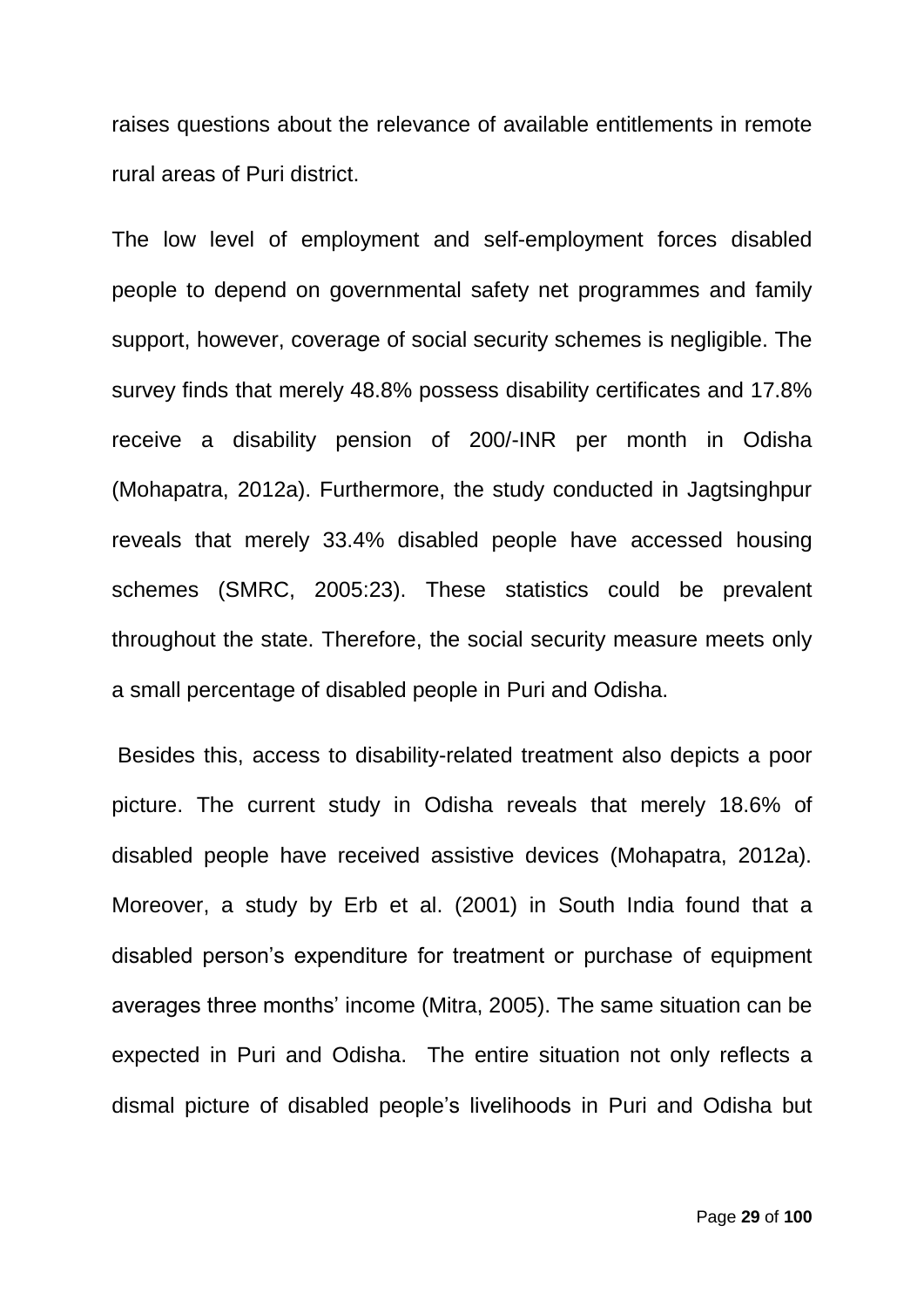also raises questions about how they still manage livelihoods in rural areas where most of the people struggle for survival.

#### <span id="page-29-0"></span>**Gaps in realisation of disabled people's livelihoods**

There are various factors that affect the livelihoods of disabled people. NCPEDP (2009) report finds that difficulty in identification of suitable jobs, accessibility, discrimination, and lack of education and skills are the major challenges for employment of disabled people. The survey in Odisha suggests that accessibility, stakeholders' views of disability as a charity, and welfare issues and their lack of awareness on disability rights are major factors that affect the livelihoods of disabled people (Mohapatra, 2012b). The condition may be more problematic in rural areas of Odisha. Seeley (2001) argues that as physical incapacity prevents the disabled from opting for labour-intensive agriculture occupations, the focus should be diverted to non-agriculture-based selfemployment. However, disabled people in India lack education and access to finance in order to initiate self–employment activities (NCPEDP, 2009).

Thomas (2005) further finds that lack of education, quality vocational training, costs of treatment and transport, and distance are major challenges for the self-employment of disabled people. Due to lack of understanding the capacity of disabled people, family and community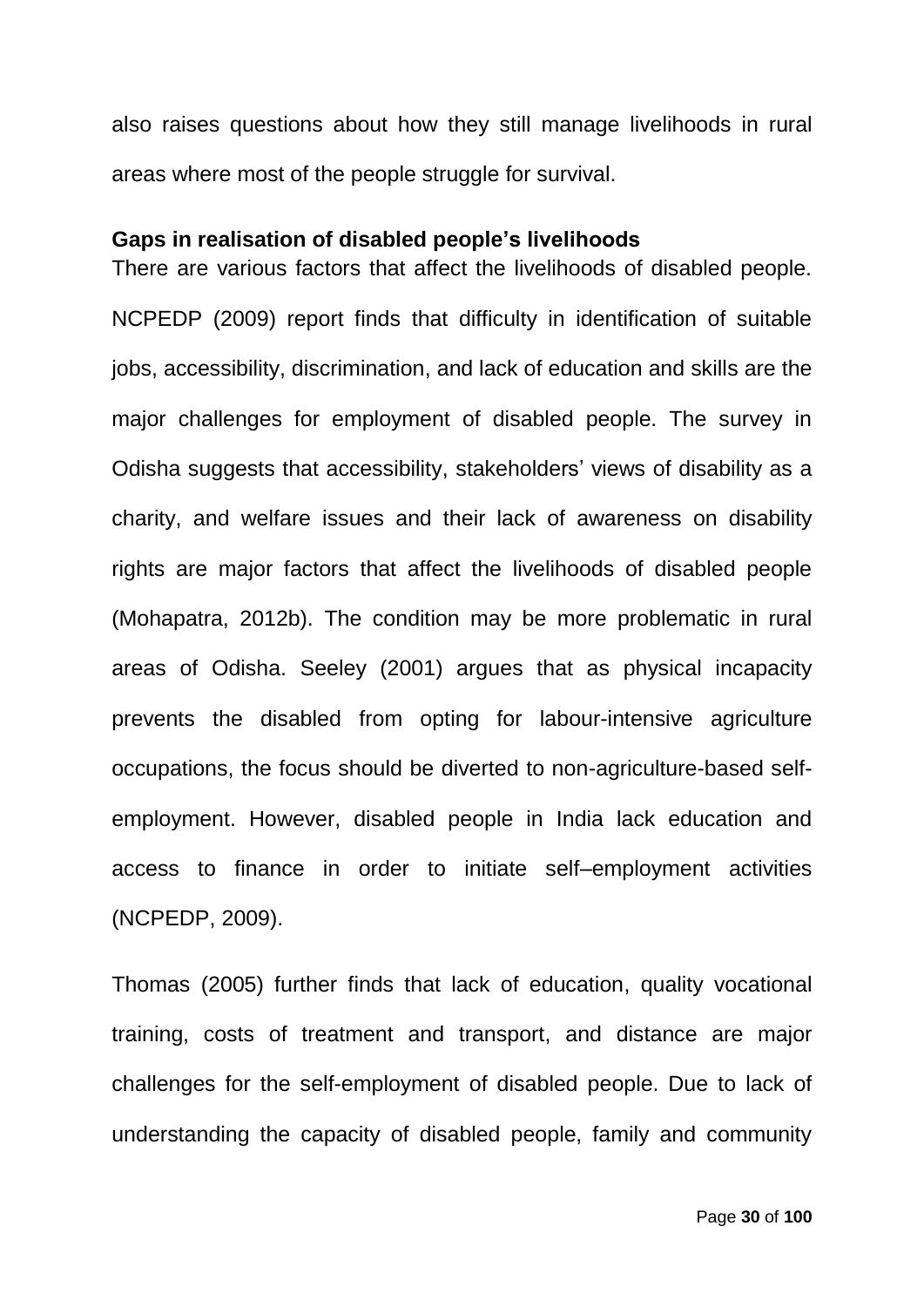treat them as objects of pity and charity (Lang, 2001). Therefore, families invest in non-disabled relatives anticipating that they will care for them in their old age. Furthermore, social stigma about losing family status for having disabled children also denies them opportunities (ibid). Besides this, merely 6% of disabled people and their family members in Odisha have awareness of the Disability Act (1995) and 34.4% are aware of the free availability of assistive devices (Mohapatra, 2012b). Experience in Odisha suggests that disabled people are deprived of their share of paternal property. Moreover, a study in Odisha finds that disabled women are further marginalised from livelihoods opportunities due to gender discrimination (UNDP, GOI and SMRC, 2007). Their low selfesteem, lack of family and community support, lack of political power, employment inaccessibility and unsuitability deprive them from accessing livelihoods (ibid)

Apart from this, corruption, administrative complications, physical access and negative attitudes of service providers deny disabled people acquiring disability certificates and other entitlements in Odisha (Mohapatra, 2012b). Overall, various social and environmental barriers deprive disabled people from accessing livelihoods in Puri and Odisha. Therefore, further research is needed on how disabled people can overcome these challenges.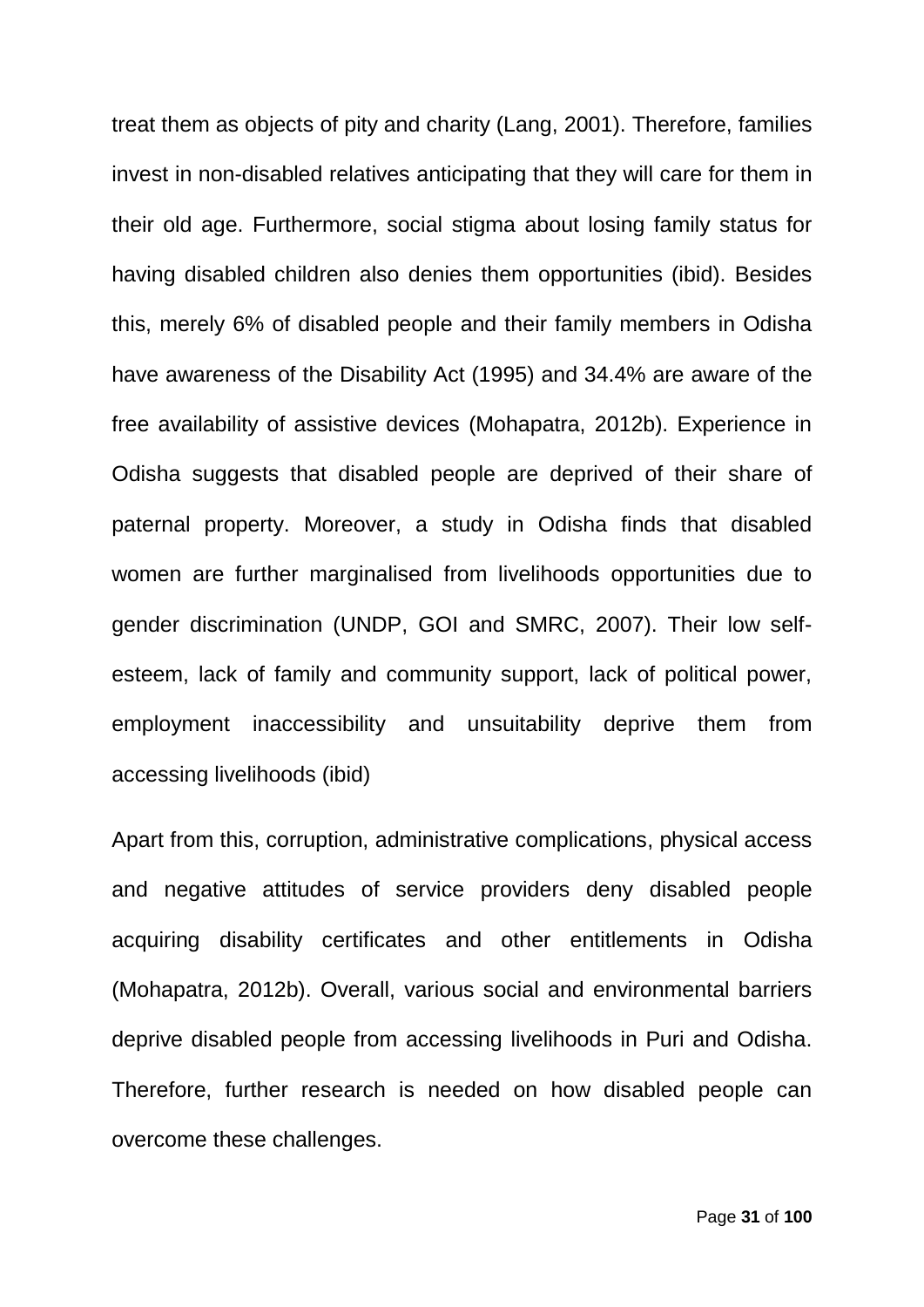### <span id="page-31-0"></span>**Conclusion**

Disabled people face the same challenges as other poor people but additional problems, like barriers in society and costs of disability make their situation worse. The social model of disability, human development approach and sustainable rural livelihoods approach address the poverty and livelihoods of the disabled from the capability perspectives. Frameworks like UNCRPD and ILO conventions and good practice, like the twin track approach and CBR, promote disabled people's sustainable livelihoods.

Following the above guidelines the Governments of India and Odisha have taken many initiatives by enacting laws and extending specific provisions to address the livelihoods of disabled people but their access to any kind of capital assets and entitlements is negligible in Puri and Odisha. The major challenges are discrimination, accessibility, negative attitudes of stake-holders and family members, corruption, lack of quality education and training, and disabled people's ignorance. However, the available literature provides little clarity about how disabled people in rural Odisha are still ensured of their livelihoods. This study proposes to explore the existing status and opportunities for the livelihoods of disabled people in rural areas of Puri District in Odisha. It further analyses their challenges, including gender aspects in accessing such livelihoods.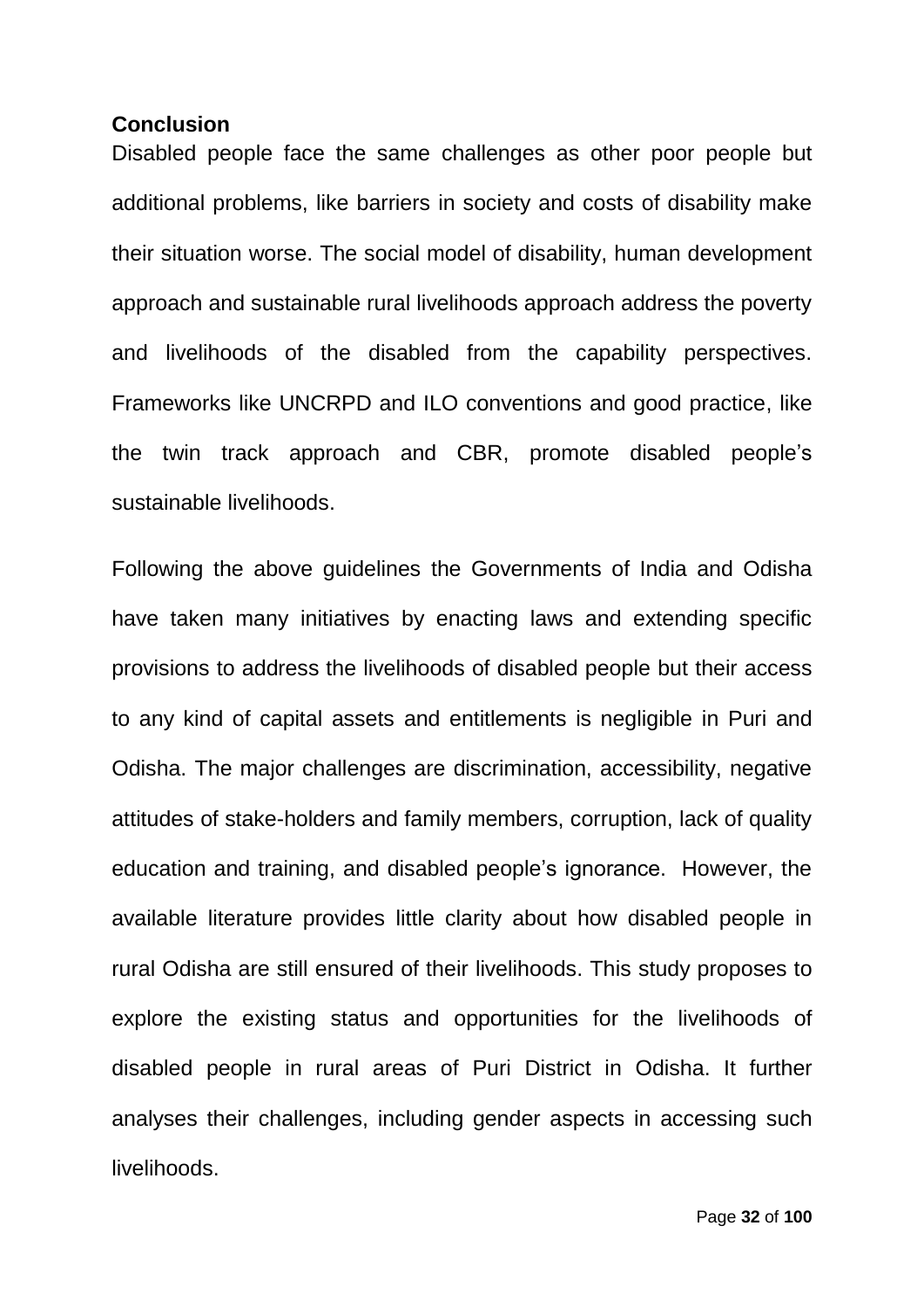### <span id="page-32-0"></span>**Chapter 3: Methodology**

#### <span id="page-32-1"></span>**Introduction**

Research is all about systematic investigation to discover reality (Laws, et al., 2003).This chapter discusses the design of the research, data collection and analysis methods. It further elaborates my different standpoints on the research and explains each stage of the dissertation including ethics and data dissemination.

#### <span id="page-32-2"></span>**The research perspective**

The rationale of this small research is based on my standpoint, which is the juxtaposition of different paradigms. This is motivated by a combination of the social model, which defines disability as a social construct and focuses on economic, cultural and social barriers, which make the person disabled (Barnes, 2003) and Sen's (1999) theory of poverty as capability deprivation. The sustainable rural livelihoods approach, based on the concept of capability approach, defines livelihoods as 'access to capitals and activities needed to lead a meaningful life' (Carney, 1998). This study, therefore, considers different attitudinal, physical and social barriers that prevent disabled people from accessing their livelihoods.

The research is based on an empirical study which claims that knowledge and scientific theory can only be derived from experience and observation (Lazer, 2004). I followed the research framework of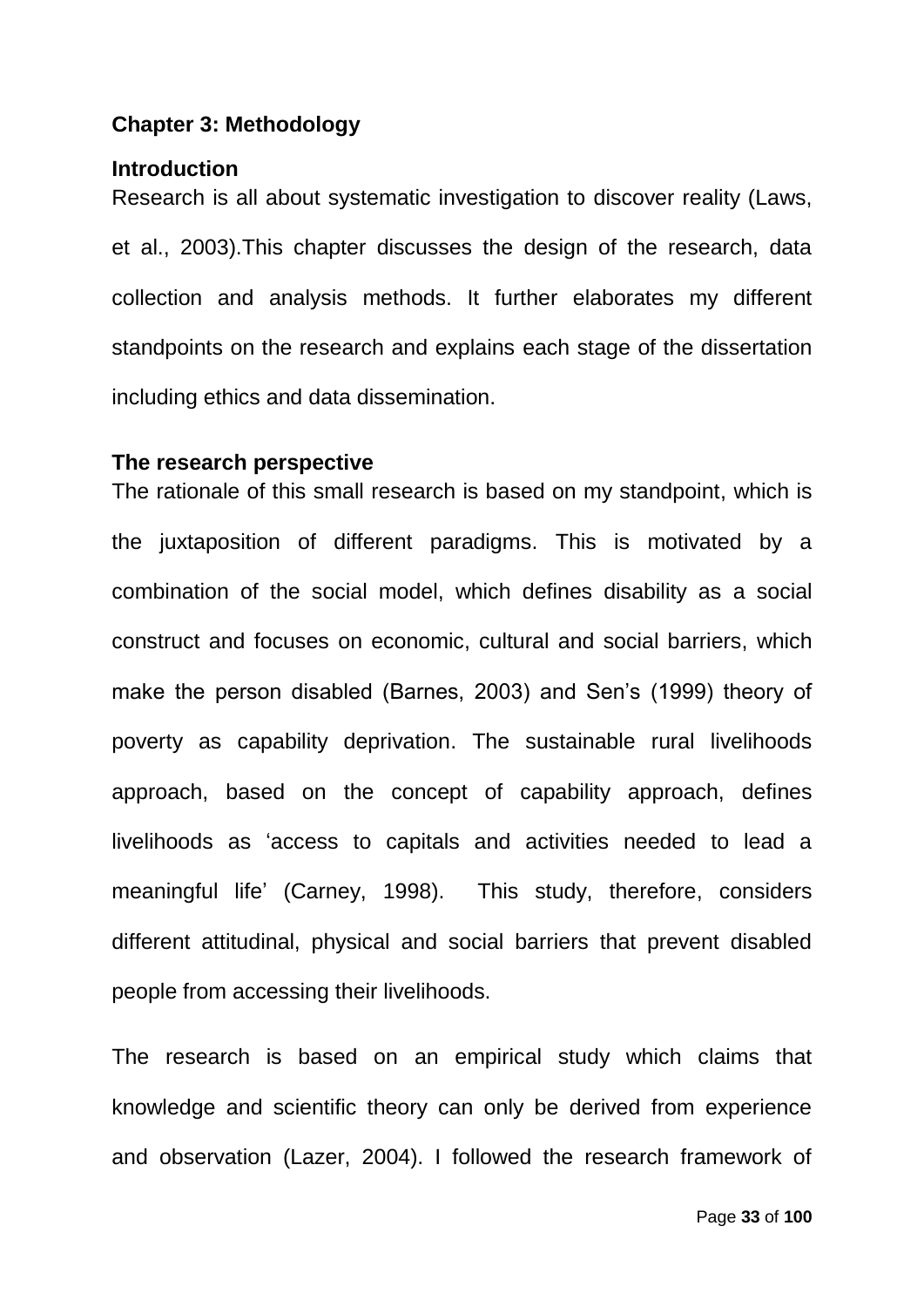Oliver (1996) by presenting people's own narrative, in particular in a material and cultural context. My study is a micro level in-depth analysis of disabled people's livelihoods status in an inaccessible, disaster-prone village, so may not necessarily reflect the status of disabled people at Puri and Odisha levels.

I cannot claim this as emancipatory research since it is not conducted or controlled by disabled people or their organisation and does not guarantee to change the status of the disabled participants. However, qualitative research can be conducted by a non-disabled person that focuses on a social model of disability trying to remove the barriers and empower disabled people (Barnes, 2003). Shakespeare (1997) emphasises the commitment of the researcher to ensure full participation of disabled people in qualitative research. I, therefore, applied my previous experience working with disabled people in this village to break down the barriers and fully involve them in the entire research process. The perspective, which suits my study, is participatory methodology, which is research with the disabled people rather than on them (Swain and French, 2004), hence the advantages of this research being participatory and based on a social model of disability, it presents its own perspectives on disabled people's livelihoods.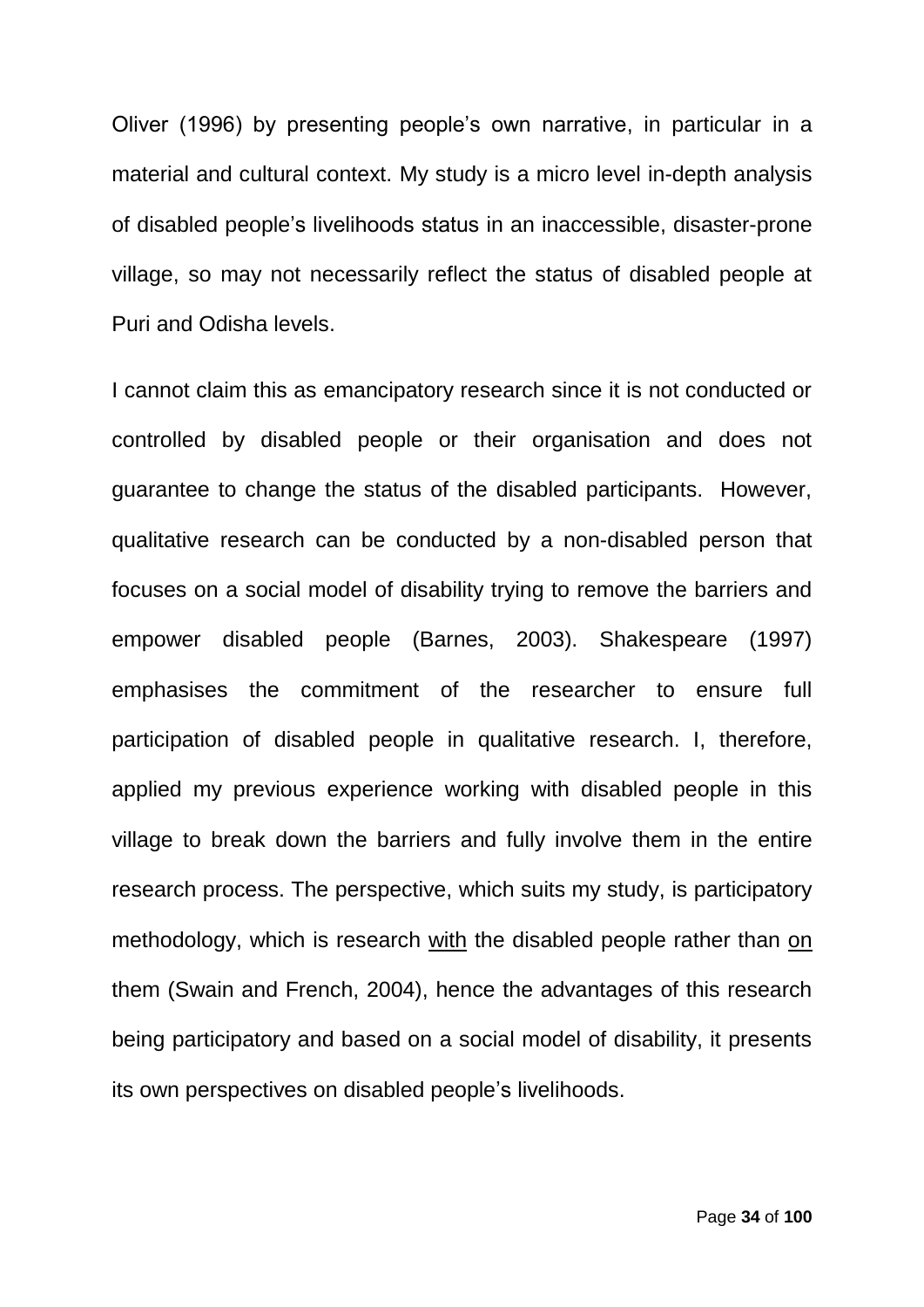#### <span id="page-34-0"></span>**Methods**

The dissertation is primarily based on qualitative methods. The information has been collected from primary sources through qualitative interviews, such as focus group discussion and semi-structured interview. It reveals details about people's ideas and feelings, and answers the questions 'how' and 'why' (Laws et al., 2003); however, to retain anonymity, pseudonyms have been used.

The research also has a component of quantitative method for which data has been collected from a survey report of Handicap International and SOLAR on disabled people's livelihoods in the village. The objective is that quantitative data can provide information about bodily discrimination in accessing livelihoods to justify that the individual model is discriminatory (Abberley, 1992). Besides that, the report helped me in finding the statistics, level of education, status of livelihoods and health of disabled people in the village. The information was used to prepare the list of participants who are people with physical, visual and hearing impairments among the age group 19-60. I also used the list to visit participants individually prior to the interview and discussed the research. This helped me to develop a rapport with them. Furthermore, comparing and contrasting the survey report with information of qualitative interviews helped in validating my findings.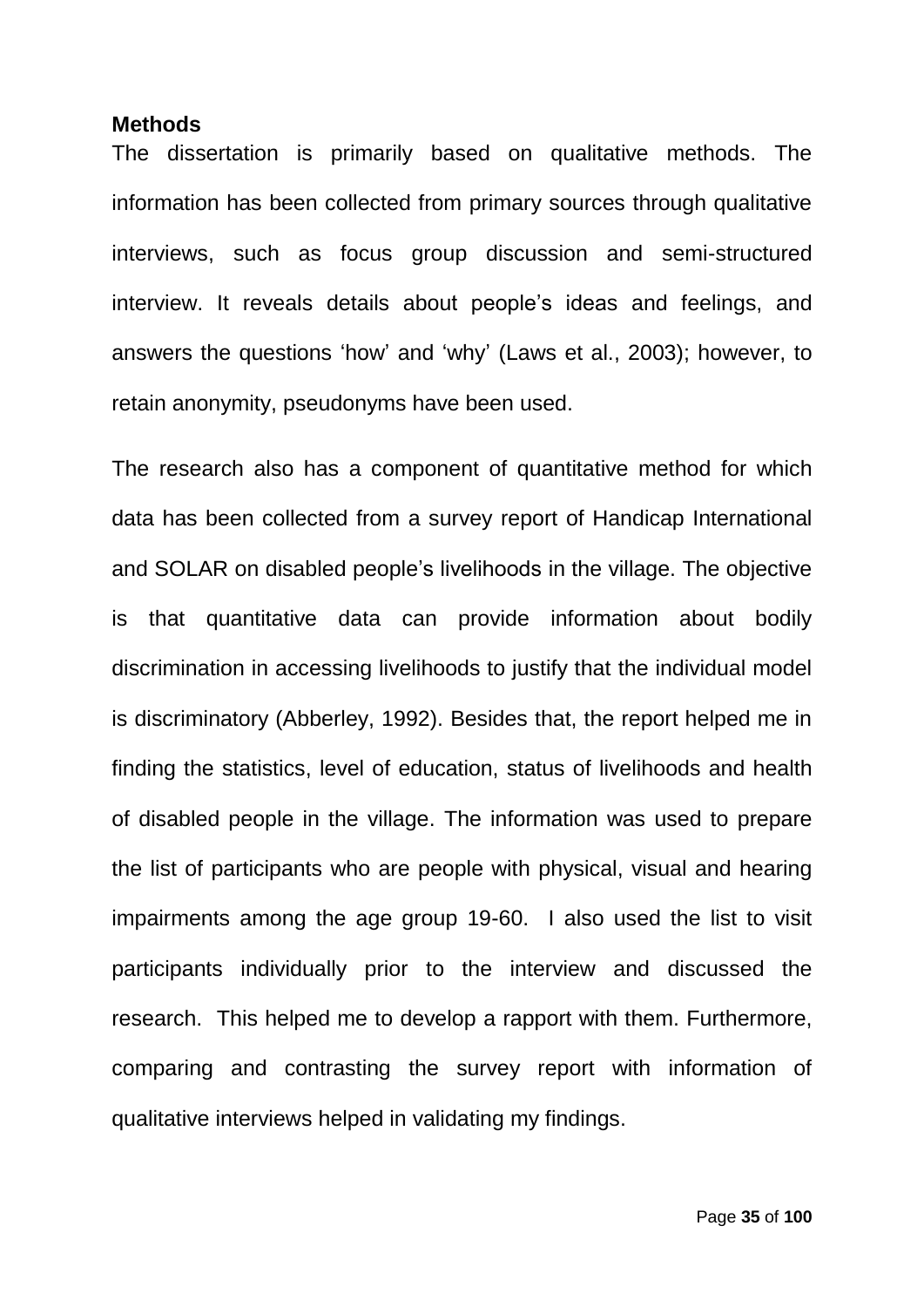#### <span id="page-35-0"></span>**Participant selection**

The research used non-probability sampling that relies on availability of participants (Denscombe, 2010) and purposive sampling techniques to get the information of those whose voices were missing from the discussion (Bloch, 2004). I visited the village beforehand to decide on the participants, and date and place of the meetings. There were only 16 disabled persons in the working age of 19-60 including people with physical, hearing and visual impairment, Furthermore, people with intellectual impairment were not considered due to ethical issues. Therefore, all 16 disabled were invited for a focus group as there was a possibility of missing the participants due to the agricultural production season. Two separate focus group discussions were organised for 13 available participants, one with six disabled men (4 physically impaired, 1 visually impaired and 1 hearing impaired) and the other, with seven disabled woman (5 physically impaired and 2 hearing impaired). An additional focus group was conducted for SOLAR staff (4 male and 2 female) working on disabled people's livelihoods in the area.

Due to limited participation of people with visual or hearing impairment during the focus group, one of each of them was selected for semistructured interview. Moreover, two participants, with physical impairment who hinted at family challenges during the discussion, were selected for individual interview. The gender balance was maintained by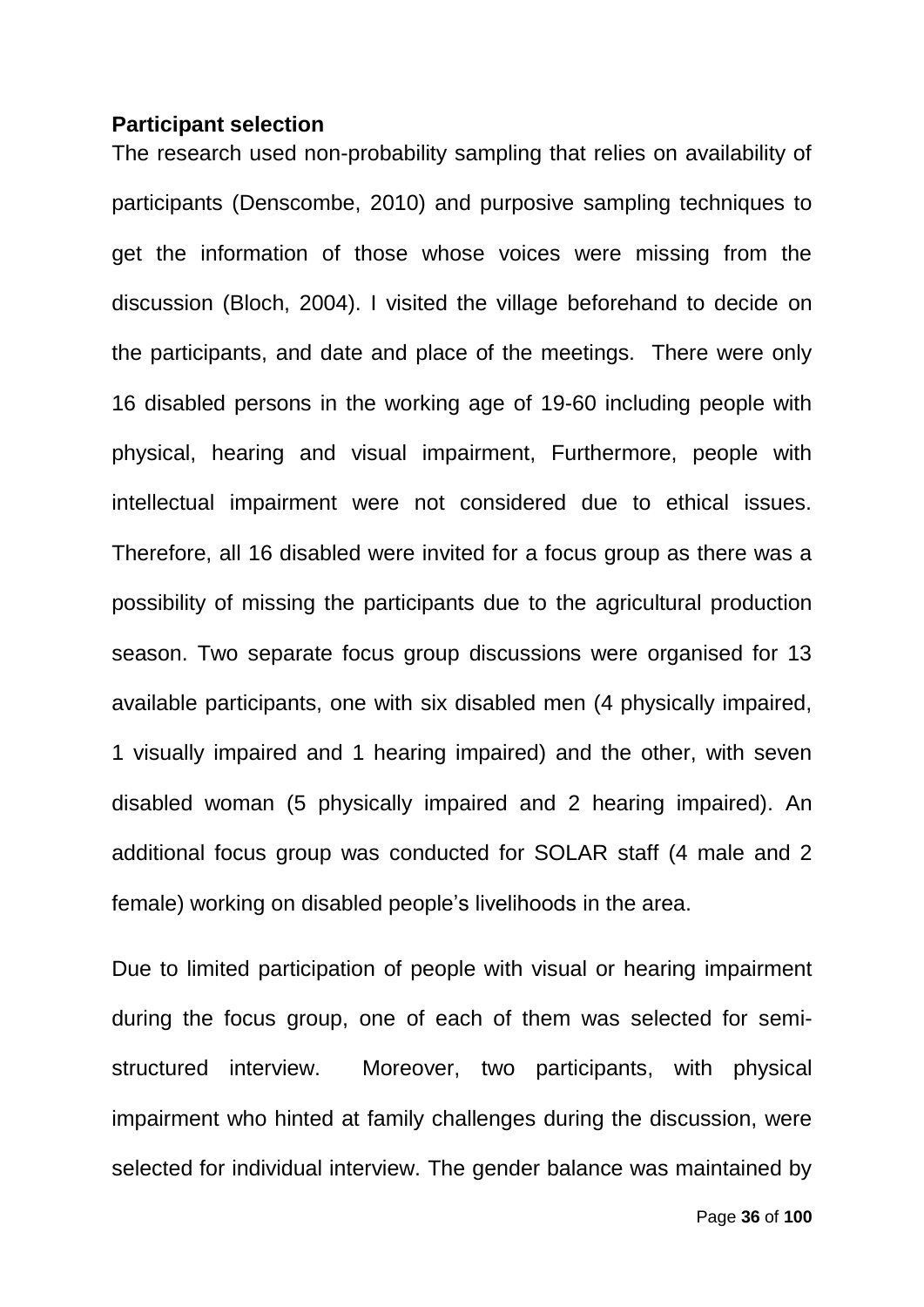selecting two male and two female. The step-mother of the visually impaired girl was interviewed to get the family perspective. The other participants were the Sarapanch, as the people's elected representative responsible for implementing all the poverty alleviation programmes and one of the SHGs leaders, who leads the microfinance programme for women. These two people were selected as they are the major stakeholders for disabled people's livelihoods in the village.

#### **Tools for data collection**

#### **Focus group discussion**

Three focus group discussions were conducted with disabled men, disabled women and SOLAR staff. The focus group provides deep understandings on people's attitude, perceptions, feelings and ideas (Denscombe, 2010). The field testing of an open-ended questionnaire was undertaken with SOLAR staff and three disabled people. Moreover, I explained at the beginning of the discussion that the purpose of the interview was to get the people's perspectives on disabled people' livelihoods in the village and that the findings would be used for dissertation purposes only.

The interactive nature of the focus group allowed the participants to define, discuss and compare their livelihood issues (Tonkiss, 2004). It has provided me with information on existing patterns of livelihoods in the village and in the context of disabled people. It also allowed me to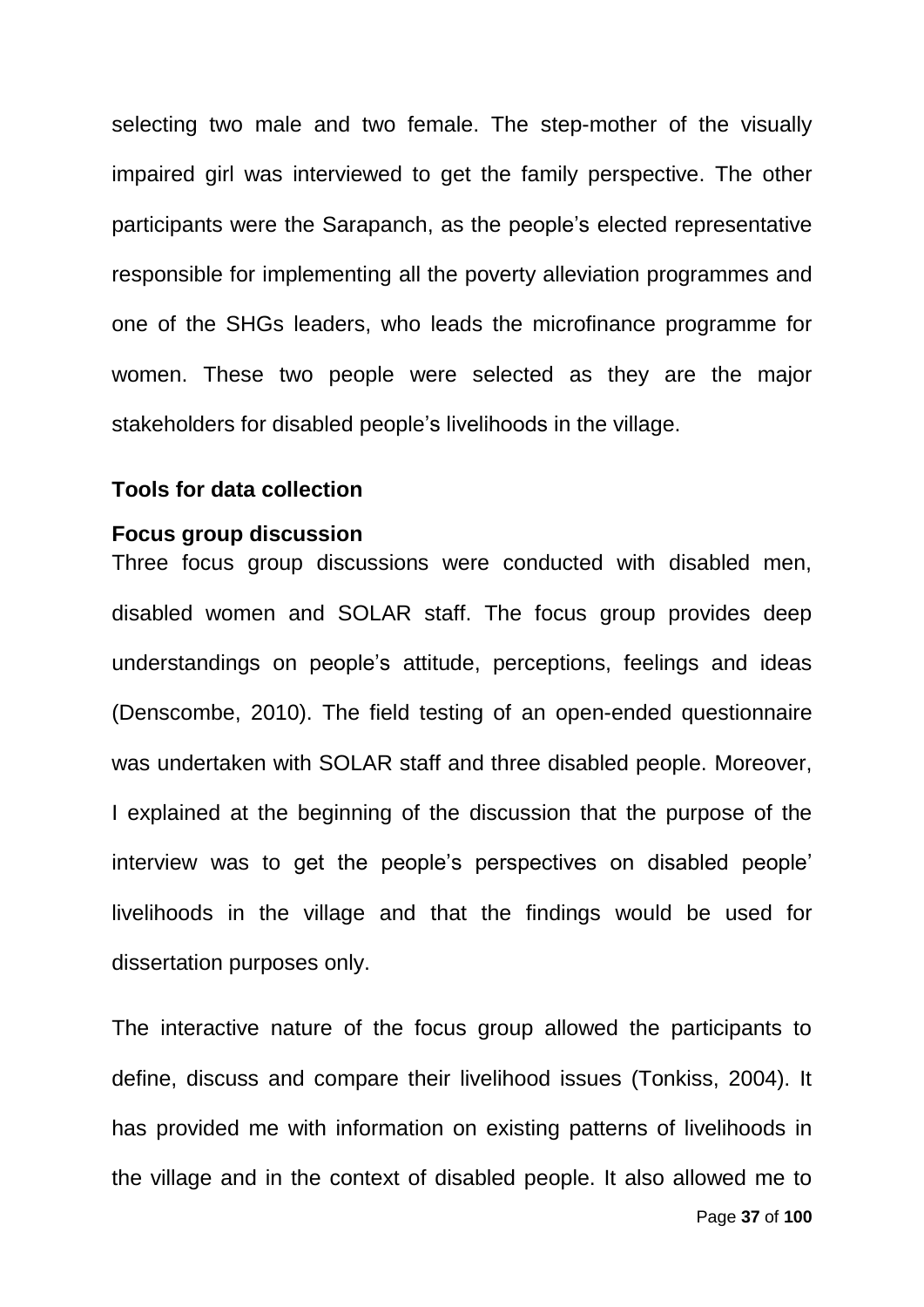understand the participants' perspectives on opportunities and challenges. The summary of the findings was shared with participants at the end.

However, due to the very nature of group discussion, specific problems and issues of minority participants, like people with hearing and visual impairments, and personal issues like challenges from family, could not be explored extensively. Therefore, the focus group was followed by individual interviews to explore details of personal experiences and get the response for unanswered questions.

## **Semi-structured interview**

The qualitative semi-structured interview was conducted with seven participants to develop comprehensive ideas on the issues raised in the research questions as people shared their thoughts more widely and deeply. The experiences of participants on issues like education, employment, self-employment and social security, and their access to capital assets were captured.

The visually and hearing impaired participants were interviewed, exploring details about their impairment-specific challenges, which were missed during group discussion. Two more disabled people explained their personal experiences, and challenges from family, in accessing their livelihoods. The step-mother of the visually impaired girl was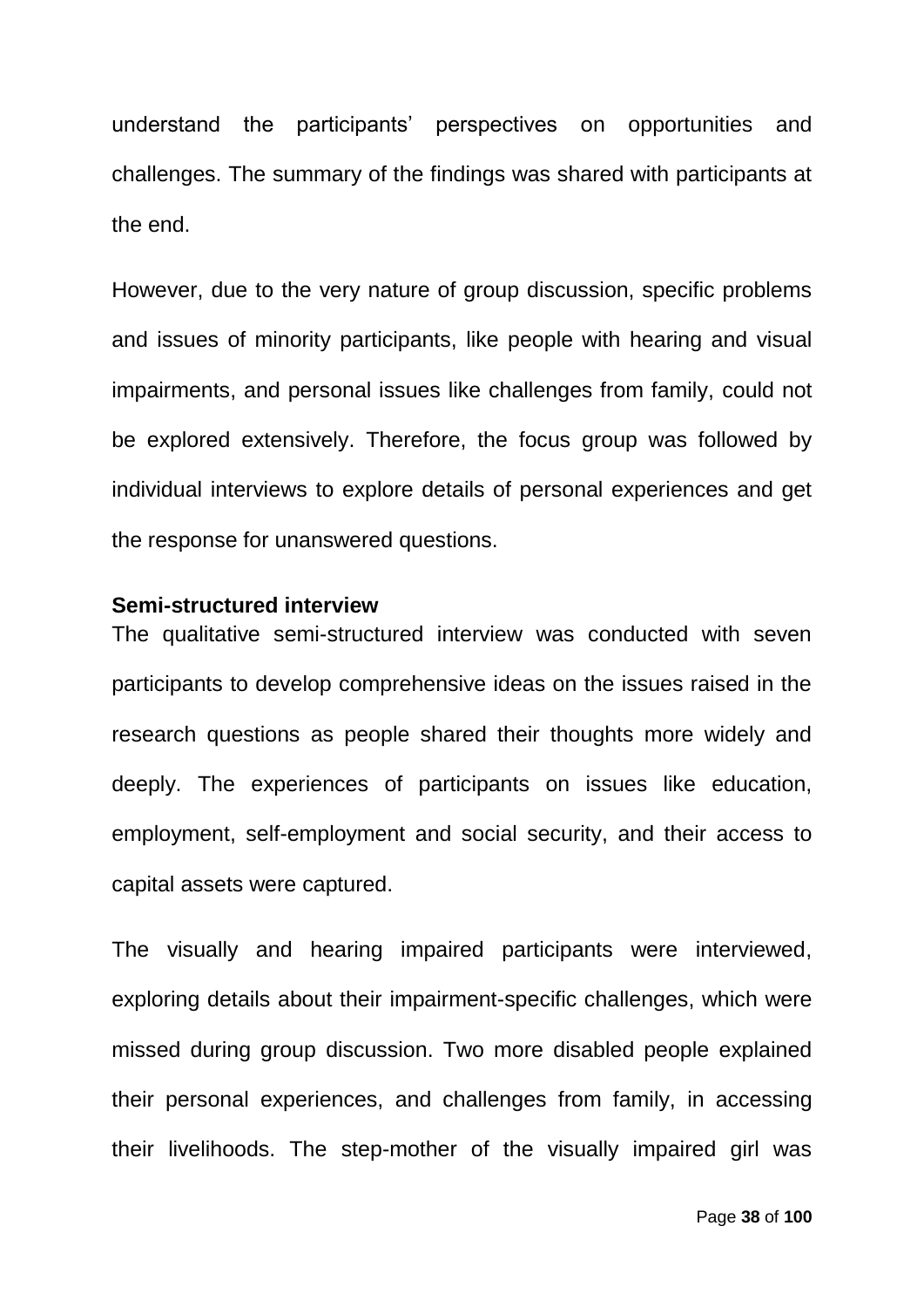interviewed as the girl could not share much. Furthermore, this has allowed me to understand family perspectives on disabled people's livelihoods. Besides that, I interviewed the Sarapanch and one of the SHGs leaders to get the stake-holders' perspectives and to clarify the issues raised by disabled people during group discussions. These interviews not only provided varied information and participants' interpretations on the issue but reduced my personal bias (Barnes, 1992).

## **Facilitation and recordings**

Following the guidelines of Patton (2002), the focus group was conducted by two people, which allowed the researcher to facilitate while Handicap International staff took the notes of the proceedings. This allowed me to observe the group interaction. With the participants' permission, a voice recorder was used to record the interviews. Special attention was given to the disabled people's accessibility and participation. The group discussions were organised in an accessible school building. Four interviews were conducted in participants' houses for their convenience and three in the school, as those participants were uncomfortable in expressing family issues in the house. I spoke in a loud, clear voice in properly lit places so that hearing- and visuallyimpaired people could understand and participate. One of the staff of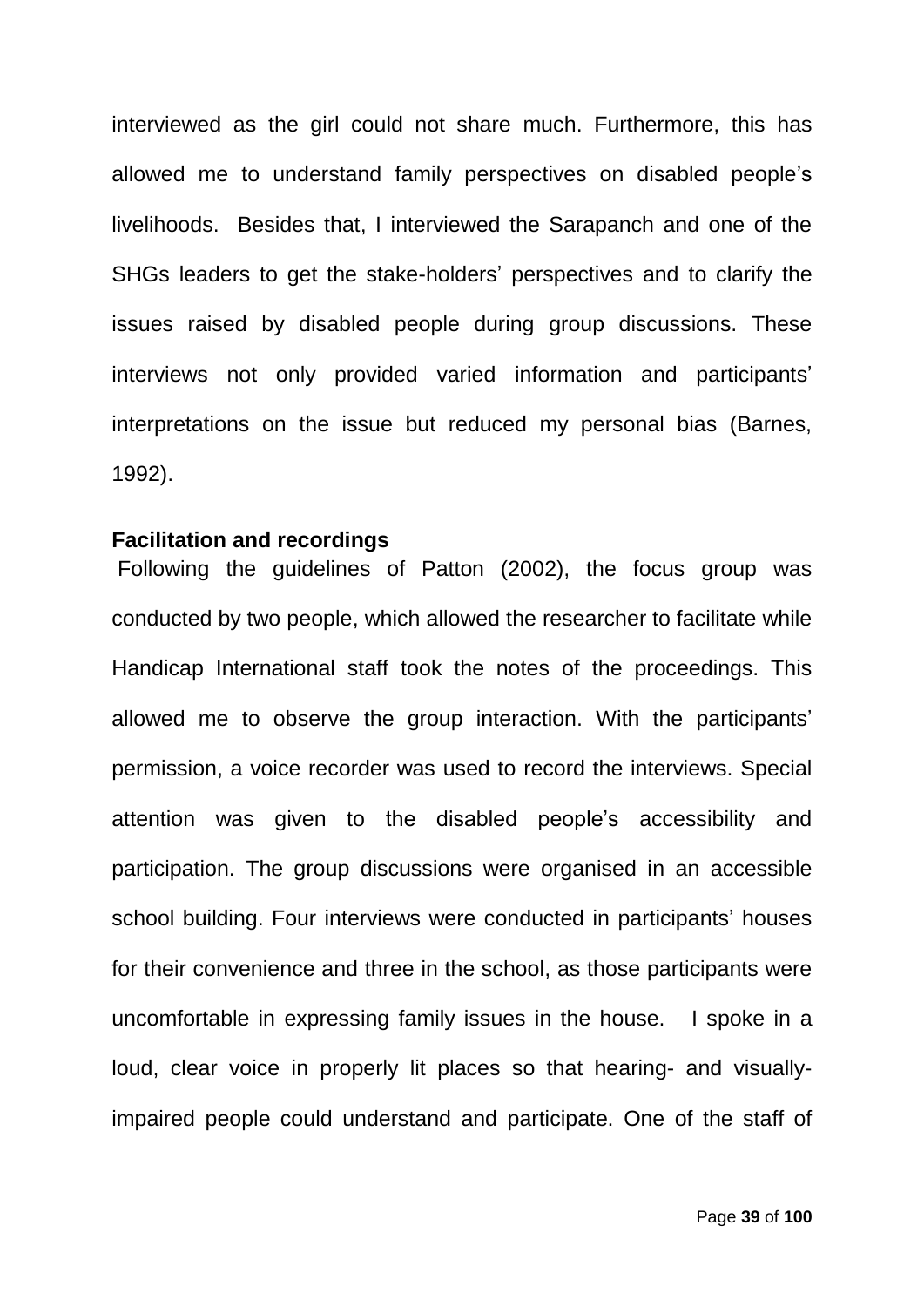SOLAR who regularly interacts with the hearing-impaired people supported as interpreter during the discussions.

#### **Ethics**

Permission was obtained from SOLAR and Handicap International to conduct the field study. I obtained the participants' consent after explaining the aims and objectives of the interview and participation remained voluntary which minimised their expectations. The interview schedule and rules were jointly agreed and optimum precautions were taken to maintain neutrality during formation of questions and facilitation (Patton, 2002). The recording was played and findings were shared at the end of the interview allowing the participants to amend anything. I phoned participants several times to clarify any doubts.

## **Data transcribing and analysis**

The data generated from the qualitative interviews were transcribed in their original form, which allowed me to obtain insight into the information (Patton, 2002). Due to time limitation, it was impossible to transcribe the whole data. I, therefore, replayed the recordings several times to extract the main points and transcribed small selected sections for the presentation (Seale, 2004). The data collected in local language were translated into English.

Page **40** of **100** Following the guidelines of Laws et al. (2003) I used the manual cut and paste method for data analysis. The data were divided into major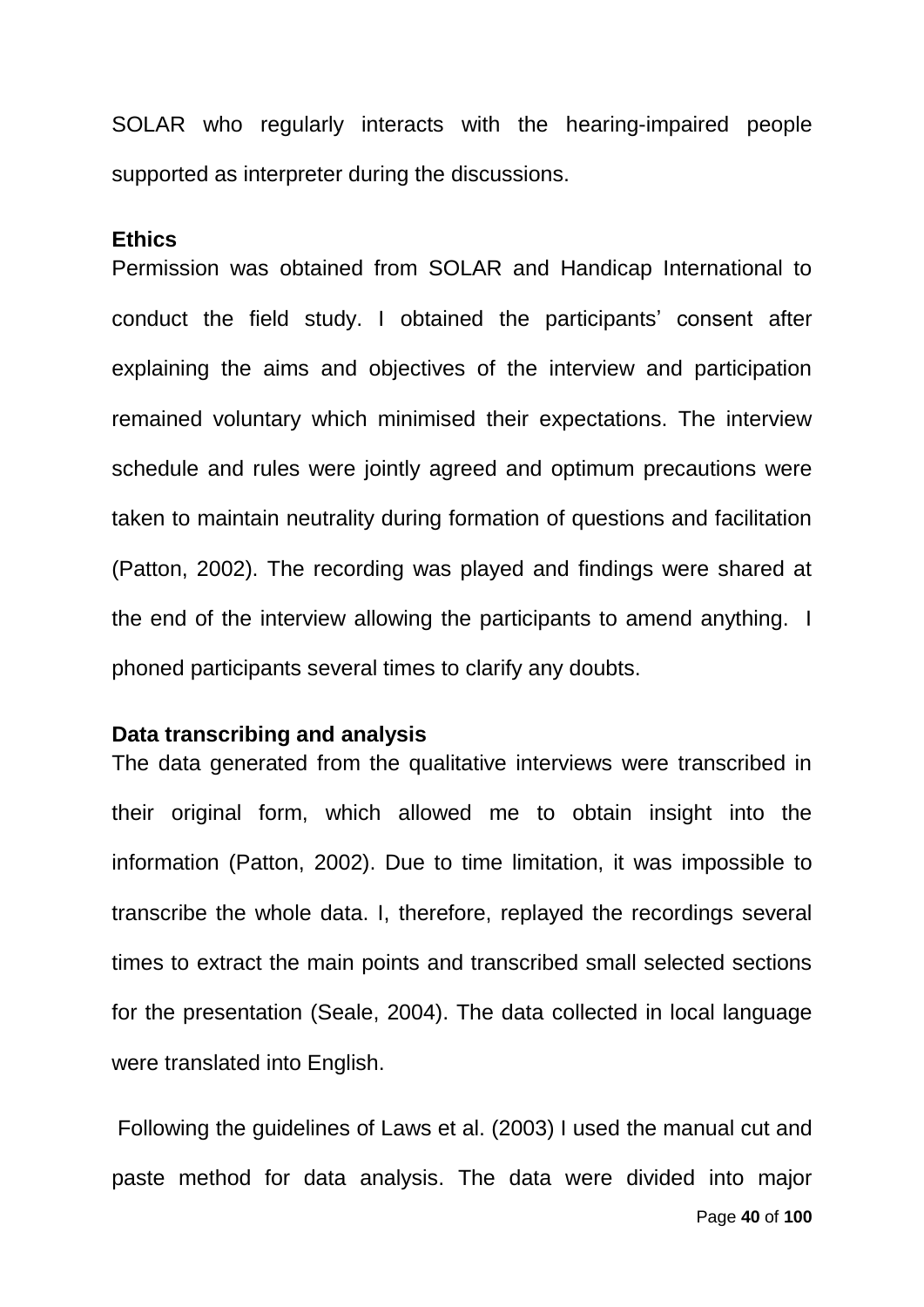headings by reviewing the documents several times. Then I took several photocopies, cut these data manually with a note on the left side and attached them to A4 size papers under different headings by a paper clip. This allowed me to interchange the information whenever needed. Following the same technique, data were organised into sub-categories under each category. The data were further combined and contrasted with a Handicap International survey report, which provided an overview of the status of disabled people in the village. Following the principles of qualitative research the data have been interpreted avoiding own perception and bias.

## **Dissemination**

Limited resources will not allow me to produce an audio copy of the data and findings. However, the findings of the research will be shared with the participants at a meeting and supplied to them on request. A copy of the findings will be shared with Handicap International and SOLAR for their further intervention and with the Commissioner for People with Disabilities, Odisha for policy action.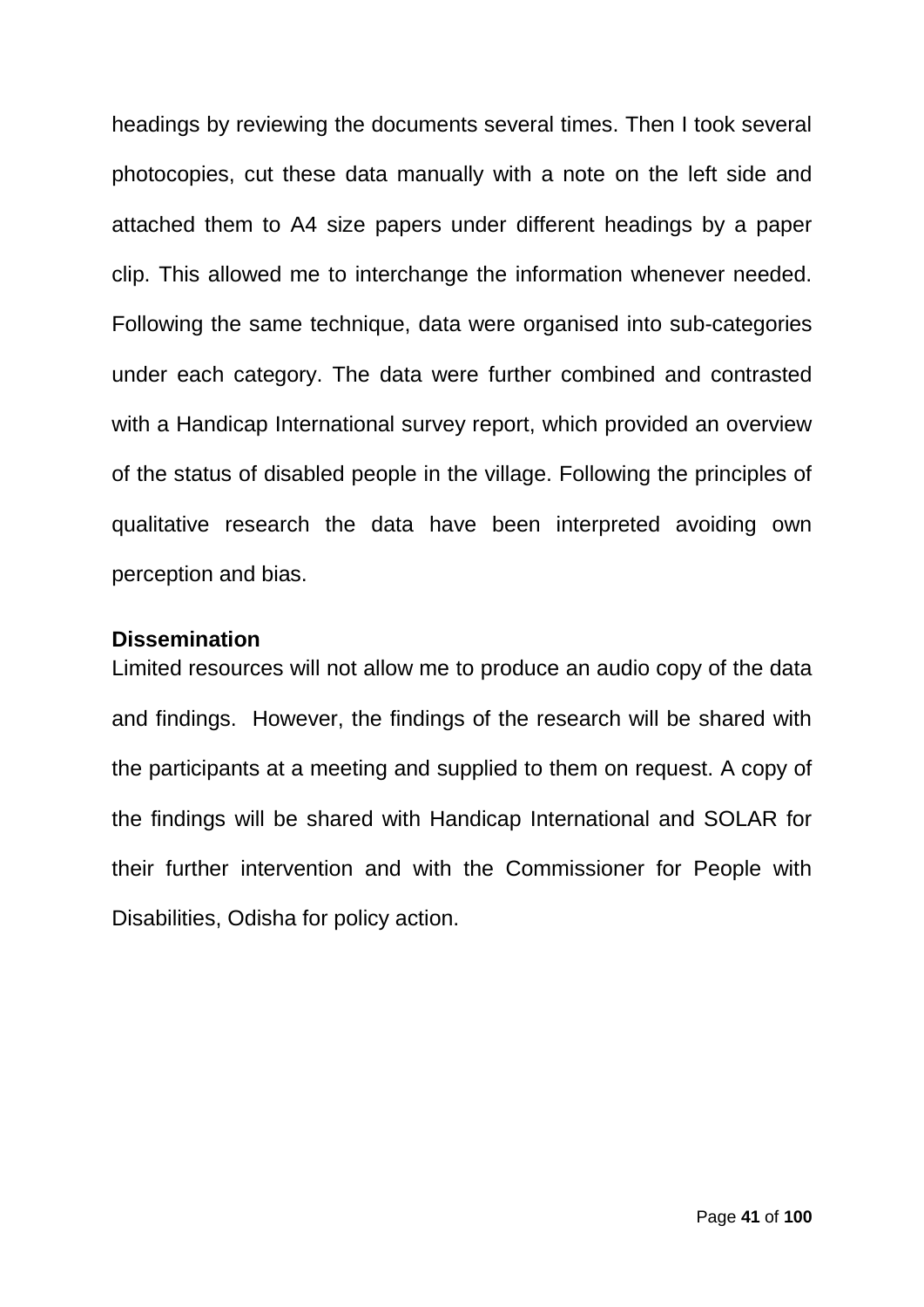## **Chapter 4: Opportunities and Challenges in the Realisation of Livelihoods of Disabled People: Infrastructure, Facilities and Access to Resources**

#### **Introduction**

Limited formal or informal employment opportunities, absence of income and lack of access to finances and safety nets are major challenges for disabled people's livelihoods (Turmusani, 2003). This chapter discusses how unavailability of infrastructures, facilities and access to existing resources has affected disabled people's livelihoods in the village to the maximum extent. The first section provides an overview of the livelihoods status of disabled people. The second section analyses the impact of absence of infrastructure and facilities in the village on it. The final section reflects the factors that deprive disabled people from accessing existing entitlements and push them into poverty; this is followed by the conclusion.

#### **Overview of disabled people in research area**

The village of Haraspada is about 12 kms away from block head quarter (the lowest administrative unit in Odisha) Kanas and 36 kms from district headquarter, Puri. As per Handicap International's survey (2012) there are 28 disabled people in the village (17 men and 11 women) which is much less compared to the WHO (2010a) estimate of 10%. Only two out of sixteen eligible disabled people within the age group 19-60 are involved in any kind of waged employment. The participants of the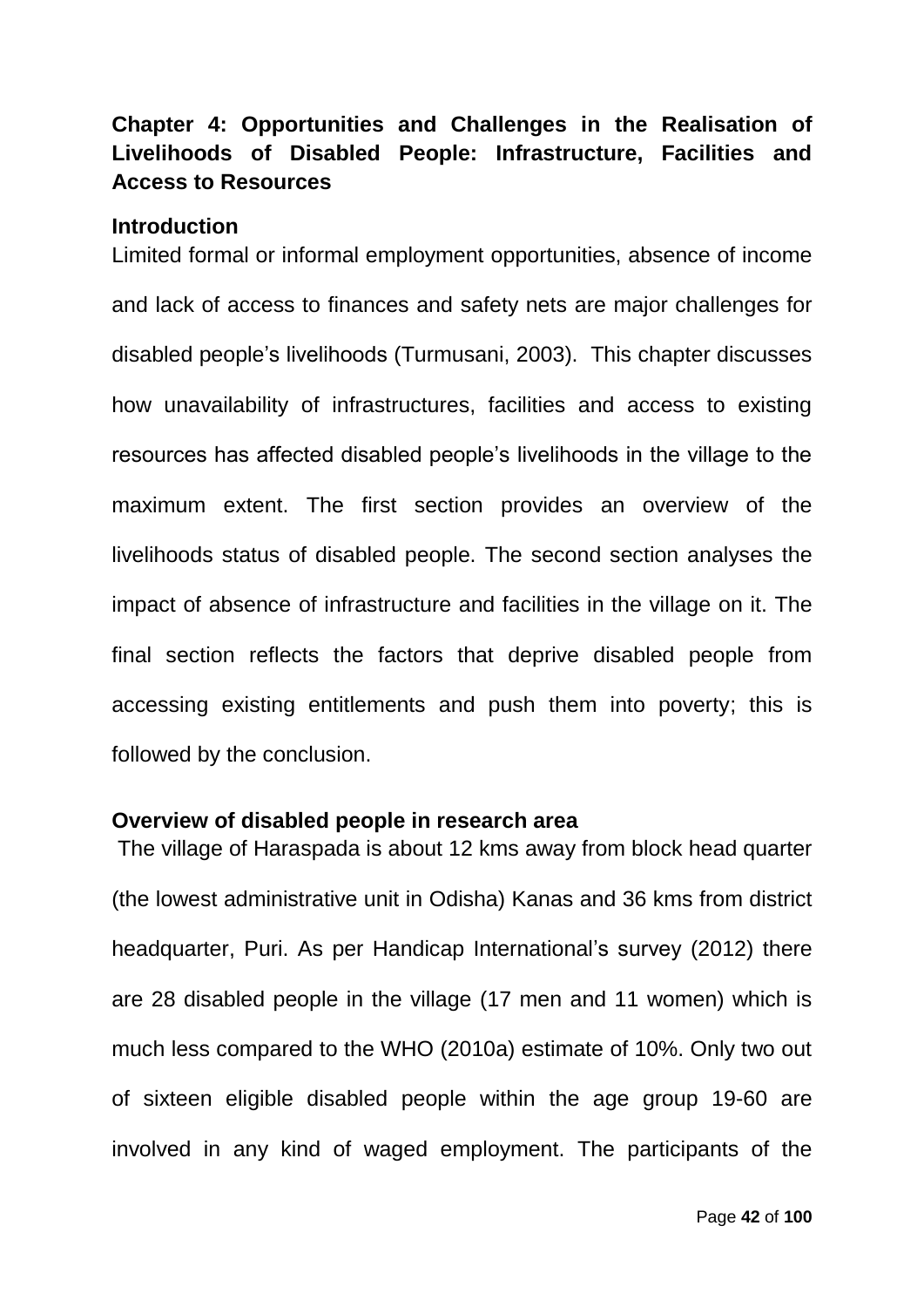Disabled Women's Focus Group (WFG) shared the fact that only one or two disabled people work as daily labourers or marginal farmers and the rest are unemployed. This employment rate is even worse than the Census of India's (2001) findings of only 25.1% employment in rural areas of Puri district.

Beresford (1996) argues that the unemployment of disabled people is due to lack of education and training. The survey statistics suggests that four disabled people are illiterate; the majority have attended primary school but only four completed twelfth class and one studied up to graduation. None of them have undergone any kind of vocational or skills training. Only two disabled girls revealed doing tailoring work which they had learned from the other family members. Furthermore, as discussed earlier, survey statistics also suggests that most of the disabled people in the village do not own land, livestock or any other capital assets. Both disabled men and women expressed lack of control over property and assets owned by the family.

Moreover, as discussed earlier, disabled people have limited access to savings and credit programmes. The situation in Haraspada is no different. The survey suggests that none of the disabled people in the village have accessed NHFDC, Swarnajayanti Gram Swarojagar Yojana, bank loans or any other governmental credit schemes. The participants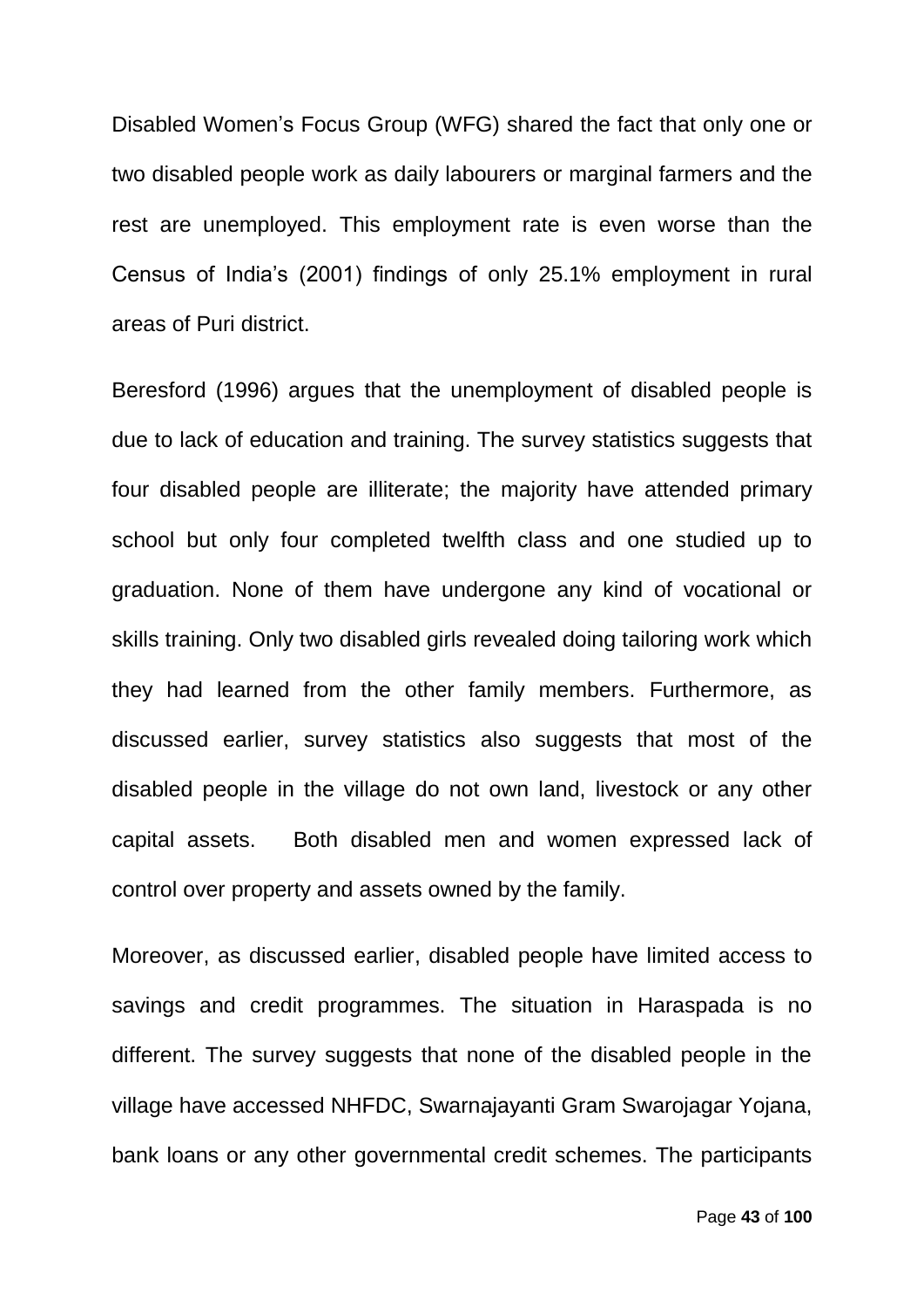of the Disabled Men's Focus Group (MFG) shared that disabled people have neither accessed any financial assistance nor are they involved in any SHGs.

The survey finds that only three disabled people have accessed disability pensions and merely five have free ration cards. The WFG participants shared the information that as disabled people, they have not accessed disability certificates, pensions, free ration cards or housing schemes. Furthermore, the survey finding suggests that only 12 out of 28 disabled have used any kind of aid appliances. The next section analyses the impact of the absence of infrastructure and facilities on disabled people's livelihoods.

## **Infrastructure and facilities**

Agriculture is the principal source of livelihoods of the people in Haraspada, but frequent flood and water-logging have resulted in a huge loss in agriculture and damaged the village economy. Participants of WFG expressed the fact that despite agricultural loss, summer paddy is the major source of income, which directly or indirectly employs ablebodied people for about four months. The rest of the year people migrate to the cities and work in coal depots, shops, cotton mills or do any kind of labour-oriented jobs. However, both situations are challenging for disabled people*.*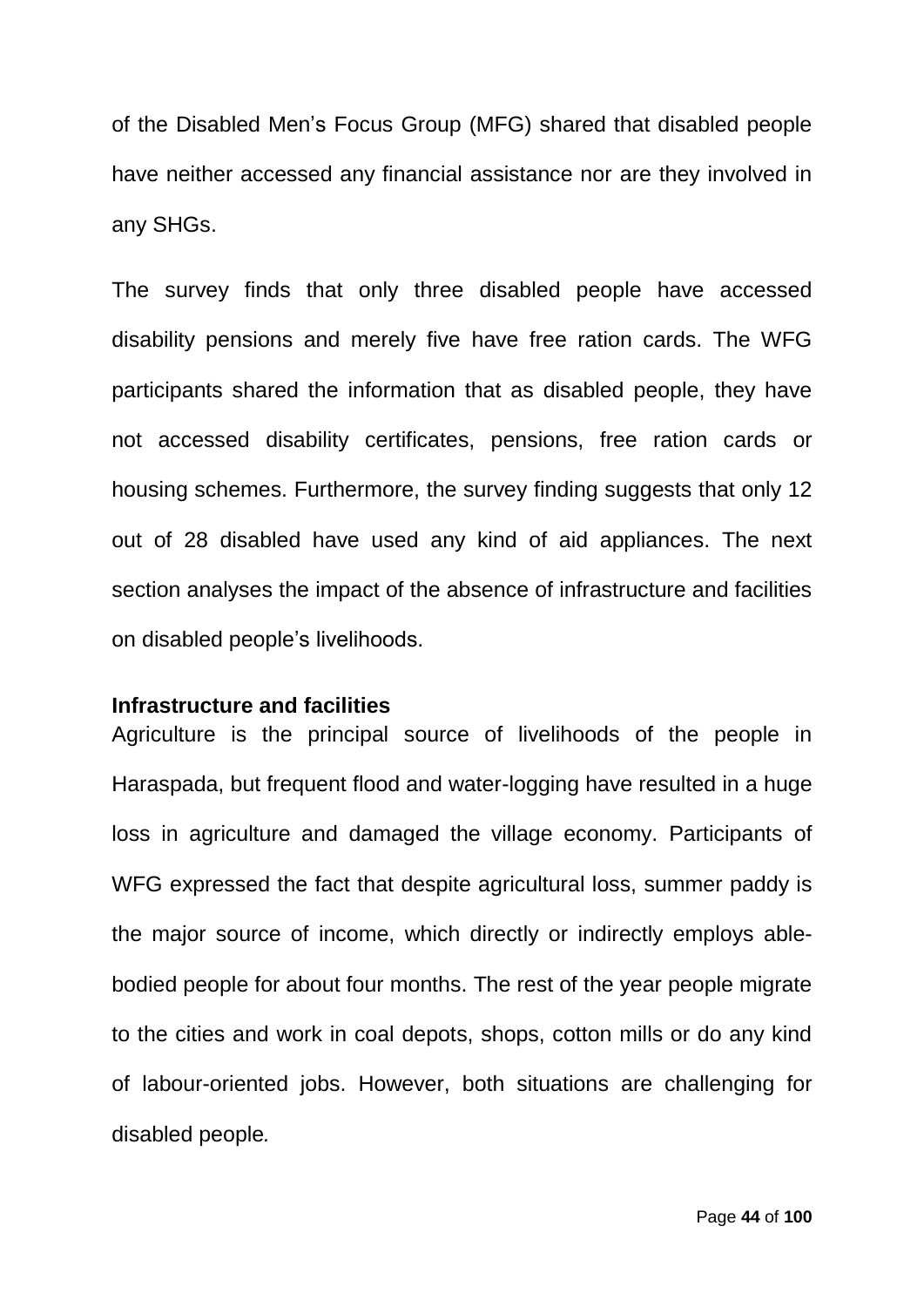#### **Limited employment opportunities**

As discussed in the literature review labour-intensive agriculture is not a suitable occupation for most disabled people. The participants of WFG stated that disabled people have a slim chance of getting work in the village as they cannot do physical power-oriented agricultural work. The opportunity for disabled women is further reduced as males are more preferred for this work. Although few disabled people are still involved in agriculture as farmers, regular loss and lack of access to credits are the major challenges faced. One of the MFG participants argued that although some of them are involved in agriculture by taking a loan with 5% interest per month, they are unable to repay it due to crop loss. This situation has forced them to look for alternatives, which they do not have.

The MFG participants further pointed out that no work is available within a 5-10 kilometre radius and the MGNREGA programme is yet to be started in the village. Furthermore, lack of opportunities to become involved in agriculture or any other labour work forced disabled women to be restricted to household activities, which are not perceived as productive work. The WFG participants state that they cook and do other household work but cannot even grow vegetables in the garden due to frequent floods; therefore, their work does not provide any income. Disabled people are further disadvantaged as their reduced physical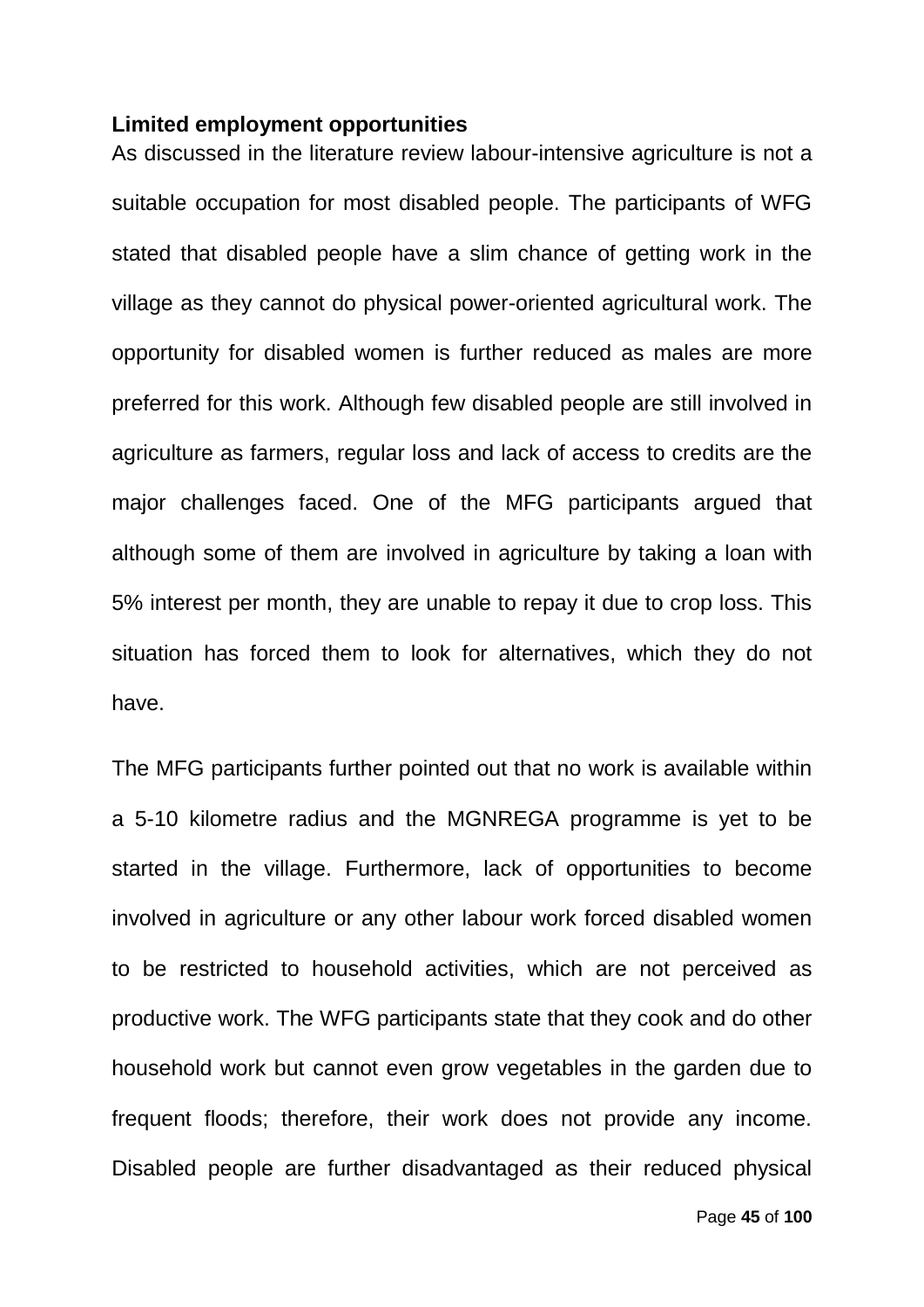capacity prevents them from travelling outside the village in search of jobs. The WFG participants argued that if disabled people are unable to perform their daily living activities in an inaccessible environment, how can they go out to do physical labour-oriented jobs in cities? Seeley (2001) suggests that the rural sustainable livelihoods approach for disabled must be diverted from land-based activities where employment benefits for landless and marginal farmers are through agricultural labour only.

## **Lack of education, training and self–employment facilities**

The alternative source for integrating disabled people into the economy is non- agricultural-based self-employment activities (Turmusani, 2003). However, any feasible self-employment options in the village are hindered due to non-availability of necessary resources. The MFG participants suggested trades like cow or goat rearing, poultry, stationery and grocery shops. The WFG participants recommended dry foods, cotton and coir products, which can be suitable for disabled women alongside their household responsibilities. On the other hand both the groups argued that lack of education, training and credit facilities, unavailability of raw materials and limited marketing opportunities are major challenges for initiating self-employment activities.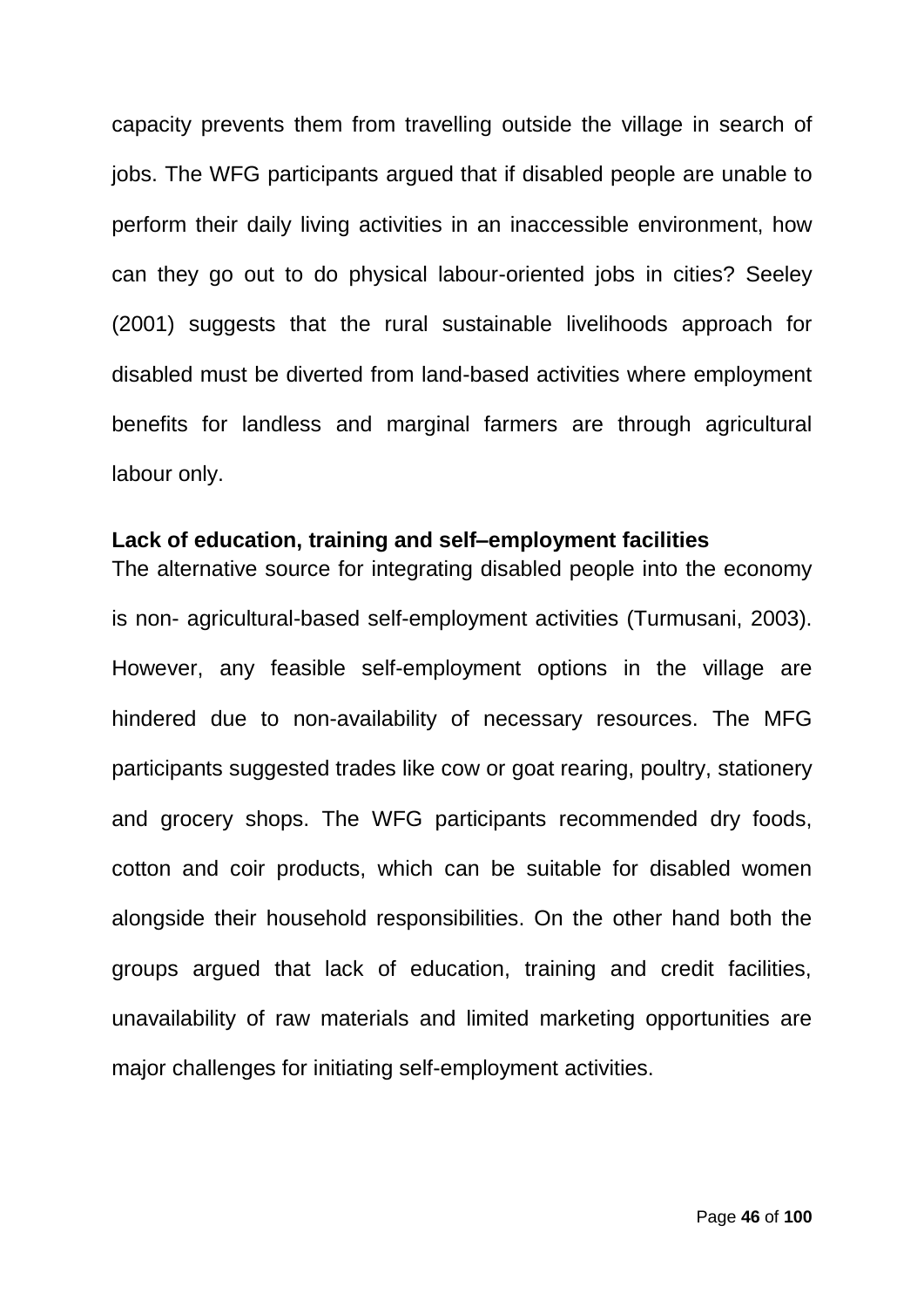As discussed earlier, lack of education and training are major challenges in the employment of disabled people. WFG participants said that they do not have the required education like other women for undergoing training or initiating any businesses. The major reason is that the village school only goes up to class five. The high school is more than one kilometre from the village, college at about 10 kilometres and there is no Vocational Training Centre (VTC) within the locality. Moreover, recurrent floods, bad road conditions and lack of facilities in the village school and nearest high school have affected the education of disabled children. During the interview Pratima said that:

"*I have studied up to class 10 in the nearby high school with a lot of difficulty but could not complete it because of my physical impairment. It was very difficult for me to attend school regularly particularly during the rainy season. Then I transferred to Dhinkiagarh High School but could not complete the study as there was no hostel to stay there."*

While distance and transport is the problem for Pratima, the challenge for the blind girl, Rani, is that the local schools are not equipped to impart education to children with impairments. She stated that:

"*Unlike the non-disabled children I could not answer in class as I have difficulties in reading the books. Due to visual deterioration I could not*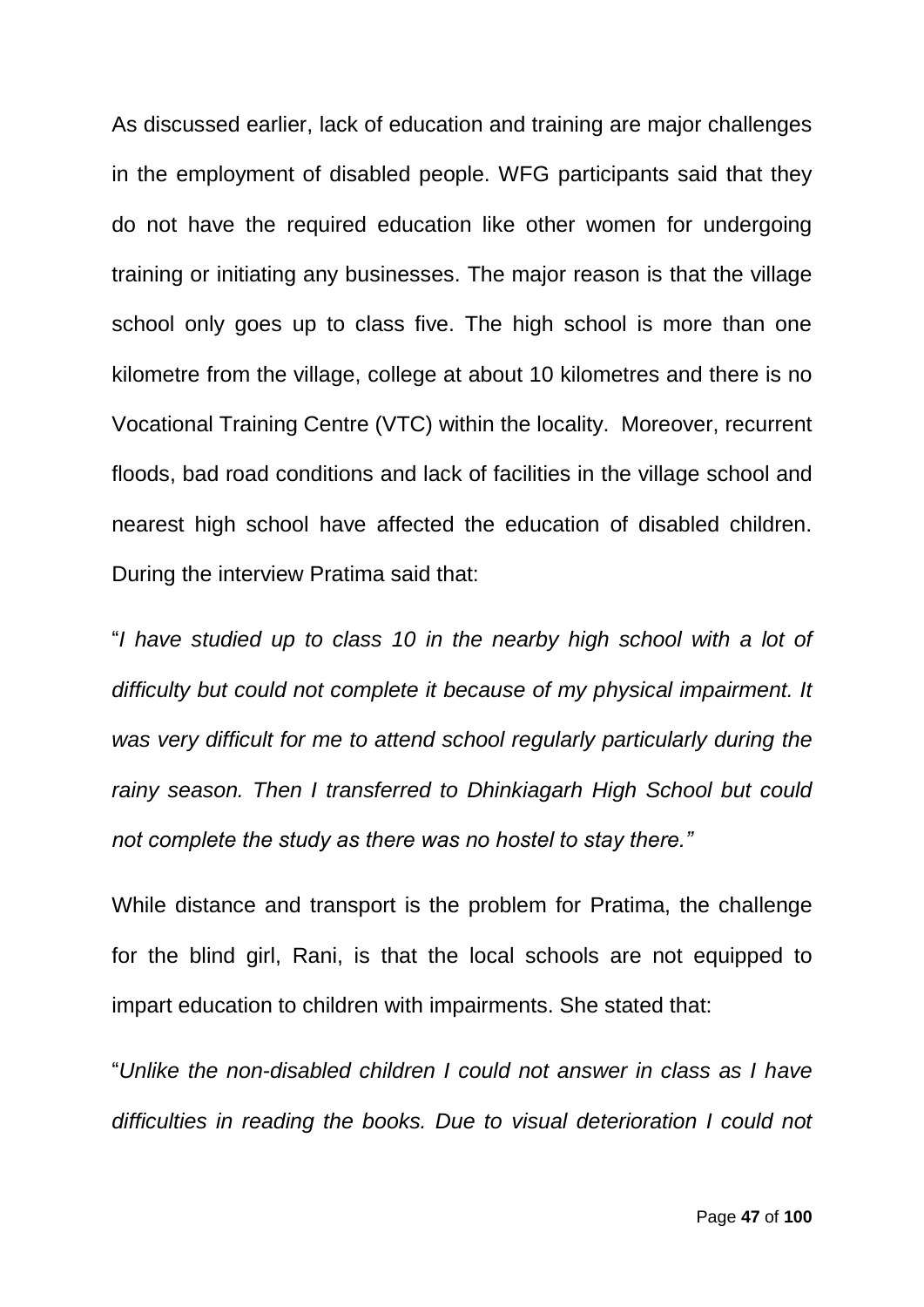*continue studying after class eight. The school where I have studied has no facility for visually-impaired children."*

The MFG participants added that the local NGO, which was running VTC at Kanas, is now closed down. The government-run VTC for disabled people at Bhubaneswar is out of their reach. Furthermore, distance and inaccessible transport system prevent disabled people from rural areas from taking advantage of the 3% reservation in mainstream governmental industrial training institutes, besides which there is no facility for finance to initiate any business in the village.

The field study, like the literature review, finds that lack of access to finance is a major challenge for disabled people. The MFG participants argued that they need seed capital as well as additional money for raising the land to protect the business from flood. However, there are no banks or other financial institutions within the village periphery. Furthermore, disabled people are not included in any self-help groups for women within the village. Therefore, it is very difficult for them to get loans, even with a mortgage. Pratima pointed out during the interview that:

"*Now I am earning only 15-20 INR per day from tailoring work at home. I want to start a tailoring shop in nearby Katakana Bazaar but do not have money to start the business*".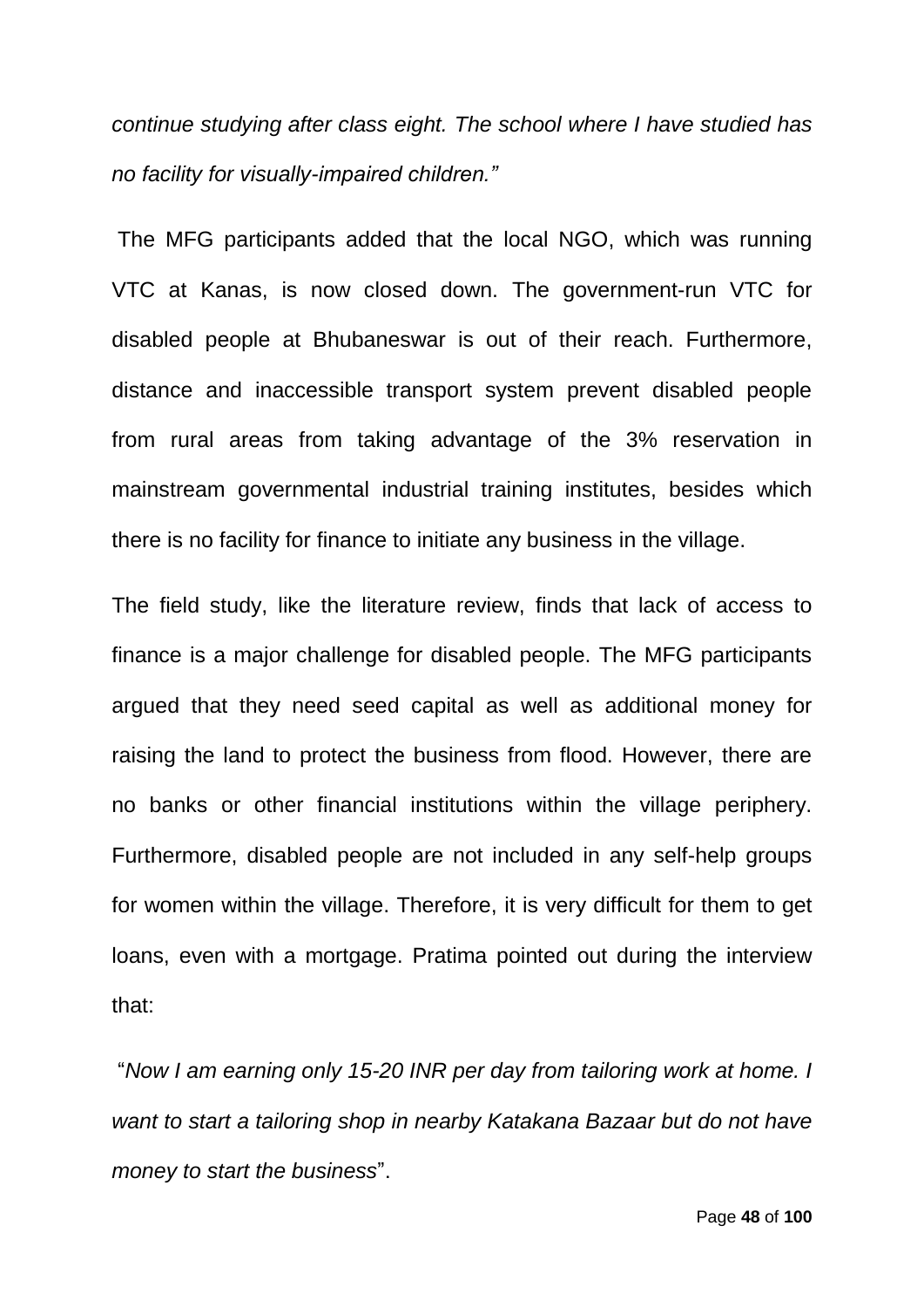The Sarapanch also acknowledged that business, which requires limited mobility, can be well managed by disabled people; however, lack of access to finance is the major challenge. Non-availability of raw materials and lack of marketing opportunities further increase their challenges.

The MFG participants expressed the fact that raw materials and accessories are not available in the nearby market. They can be procured only through a businessman at Kanas, who will add his commission onto it. That makes the cost of materials more expensive. The WFG participants further expressed their desire for the support of seed capital, raw materials and buyers for their tailoring work products, which are not available within the village. Similarly, the leader of women SHGs stated that:

"*There is scope to produce many things but there are no customers. There is no company within the area to buy the product and we cannot move from village to village to sell them*".

Furthermore, lack of availability of other government services in the village reduces the options for a self-employment programme. The Sarapanch stated that: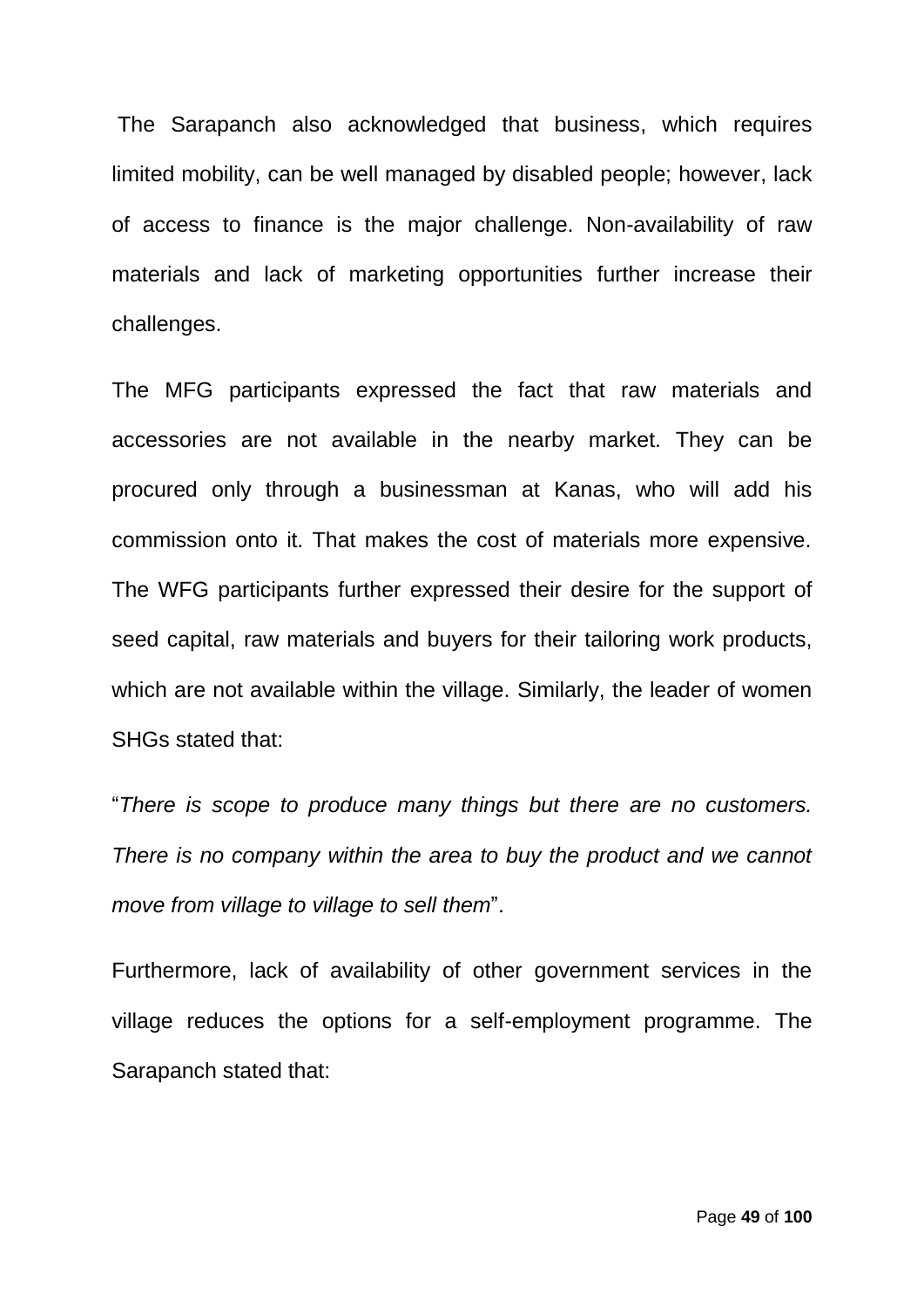"*Cow rearing can be a very good family business. But the two veterinary centres within two Gram Panchayat are now run by assistants due to non-availability of veterinary surgeons*."

As discussed earlier the distance and costs of treatment also deprive disabled people from enhancing their physical ability in order to make them eligible to earn their livelihoods. Rabindra stated that:

"*I would have been cured if treated in SVNIRTAR, Olatpur. But that is a far distance and the treatment cost of about 20000/- INR is not within my affordable limit*".

In addition, the freely available assistive devices are also not accessible for disabled people in the village. Govinda said that:

"*I badly need a hearing aid. Those who can travel outside can get it free but I cannot go or afford 10000/- rupees to buy one*".

The above situation confirms that the cost of travel, accommodation, food and medicine, and distance of the institutions from the village, deprive disabled people from accessing free treatment facilities available in the cities.

Moreover, access to social security measures by disabled people depicts a miserable picture in the village.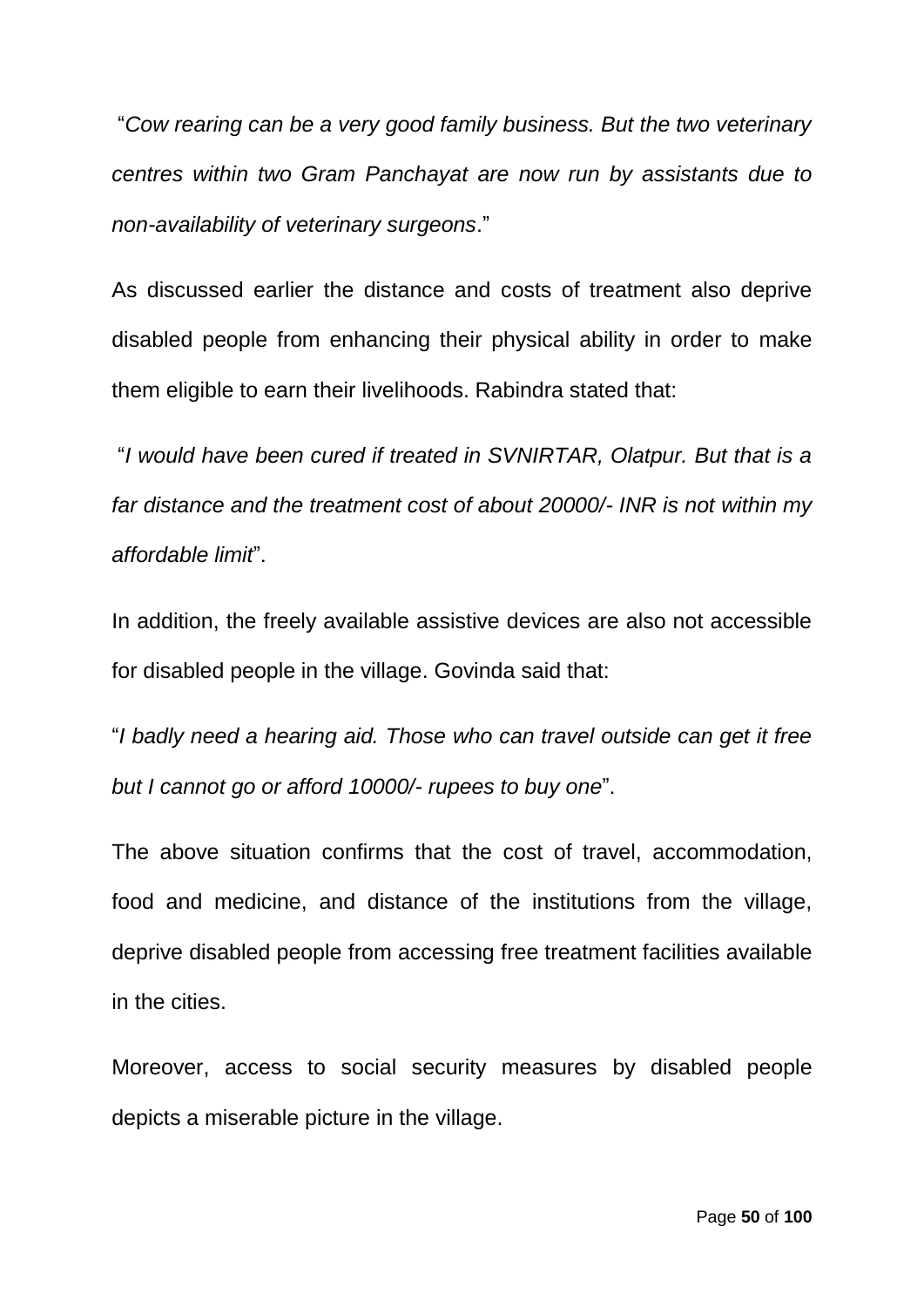## **Limited social protection**

Gooding and Marriot (2009) argue that even though disabled people have rights to social protection, the allocation of funds for this by the Government of India is negligible. The Sarapanch also argue that there are no new allocations for disability pensions. Therefore, disabled people can be allotted pensions only if the pension quota would lie vacant in the event of the death of any disabled people in the block. Similarly, MFG participants shared the fact that there is no new allotment for free ration cards by the government. Hence the facilities are either not available for disabled people or only one card is insufficient to meet the needs of the member of a large extended family. The allotments for Indira Awas Yojana and Mo Kudia (free housing programmes) are also insignificant.

Besides the lack of infrastructure and facilities, disabled people are also deprived from accessing existing livelihoods facilities, which further minimises their livelihood options.

#### **Access to existing resources**

The field research, like the literature review, finds that administrative complications, assessment procedures, negative attitudes of service providers and corruption are the major challenges for disabled people in accessing existing entitlements. Whereas the complicated administrative system delays the service delivery, local politics dominated by a group of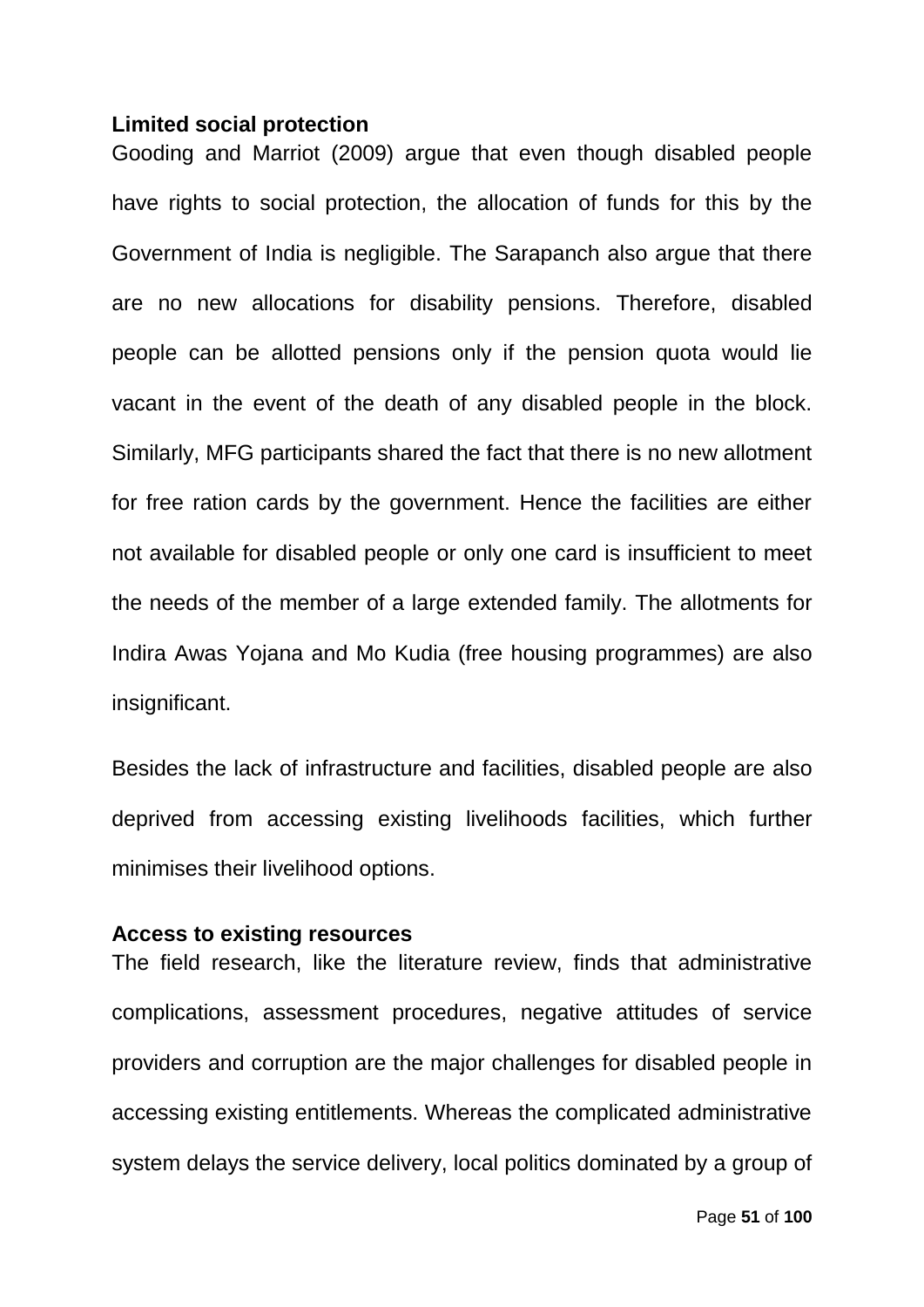powerful people makes it difficult for disabled people to access any kind of services.

#### **Political hindrance**

There is a common feeling among all the disabled people in the village that lack of political power has deprived them from accessing any kind of services. MFG participants said that there are many schemes for disabled people but all these are politically motivated. Those who have money and power can access all these; however, the disabled are denied access to any facilities as they do not possess either of these. The group cited the example of families having more than one ration card but most of them do not have even one. Rabindra pointed out that:

"*Disabled people cannot get anything as they do not have political power*".

The MFG participants cited the example that without any damage to concrete buildings people have received compensation for flood damage whereas disabled people have not received anything even though their thatched mud houses were completely destroyed. This situation reflects the power dynamics within the village. Govinda further stated that:

"*I paid 500 rupees to a village leader for a disability pension but did not get it as the person was defeated in the Gram Panchayat election*".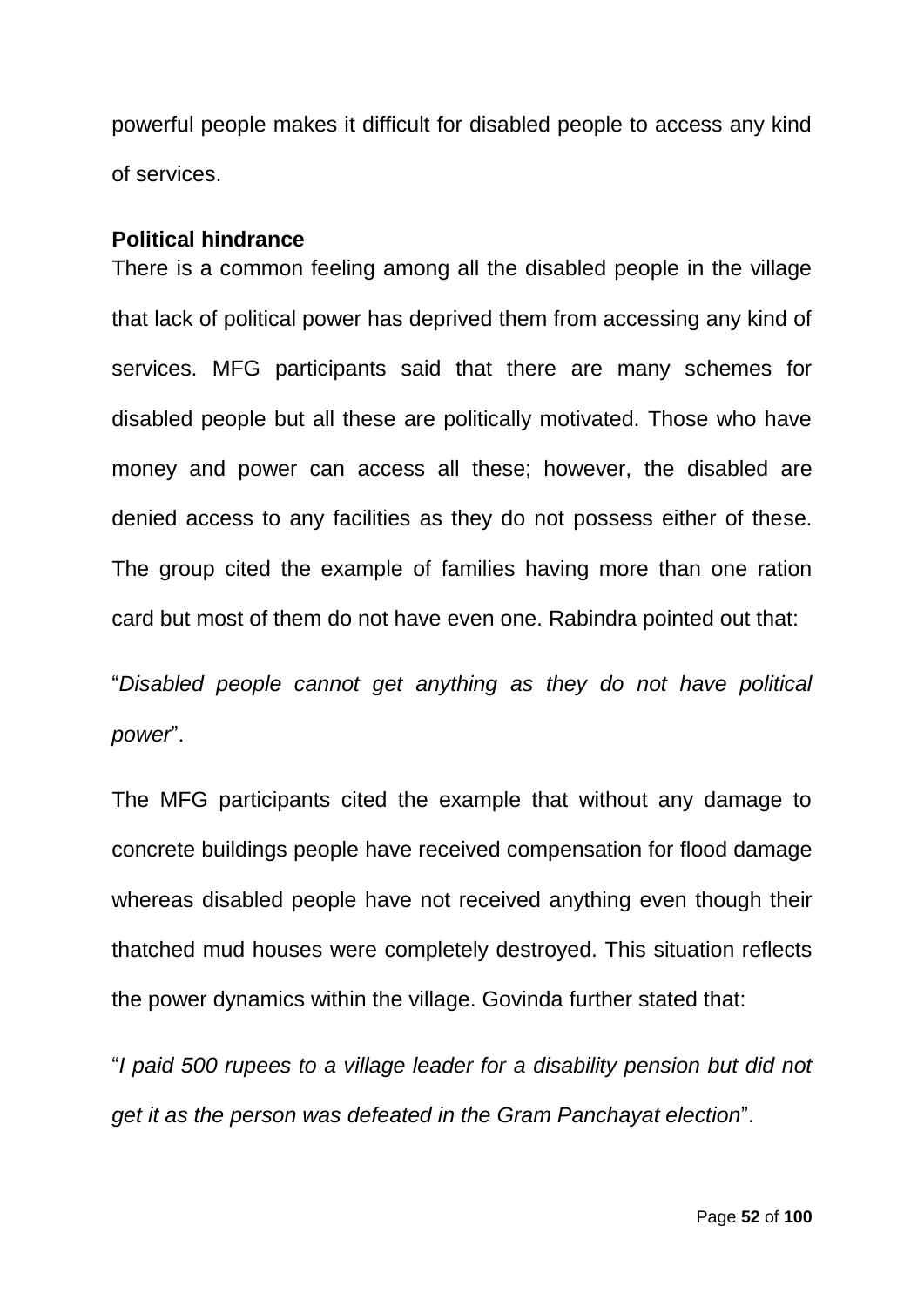Furthermore, the SOLAR staff opine that most people with severe disabilities are deprived of getting disability pensions or any other benefits as they do not have political power. Rabindra stated that due to disabled people lacking political power, the Sarapanch closes the door without listening to their problem. The Sarapanch, though, denies this type of politics in his area but accepts that many disability pensions were diverted to other Gram Panchayat (lowest level electoral unit) because of power politics at block level. In addition, the negative attitude of officials, and corruption at different levels have denied access to existing entitlements by disabled people.

## **Corruption and negative attitude of stake-holders**

Lang (2001) states that disabled people in India are subject to exploitation by Government staff. SOLAR staff stated that despite approaching officials several times, and even after bribing, disabled people have not received anything, following which they lost hope of availing any government facilities. They cited the example of disabled people who are yet to receive a disability certificate after visiting hospital more than five times and bribing the authorities. This situation is very common in rural areas of India. The Sarapanch of the area also accepted that there is corruption at all levels. He cited the fact that government officials have paid pensions for only four months of a year to the disabled people and hijacked the remainder. The bribe is compulsory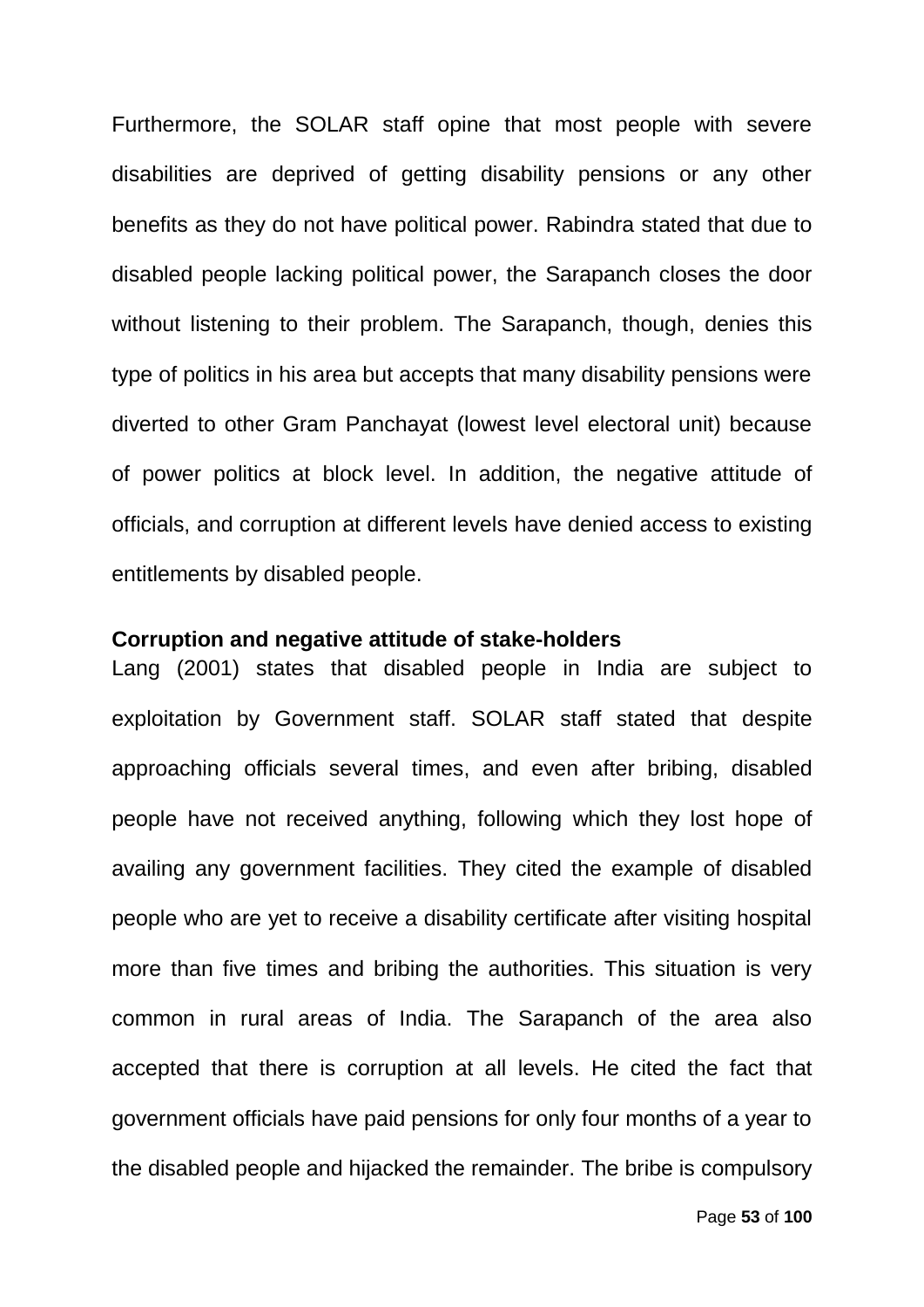even if the benefits are paid in cheques. He further stated that there are groups of touts who can hijack the files from the office if they are not paid.

Secondly, the prevailing negative attitudes of officials also prevented disabled people from availing loans. The MFG participants said that the banks are unwilling to provide credit to disabled people even after giving mortgages. The Sarapanch also stated that even though subsidised credits are available, disabled people have very limited chances of availing themselves of these due to difficulty in finding a guarantor, besides which banks are also apprehensive of timely repayment due to their wrong perception regarding the capacity of disabled people.

There is evidence that disabled people are also denied the facilities even after production of valid documents. One of the WFG participants pointed out that they still have to pay bus or train fares even though they possess valid travel pass. Furthermore, the Sarapanch, though one of the major stake-holders, does not possess knowledge about the availability of specific credit schemes for disabled people or provisions to involve them in MGNREGA. This confirms the level of corruption, and the negative or indifferent attitudes of officials and other stake-holders. The other challenges for disabled people are administrative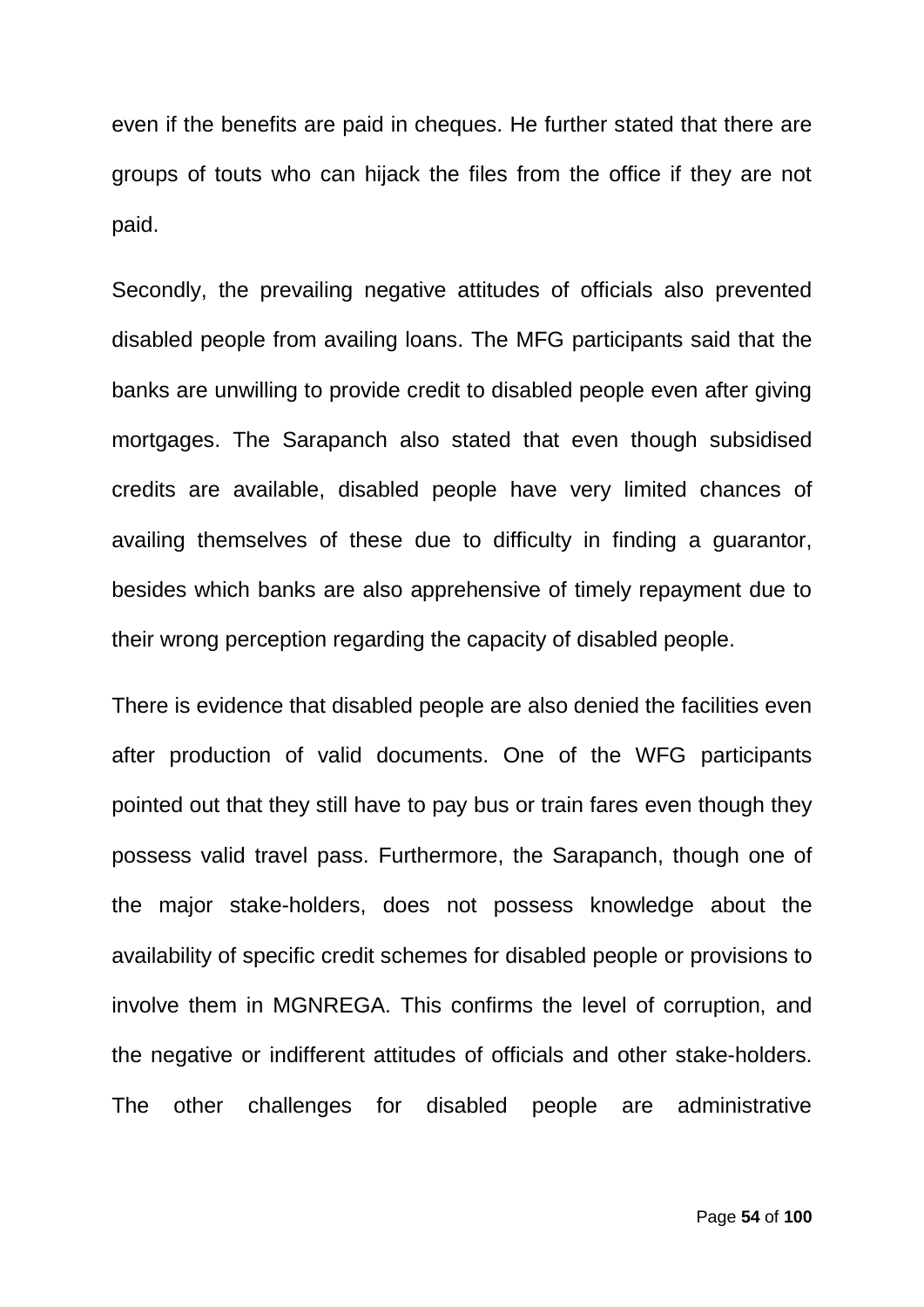complications and the assessment procedure regarding impairment in order to access benefits.

## **Administrative complications**

The Sarapanch acknowledge that eligibility criteria of 75% impairment deny disabled people from accessing any government facilities. Rabindra shared his worst experience of going to the district hospital to get the disability certificate. He said:

"*Even though I have more than 75% impairment, I got a certificate with 55% impairment after two years of hard effort. Now they need 75%, I do not have the patience and support to return to hospital*".

Rani's step-mother also had a similar experience and is yet to arrange a disability certificate for her daughter. Similarly, despite Govinda's detectable loss of hearing, the assessment procedure has denied him a hearing aid. He stated that:

*"The doctor assessed me by a machine and suggested I do not need a hearing aid but a hearing aid would be more helpful for me for interaction and to hear the meeting discussions".*

Furthermore, Rabindra shared the instances where government officials have completed the form for free housing long back but not yet responded to it.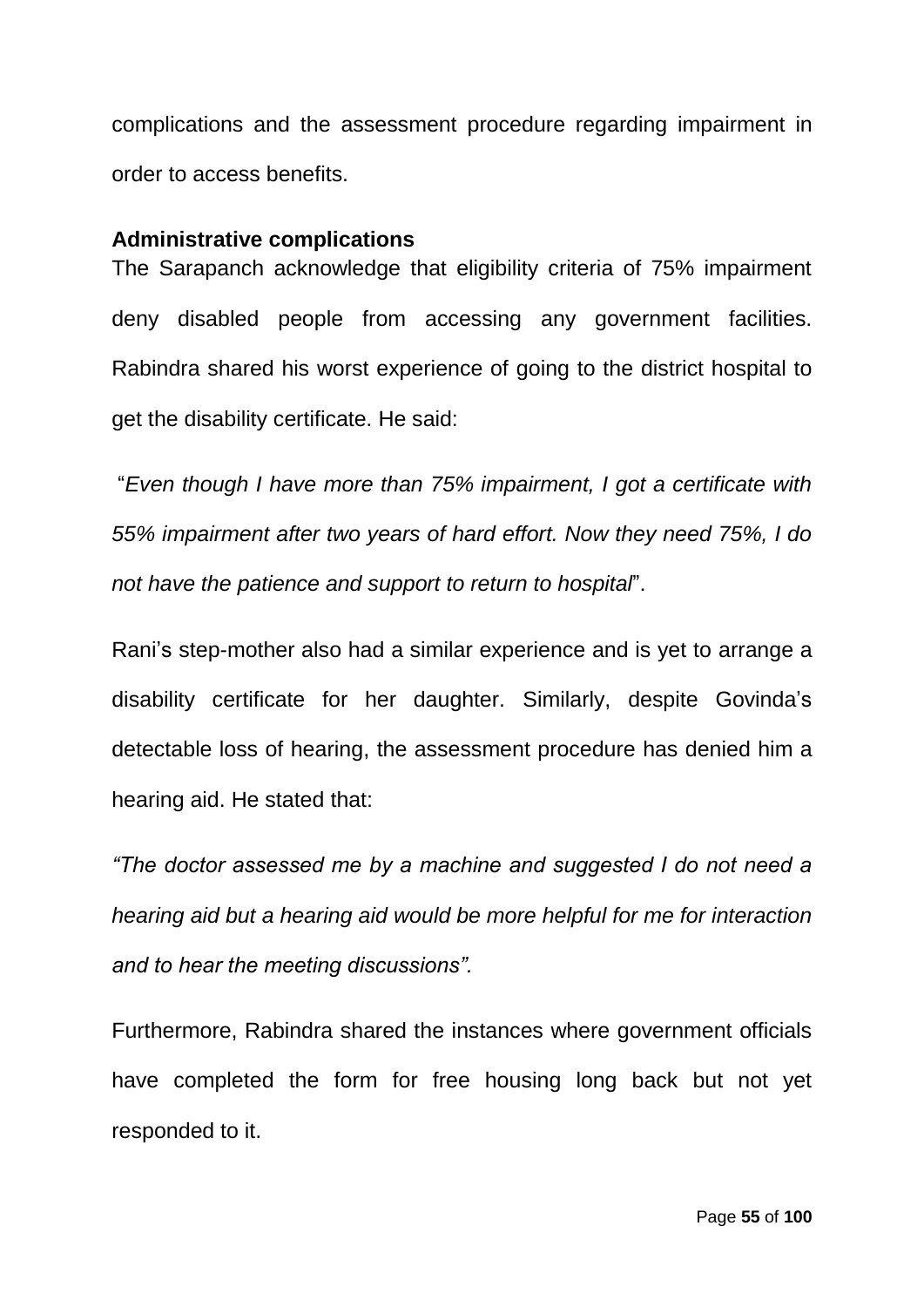Therefore, not only non-availability of infrastructure and resources but also local politics, administrative complications, negative attitudes of stake-holders and corruption deprive disabled people from accessing their livelihoods.

#### **Conclusion**

Inadequate infrastructure and facilities within the village and lack of access to resources can be viewed as the major challenges for disabled to access their livelihoods. Only unsuitable labour-intensive agriculture options remain for most of the disabled people. Besides this, the absence of any other formal and informal employment opportunities within the locality affects the livelihoods of disabled people to a maximum extent. Furthermore, disabled people's impairment prevents them from migrating to do any labour-intensive jobs in cities. Disabled women are the worst victims as they are not perceived as suitable for agricultural labour and no other employment opportunities are available in the village.

An alternative livelihoods option could be self-employment, which needs access to education, training, finances, raw materials and marketing. However, like any other village, education and training facilities are not available in the study area. In addition, inaccessible transport and natural disasters, like floods, are a major hindrance for disabled people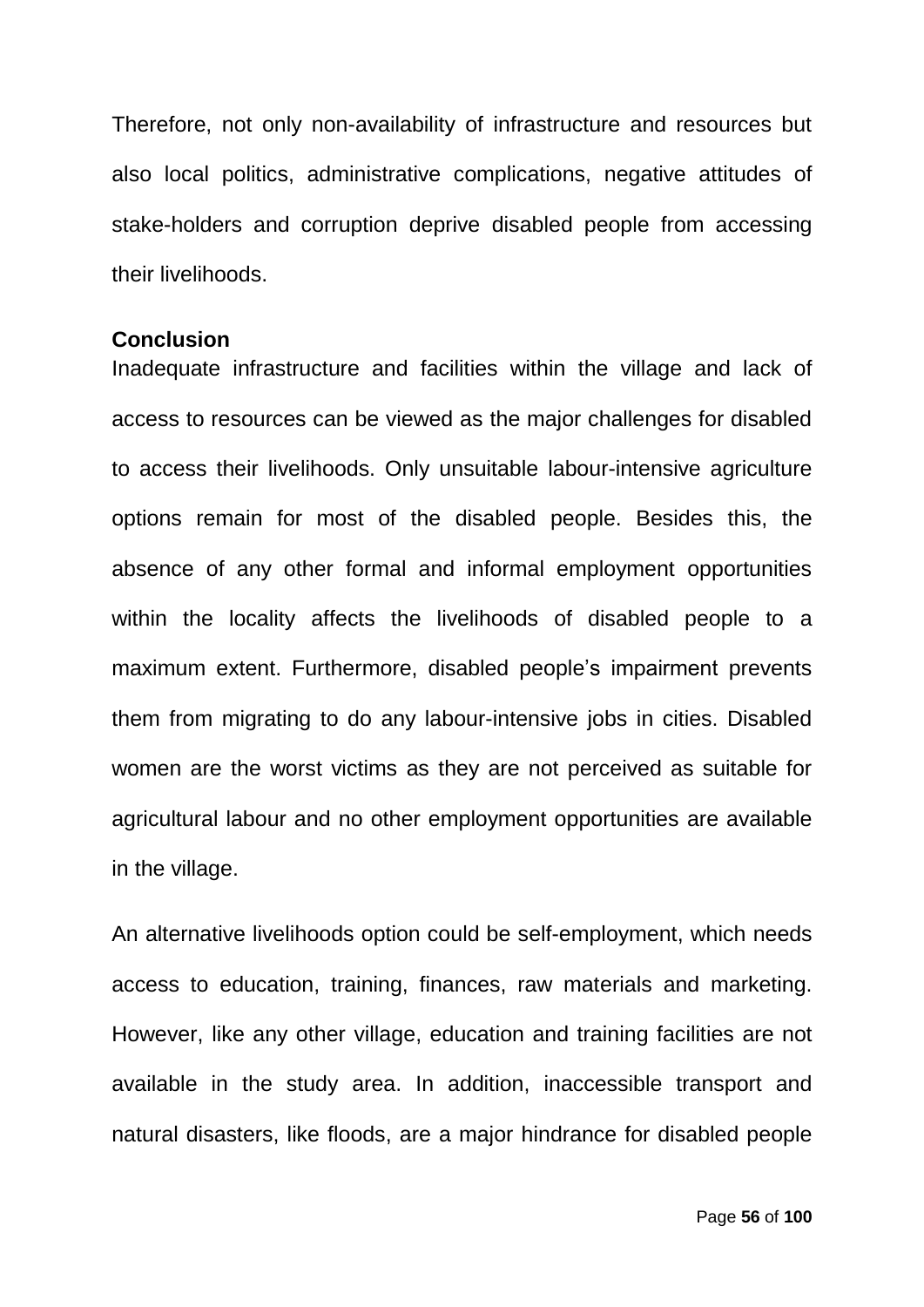in accessing education and employment opportunities. Furthermore, absence of medical facilities and lack of funds deprive disabled people to receive any treatment to enhance their physical capacity. Absence of savings and credit facilities within villages, corruption and lack of faith of banking institutions on disabled people's ability deny them credit. Furthermore, unavailability of raw materials and limited marketing opportunities are challenges for disabled people in initiating their business.

The study also confirms that power dynamics and politics within villages have deprived disabled people from accessing any government facilities. Corruption at all levels has further reduced their chances to receive any kind of social welfare benefits. Very few disabled people have access to any kind of self-employment or social security schemes, including subsidised loans, pension, free ration cards or housing schemes. It is evident that most duty-bearers demonstrate little concern towards this invisible group. In addition, it is evident that administrative procedures delay or deny the delivery of services. The criteria of 75% impairment requirement to access these facilities, and the delay in getting disability certificates, housing and pensions are some examples. Therefore, disabled people's livelihoods in rural areas like Haraspada are bleak due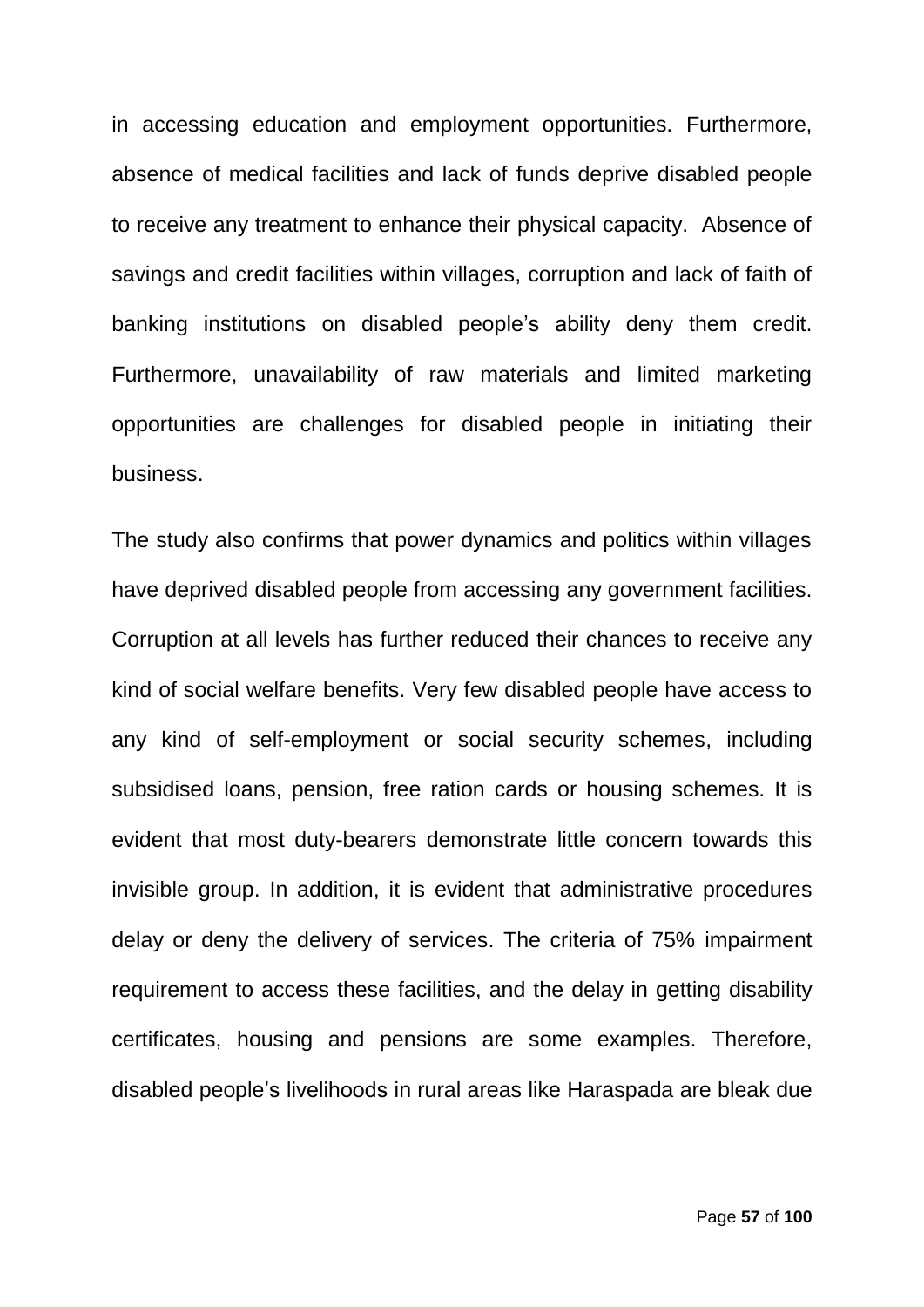to absence of infrastructure, facilities and lack of access to entitlement and resources.

In addition to this, family attitude and disabled people's powerlessness further affect their livelihoods.

# **Chapter 5: Opportunities and Challenges in realisation of livelihoods of Disabled People: Family Support and the Self-stand of Disabled People**

## **Introduction**

The status of disabled people in India is determined by their economic contribution to the family (Mohapatra, 2004). As discussed earlier, inability to earn reduces disabled people's self-esteem and confidence and makes them powerless. Therefore, not only livelihoods, but also all other aspects of their life, are determined by the family. This was reflected during a field study in Haraspada village.

This chapter analyses the impact of negative attitude and lack of family support on disabled people's livelihoods. It further discusses the fact that lack of awareness of disabled people on existing entitlements and longterm oppression lower their self-confidence and willpower, which are crucial for selecting appropriate livelihood options.

## **Family support**

Limited opportunities for employment/self-employment and lack of access to entitlements force disabled people to depend upon family to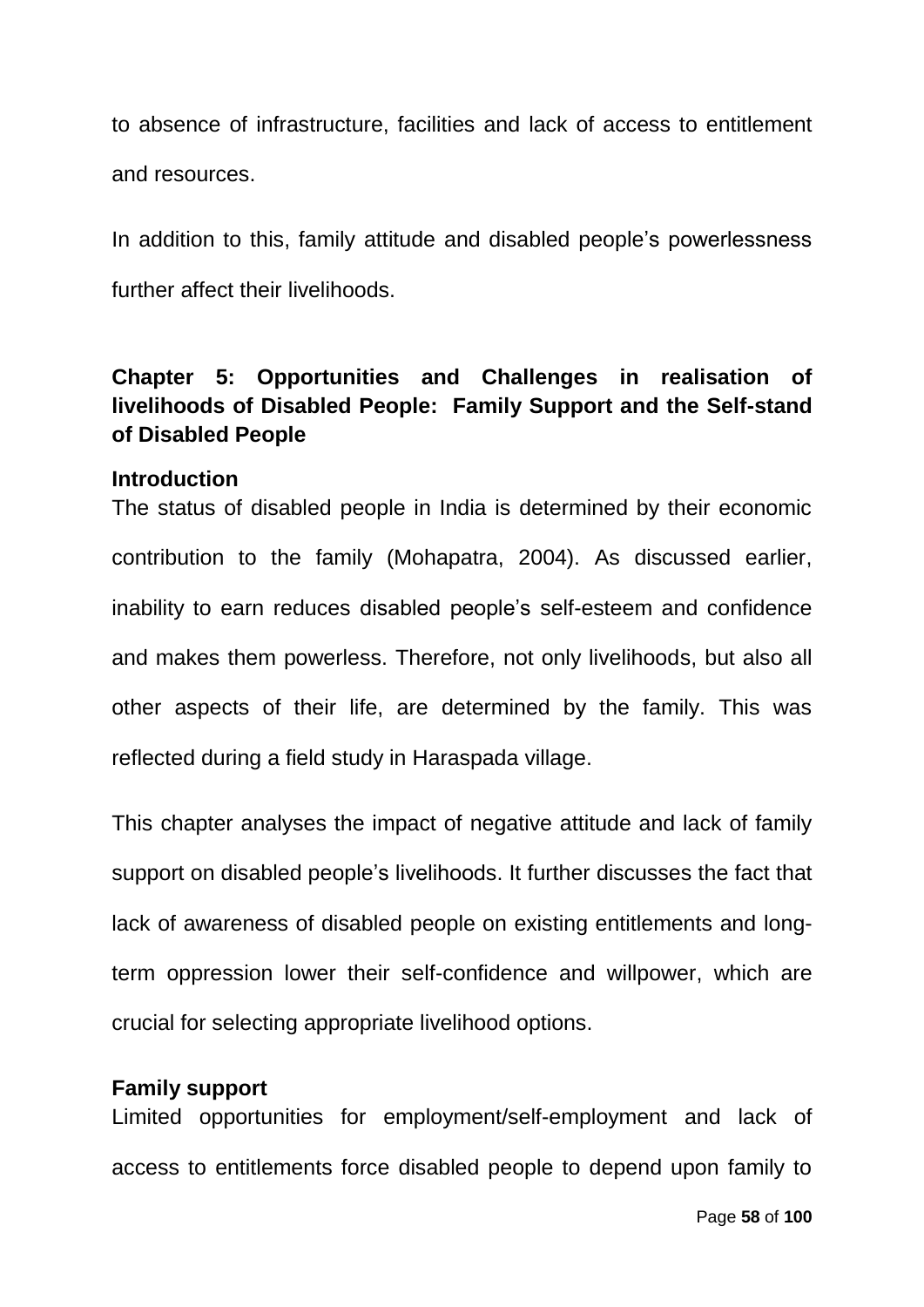meet their livelihoods. However, the assumption that family is always supportive towards disabled people may be an incorrect notion. It is found from the study that extended family members also have hidden interests in supporting disabled people. The negative attitude of the family and their self-interest restricts the livelihood options for disabled people.

#### **Family members' negative attitude and vested interest**

In a rural area like Haraspada most of the disabled people live in extended families. The family meets the basic needs of disabled people including food, clothes and other daily requirements. At the same time, as discussed earlier, the family members also have ill-intention of purloining the share of the disabled person's paternal property. During the interview, Rabindra shared that even though his four brothers are providing him with food and clothing, they have forcibly stolen his share in the paternal properties. He said:

*"I asked my brothers to give me the share in the paternal property, so that I can sell it and start a business. But they denied it by saying that, first return us the cost of food and clothes you have consumed to date and then ask for the share".*

The MFG participants stated that one of them has been denied any support from his brothers as he already received the share in the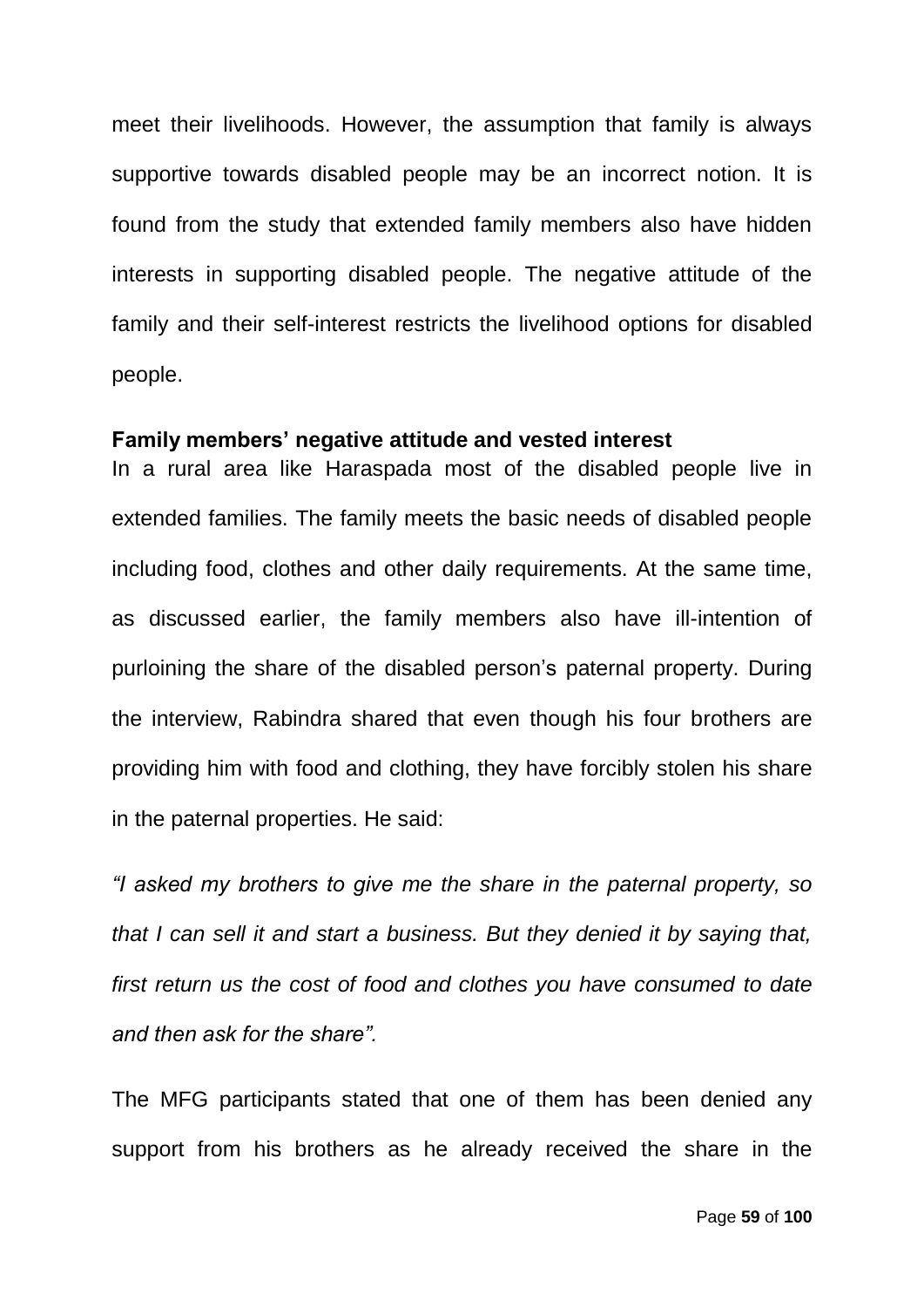paternal property before the impairment occurred. Furthermore, gender discrimination also denies access to family resources. For example, Rani's very caring step-mother is not interested in providing her with her share in the property. She said,

"*We expect that the brothers will take care of the disabled girl. But we do not have any plan to give her a share in the land*".

As discussed earlier, family members also have reservations to invest in disabled people as there is less possibility of getting any return. Responding to the question about disabled people's low level of education, the Sarapanch said that people do not have faith in disabled persons getting any employment. Therefore, poor people prefer to ensure the daily needs of disabled people's food and clothing rather than investing in their education or training. Similarly, when Rabindra was asked to attend vocational training, he replied that:

"*My family says what you will do with the training? If you go out for training then who will look after the children at home?*"

The family's negative attitude also deprives disabled person from treatment. Govinda stated that:

"*My sons are hesitant to buy a hearing aid for me by saying that I have not done anything for them*".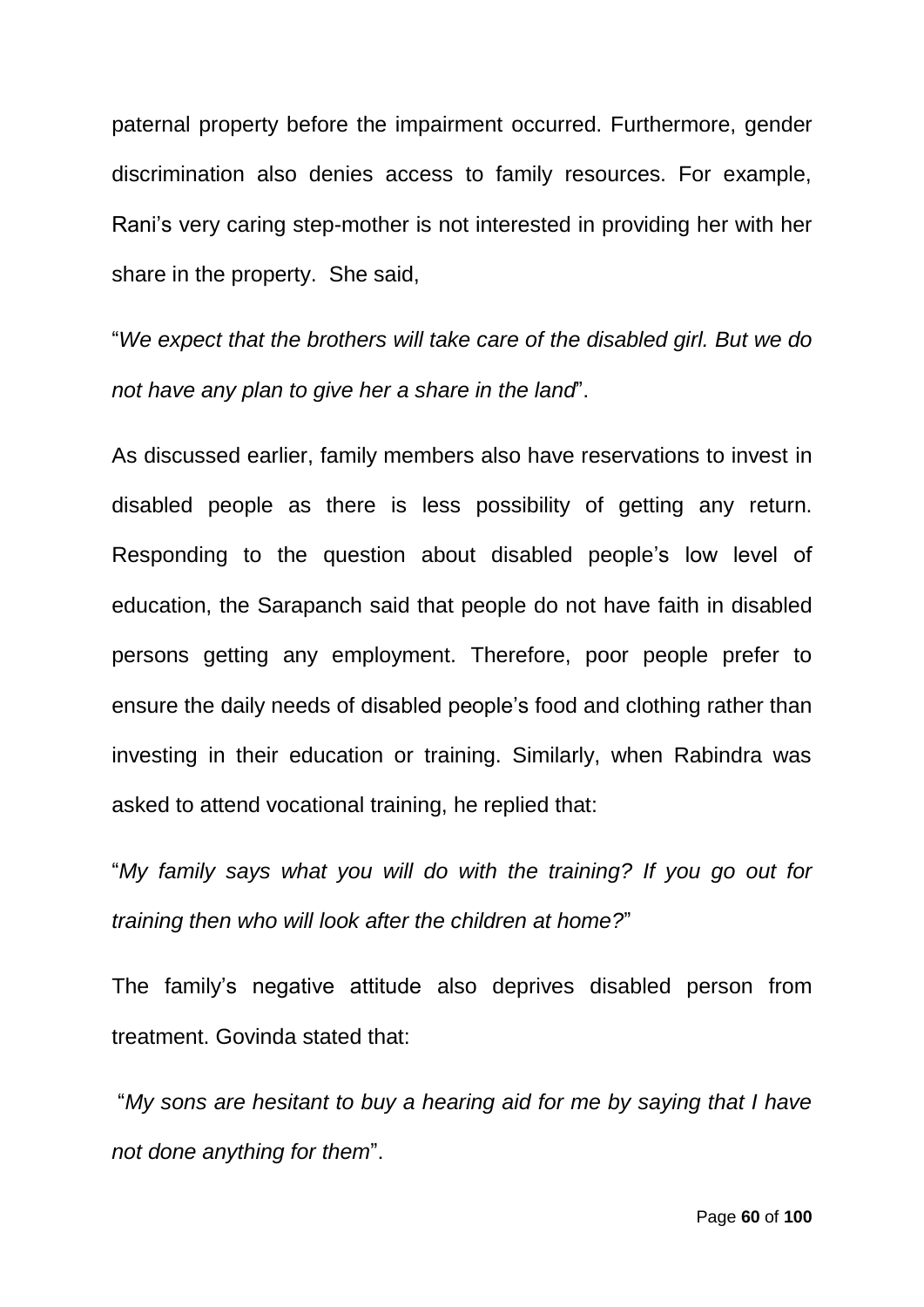It was also observed that family, for its own interest, not only controls the livelihood options of disabled people but also determines all other aspects of their lives. Pratima stated that:

"*As disabled people we do not have any choice but to vote as per the wishes of family members*".

Hence, disabled people's lives depend entirely upon the mercy of family members. The MFG participants rightly stated that in order to survive, disabled people have to accept and tolerate all the decisions of the family whether right or wrong. These negative situations not only disempower disabled people but also deny their to livelihood choices. Moreover, as discussed earlier, fear of social status and family members' lack of awareness regarding disabled people's capabilities and their entitlements also limit their livelihood options.

#### **Social stigma and family lack of awareness**

Family members' ignorance, and its impact on disabled people's livelihoods, was clearly reflected during individual interviews. For example, rehabilitation centres like SVNIRTAR have provisions for free treatment plus aids and appliances. Both Rabindra and Govinda need treatment and a hearing aid respectively. However, due to family members' ignorance regarding free facilities, both of them are yet to avail them. Similarly, Pratima was admitted to SVNIRTAR for treatment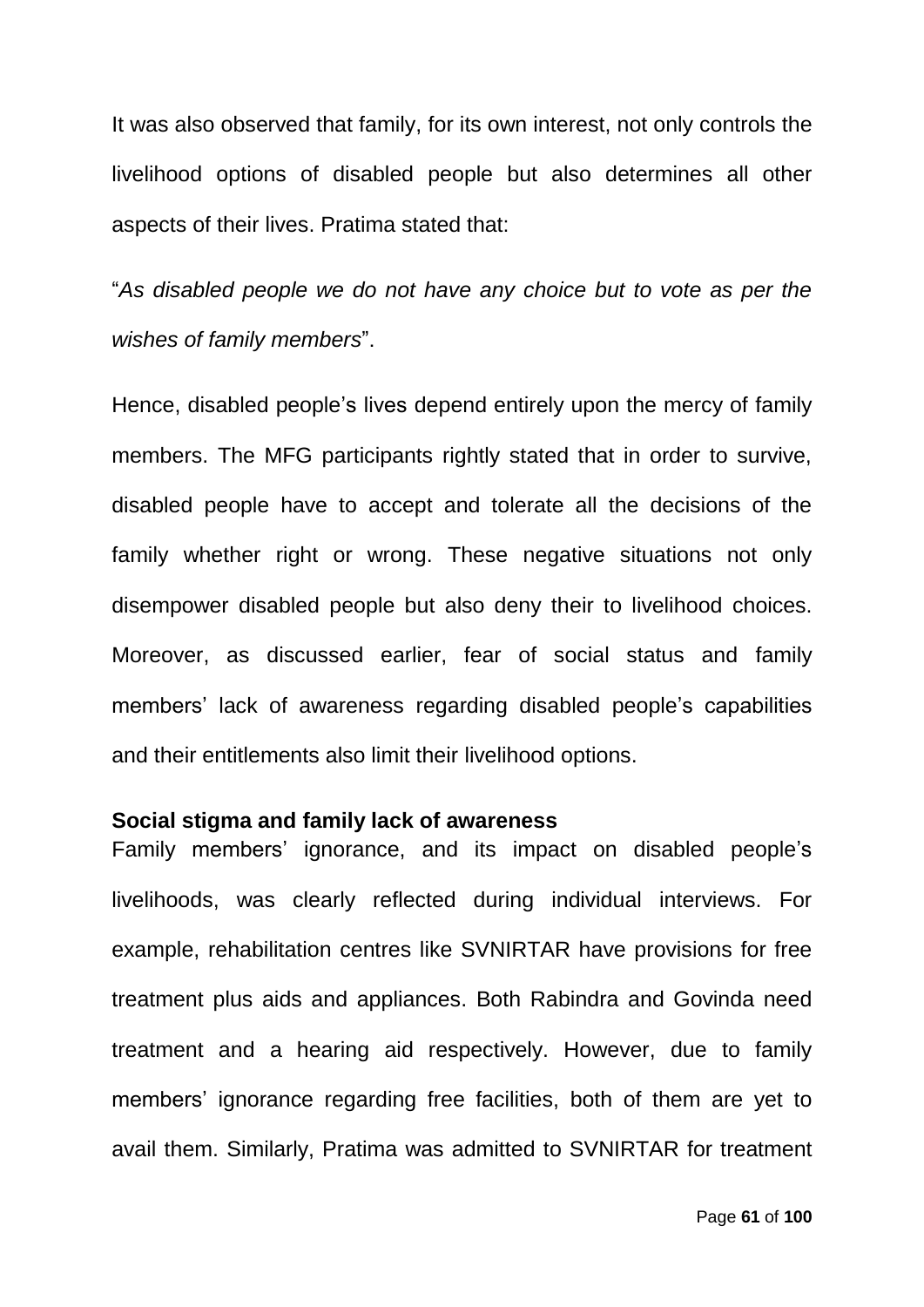but brought back by the parents for fear that treatment may worsen her physical condition. Furthermore, even though there is a special school in the area and other poverty alleviation and safety net programmes available for disabled people with the local government, Rani's stepmother lacks any knowledge about these existing facilities due to family and social restrictions on women's mobility. She said,

"*As a woman, I am restricted to my house. I am not allowed to go out frequently. Therefore, I do not have any idea about the existing facilities for disabled people*".

This lack of awareness could be prevalent throughout the village, since most of the disabled people have not availed themselves of any government facilities except a few pensions and free ration cards.

Furthermore, as discussed before, fear of losing family status and to protect the child from exploitation, parents prevent disabled members from going out for education or employment. For instance, the Sarapanch is the executive member of a local NGO, which has facilities of sheltered homes, VTC and special schools for disabled people. However, very few disabled people in the village have availed themselves of these facilities. On inquiry, the Sarapanch said family members feel that sending disabled people to a charitable organisation will affect their social status. Other people in the village will feel that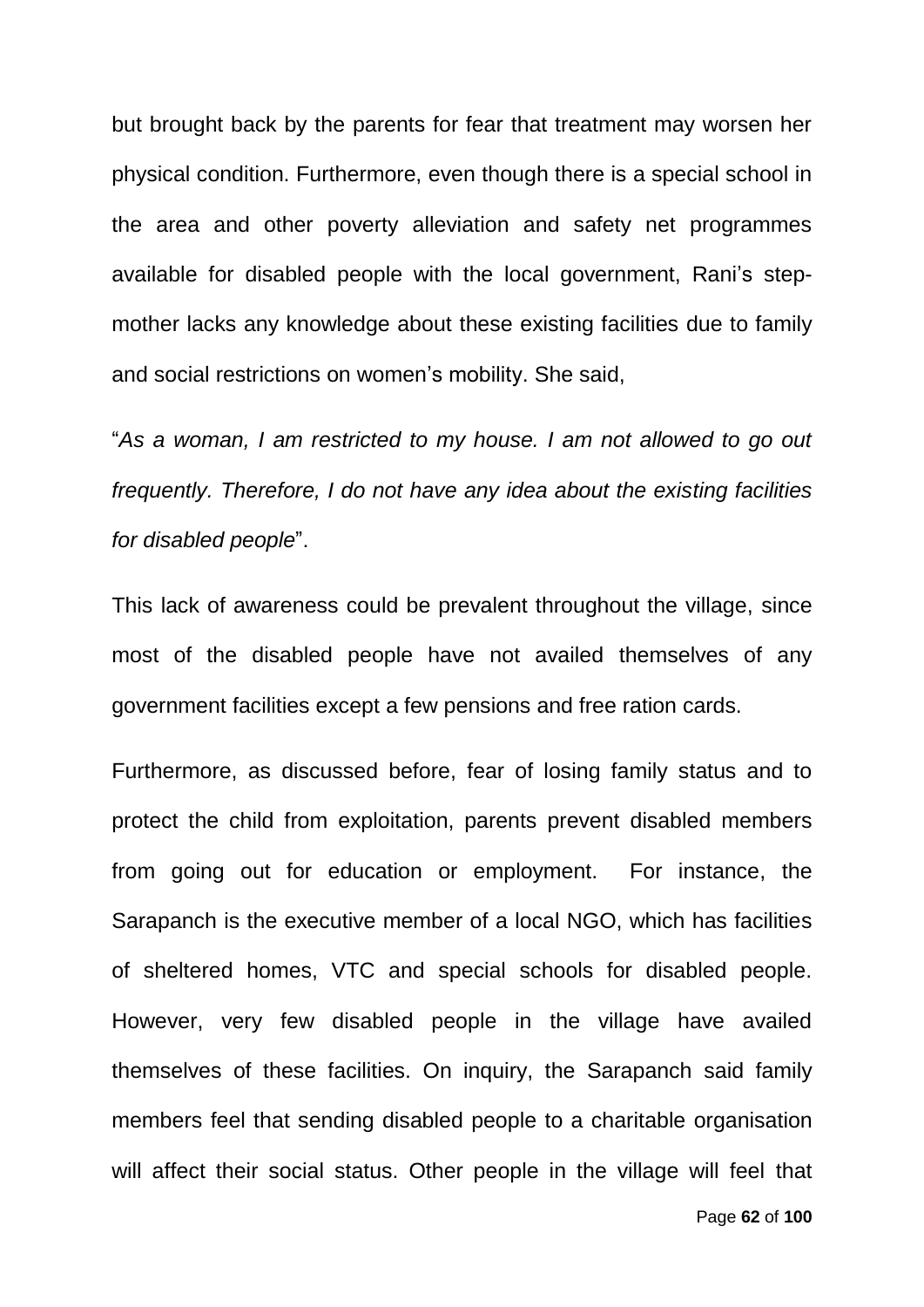family could not feed a disabled person and sent him/her to a charity home. The situation is acute for disabled women. Rani's step-mother shared that:

"*We are concerned about our status. If our daughter goes out for work, people will say that her father cannot afford her food and clothing so he sent a disabled girl to work outside. We also fear that anything may go wrong with a young girl if she goes out*."

In other instances people are over-protective of their disabled children. For example, without realising Pratima's potential, her parents prevented her from doing a tailoring job. She stated that:

"*I wanted to do tailoring, but my parents feel that I may suffer pain by working. They advised me to sit at home. Finally, I sold my gold earrings to purchase a sewing machine without their knowledge*".

The above situations reflect the fact that fear of losing social status, lack of awareness and overprotection by the family disempowers the disabled person and affects his/her ability to earn.

## **Self-stand of disabled people**

Page **63** of **100** Extreme control of family over the lives of disabled people has a very negative impact on them. As discussed in the literature review this has been reflected in disabled people's low levels of awareness, confidence and self-esteem, which in turn has increased their dependency on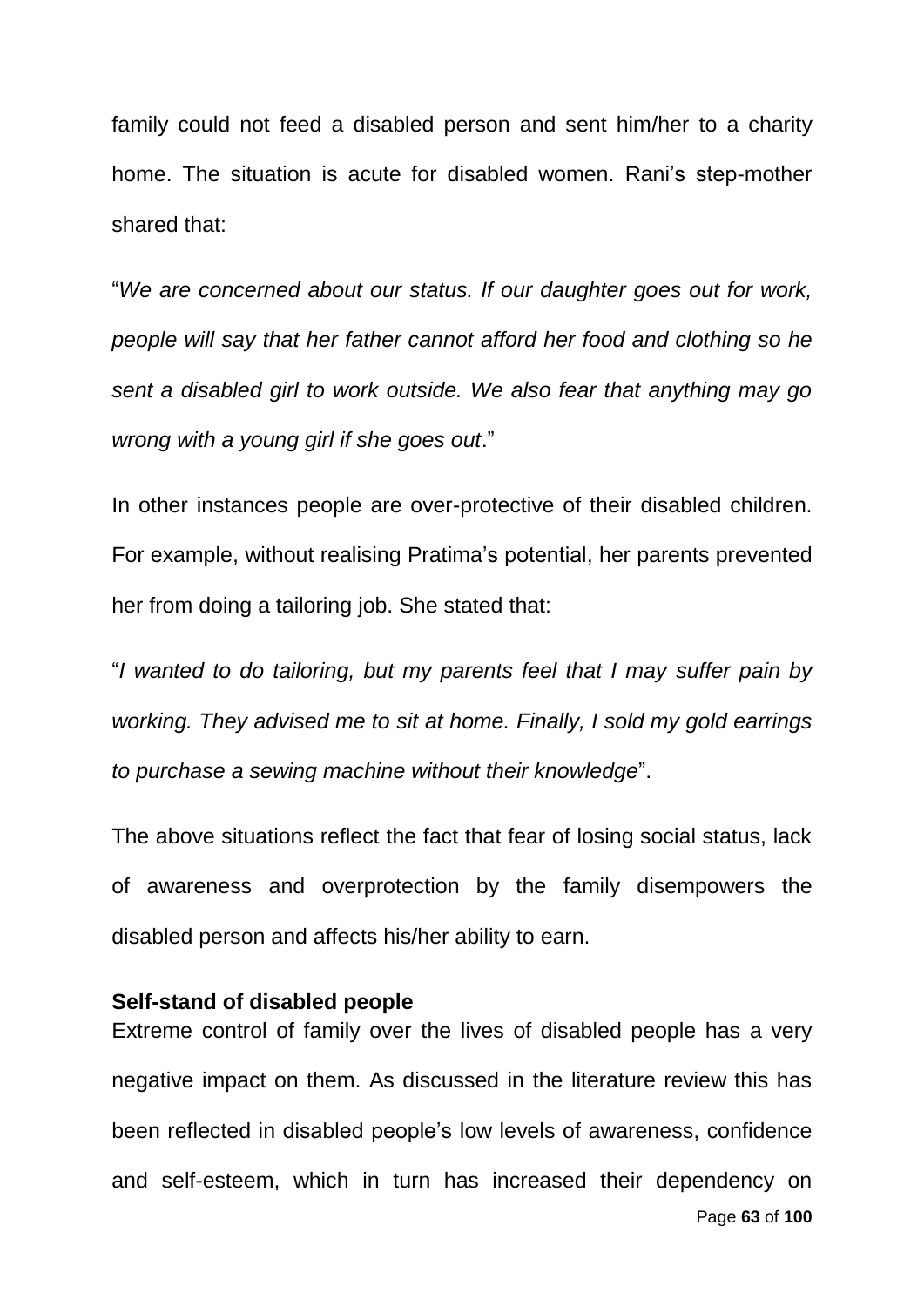others. The available schemes and facilities of the Government of India and Odisha for disabled people have been discussed earlier. The Sarapanch of the village and SOLAR staff also mentioned facilities like subsidised loans; disability pension; free housing schemes; free rations for poor people and vocational training centres available for disabled people. However, they added that disabled people are ignorant about existing schemes, availability sites and procedures to access benefits.

#### **Disabled people's lack of awareness**

Disabled people's lack of awareness was observed during focus group discussion. It was found that the MFG participants have knowledge about pensions, free rations and free housing schemes only. However, they are ignorant about where to go and whom to approach. It was further noticed that awareness levels of disabled women are much lower than those of disabled men. The WFG participants mentioned that there are no existing facilities for disabled people and even if there were, they are not aware of them. Rani's ignorance regarding special education facilities and other entitlements for disabled children confirms the situation of disabled females. She said:

"*I cannot see, so how can I study in a blind school?*"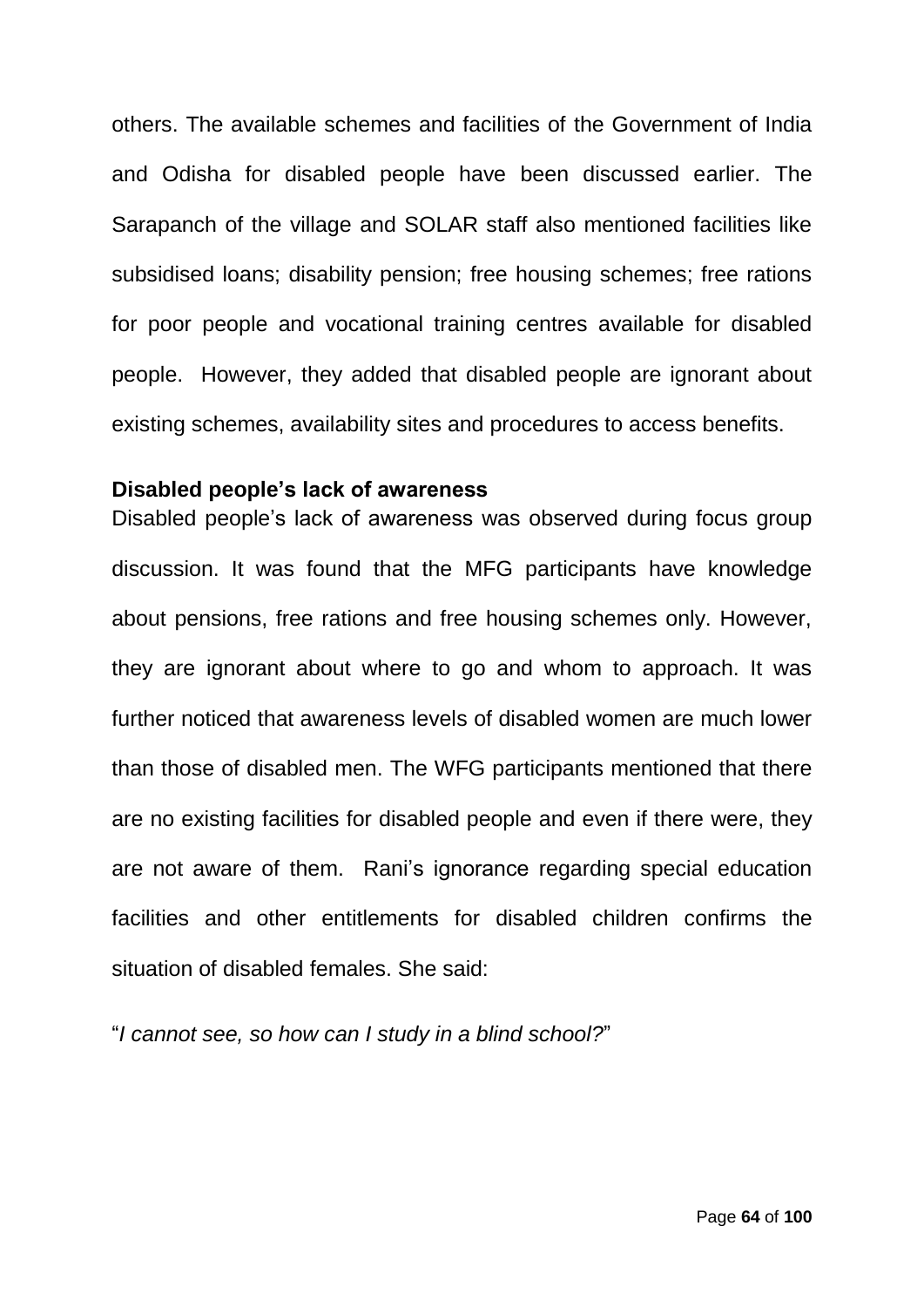She added that:

"*I do not know about any schemes. I do not even know why I have not received a pension or ration card. I also have no idea whether my family has applied for them or not*."

Even though Pratima has more confidence in her ability she has limited ideas about the available entitlements. She said:

"*I have purchased a sewing machine without any formal training. However, I do not have any knowledge about training centres. I also want to open a shop in nearby Kotakana market but do not know from where I can get the credit.*"

Lack of awareness resulted in low levels of confidence and self-esteem, and reduced capacity of the disabled people to earn.

## **Powerlessness of disabled people**

The WFG participants repeatedly expressed their ignorance and helplessness during discussion. They kept complete silence when requested to provide suggestions about how to improve their livelihoods. They stated that due to lack of political power, the Sarapanch and Chairman are not helping them, and repeatedly requested the researcher to organise outside help to improve their livelihoods status. This situation reflects the low confidence and self-esteem of disabled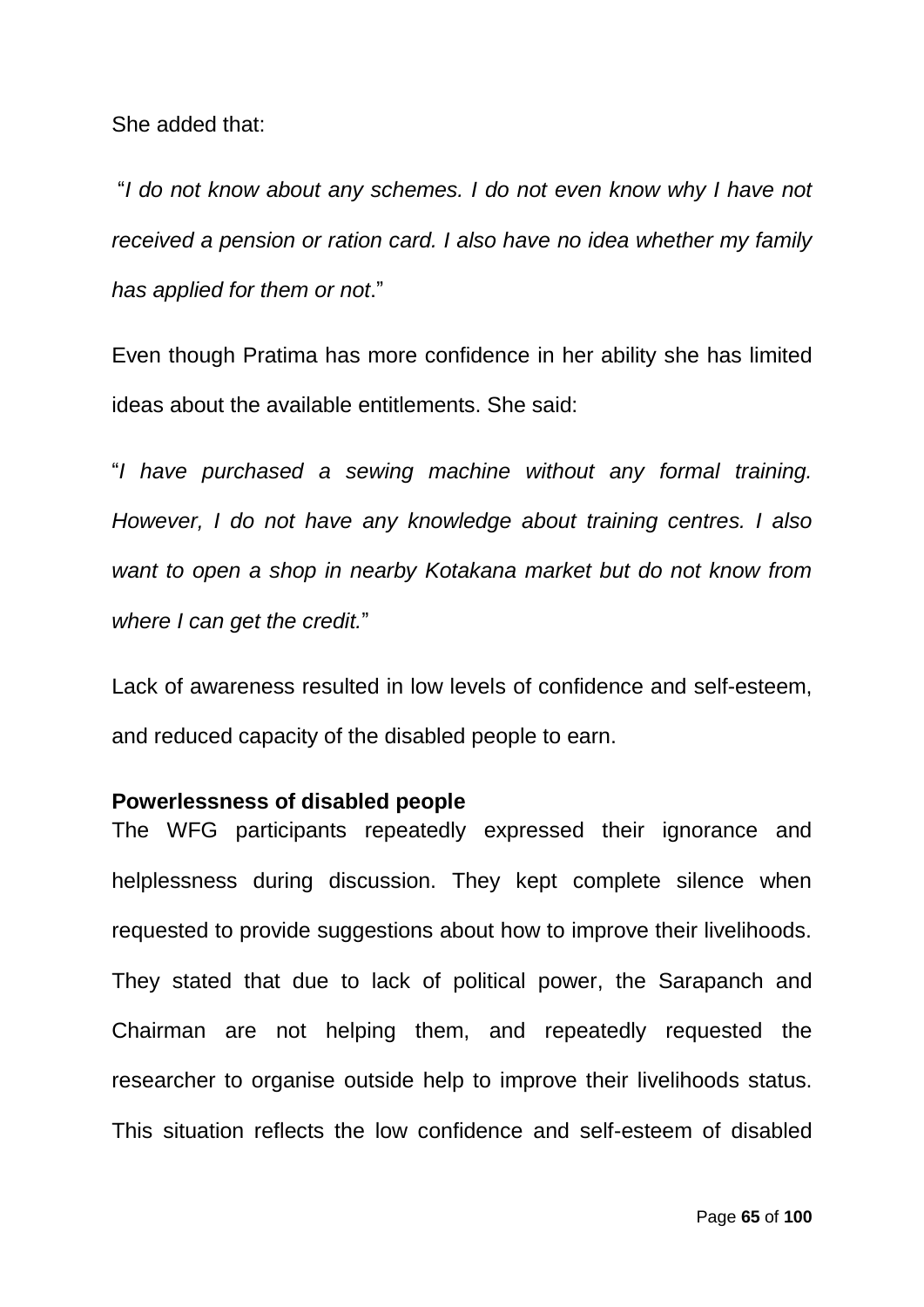women due to their ignorance, lack of political power and extreme control of family members over their lives.

On the other hand, the MFG participants provided some suggestions to improve their livelihoods. This included availability of work in the village; assistance in accessing credit; technical guidance for feasibility of businesses and marketing; linkages with the stake-holders and access to assistive devices and treatment facilities. However, they clearly voiced their lack of knowledge, political or financial power to avail themselves of these facilities. This powerlessness and lack of livelihood options also leads to frustration in the lives of some disabled people. This can be perceived from Rabindra's statement. He said that:

"*My brothers will not support me when their families will grow. Let's see how long it will continue like this. If anything happens like that, I will run away from the family with faith in God and take shelter somewhere. Anyhow, I have to survive and protect my life*".

## **Conclusion**

While designing the field study I was apprehensive about enquiring into sensitive issues, like the impact of challenges from family on disabled people's livelihoods. However, this was spontaneously shared by the disabled people in the village. On one hand, the field study finds that family play a major role in protecting the basic needs of disabled people;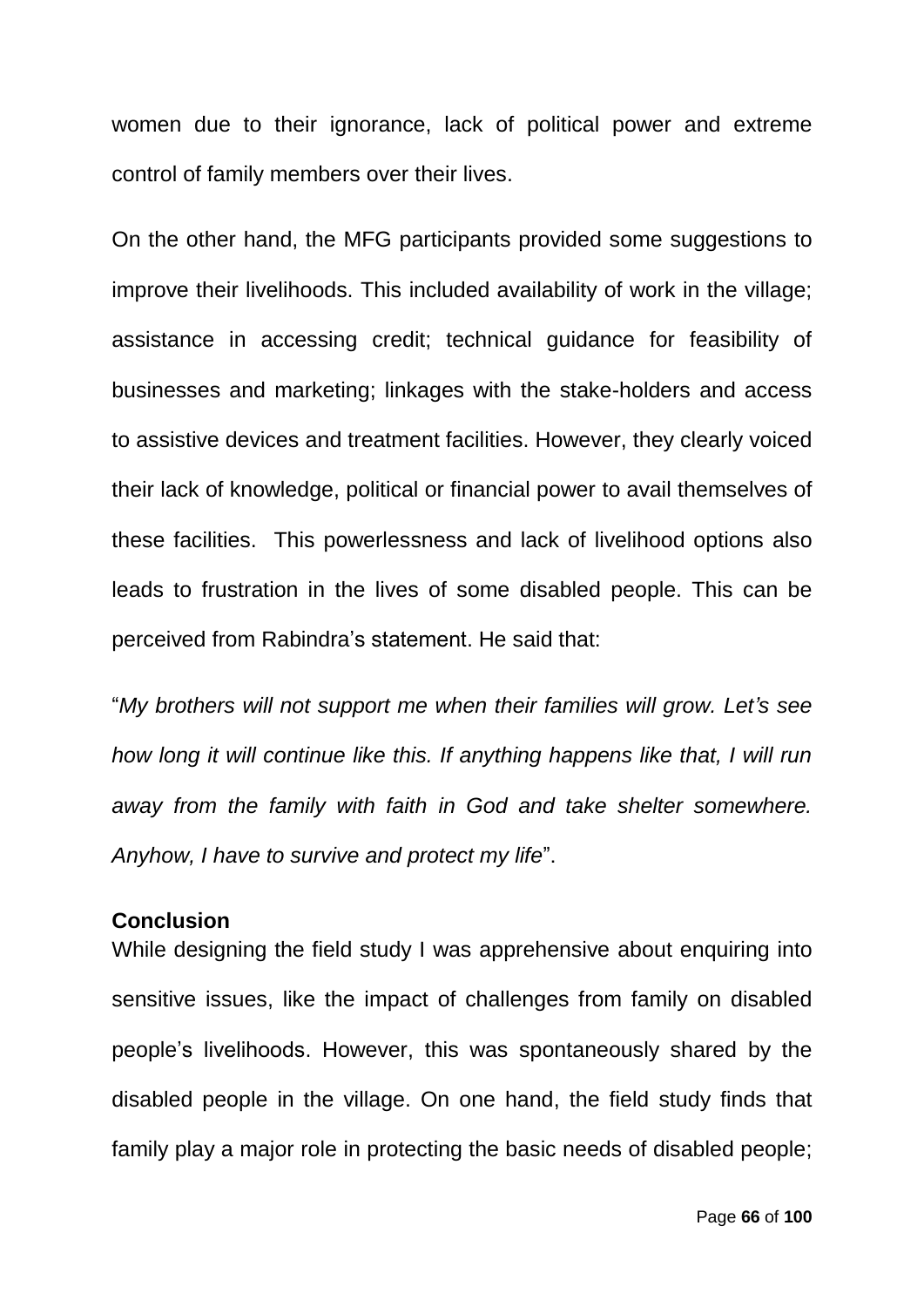on the other, extended family members also prevent disabled people from becoming independent with the intention of entrapping the share of his/her property and to get unpaid help to look after the house and children. Furthermore, underestimation of the disabled person's capabilities by the family, fear of social status and lack of awareness about existing entitlements also deprive disabled people from taking up any income-generating programmes.

Extreme control over the lives of disabled people by family members has resulted in ignorance, reduced self-esteem and powerlessness among disabled people. This in turn has increased their dependency and expectations of charity. Therefore, most disabled people in Haraspada depend upon the mercy and charity of their family members for survival.

## **Chapter 6: The Research Findings and Recommendations**

The objective of the research was to explore the opportunities and challenges of disabled people in accessing livelihoods in rural areas from the perspectives of the social model of disability, capability approach and sustainable rural livelihoods approach. Therefore, the research identified the existing patterns of disabled people's livelihoods. Furthermore, it explored available facilities and major challenges for disabled people in securing their livelihoods, including gender disparities.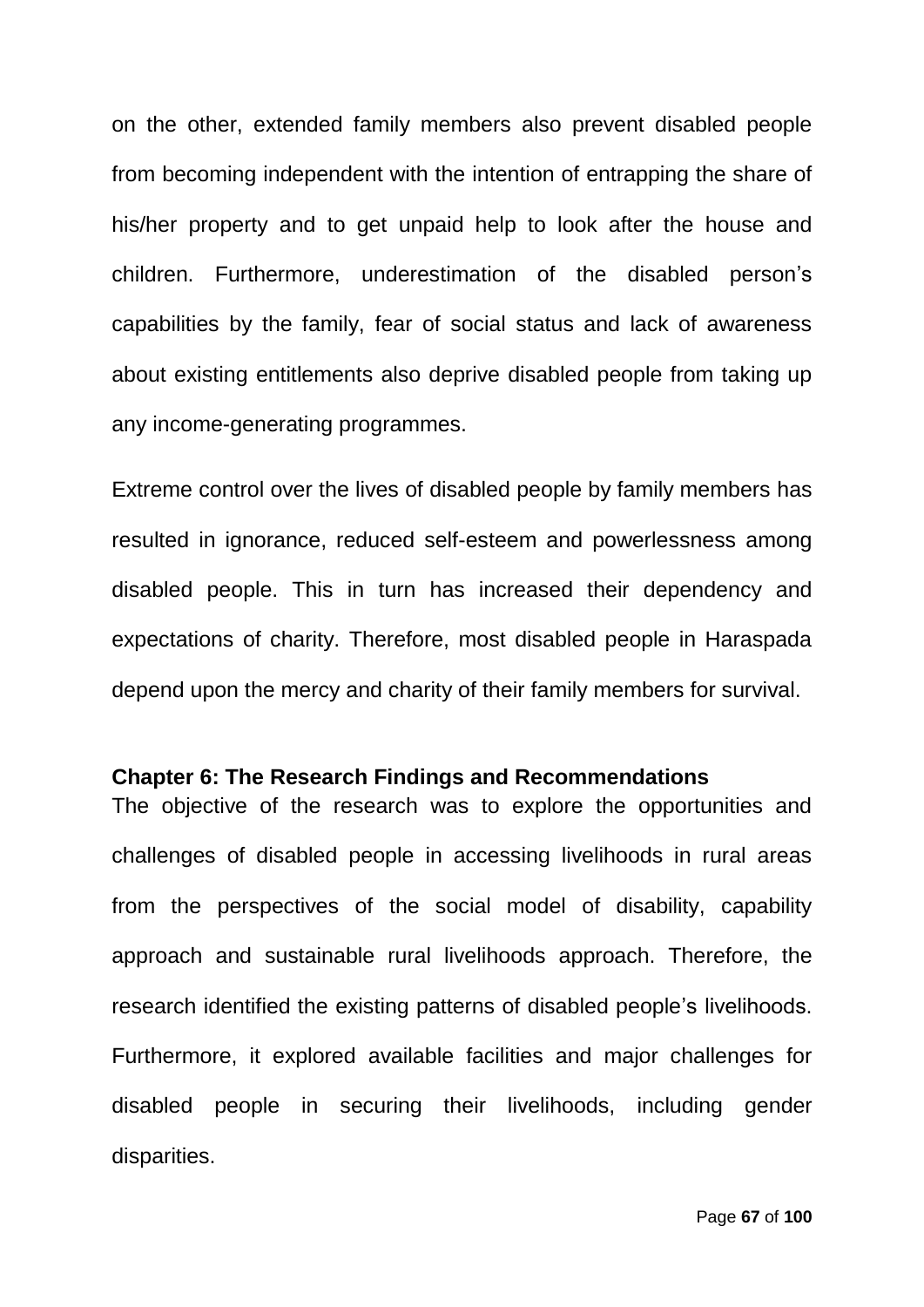As discussed in the literature review, the Governments of India and Odisha have enacted laws and made reservations in education, employment and poverty-alleviation programmes to improve disabled people's livelihoods. There are also special provisions for selfemployment and safety nets for them.

However, overall, livelihoods status in the village presents a bleak picture. Like Opini, (2010), the study finds that most disabled people in Haraspada lack education and income, have lesser savings and lack control over any of the five capital assets. They do not have control over major natural capital including paternal property and land. Furthermore, lack of access to savings, credits and social security schemes limits their financial capital (Cramm and Finkenflugel, 2008). Inaccessible transport and communication, and non-availability of disability equipment, have reduced their physical capital. Moreover, deprivation from education, skills training and treatment facilities, and lacking the physical ability to work, limits their human capital (Eide et al. 2011). Finally, they lack social capital due to non-involvement in any community savings groups or networks (Coleridge, 2005). Therefore, the influence of UNCRPD, twin track or CBR approaches is almost invisible in Haraspada village.

In the absence of any opportunities, disabled people in the research area depend upon their families for their livelihoods, who mostly rely on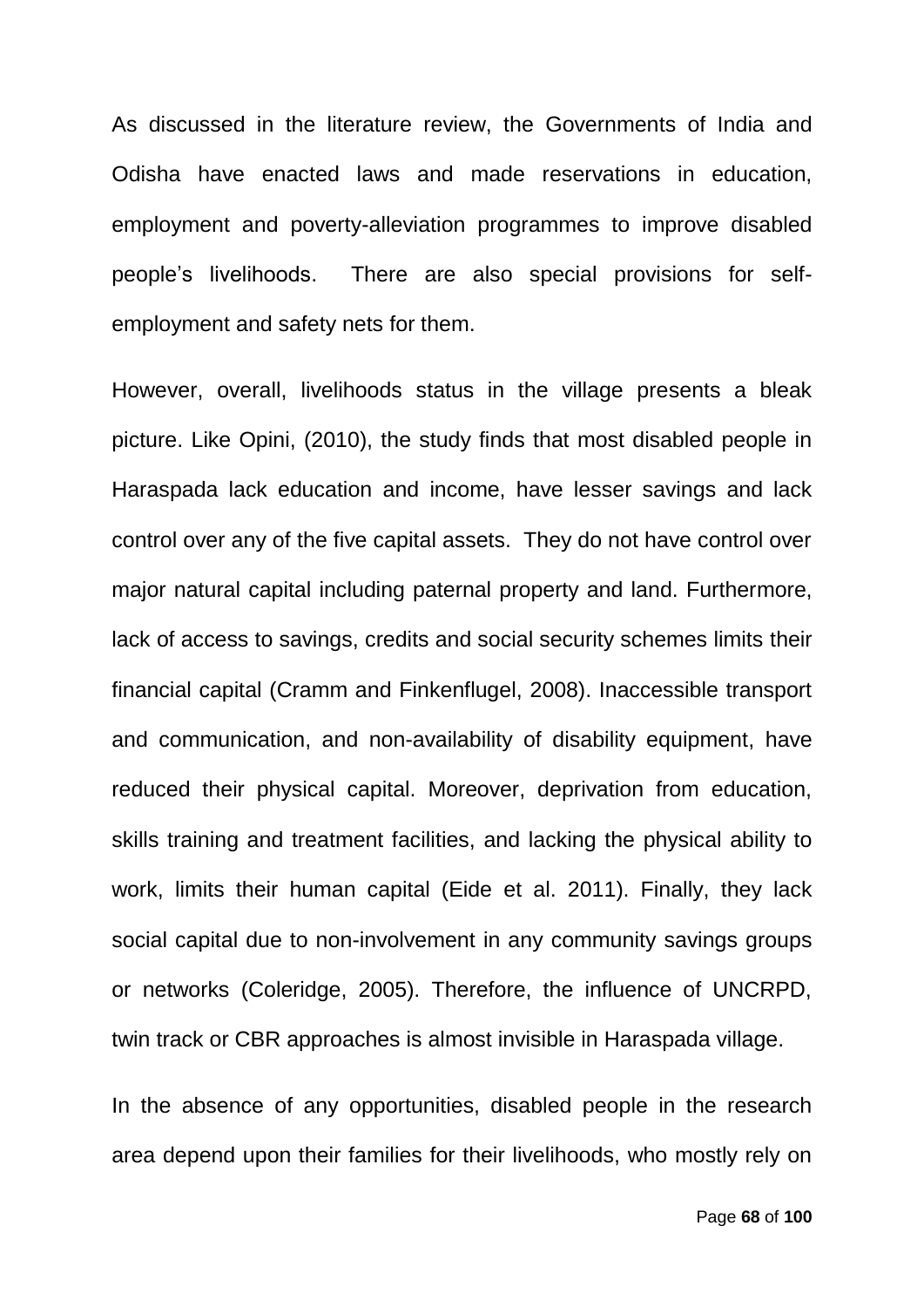agriculture and daily labour for their own survival. However, dependence on the mercy and charity of family, and the medical model of assessment for welfare and safety nets, have made disabled people helpless victims (Barnes and Mercer, 2005). One of the major challenges for disabled people is the absence of infrastructure and facilities, and lack of access to entitlements.

#### **Limited infrastructure, facilities and lack of access to resources**

As discussed in the literature review, labour-intensive agricultural occupation has deprived most disabled people of employment in the research area. Furthermore, the village's geographic location limits their opportunities for any other employment (Wehbi and El-Lahib, 2007). Bad road conditions, transportation and physical incapacity inhibit disabled people in Haraspada from moving out to find the jobs.

Moreover, disabled people have fewer chances of initiating any selfemployment programmes due to limited education, training, savings, credit and marketing facilities (Moodie, 2010). The sole primary school in the village and nearest high school are not equipped to address the needs of disabled children. Physical inaccessibility and transport prevent them from getting educated (Eide et al., 2011). Furthermore, the education of disabled persons is a low priority for parents as there is less likelihood of them getting any employment. Special schools and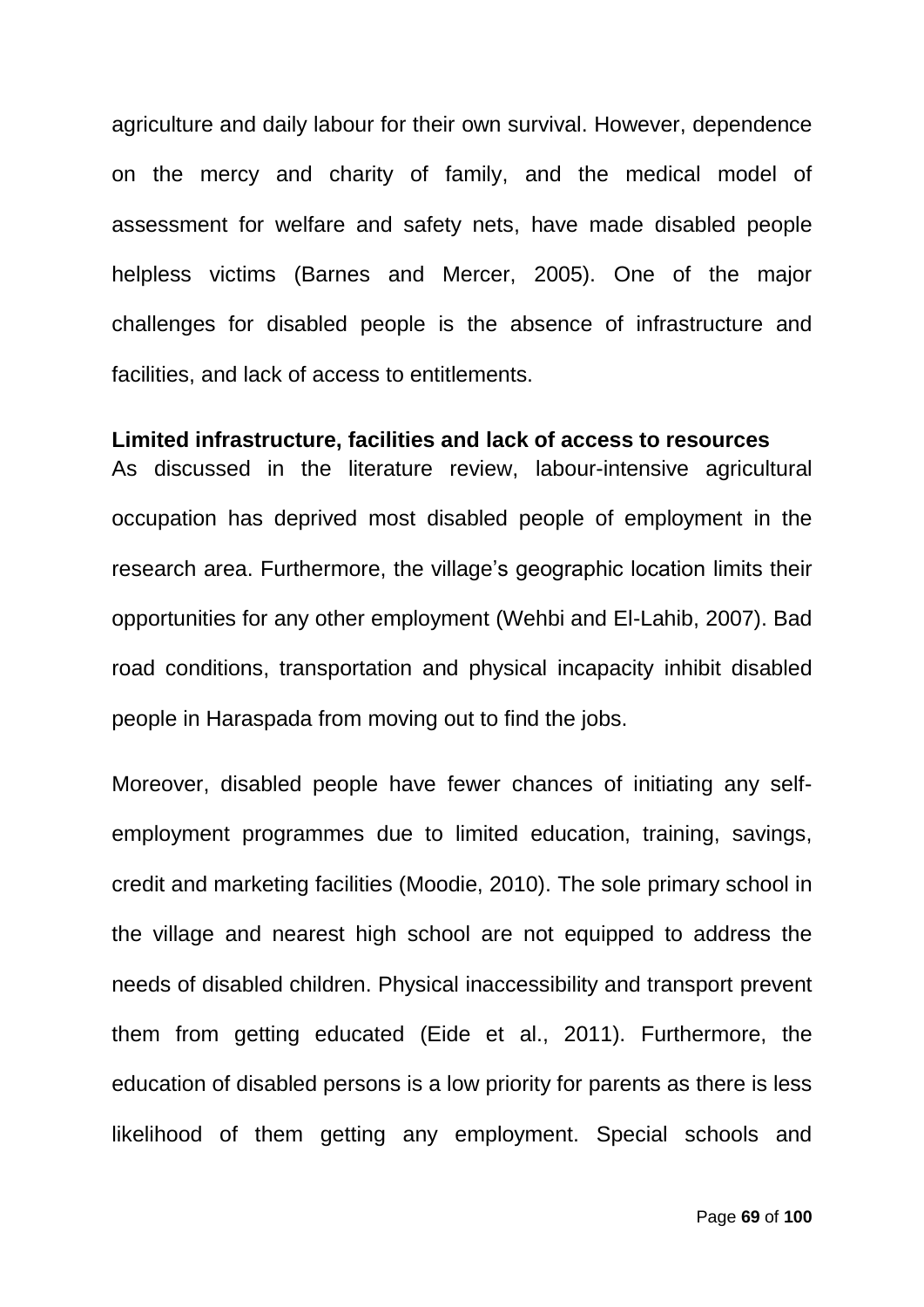vocational training centres are not within the reach of disabled people. Besides this, disabled people lack access to credit as they are not included in any self-help groups, and other credit facilities are unavailable in the area around village. Moreover, research found that stake-holders' negative feelings about the ability and credit-worthiness of disabled people deprived them from accessing any credit (Naami et al., 2012). Non-availability of raw materials and marketing facilities within the village further reduces their options for self-employment.

It was observed that availability of social security schemes like pension, free ration, aids and appliances, and housing are negligible and not easily accessible in the study area (Coleridge, 2005). As discussed earlier, the eligibility criteria of 75% impairment, corruption, local politics and administrative complications are major hindrances in accessing these facilities. In addition to this, distance from institutes like SVNIRTAR and the cost of treatment deprive them from medical treatment. Furthermore, the negative attitude of family and lack of awareness lower the self–esteem of disabled people and reduce their livelihood options.

**Lack of family support and the powerlessness of disabled people**  As discussed in the literature review, the research finds that most disabled people in Haraspada depend upon the goodwill of family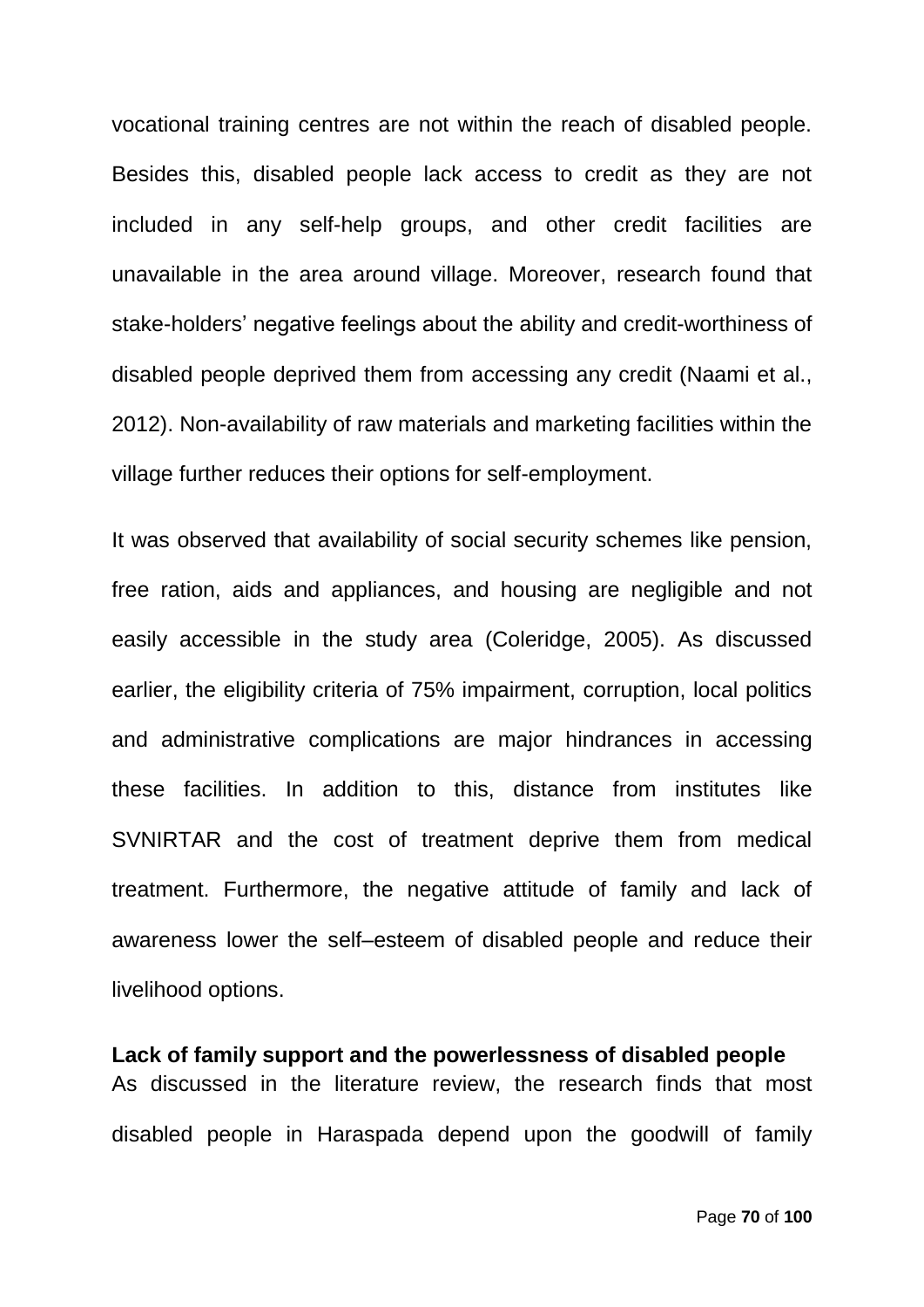members for their wellbeing. However, extended family members are not always supportive to disabled people. The study found that they force the disabled person to remain dependent upon them with the intention of hijacking his/her share of paternal property and to get free help in the house. Furthermore, social stigma that disabled people are the objects of pity and charity creates a barrier in the employment of disabled people (McClain-Nhlapo, 2010). Parents do not allow their disabled children to work outside for fear of losing their social status, besides which, family ignorance regarding disabled people's capabilities and existing entitlements deprive them from securing livelihoods.

Moreover, the study found that extreme family control and lack of political power have made disabled people in the village voiceless and powerless (McClain-Nhlapo, 2010). In addition, disabled people's ignorance of existing entitlements further reduces their self-esteem and increases their dependency.

## **Disadvantages of disabled women**

The research finds that disabled women are double disadvantaged due to gender discrimination and their impairment (Naami et al., 2012). Male preference for labour-intensive agriculture occupation has deprived them from employment in the village. Furthermore, their engagement in household work is not valued as productive work. The study finds that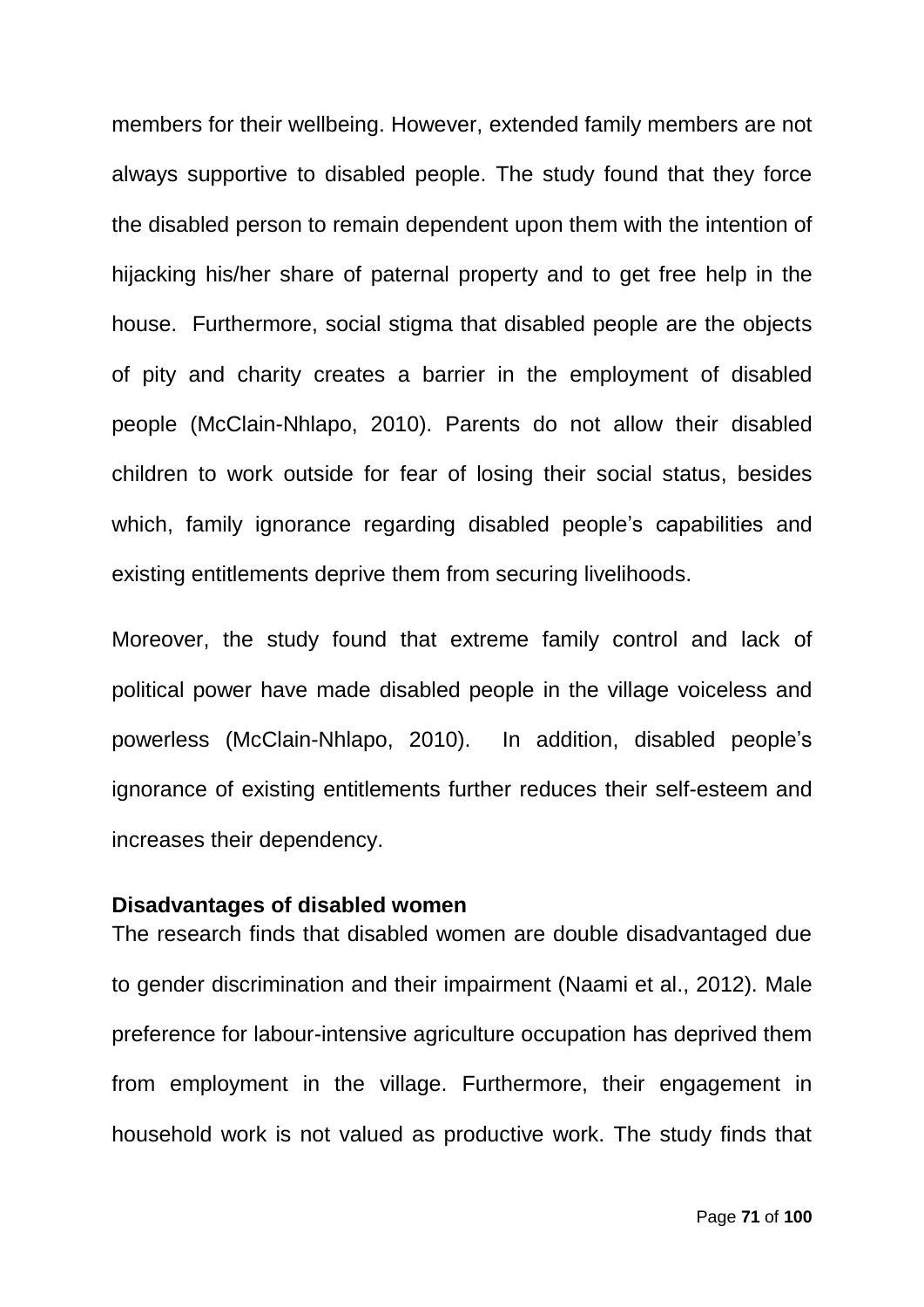disabled women are deprived their share in parental property due to gender discrimination. It is evident that disabled women are deprived of education and employment due to gender bias, social stigma and parental attempt to protect them from exploitation. Furthermore, the ignorance and powerlessness of disabled women restricts their livelihood options and increases their dependence.

In short, the study finds that though the disabled people in Haraspada sustain their livelihoods with support of family but they often feel bored and helpless. However, the limitation of the sample study is that it has been conducted in a short time span and with a small sample size in a specific, inaccessible village. Therefore, larger sample size and extensive study may be needed to generalise the findings.

## **Way forward**

All in all, lack of livelihoods in this village can be viewed from the social model perspectives that unemployment of disabled people is associated with education, transport, environment, access, ideology and culture (Roulstone and Barnes, 2005). The livelihoods of disabled people in the study area have been seriously affected due to limited infrastructure and facilities, lack of access to resources and the negative attitudes of stakeholders and family members. However, disabled people of Haraspada argue that increase in their income can change the attitude of family and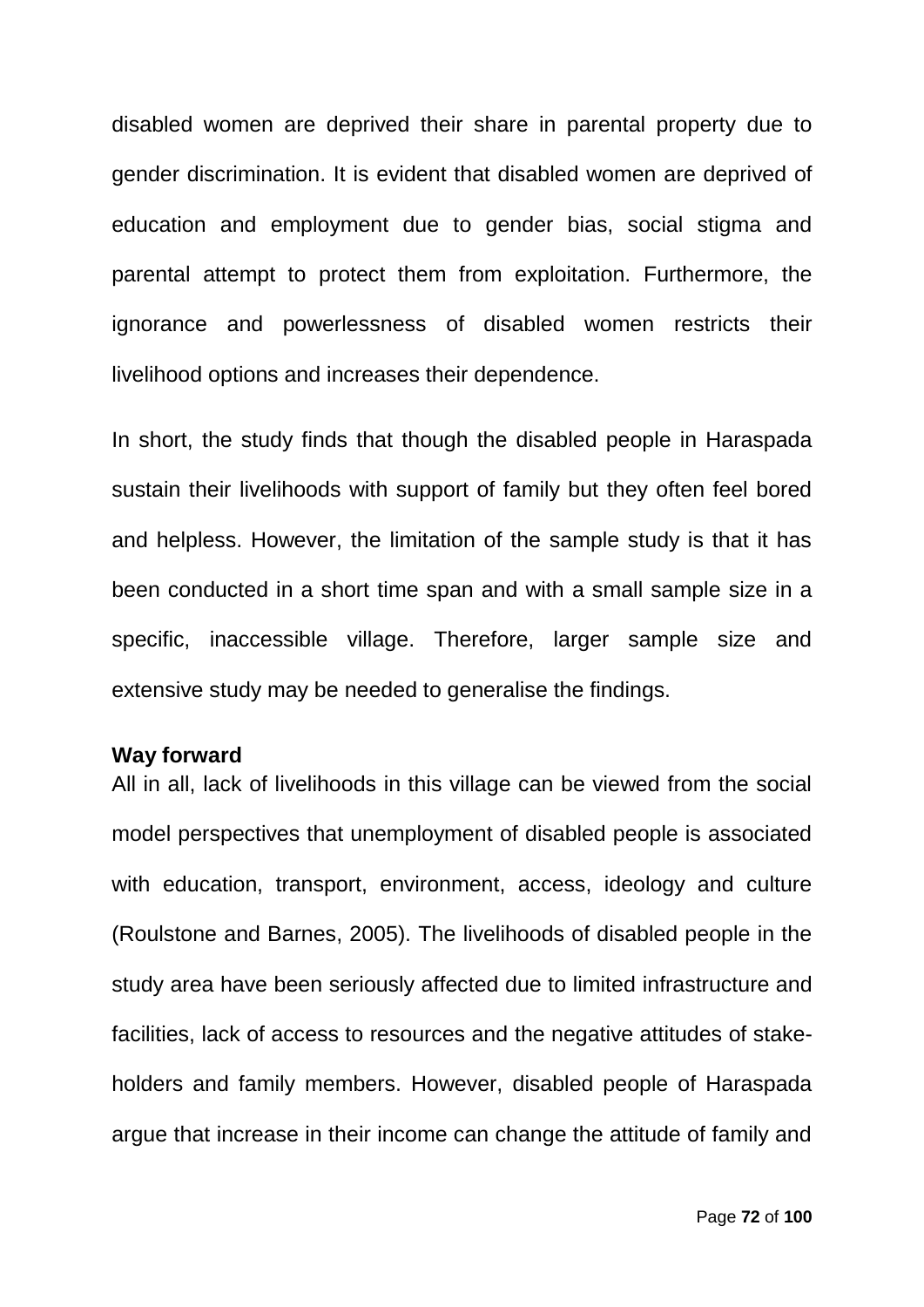community. They suggested that provisions for skills training and treatment, credit, raw materials and marketing of the product and availability of work in the village can improve their livelihoods status. This should be supported by awareness generation and collaboration with stake-holders to recognise disability from a human rights perspective and include disabled people in the existing poverty alleviation and social security programmes.

Therefore, to improve the livelihoods of the disabled people, legislation should be supported by sufficient funding and focused planning for rural areas with an emphasis on disabled women followed by strong monitoring and evaluation.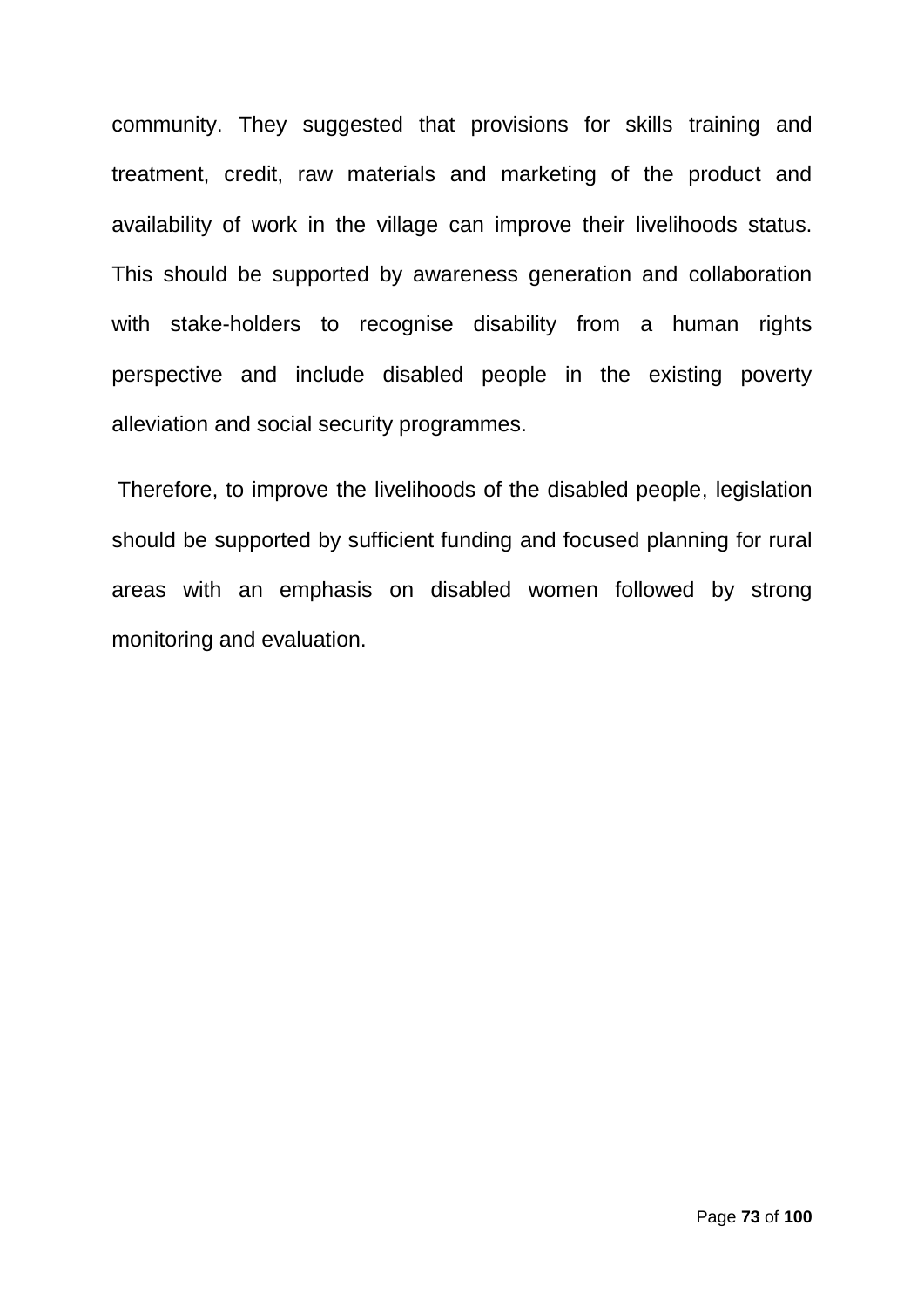### **References**

Abberley, P., 1992. Counting Us Out: A Discussion of the OPCS Disability Surveys. *Disability, Handicap & Society*, 7 (2), pp.139-155.

Akroyd, S. and Duncan, A., 1998. The Sector Approach and Sustainable Rural Livelihoods: In: D. Carney, ed. 1998. *Sustainable Rural Livelihoods: What contribution can we make?*. London: Department of International Development, pp. 27-38.

Anand, S. and Sen, A., 1997. Concept of Human Development and Poverty: A multidimensional perspective. In: S. Fukudda-Parr and A.K. Shiv Kumar, eds. 2006. *Readings in Human Development*. 3rd impression. New Delhi: Oxford University Press, pp. 228-244.

Barnes, C., 1992. Qualitative Research: Valuable or Irrelevant?. *Disability, Handicap and Society*, Vol. 7(2), pp.115-124.

Barnes, C., 2003. What a Difference a Decade Makes: Reflections on doing 'Emancipatory' disability research. *Disability & Society*, 18(1), pp. 3-17.

Barnes, C. and Mercer G., 2005. Disability, work and welfare: challenging the social exclusion of disabled people. *Work, employment and society*, 19 (3), pp. 527-545.

Barnes, C. and Mercer, G., 2010. Exploring Disability. 2<sup>nd</sup> ed. Cambridge: Polite Press.

Barron, T. and Amerena, P., 2007. Introduction. In: T. Barron and P. Amerena, eds. 2007. *Disability and Inclusive Development*. London: Leonard Cheshire International, pp.1-20.

Barron, T. and Ncube. J. M., 2010. Introduction. In: T Barron and J. M. Ncube, eds. 2010. *Poverty and Disability*. London: Leonard Cheshire Disability, pp. 4-25.

Beresford, P., 1996. Poverty and Disabled People challenging dominant debates and polices. *Disability and Society*, 11 (4), pp. 553-567.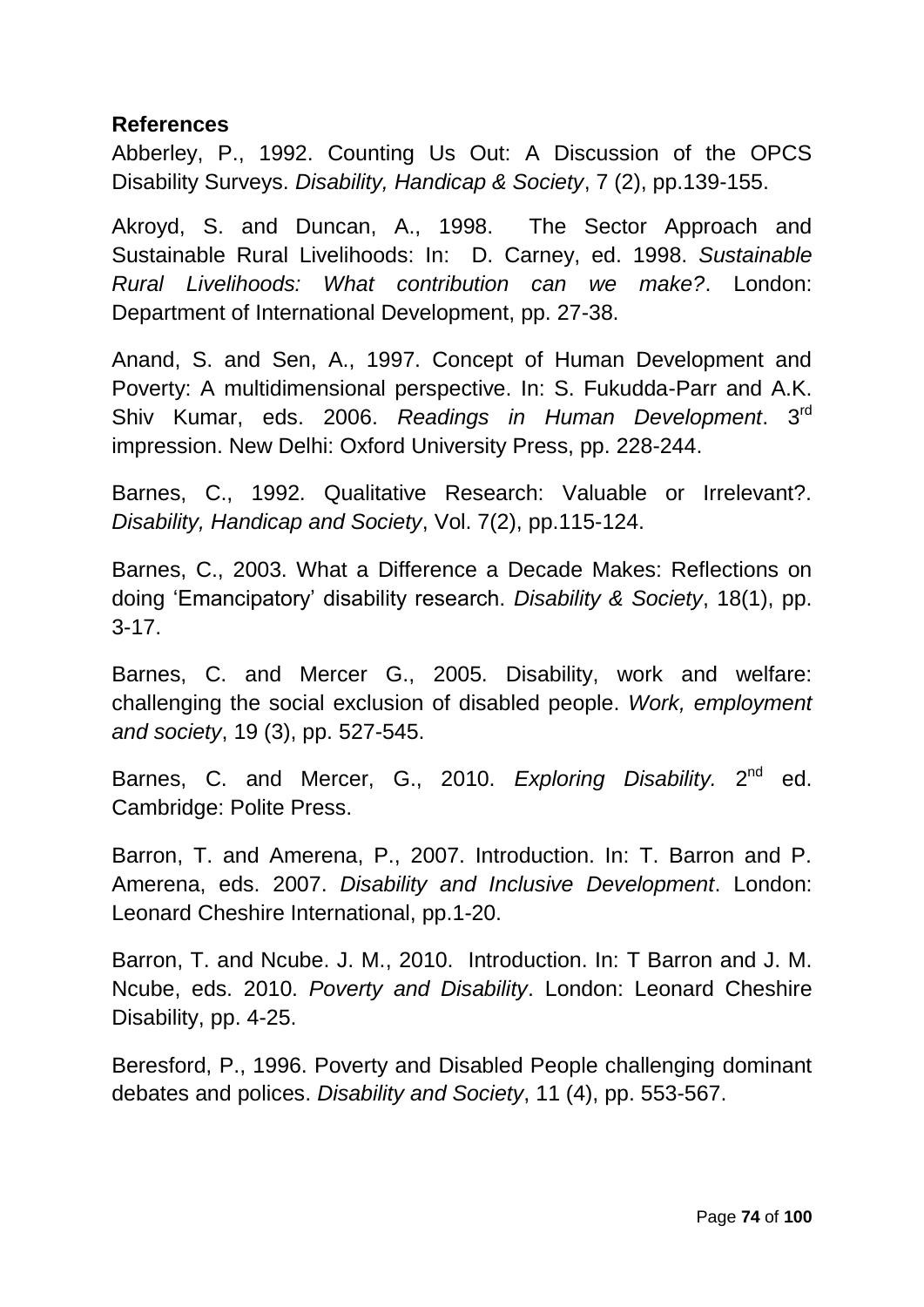Bloch, A., 2004. Doing Social Surveys. In: C Seale, ed. 2004. *Researching Society and Culture.* 2<sup>nd</sup> ed. London: Sage Publication, pp.163-178.

Braithwaite, J. and Mont, D., 2008. Disability and Poverty: A survey of World Bank Poverty Assessment and Implications. *SP Discussion Paper* (085), [online].

Available at: [http://siteresources.worldbank.org/DISABILITY/Resources/280658-](http://siteresources.worldbank.org/DISABILITY/Resources/280658-1172608138489/WBPovertyAssessments.pdf) [1172608138489/WBPovertyAssessments.pdf](http://siteresources.worldbank.org/DISABILITY/Resources/280658-1172608138489/WBPovertyAssessments.pdf)  [Accessed 25 January 2012]

Carney, D., 1998. Implementing the Sustainable Rural Livelihoods. In: D. Carney, ed. 1998.*Sustainable Rural Livelihoods: What contribution we can make?*. London: DFID. pp. 3-23.

Census of India, 2001*. District wise population of Persons with Disabilities in Odisha*, [online].

Available at: < [http://www.Odisha.gov.in/wcd/activity/Annexure-](http://www.orissa.gov.in/wcd/activity/Annexure-XXXII.pdf.)[XXXII.pdf.>](http://www.orissa.gov.in/wcd/activity/Annexure-XXXII.pdf.)

[Accessed 25 January 2012]

Chambers, R and Conway, G. R., 1991. Sustainable rural livelihoods: practical concepts for 21<sup>st</sup> century. *IDS Discussion Paper (296*), [online].

Available at:

[http://opendocs.ids.ac.uk/opendocs/bitstream/handle/123456789/775/Dp](http://opendocs.ids.ac.uk/opendocs/bitstream/handle/123456789/775/Dp296.pdf?sequence=1ANT) [296.pdf?sequence=1ANT](http://opendocs.ids.ac.uk/opendocs/bitstream/handle/123456789/775/Dp296.pdf?sequence=1ANT) [Accessed 20 January 2012]

Coleridge, P., 1993. *Disability Liberation and Development.* Oxford: Oxfam Publications.

Coleridge, P., 2005. Disabled People and 'employment' in majority world: policies and realities. In: A. Roulstone and C. Barnes, eds. 2005.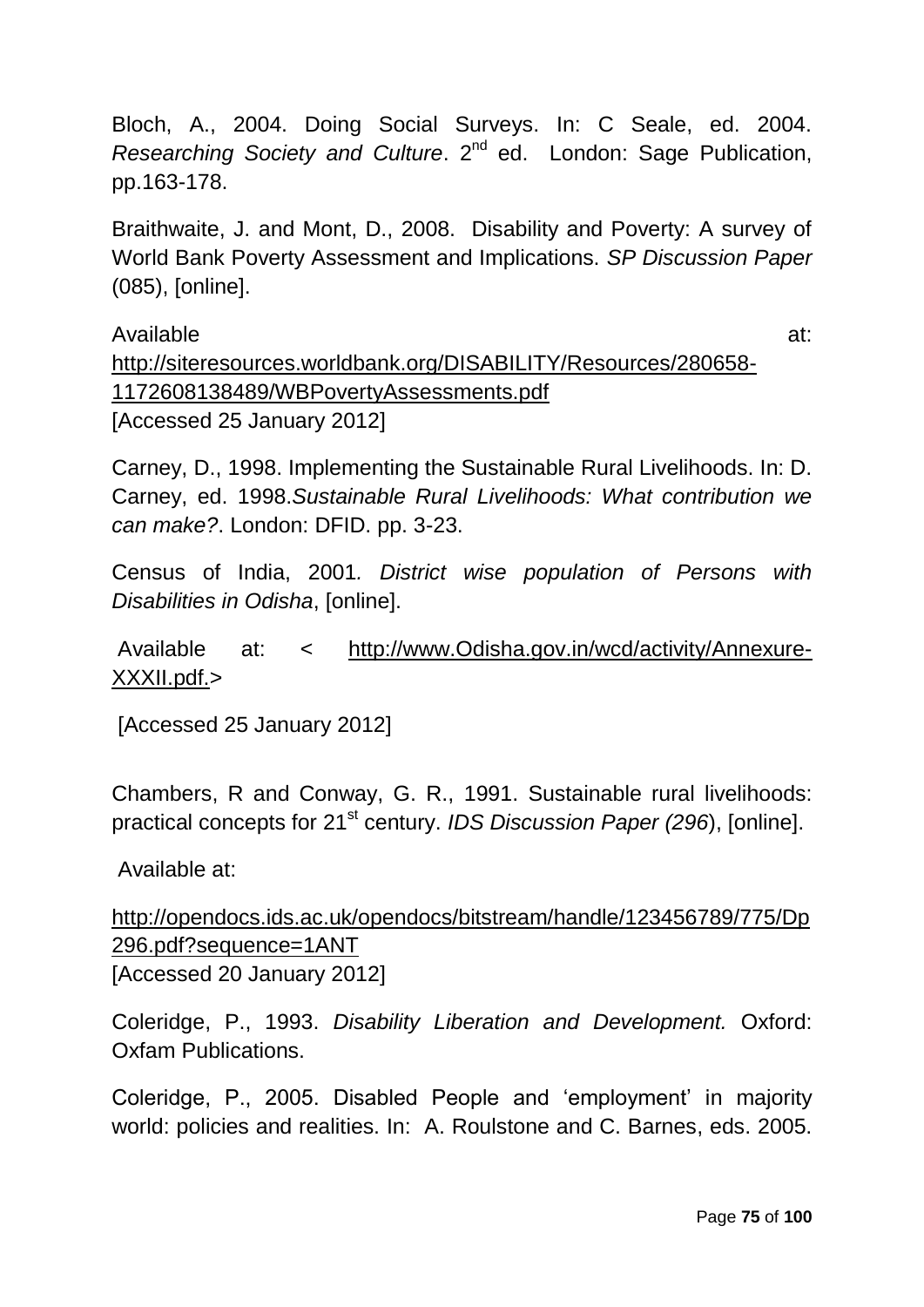*Working Futures? Disabled people, policy and social inclusion*. Bristol: The Polity Press, pp. 175-190.

Coleridge P., 2007. Economic Empowerment. In: T. Barron and P. Amerena, eds. 2007. *Disability and Inclusive Development*. London: Leonard Cheshire Disability, pp. 111-154.

Coleridge, P. and Venkatesh, B., 2010. Community Approaches to Livelihood Development: Self-help Groups in India. In: T. Barron and J. M. Ncube, eds. 2010. *Poverty and Disability*. London: Leonard Cheshire Disability, pp.177-213.

Cramm, J. and Finkenflugel, H., 2008. Exclusion of Disabled People from Microcredit in Africa and Asia: A Literature Study. *Asia Pacific Disability Rehabilitation Journal*, 19(2), pp. 15-33.

Denscombe, M., 2010. *The Good Research Guide for small scale social research projects.* 4<sup>th</sup> ed. Berkshire: Open University Press.

Department for International Development, 2000. *Disability, Poverty and Development*. London: Straightway Communications.

Eide, A. H. et al., 2011. Living conditions among People with Disabilities in Developing Countries. In: A. H. Eide and B. Ingstad, eds. 2011. *Disability and Poverty: a Global Challenge*. Bristol: The Polity Press. Ch.2.

Ellis, F., 1998. Livelihoods Diversification and Sustainable Rural Livelihoods. In: D. Carney, ed. 1998. *Sustainable Rural Livelihoods: what contribution we can make?.* London: DFID. Pp. 53-65.

Erb. S. and Harris-White, B., 2001. *The economic impact and developmental implications of disability and incapacity in a village study from S. India*. Paper presented to the workshop Welfare, demography and development, September 11-12, Downing College, Cambridge.

Gartrell, A. 2010. 'A frog in a Well': The exclusion of disabled people from work in Cambodia. *Disability and Society*, 25 (3), pp. 289-301.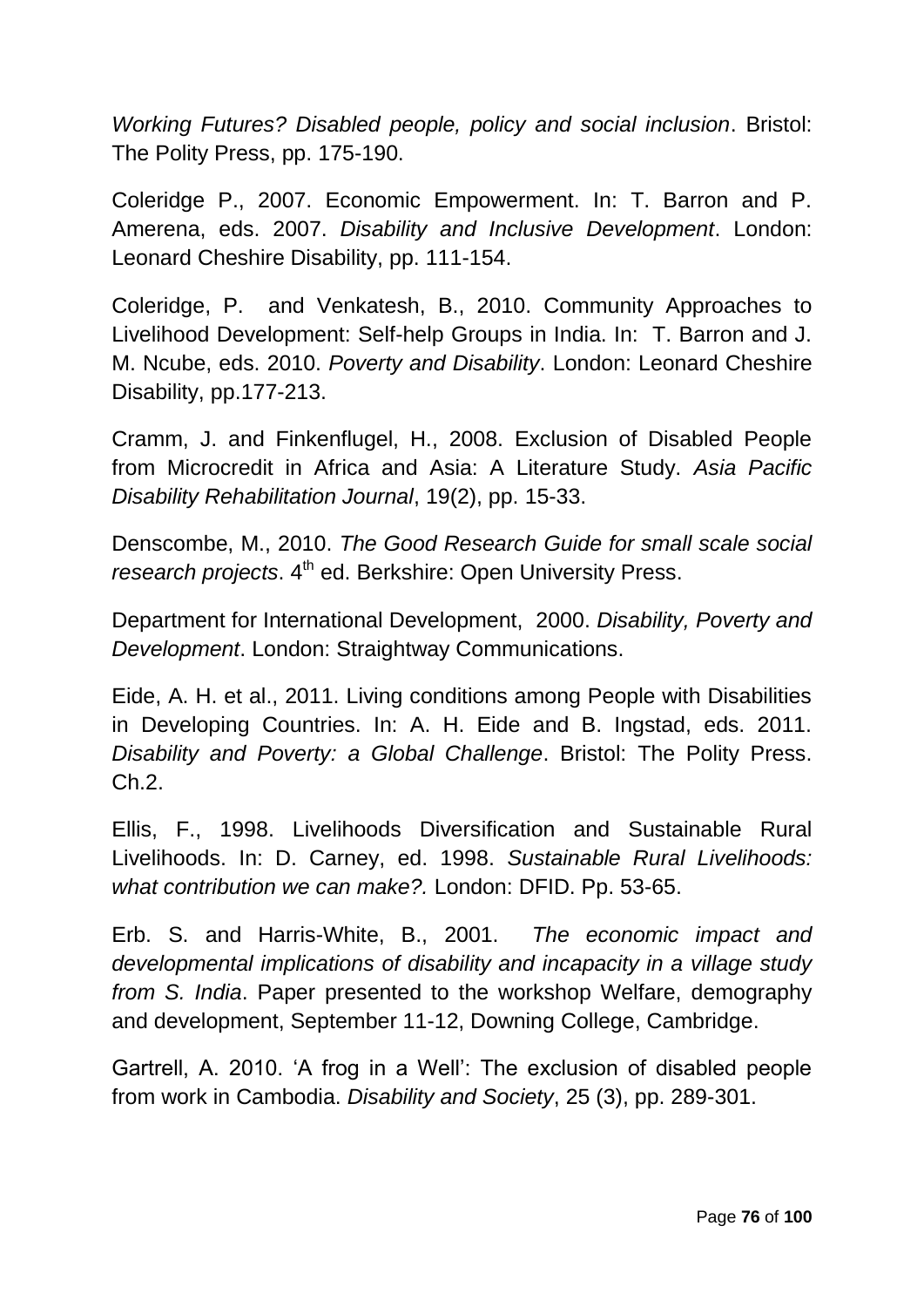Ghai, A., 2001, Marginalization and disability: experiences from Third World. In: M Priestley, ed. *Disability and life course: Global Perspectives*. Cambridge: Cambridge University Press. pp. 26-37.

Gooding, K. and Marriot, A., 2009. INCLUDING DISABILITIES IN SOCIAL CASH TRANSFER PROGRAMME IN DEVELOPING COUNTRY. *Journal of International Development (21*). pp.685- 698,[online].

Available at: [<http://www.sightsavers.org/in\\_depth/policy\\_and\\_research/social\\_inclusi](http://www.sightsavers.org/in_depth/policy_and_research/social_inclusion/13101_Social%20assistance%20and%20disabled%20people%20-%20research.pdf) [on/13101\\_Social%20assistance%20and%20disabled%20people%20-](http://www.sightsavers.org/in_depth/policy_and_research/social_inclusion/13101_Social%20assistance%20and%20disabled%20people%20-%20research.pdf) [%20research.pdf>](http://www.sightsavers.org/in_depth/policy_and_research/social_inclusion/13101_Social%20assistance%20and%20disabled%20people%20-%20research.pdf)

[Accessed 25 January 2012]

Grech, S., 2009. Disability, poverty and development: critical reflections

on the majority world debate. *Disability & Society*, 24(6), pp. 771-784.

Greely, M., 1994. Measurement of Poverty and Poverty Measurement. *IDS Bulletin,* 25.2, [online]*.*

Available at: [<http://www.ids.ac.uk/files/dmfile/greeley25.2.pdf>](http://www.ids.ac.uk/files/dmfile/greeley25.2.pdf)

[Accessed 19 June 2012]

Government of India Planning Commission, 2012. *Press notes on Poverty, 2009-10*,[online]

Available at: [http://planningcommission.nic.in/news/press\\_pov1903.pdf](http://planningcommission.nic.in/news/press_pov1903.pdf)

[Accessed 18 July 2012]

Government of Odisha, 2004. *Kshyamata Samachar*,[online]. Available at:</reduced at:> [http://www.wcdOdisha.gov.in/publication/Kshyamata%20samachar.pdf>](http://www.wcdorissa.gov.in/publication/Kshyamata%20samachar.pdf) [Accessed 25 January 2012]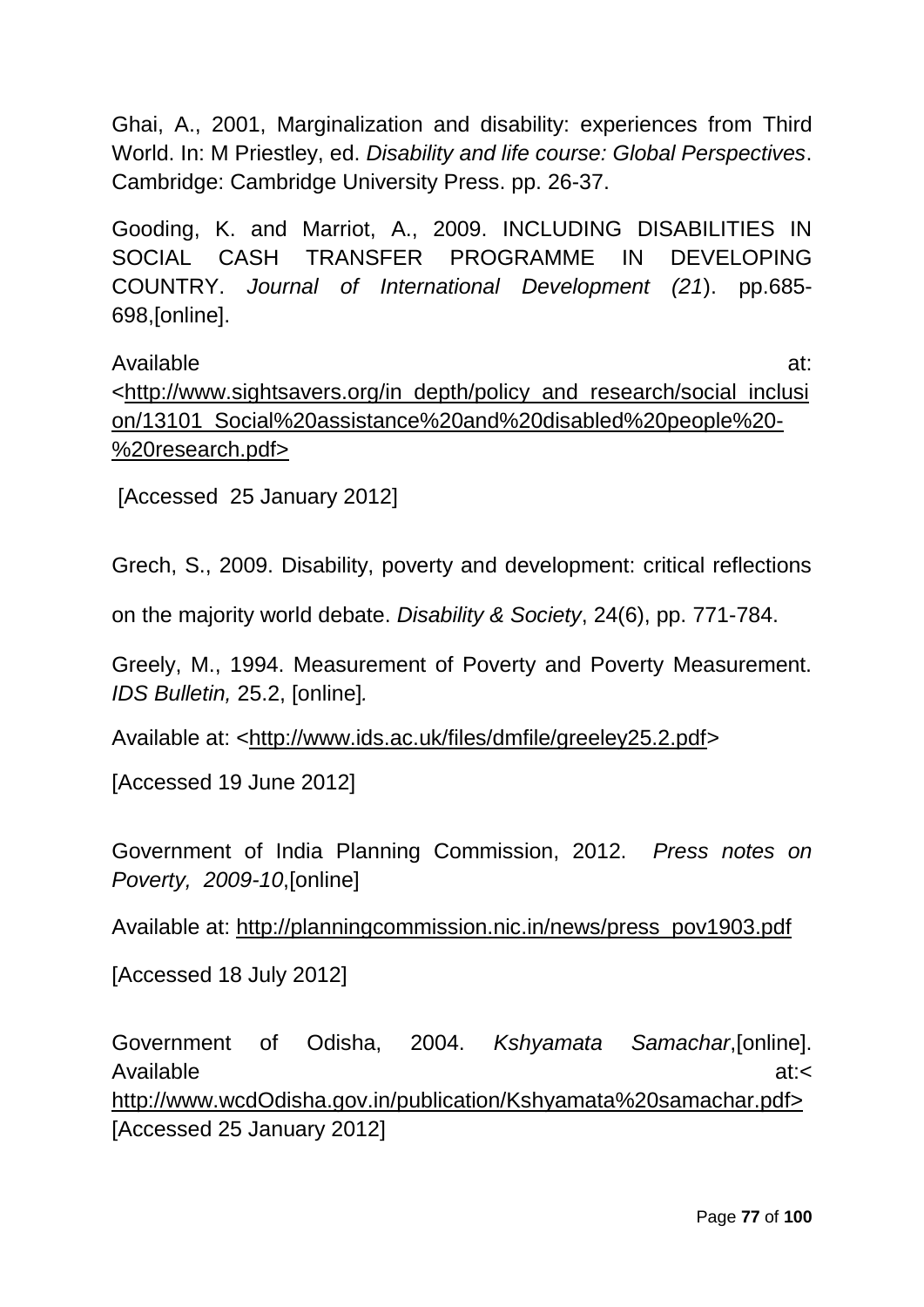Government of Odisha, 2006. *Mission Kshyamata*, [online]. Available at:

[<http://www.wcdOdisha.gov.in/download/MissionKshyamata.pdf>](http://www.wcdorissa.gov.in/download/MissionKshyamata.pdf) [Accessed 25 January 2012]

Government of Odisha, 2008. *State Policy for Persons with disabilities,*  [online].

Available at: [<http://www.wcdOdisha.gov.in/download/Statepolicyfull.pdf>](http://www.wcdorissa.gov.in/download/Statepolicyfull.pdf) [Accessed 25 January 2012]

Handicap International India, 2012. *Field survey report from Haraspada* [survey report, unpublished in house data], June 2007. Bhubaneswar: Handicap International.

Harris-White, B., 1999. On to a loser: Disability in India. In: B. Harris-White and Subramanian, eds. 1999. *Essays on India's Social Sector in Honour of S. Guhan*. New Delhi: Sage Publications, [online].

Available at: [http://www.chronicpoverty.org/uploads/publication\\_files/CP\\_2003\\_Harris](http://www.chronicpoverty.org/uploads/publication_files/CP_2003_HarrissWhite.pdf) [sWhite.pdf](http://www.chronicpoverty.org/uploads/publication_files/CP_2003_HarrissWhite.pdf)

[Accessed 18 July 2012]

Hulme, D. and McKay A., n.d. Identifying and Measuring Chronic Poverty: Beyond Monetary Measures. *CRPC- IIPA Working Paper* (30), pp. 1-35, [online].

Available at: [<http://www.dfid.gov.uk/R4D//PDF/Outputs/ChronicPoverty\\_RC/Hulme\\_](http://www.dfid.gov.uk/R4D/PDF/Outputs/ChronicPoverty_RC/Hulme_Mckay(BeyondMonetary)Final.pdf) [Mckay\(BeyondMonetary\)Final.pdf>](http://www.dfid.gov.uk/R4D/PDF/Outputs/ChronicPoverty_RC/Hulme_Mckay(BeyondMonetary)Final.pdf) [Accessed 25 June 2012]

International Labour Organization, 2002. Disability and Poverty Reduction Strategy- How to ensure that a person with disabilities to decent and productive work is the part of PSRP process. In: *Discussion paper on INFOCUS PROGRAMME ON SKILLS, KNOWLEDGE AND EMPLOYABILITY/DISABILITY PROGRAMME*, [online].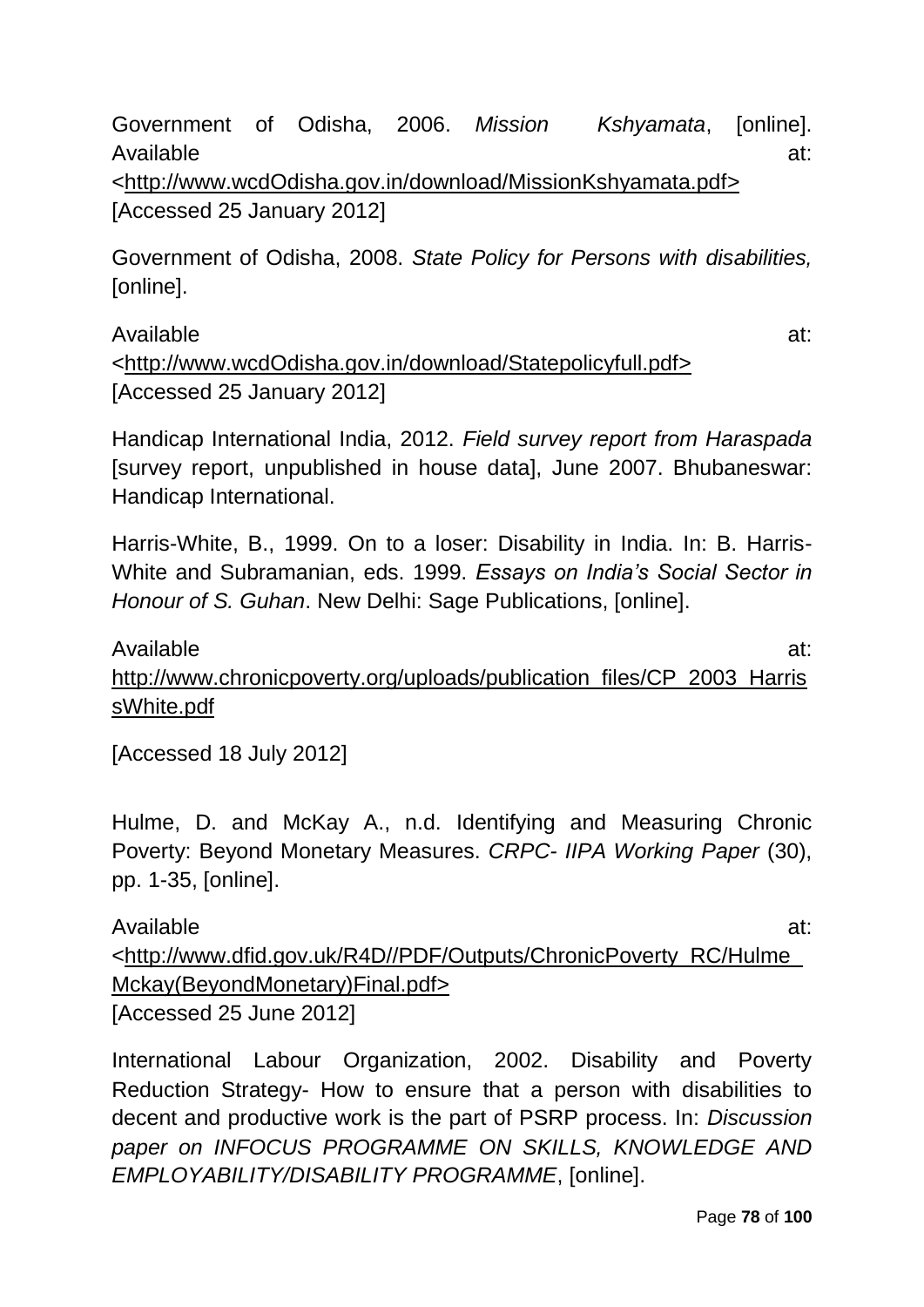Available at: http://www.ilo.org/wcmsp5/groups/public/---ed\_emp/-- ifp\_skills/documents/publication/wcms\_107921.pdf

[Accessed 18 July 2012]

International Labour Organisation, 2010.*The role of international cooperation in support of the Convention on the Rights of Persons with Disabilities, ILO Contribution,* [online].

Available at:

< ww.google.co.uk/webhp?source=search\_app#hl=en&sclient=psyab&q=The+role+of+international+cooperation+in+support+of+the+Co nvention+on+the+Rights+of+Persons+with+Disabilities%2C+ILO+Con tribution&oq=The+role+of+international+cooperation+in+support+of+t he+Convention+on+the+Rights+of+Persons+with+Disabilities%2C+IL O+Contribution&gs\_l=hp.3...39400.39400.1.40432.1.1.0.0.0.0.0.0..0.0 ...0.1...1c.IdzkOKfGpyE&pbx=1&bav=on.2,or.r\_gc.r\_pw.r\_qf.&fp=cc8c e0f1d9587aff&biw=1366&bih=667 >

[Accessed 20 January 2012]

Jeffery R and Singal N., 2008. Measuring Disability in India. *Economic and political weekly,* 22 March*,* pp. 22-24*,* [online]. Available at: <http://recoup.educ.cam.ac.uk/publications/JefferySingal20081.pdf> [Accessed 28 January 2012].

Krantz, L., 2001. *The Sustainable Livelihood Approach to Poverty Reduction*, [online].

Available at: http://www.forestry.umn.edu/prod/groups/cfans/@pub/@cfans/@forestry /documents/asset/cfans\_asset\_202603.pdf

[Accessed 31 July 2012]

Lang, R., 2001. *Understanding Disability from a South Indian Perspective*, [online].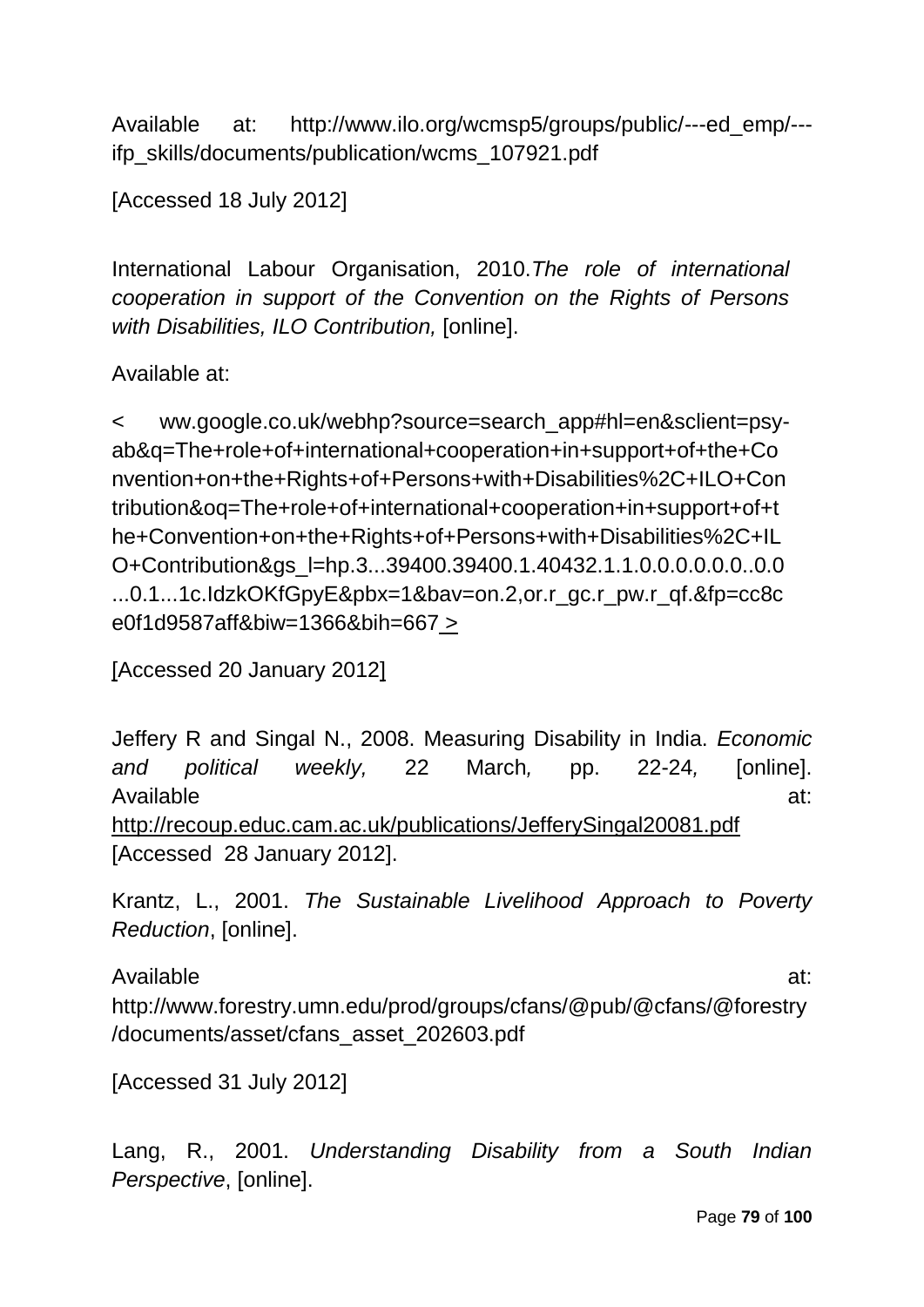# Available at: < [http://www.ucl.ac.uk/lc-ccr/lccstaff/raymond](http://www.ucl.ac.uk/lc-ccr/lccstaff/raymond-lang/understanding_disability_in_india.pdf)[lang/understanding\\_disability\\_in\\_india.pdf.](http://www.ucl.ac.uk/lc-ccr/lccstaff/raymond-lang/understanding_disability_in_india.pdf)>

[Accessed 28 January 2012].

Laws, S., Harper, C., and Marcus, R., 2003. *Research for Development: A Practical Guide*. London: Sage Publication.

Lazer, D., 2004.Selected issues in the philosophy of social science. In: C. Seale, ed. 2004. *Researching Society and Culture*, 2nd ed. London: sage Publications, pp.7-20.

McClain-Nhlapo, C., 2010. Mainstreaming and Inclusive Development. In: T. Barron and J. M. Ncube, eds. 2010. *Poverty and Disability*. London: Leonard Cheshire Disability, pp. 111-143.

Mitra, S., 2005. Disability and Social Safety Nets in Developing Countries. In: The World Bank: 2005. *Social Protection Discussion Papers Series*, Vol. 0509, [online].

### Available at:

 $\epsilon$ 

[http://siteresources.worldbank.org/SOCIALPROTECTION/Resources/05](http://siteresources.worldbank.org/SOCIALPROTECTION/Resources/0509.pdf)  $09.$ pdf  $>$ 

[Accessed 3 January 2012].

Mohapatra, C. S., 2004. Poverty and Disability in India. In: C.S. Mohapatra, ed. 2004. *Disability and Management in India: Challenges and Commitments,* [online].

Available at: <http:/[/www.nimhindia.org/Disability%20Management.pdf>](http://www.nimhindia.org/Disability%20Management.pdf) [Accessed 22 January 2012]

Mohapatra, S., 2012a. Survey reveals dismal picture of persons with disabilities in Odisha. *Disability News and Information services*, 9 (3), [online].

Available at:

<http://www.dnis.org/news.php?issue\_id=3&volume\_id=9&news\_id=120  $9x = 0$ 

Page **80** of **100**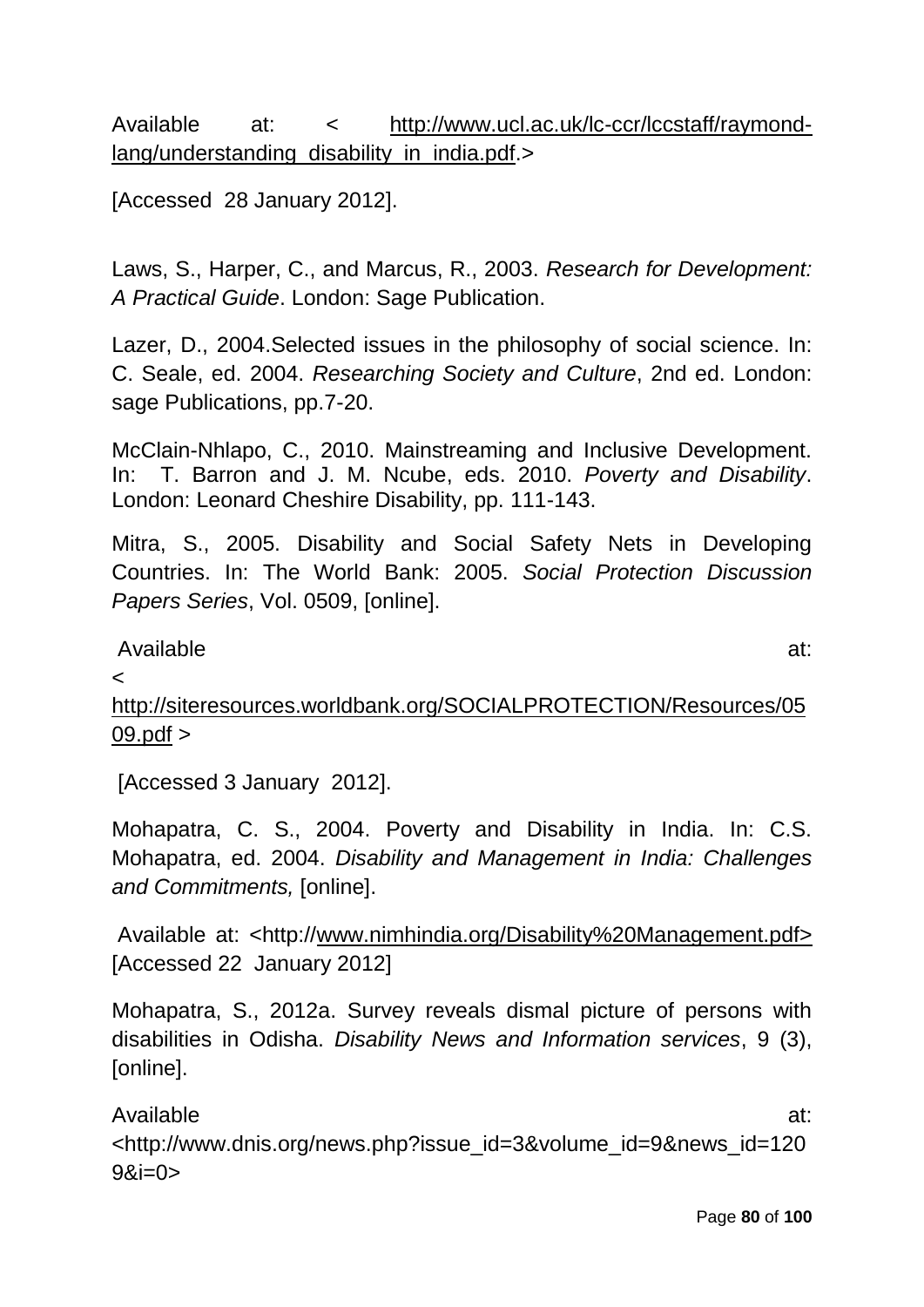[Accessed 30 July 2012]

Mohapatra, S., 2012b.In the absence of comparable information, most of the policy planning for people with disabilities is based on assumptions. *Disability News and Information services*, 9 (4).

Available at: [http://www.dnis.org/interview.php?issue\\_id=4&volume\\_id=9&interview\\_i](http://www.dnis.org/interview.php?issue_id=4&volume_id=9&interview_id=190)  $d = 190$ 

[Accessed 30 July 2012]

Moodie, B., 2010. Self-employment for People with Disabilities. In: T. Barron and J. M. Ncube, eds. 2010. *Poverty and Disability*. London. Leonard Cheshire Disability, pp. 261- 285.

Naami, A., Hayashi, R. and Liese, H., 2012. The unemployment of women with physical disabilities in Ghana: Issues and Recommendations. *Disability and Society*, 27 (2), pp-191-204.

National Centre for Promotion of Employment for Disabled People (NCPEDP)., 2009*. Employment of Disabled People in India: Base Line report,* [online]. Available at:< [http://www.dnis.org/Employment.pdf>](http://www.dnis.org/Employment.pdf) [Accessed 21 January 2012]

National Handicapped Finance and Development Corporation, 2012. *State -wise Total Disbursement*, [online].

Available at: [http://www.nhfdc.nic.in/site/state\\_wise\\_td.aspx](http://www.nhfdc.nic.in/site/state_wise_td.aspx)

[Accessed 26 July 2012]

NYSASDRI, 2005. *Directory of Circle of Support for Persons with Disabilities in Odisha*. [online].

Available at : [<http://www.cos-transnational.net/pdf/NGO-Directory.pdf>](http://www.cos-transnational.net/pdf/NGO-Directory.pdf)

[Accessed 12 January 2012]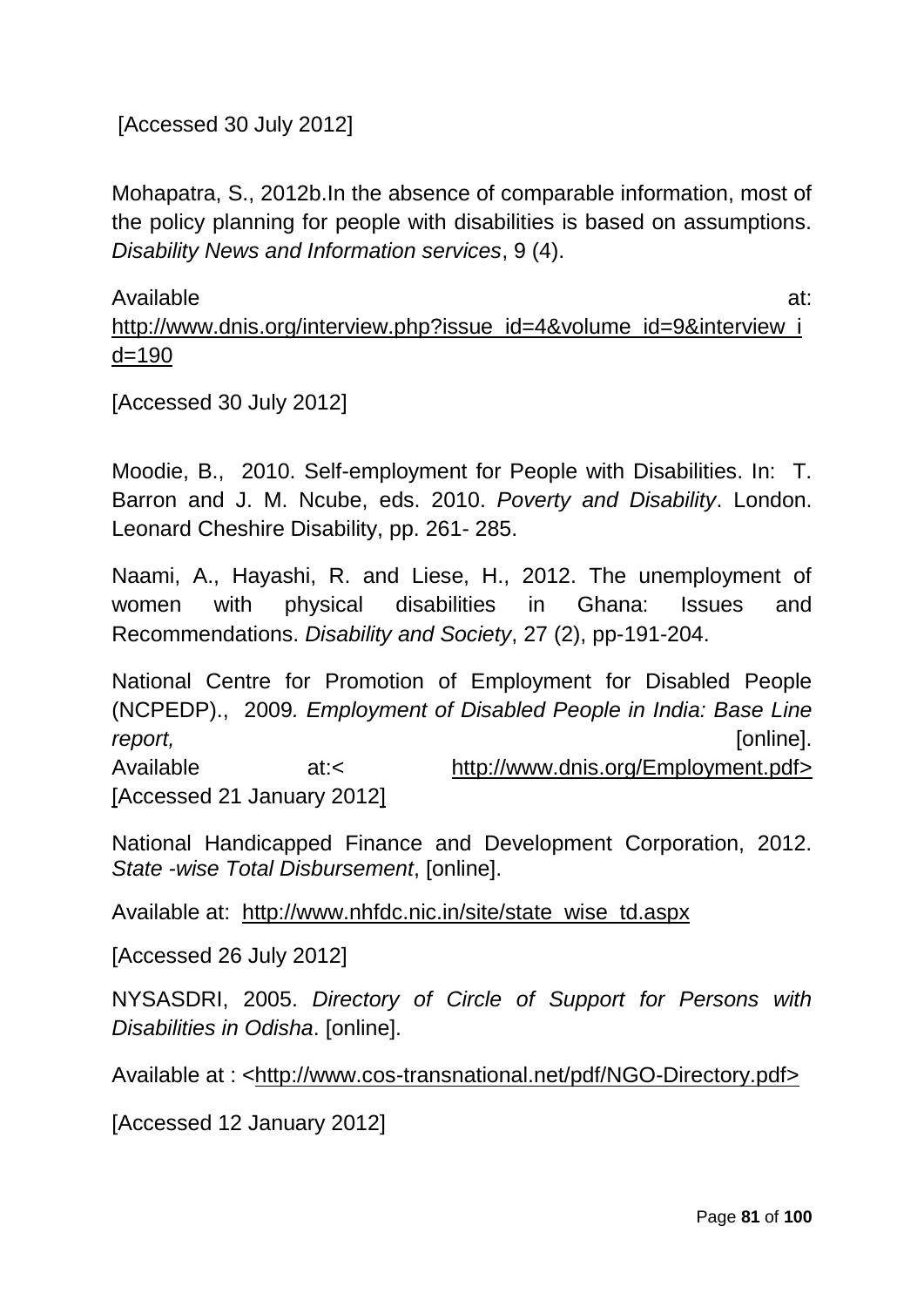Oliver, M., 1996. *Understanding Disability: from Theory to Practice*. London: Macmillan.

Oliver, M., 2009. Understanding Disability: from Theory to Practice. 2<sup>nd</sup> ed*.* London*:* Macmillan.

Opini, B. M., 2010. A review of the participation of disabled persons in the labour force: the Kenyan context. *Disability and Society*, 25(3), 271- 287.

Patton, M. Q., 2002. *Qualitative Research & Evaluation Methods*. 3<sup>rd</sup> ed. London: Sage Publications.

Quzilbash , M., 2006. Disability and Human development, *Paper Prepared for the 2006. International HDCA Conference*. Groningen, 29 August-1<sup>st</sup> September,[online].

Available at: [<http://www.capabilityapproach.com/pubs/4\\_3\\_Qizilbash.pdf>](http://www.capabilityapproach.com/pubs/4_3_Qizilbash.pdf)

[Accessed 19 January 2012]

Roulstone, R. and Barnes. C., 2005. 'Work' is four-letter word: disability, work and welfare. In: A. Roulstone and C. Barnes, eds. 2005. *Working Futures? Disabled people, policy and social inclusion.* Bristol: The Polity Press, pp. 315-326.

Rust, T. & Metts, R., 2007. Poverty and Disability: trapped in a web of causation. In: *ECOMOD Network, International Conference on Regional and Urban Modelling*. Free University of Brussels, Brussels 1-2 June 2007,[online].

Available at: <http://www.ecomod.org/files/papers/181.pdf >

[Accessed 21 June 2012]

Seale, C., 2004. Coding and analysing data. In: C. Seale, ed. 2004. *Researching Society and Culture*. London: Sage Publications Ltd.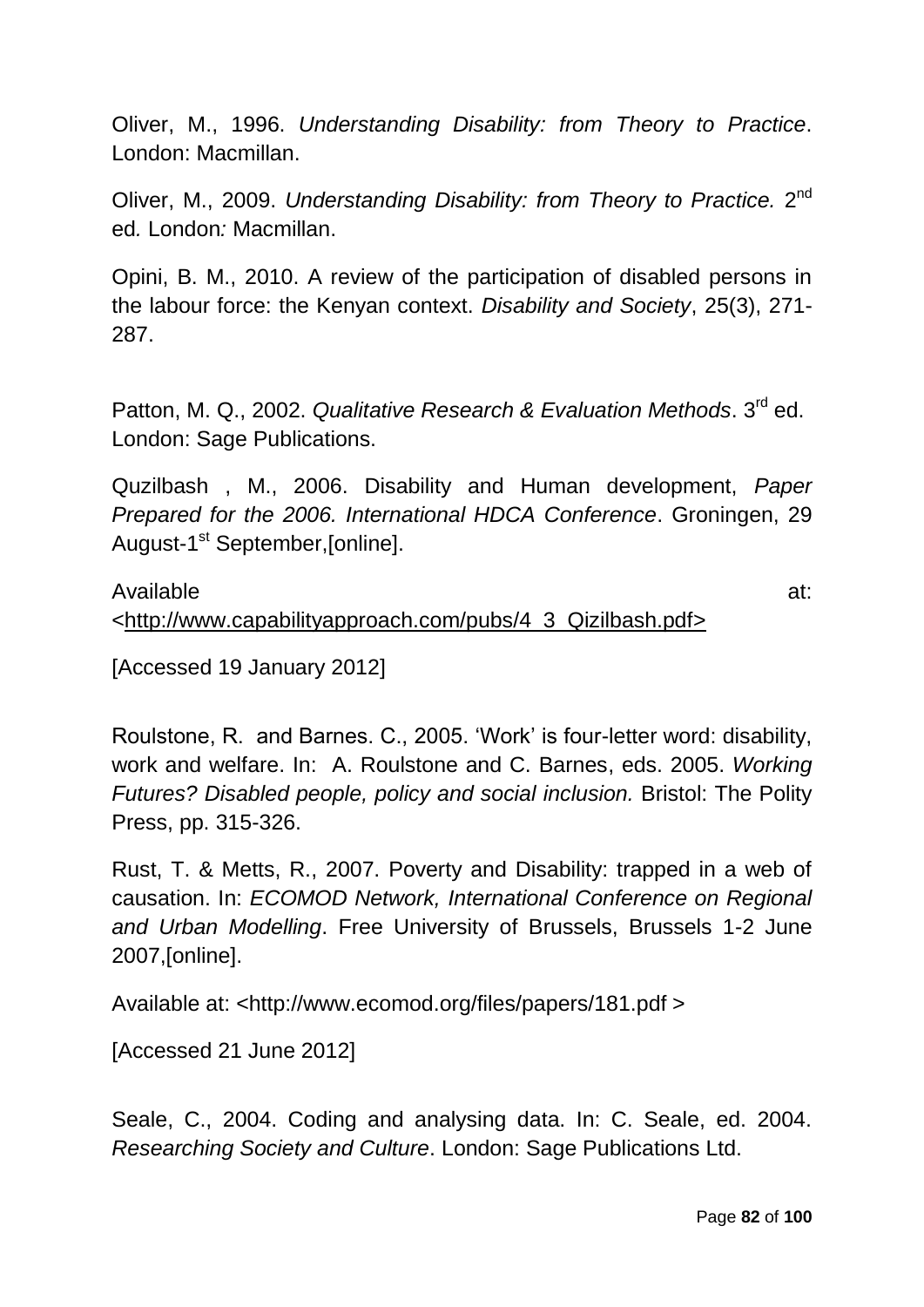Seeley, J., 2001. In Search of Healthy Life: Skeletal Fluorosis, Disability and Rural Livelihoods Frameworks, *Asia Pacific Disability Rehabilitation Journal* 12 (1).

Sen, A., 1999. *Development as Freedom.* Oxford: Oxford University Press.

Shakespeare, T., 1997. Rules of Engagement: changing disability research Disability and the Myth of the Independent Researcher: a reply. In: 'L. Barton and M. Oliver, eds. 1997. *Disability Studies: Past Present and Future.* Leeds: The Disability Press, pp. 244 -248.

Shanta Memorial Rehabilitation Centre, 2005. *Study on Disaster Preparedness and Mitigation of Disabled in Jagatsinghpur District*, [online].

Available at: < http://www.smrcOdisha.org/files/Gender Report> [Accessed 21 January 2012]

Sharma, R. K., 2007. *dis-ABLED: Employment, Vocational Evaluation and Vocational Training*. Bhubaneswar: Development Solutions.

Swain, J. and French, S., 2004. *Researching Together: A Participatory Approach,* [online].

Available at: http://www.leeds.ac.uk/disabilitystudies/archiveuk/French/A%20PARTICIPATORY%20APPROACH%20 TO%20RESEARCH.pdf

[Accessed 18 July 2012]

Thomas P., 2005. Mainstreaming Disability in Development: India country report*. Disability Knowledge and Research,*[online].

Available at: [<http://www.healthlink.org.uk/PDFs/Mainstreaming](http://www.healthlink.org.uk/PDFs/Mainstreaming-disability-in-dev-India-country-report.pdf)[disability-in-dev-India-country-report.pdf.](http://www.healthlink.org.uk/PDFs/Mainstreaming-disability-in-dev-India-country-report.pdf)> [Accessed 21 January 2012]

Tonkiss, D*.,*2004. Using focus groups*.* In: C. Seale, ed. 2004*. Researching Society and Culture.* London: Sage Publications*,* pp. 193- 206.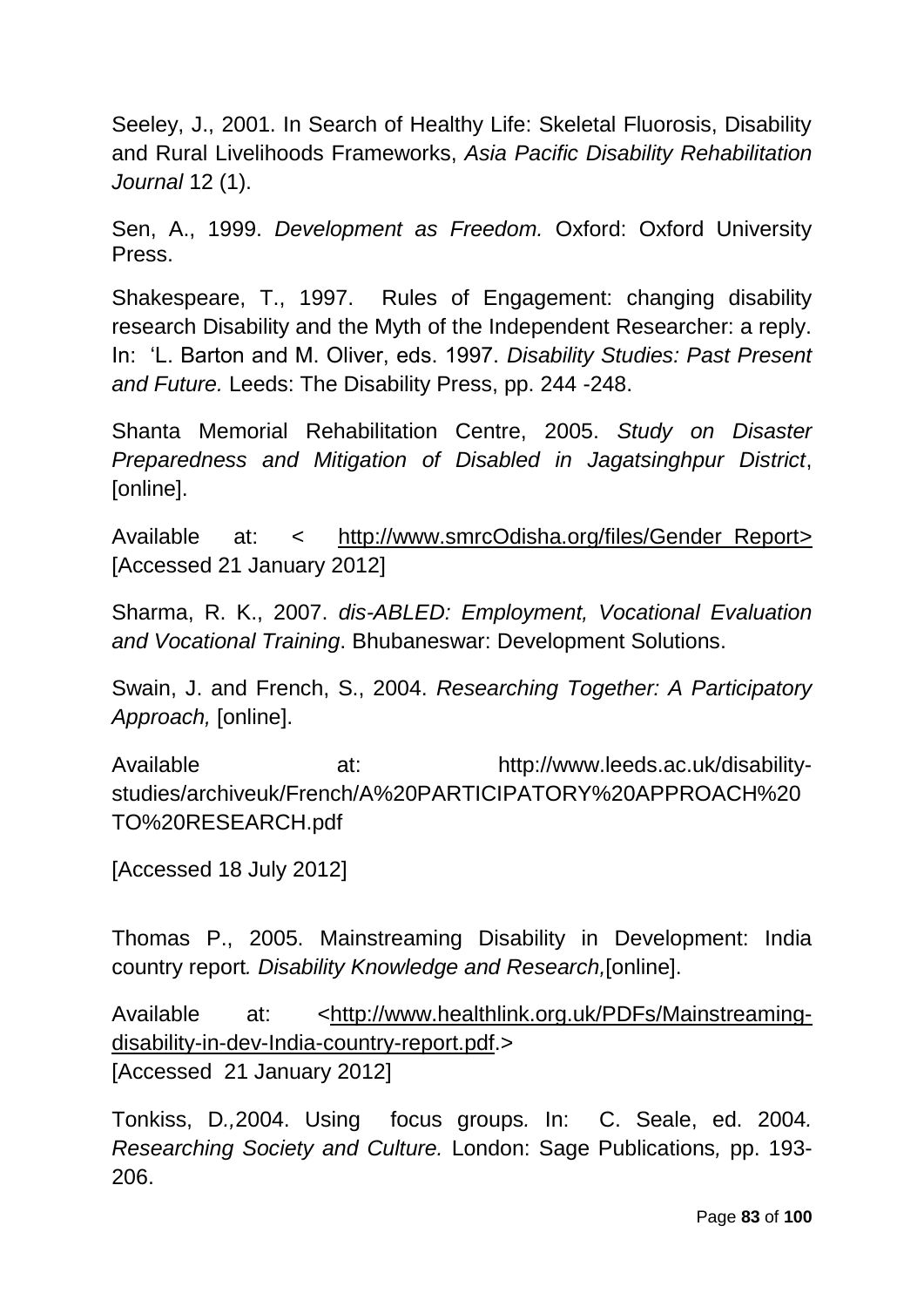Turmusani, M., 2003. *Disabled People and Economic Needs in the Developing World: A Political Perspectives from Jordan.* Hampshire: Ashgate Publishing Limited.

United Nations, 2006. *United Nations Convention on the Rights of Persons with Disabilities*, [online].

Available at: [<http://www.un.org/disabilities/default.asp?id=150>](http://www.un.org/disabilities/default.asp?id=150) [Accessed 15 January 2012]

United Nations, 2011. *Disability and Million Development Goals: A Review of MDG Process Strategies for Inclusion of Disability issues in Million Development Goal Efforts*, [online]

Available at: http://www.un.org/disabilities/documents/review of disability and the [mdgs.pdf](http://www.un.org/disabilities/documents/review_of_disability_and_the_mdgs.pdf)

[Accessed 28 June 2012]

United Nations Development Programme, Government of India and Shanta Memorial Rehabilitation Centre, 2007. *A Multi State Socio Economic Study of Women with Disabilities in India,* [online] Available at: [<http://www.undp.org.in/sites/default/files/reports\\_publication/Report\\_on](http://www.undp.org.in/sites/default/files/reports_publication/Report_on_the_Study_on_WWD.pdf) the Study on WWD.pdf> [Accessed 21 January 2012]

UPIAS, 1976. *Fundamental Principles of Disability*. London: Union of Physically Impaired Against Segregation (UPIAS),.

Voluntary Service Overseas, 2006. *A handbook on mainstreaming disability*. London: Voluntary Service Overseas.

[f](http://www.asksource.info/pdf33903_vsomainstramingdisability_2006.pdf) 

Available at: [http://www.asksource.info/pdf33903\\_vsomainstramingdisability\\_2006.pd](http://www.asksource.info/pdf33903_vsomainstramingdisability_2006.pdf)

[Accessed 6 August 2012]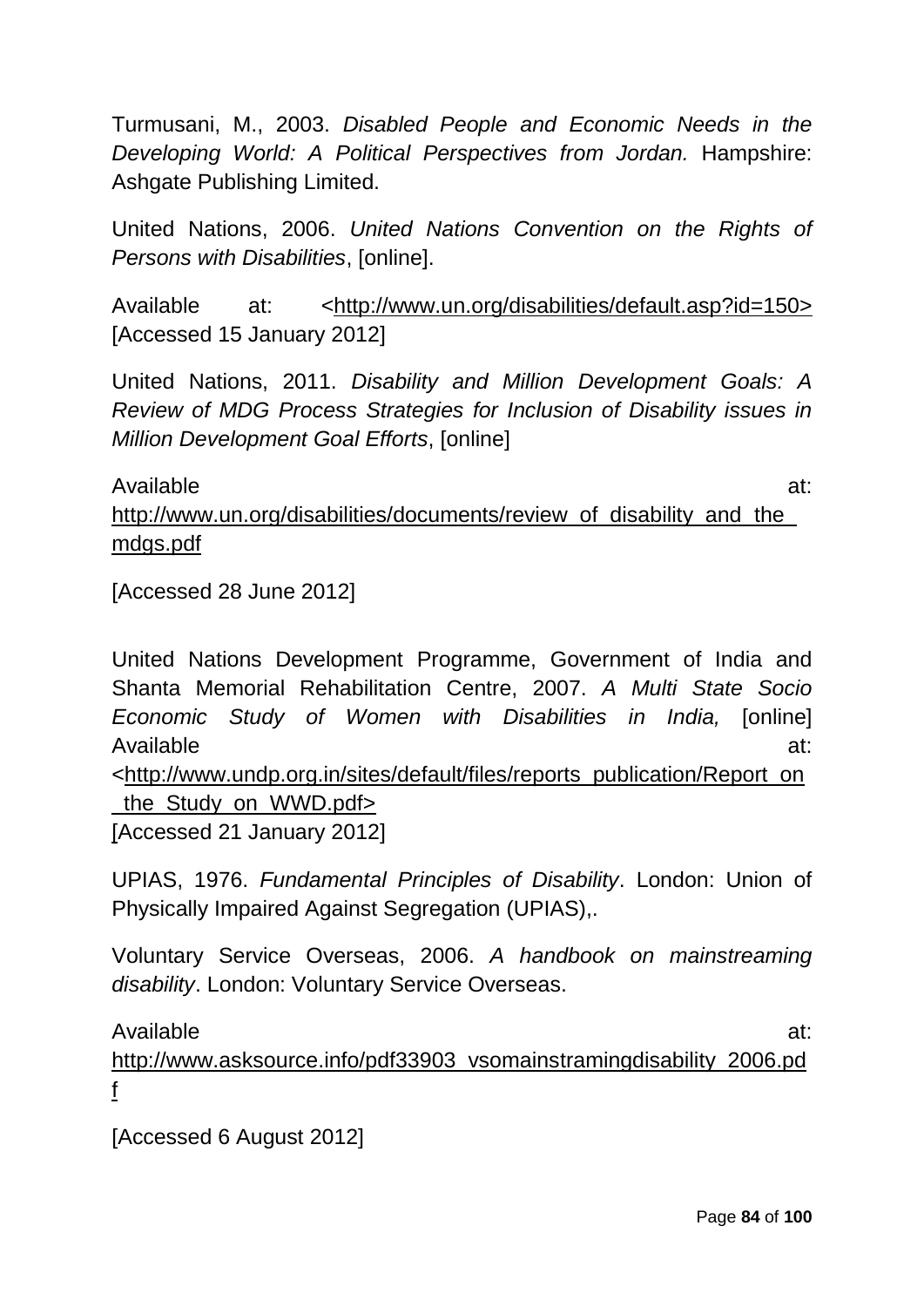Wehbi, S. and El-Lahib, Y., 2007. The employment situation of people with disabilities in Lebanon: challenges and opportunities. *Disability and Society*, 22 (4), pp. 371-382.

World Health Organisation, 2010a. *CBR Guidelines: Introductory booklet*. Geneva: WHO Library Cataloguing-in-Publication Data, [online] Available at: [<http://whqlibdoc.who.int/publications/2010/9789241548052\\_introductor](http://whqlibdoc.who.int/publications/2010/9789241548052_introductory_eng.pdf)

[y\\_eng.pdf>](http://whqlibdoc.who.int/publications/2010/9789241548052_introductory_eng.pdf)

[Accessed 21 January 2012]

World Health Organisation, 2010b. *CBR Guidelines: Livelihoods component*. Geneva: WHO Library Cataloguing-in-Publication Data, [online] Available at:

[<http://whqlibdoc.who.int/publications/2010/9789241548052\\_introductor](http://whqlibdoc.who.int/publications/2010/9789241548052_introductory_eng.pdf) [y\\_eng.pdf>](http://whqlibdoc.who.int/publications/2010/9789241548052_introductory_eng.pdf)

[Accessed 25 January 2012]

Yeo, R., 2001. *Chronic Poverty and Disability*, [online]

Available at: [http://www.dfid.gov.uk/r4d/PDF/Outputs/ChronicPoverty\\_RC/04Yeo.pdf](http://www.dfid.gov.uk/r4d/PDF/Outputs/ChronicPoverty_RC/04Yeo.pdf)  [Accessed 21 January 2012]

Yeo, R and Moore, 2003. Including Disabled People in Poverty Reduction Strategy: 'Nothing About Us, Without Us'. *World Development*, 31(3), [online].

Available at: [<http://www.ingentaconnect.com/content/els/0305750x/2003/00000031/](http://www.ingentaconnect.com/content/els/0305750x/2003/00000031/00000003/art00218) [00000003/art00218>](http://www.ingentaconnect.com/content/els/0305750x/2003/00000031/00000003/art00218) [Accessed 21 January 2012]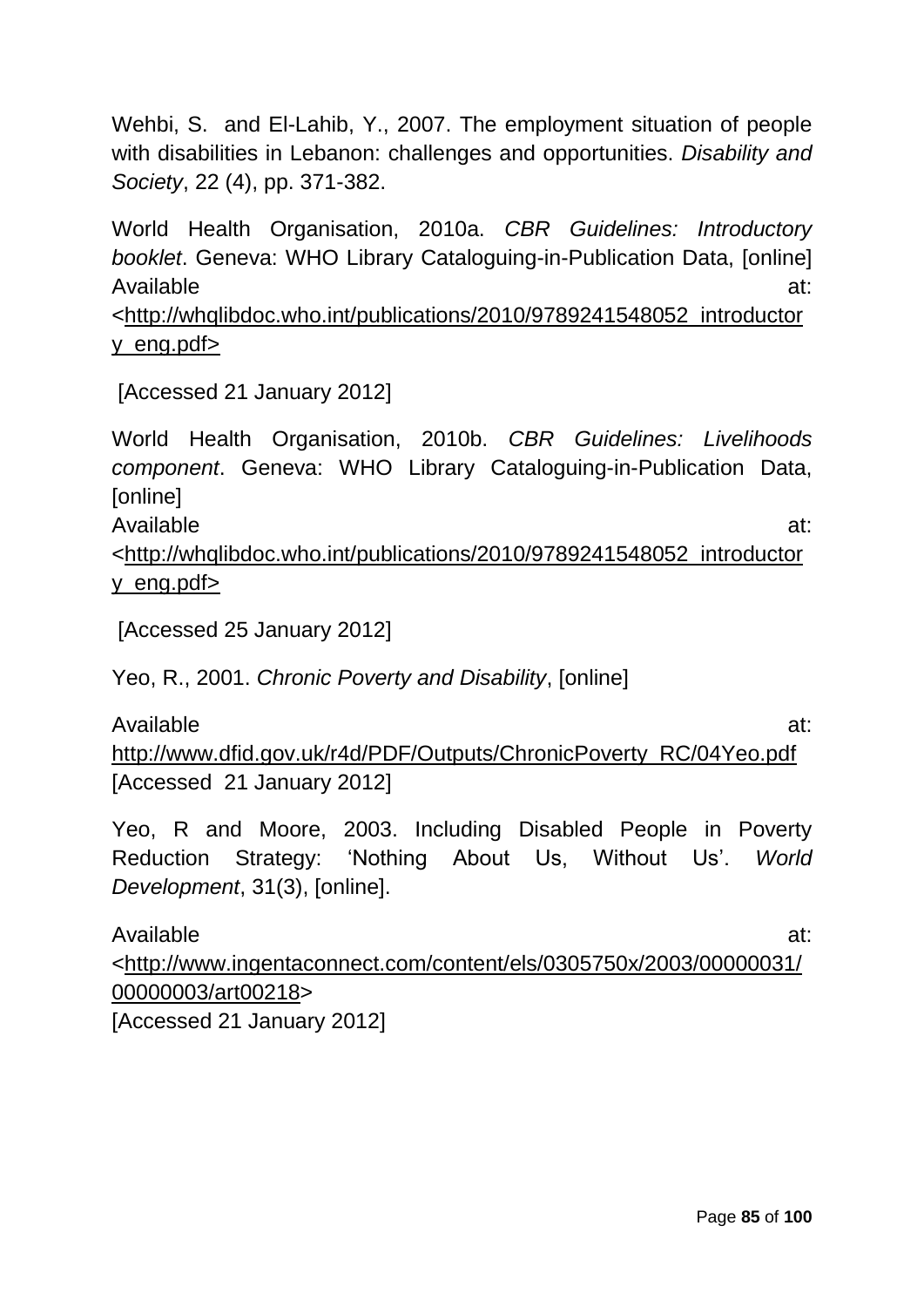### **Appendices**

#### **Appendix-1. Background of study area**

Haraspada is a rural remote village in Khandahota Gram Panchayat (lowest electoral unit in India) in Puri District, Orissa, India. The village is at 12 kilometres distance from the Kanas Block, (the lowest administrative unit in Odisha) and 36 kilometres from district headquarter Puri. It is surrounded by rivers Luna in east, Daya in west and Chilika Lake and Bay of Bengal in south.

The village infrastructure includes a primary school up to class five, an integrated child health centre and a sub health centre. Other institutions including high school at one kilometre distance and the post office, gram Panchayat office and primary health centres are at about two kilometres distance from the village. The bank, college, community health centres and block office are at more than 12 kilometres. There is no rehabilitation institutions exist within the district. The nearest medical rehabilitation institutions like Swami Vivekananda Institute for Rehabilitation Training and Research, Cuttack, State Institute for Rehabilitation, Bhubaneswar and Vocational Rehabilitation Centre, Bhubaneswar are more than 60 kilometre distances from the village. The nearest bus stop is at three kilometres distance which is connected by combination of muddy and concrete road from the village. The road is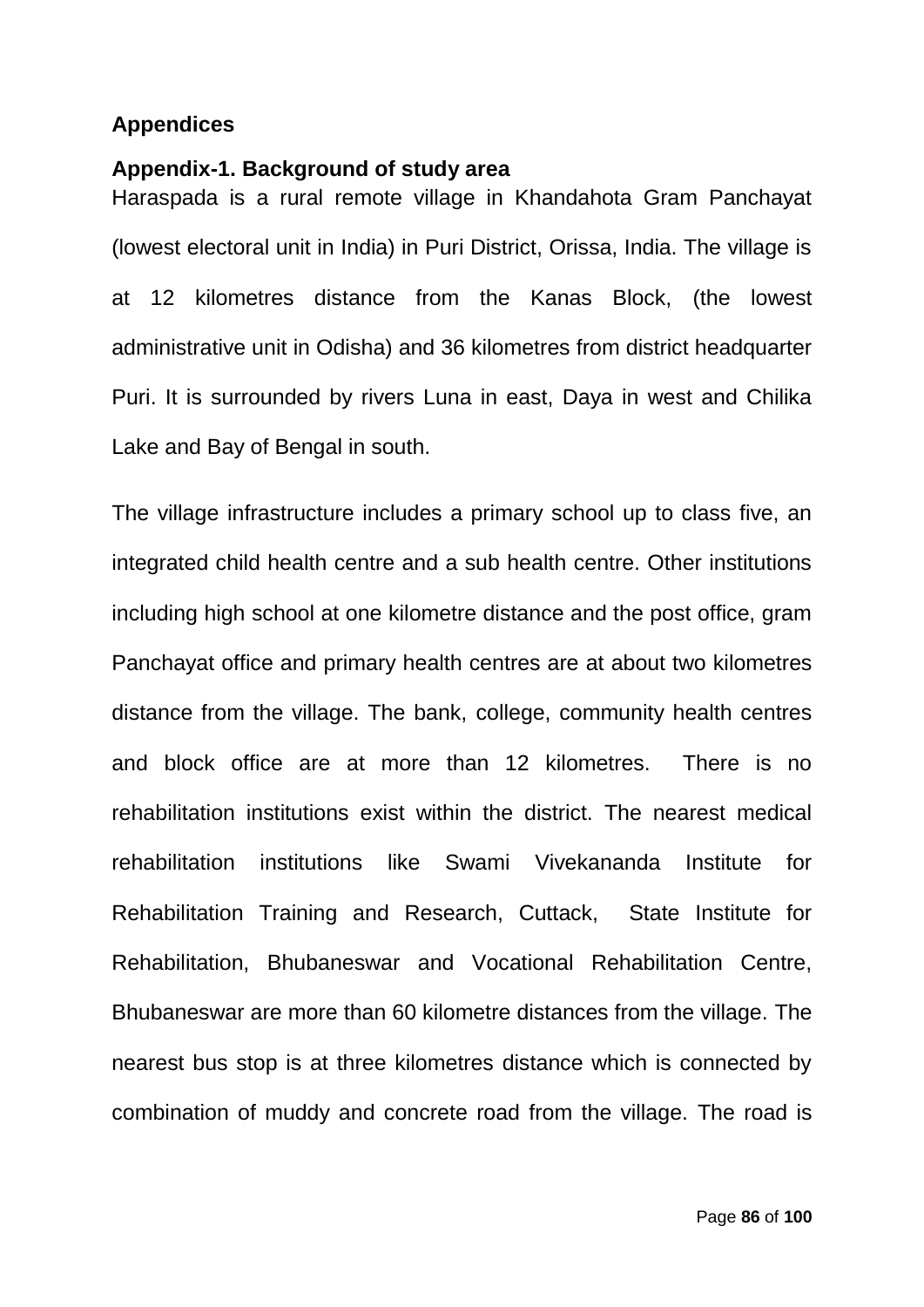usually submerged during rainy season disconnecting the Haraspada from the rest of the world.

A total of 175 families live in the village out of which 166 families are general caste and rest belongs to other backward caste. The total population of the village is 887, out of which 514 are male and 373 are female. Among total 28 disabled people in the village, 17 male are 11 are female. These twenty eight disabled people include eleven people with physical impairment, eight speech and hearing impairment, four learning impairment, four visual impairment and two with multiple impairment.

These 175 families live in 69 compounds due to non- availability of homestead land and water logging. There are only 61 asbestos roof houses and 31 buildings in Haraspada. The rest are built up of thatched mud houses. The major sources for drinking water for the villagers are four bore wells and two open wells. None of these are accessible for disabled people. Only two families in the village have toilets and rest go for open defecation. Disabled people and women face lot of challenges for defecation particularly during rainy season.

Only three people have completed graduation including one disabled people and the vast majority of the villagers have merely completed the primary education. Among disabled people four are illiterate, majority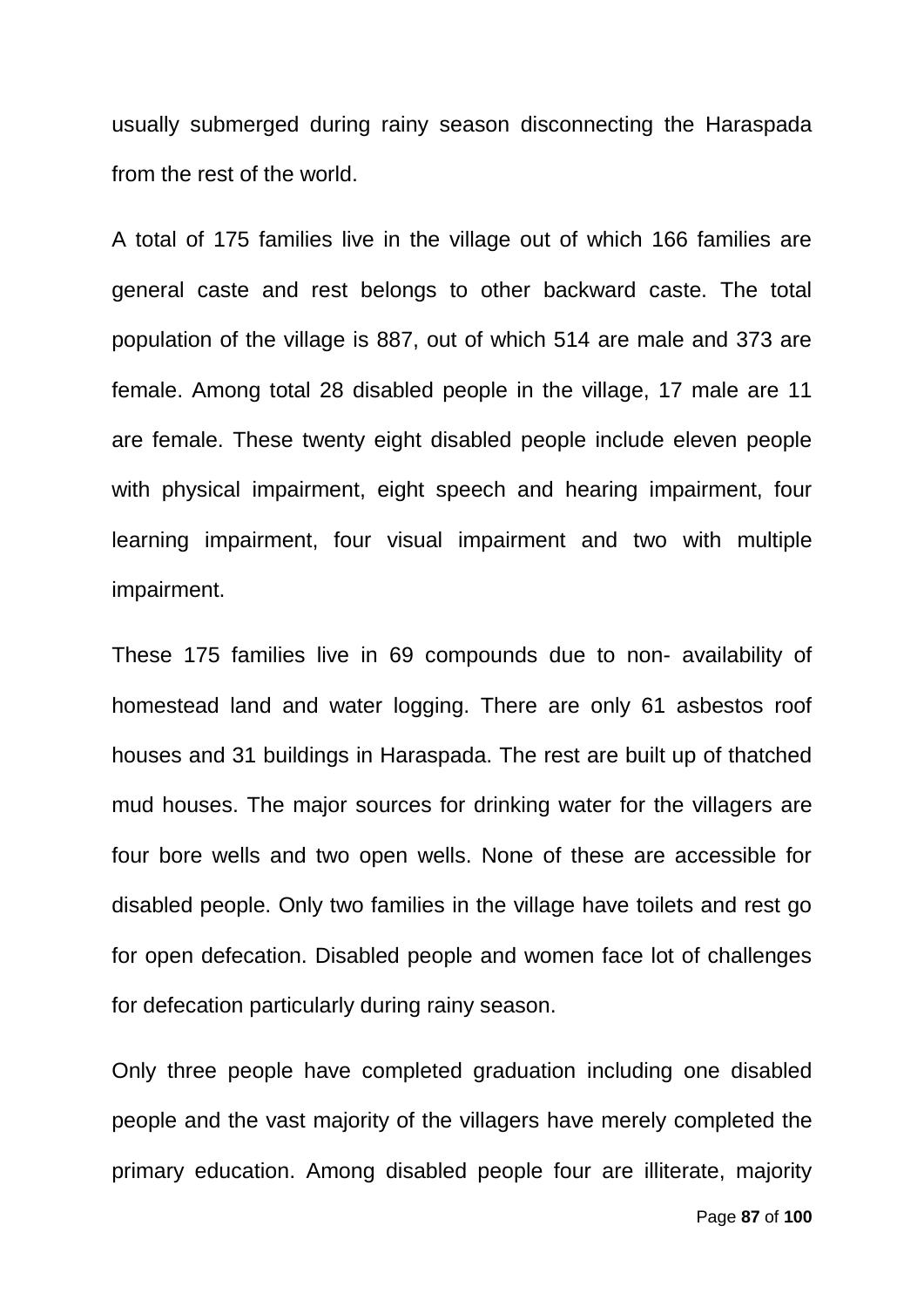have attended primary school, only three completed twelfth class and one studied up to graduation. None of them have undergone any kind of vocational or skill training. The major reason is that the schools almost remain closed during the rainy season as the roads and school submerged due to flood and water logging. Besides that general health condition of the village not up to mark.

A majority of the under five children in the village are malnourished. The water borne diseases like diarrhoea, skin diseases and stomach problems are very common in the village due to contamination of water. On the other hand only few medicines are available at Integrated Child Development Centre. The health worker occasionally visits the village. Bad road conditions and access are the major challenges for disabled people to access any health or education facilities.

Agriculture and livestock keeping are major sources of livelihoods in the village. There only six government employees and six businessmen in the village and the rest are farmers or daily wage workers. Though 58 families have received job cards to work under Mahatma Gandhi National Rural Employment Guarantee Act- 2005 but work has not yet started in the village. Due to recurrent flood and crop loss, summer paddy is the only crop cultivated in the village. However lack of irrigation facility is the major challenge for farmers to continue with agriculture.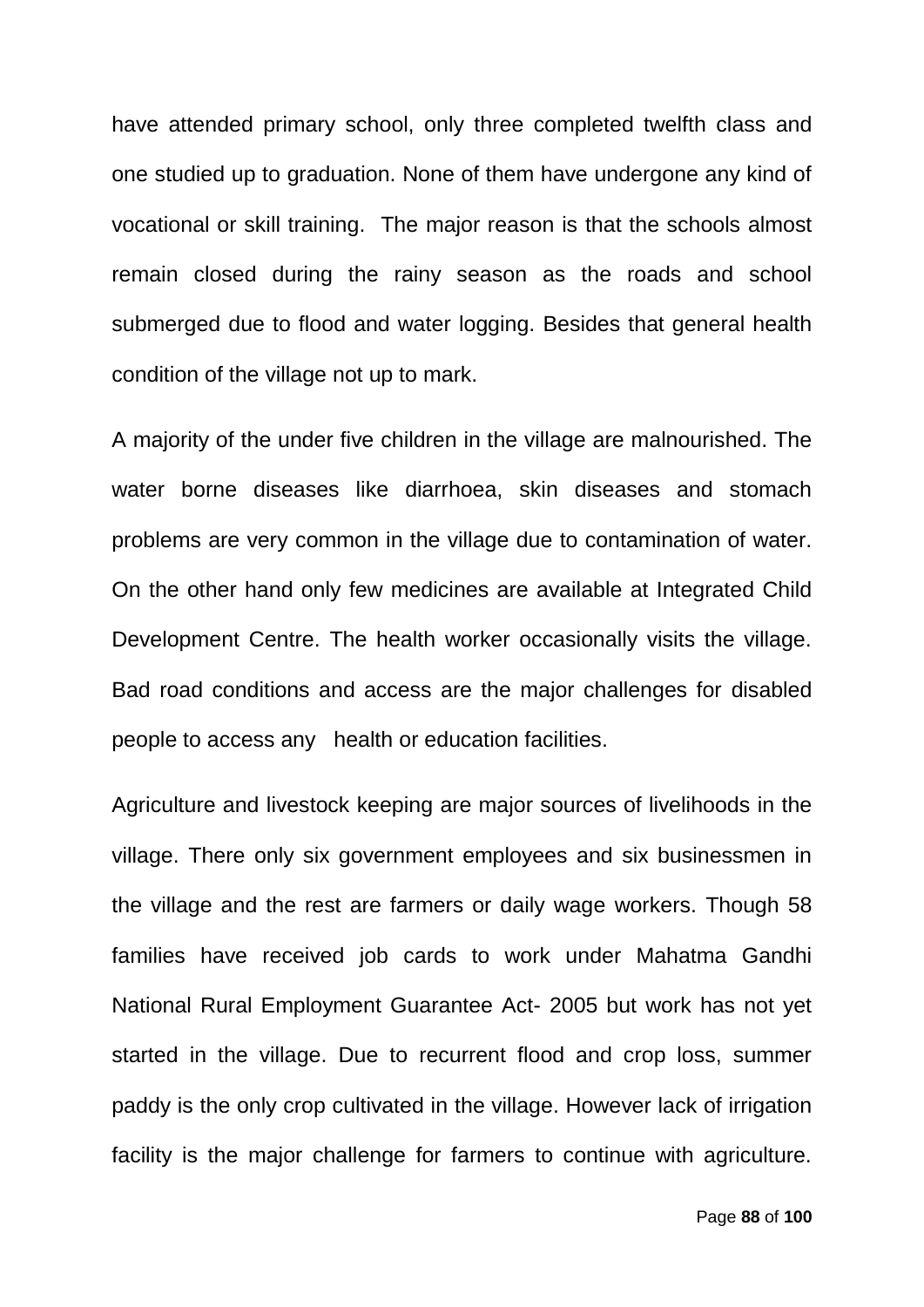Most of the family also rear cow, goat, sheep and hens alongside the agriculture. The crop loss and non-availability of employment forced the majority of the youths in the village to migrate to the cities in search of jobs. However, physical labour intensive agriculture is not a suitable occupation of for disabled people. Furthermore bad road conditions, physical incapacity and lack of transport facilities prevent disabled from finding job outside the village. None of the disabled people are involved in any type of employment or self -employment activities except one or two people who are marginal farmers or daily labourers.

# **Appendix-2. Findings of Survey Report of Handicap International, Bhubaneswar and SOLAR Konark, Odisha**

Age wise Distribution of disabled people:-

| Age wise distribution  | Kanas<br>(SOLAR) |              |
|------------------------|------------------|--------------|
|                        | Group            | <b>Total</b> |
| Between 0-5            |                  |              |
| Between 6-18           | 11               | 28           |
| Between 19-60          | 16               |              |
| More than 60           |                  |              |
| Demographic Profile :- |                  |              |

| Criteria                  | Category    | No. of<br><b>Disabled</b><br>people | <b>Total</b> |  |
|---------------------------|-------------|-------------------------------------|--------------|--|
| <b>Total</b>              | <b>Male</b> | 17                                  | 28           |  |
| <b>Household   Female</b> |             | 11                                  |              |  |
| <b>Religion</b>           | Hindu       | 28                                  | 28           |  |
| Caste                     | <b>SC</b>   |                                     | 28           |  |
|                           | <b>ST</b>   |                                     |              |  |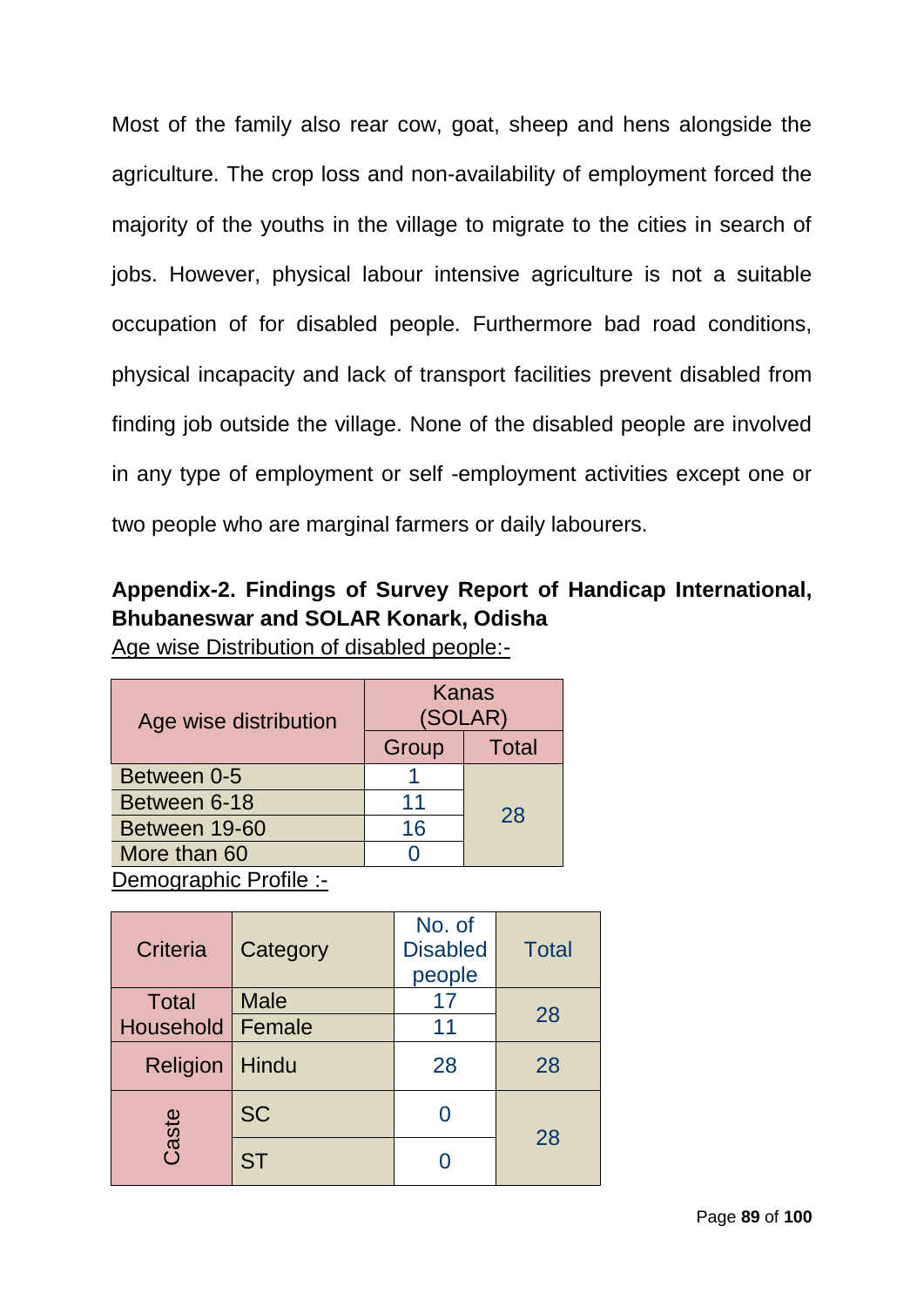|              | <b>OBC</b>                                     |    |    |
|--------------|------------------------------------------------|----|----|
|              | General                                        | 20 |    |
|              | <b>No Ration</b><br>Cards                      | 23 |    |
| Poverty card | <b>Below Poverty</b><br>Line (Ration<br>Cards) | 5  | 28 |
|              | No information                                 |    |    |

Information on disabled people:-

| Education      | <b>Illiterate</b>         | 4              |    |
|----------------|---------------------------|----------------|----|
|                | Primary                   | 12             |    |
|                | <b>Higher Secondary</b>   | 0              |    |
|                | Intermediate<br>(Twelfth) | 4              | 25 |
|                | <b>Graduation</b>         | 1              |    |
|                | <b>Post-Graduation</b>    | 0              |    |
| Monthly Income | < 500                     | 8              |    |
|                | 500-1000                  | 1              |    |
|                | 1001-2000                 | 1              | 28 |
|                | >2000                     | $\overline{0}$ |    |
|                | No income                 | 18             |    |

# Information related to disabilities :-

| i ype of<br>isability | <b>Visual</b> |    |
|-----------------------|---------------|----|
|                       | Hearing       | 28 |
|                       | Physical      |    |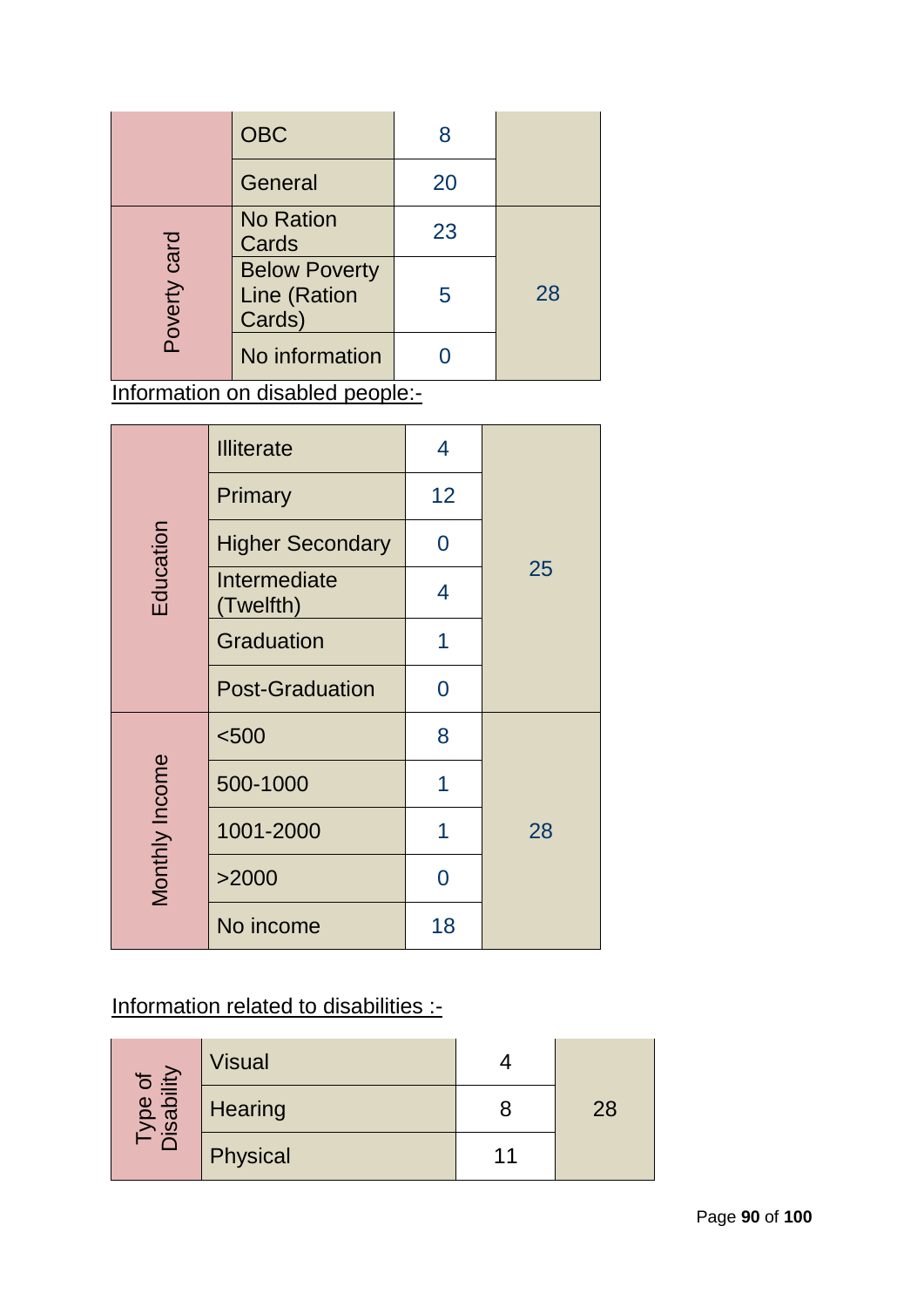|                                                      | Intellectual            | 3              |    |
|------------------------------------------------------|-------------------------|----------------|----|
|                                                      | Psychosocial            | 0              |    |
|                                                      | <b>Multiple</b>         | $\overline{2}$ |    |
| Use of<br>Assistive<br>Devices                       | Yes                     | 12             | 28 |
|                                                      | <b>No</b>               | 16             |    |
|                                                      | 1.Service               | 0              |    |
|                                                      | 2. Daily wage labourer  | $\overline{2}$ |    |
|                                                      | 3. Farming              | $\overline{0}$ |    |
|                                                      | 4. Livestock keeping    | 0              |    |
| <b>Current Occupation</b>                            | 5. Business             | $\overline{0}$ | 28 |
|                                                      | <b>6.Household Work</b> | 0              |    |
|                                                      | 7. Unemployed           | 26             |    |
|                                                      | 8. No information       | 0              |    |
|                                                      | 5. Other                | 0              |    |
| <u>ାସ</u><br>Assessed Gov<br>Schemes - Fron<br>Where | 1.SGSY                  | 0              |    |
|                                                      | 2.NHFDC Loan            | $\mathbf 0$    | 3  |
|                                                      | 3. Disability Pension   | 3              |    |
|                                                      | 4.Other                 | $\mathbf 0$    |    |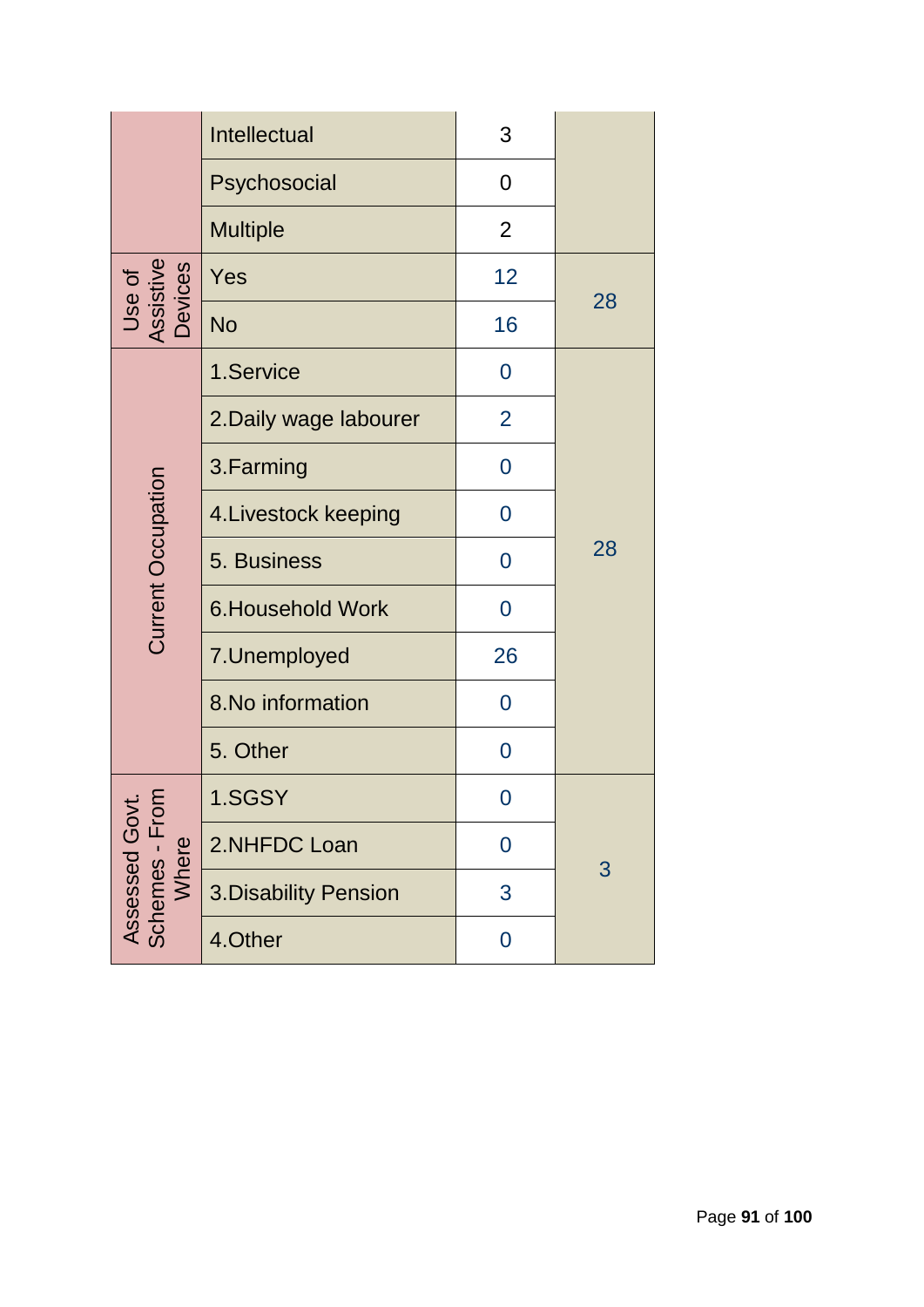**Appendix-3. Questionnaire guidelines for focus group discussion 1.** What is the present status of livelihoods of disabled people?

- i. What are the major sources of income for the people in your village?
- ii. How many disabled people might be there in your village? What are the major sources of income for disabled people?
- iii. What kind of wage employment activities disabled people do in your village (Farming, agriculture labourer, formal employment, labours in private house, MGNREGA). How many of them might be engaged in wage employment.
- iv. What kind of self –employment activities disabled people do in your villages (small business, livestock, and micro enterprises). Source of seed money (loan, self- help groups). How many of them might be engaged in self-employment?
- v. How many disabled people have accessed any kind of social security scheme? What are they (pension, free ration, loan, housing support, free ration card, aids and appliances)?
- vi. How other disable people manage their livelihoods?
- vii. How many disabled people have received any kind of vocational training? How it helped in getting any employment or self – employment?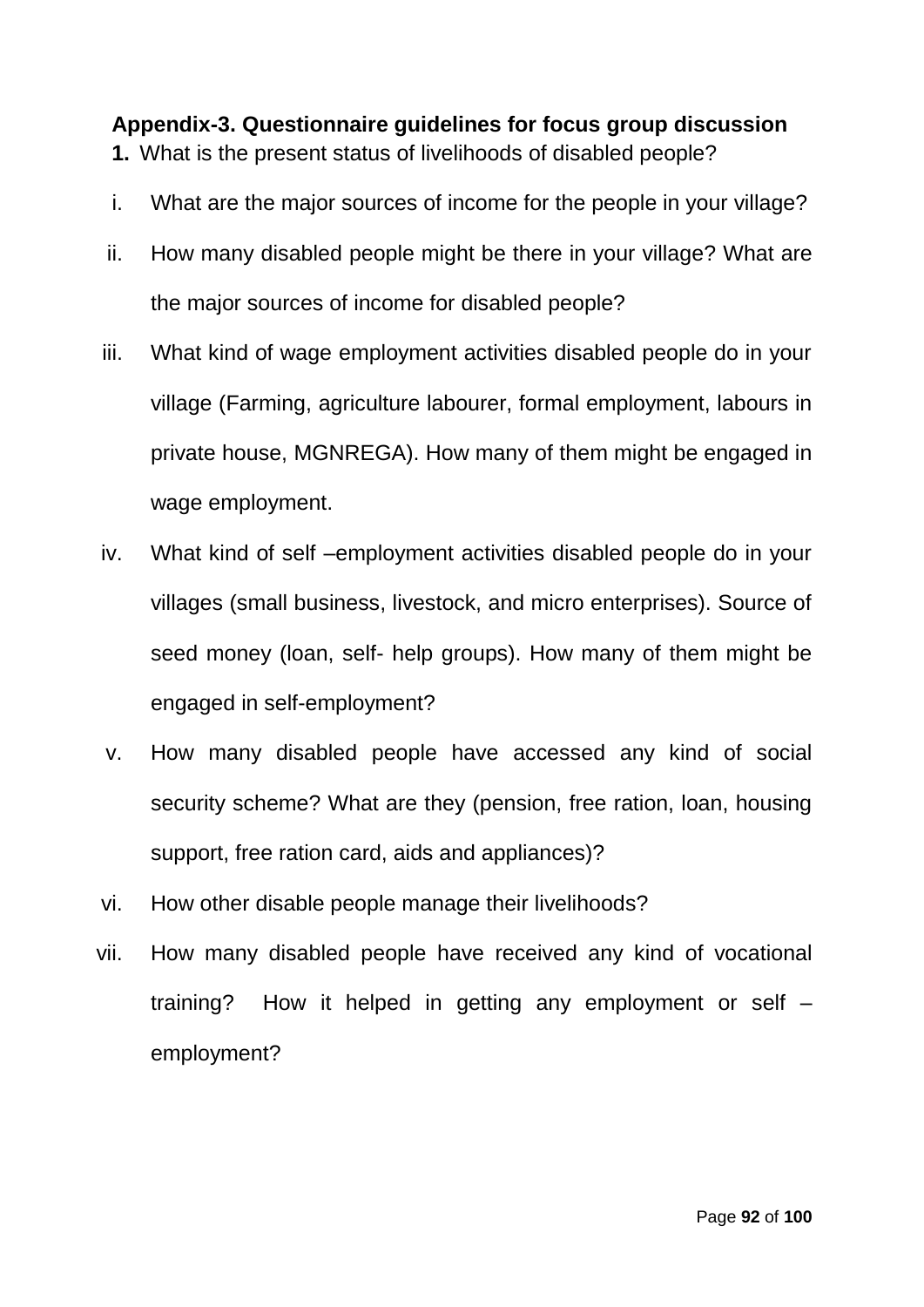- viii. Is there are any difference in earning of disabled men and disabled women? Who are the disabled people must likely to be deprived from any kind of income generation activity?
	- ix. Is there any additional expenditure for their disability such as cost of treatment and aids appliances? How do they manage that additional expenditure?
		- **2.** What are the opportunities and challenges for disabled people in accessing their livelihoods?
	- i. What are government and non-government schemes and facilities available for disabled people in your area?
		- a. Wage employment
		- b. Self –employment (Bank loan, microcredit, technical support, marketing)
		- c. Social security
		- d. Capacity building (Education, Vocational training)
- ii. Whether disabled people in your village less likely to be involved in any income generation activities. If so, what are the challenges in availing existing facilities?
	- a. Wage employment
	- b. Self- employment
	- c. Capacity building
	- d. Social security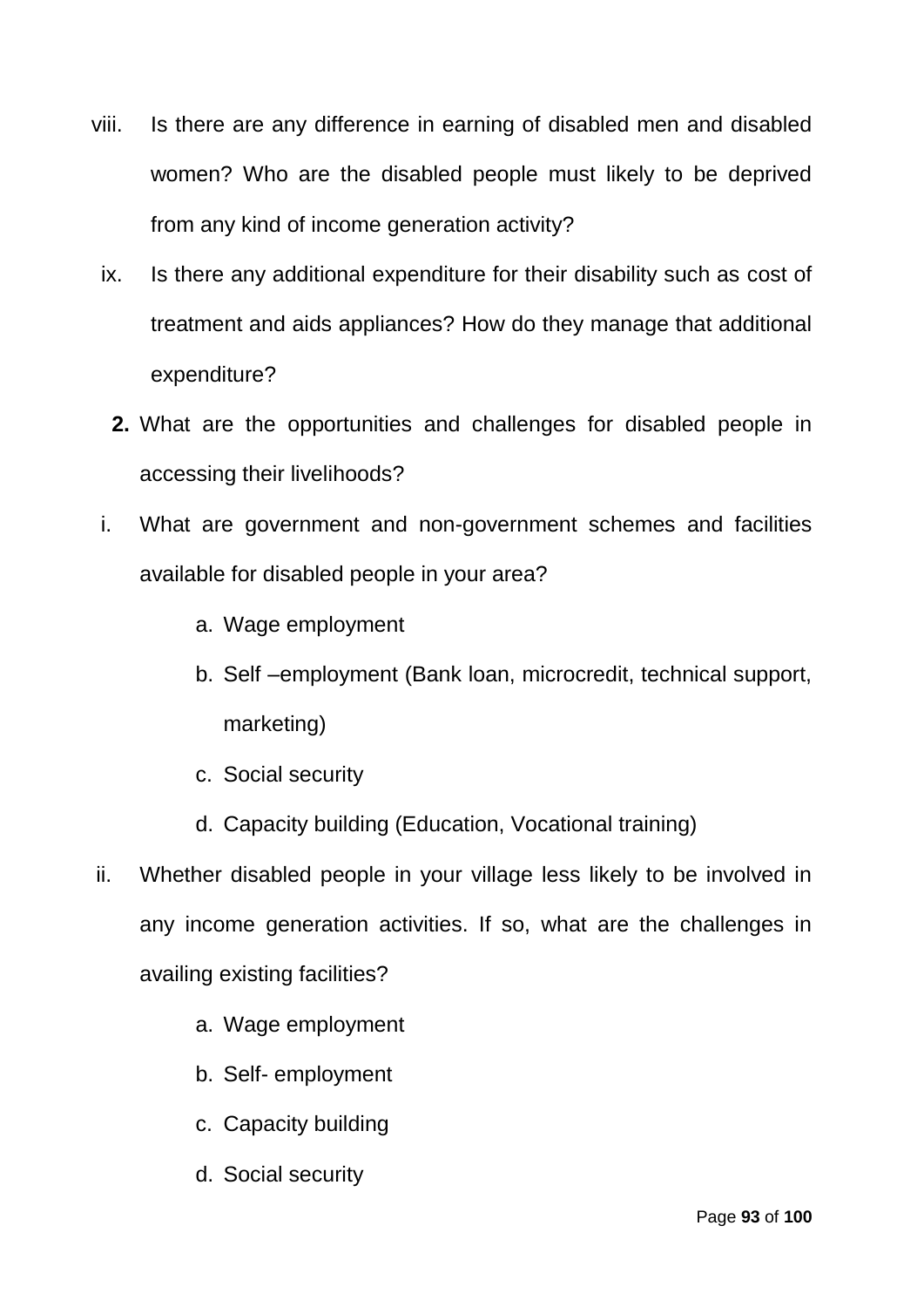- iii. What are the challenges from the society, officials, family, self or in environment
- iv. Is there any particular group such as disabled men or women or specific disabled group who face more challenges in availing these facilities? If yes, what could be the reasons?
	- **3.** How disabled people can overcome the challenges to sustain their livelihood?
	- i. How disabled people can secure their livelihoods in your village?
- ii. How are the barriers in accessing the existing facilities of education, vocational training, employment, and self-employment and social security schemes can be reduced?
- iii. Is existing facilities sufficient or any additional support needed?

### **Appendix-4. Questionnaire guidelines for semi structured interview with disabled people**

- i. What is your name?
- ii. What is your age?
- iii. Who are the other members in your house?
- iv. What is major source of income of the family?
- v. Who is the major bread earner of the family?
- vi. What is your education background? What prevented you from further study or vocational training?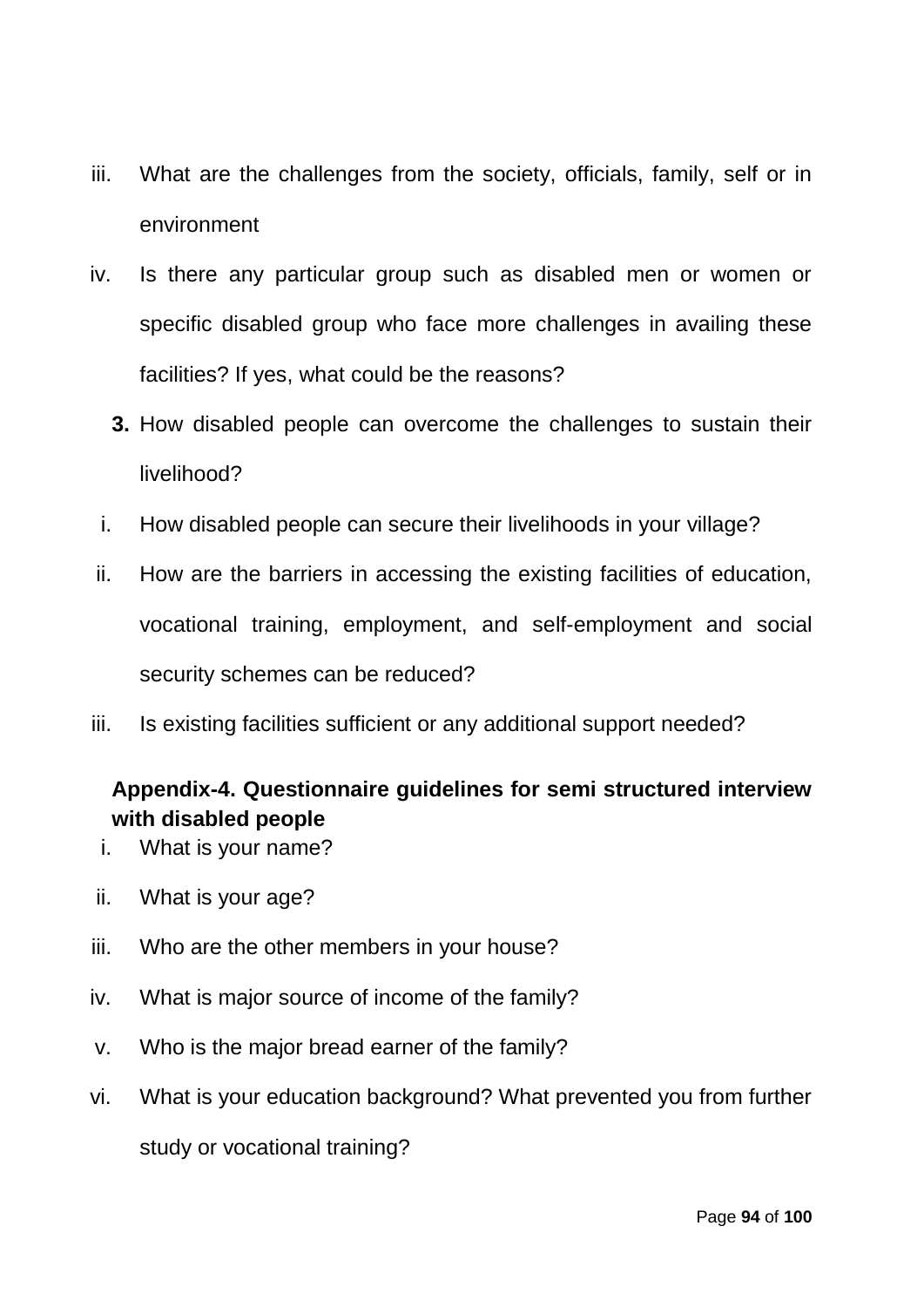- vii. What income generation activity you do?
- viii. How much is your income per the month?
- ix. Whether the impairment has affected your income and how?
- x. Have you undergone any treatment? What prevented you from undergoing treatment?
- xi. What is your average expenditure (including treatment cost) per month and who provides that?
- xii. What type of family support you get to for your livelihoods?
- xiii. Is there any specific challenge from family that prevent in accessing your livelihoods independently?
- xiv. What are the challenges from community and other stakeholders for accessing education, employment, self- employment or government schemes and facilities for safety nets?
- xv. Have you faced any challenges from the stake holders in accessing the existing entitlements?
- xvi. As disabled men or women do you face any specific challenges?
- xvii. What kind of income generation activity you and other disable people can do in the village?
- xviii. What are the government and non- government facilities available for employment and self- employment or social security of disabled people? What are the challenges in availing those and how access to these services can be improved?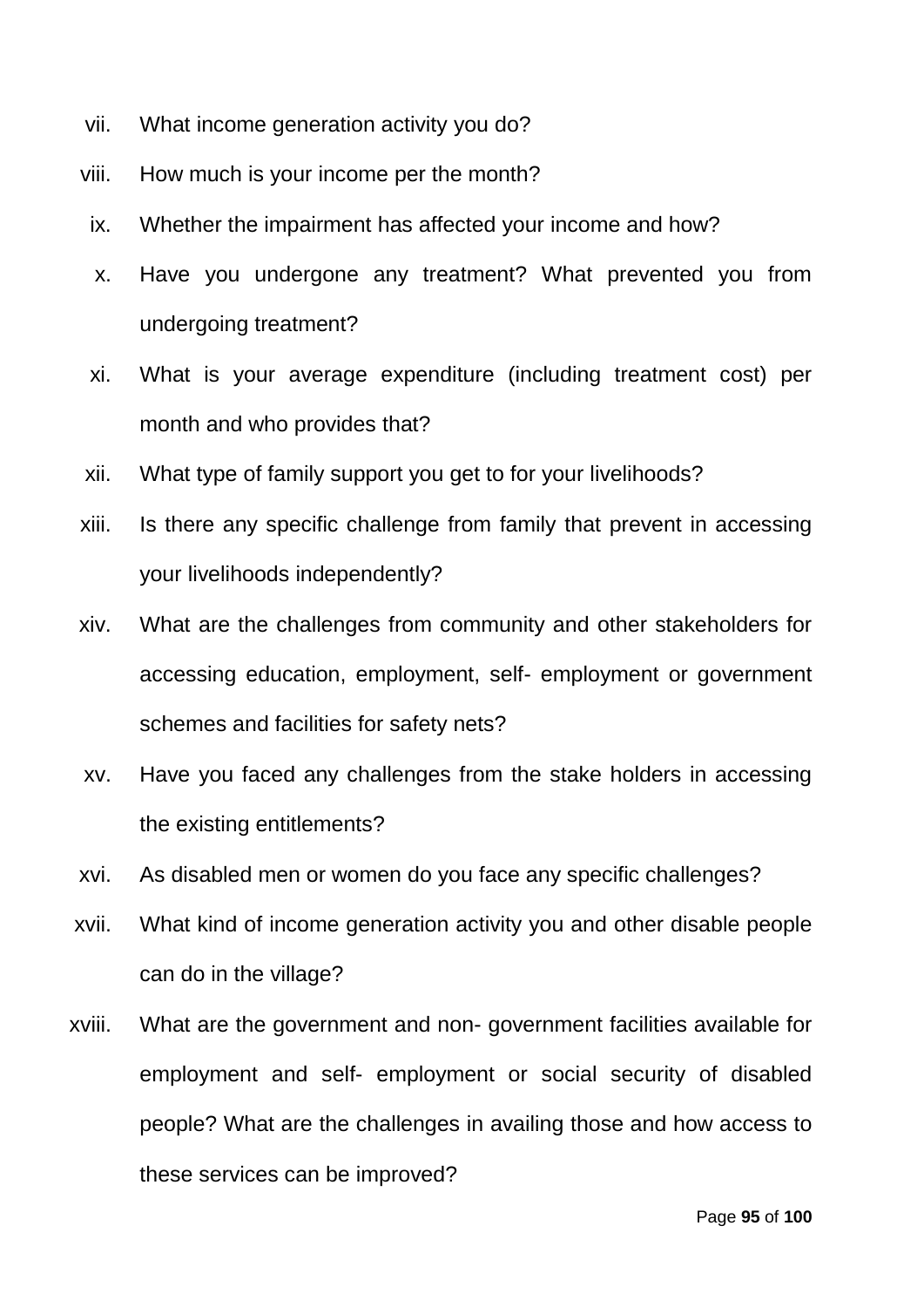xix. What should be done to enhance the income of disabled people like you?

# **Appendix-5. Questionnaire guidelines for semi structured interview with family members**

- i. What is your name
- ii. What is the name of the child with impairment?
- iii. Who are the other members in your house?
- iv. What is major source of income of the family?
- v. Who is the major bread earner of the family?
- vi. What is the educational background of disabled child? What prevented him/her from further study or vocational training?
- vii. How the disabled member is involved in any income generation or any other activities?
- viii. How much she/he earns per the month?
- ix. What is her average expenditure (including treatment cost) per month and who provides that?
- x. How do the family support disabled child to become independent in life?
- xi. What are the government and non- government facilities available for employment, self- employment, social security and treatment of disabled people?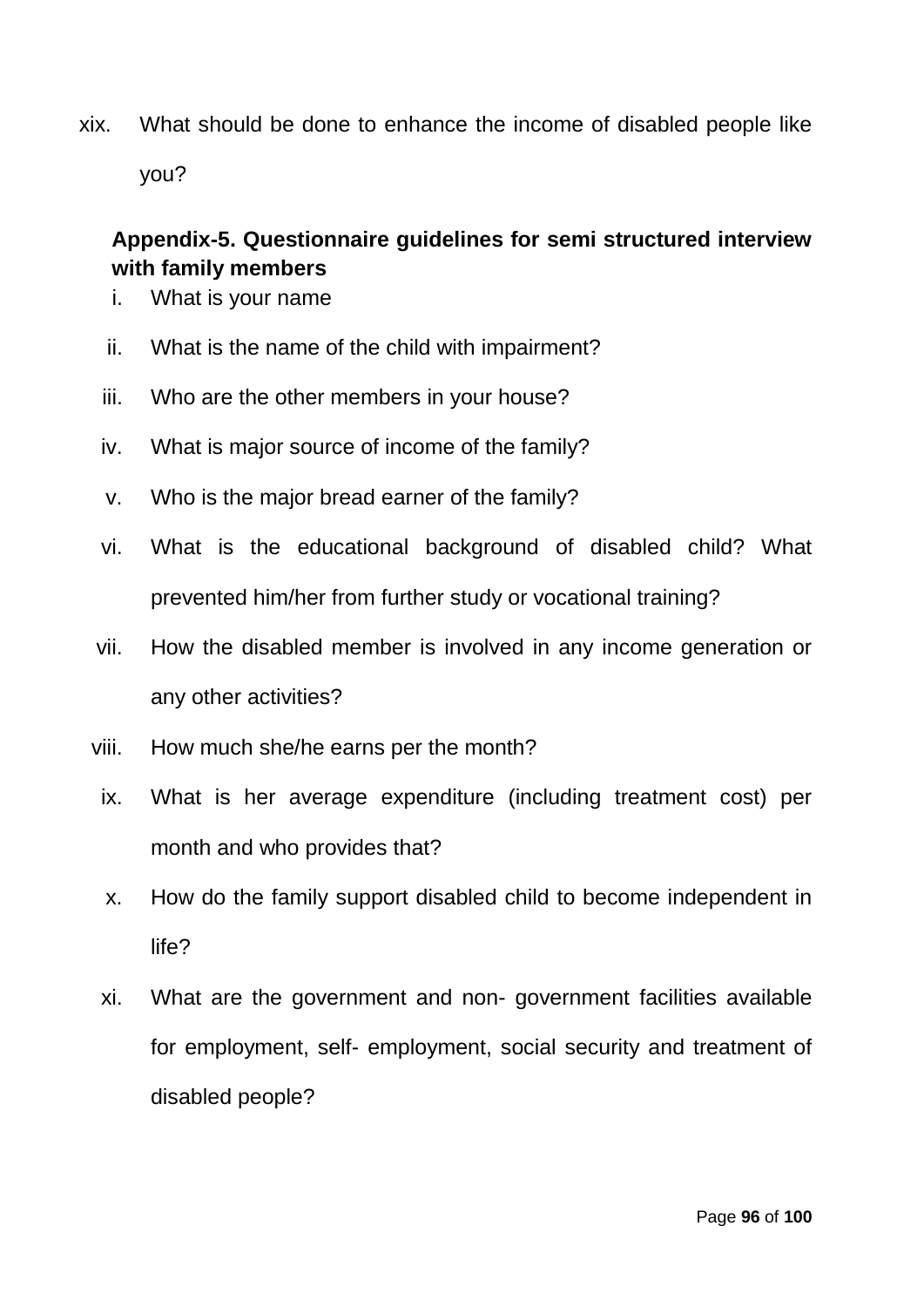- xii. What are the challenges from community and other stakeholders for accessing these facilities?
- xiii. Is there any specific challenge for disabled men or women?
- xiv. What kind of income generation activity your child or other disable people can do in the village?
- xv. How can they better access the existing facilities?
- xvi. What should be done to enhance the income of disabled people in the village?

# **Appendix-6. Questionnaire guidelines for semi structured interview with Stake holders**

- i. What are major source of income in the village?
- ii. How is your institution involved in enhancing the livelihoods of people?
- iii. What are the facilities available in your institution for that?
- iv. How is your institution involved in improving the livelihoods of disabled people?
- v. How many disabled people have been benefited and in what way?
- vi. What are the major challenges for involving disabled people in any income generation activity?
- vii. In your opinion what disabled people can do to secure their livelihoods?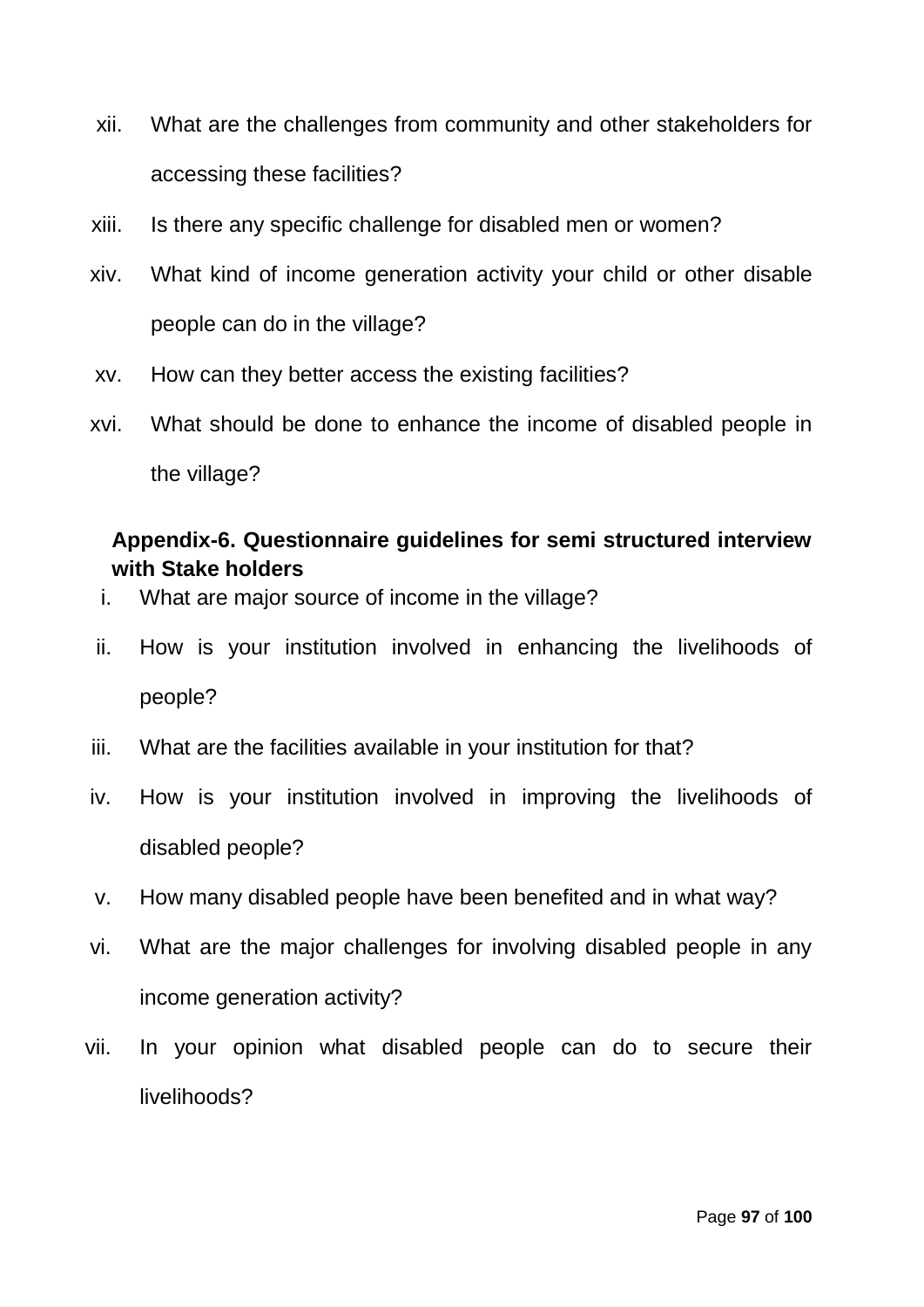- viii. What are the facilities available within the village or in local government for income generation programme (employment, self employment, social security) for disabled people?
	- ix. What are the challenges for disabled people in availing these facilities?
	- x. How your institution can improve the livelihoods disabled people?

### **Appendix-7. Consent form**

Title of the dissertation – To explore Opportunities and challenges of disabled people in accessing their livelihoods in Haraspada village in Puri District, Odisha.

Context – This is a student dissertation trying to explore the livelihood issues of disabled people in disaster prone villages of Haraspada village in Kanas block in Puri district.

I agree to participate in the in the project with following conditions

- The project aimed at exploring livelihoods issues for which focus group discussion/ semi structured interview will be conducted with key stakeholders
- Interview will last for about one hour and questions will deal with status of livelihoods of disabled people, opportunities and challenges
- The information will be solely used for the purpose of student dissertation only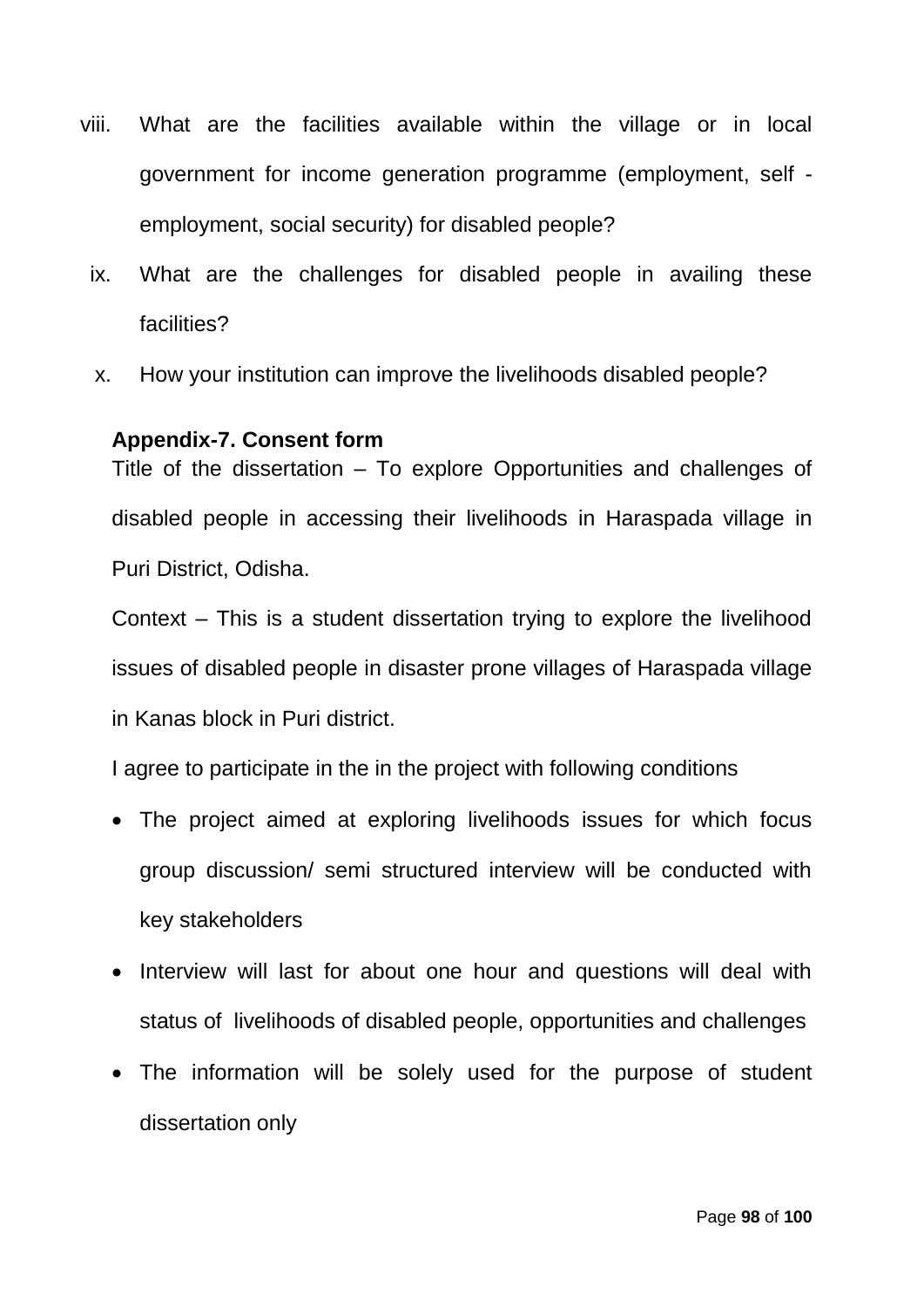- At any time I can refuse to answer the certain question, discuss certain topic or even put an end to the interview without prejudice to myself
- The interview can be recorded by the researcher for transcribing
- All the interview data will be handled with confidentiality. Therefore no names will be mentioned in the final report.
- The data will not be published elsewhere without my prior permission

For any information about the interview report I can contact Sri Bikrama Keshari Mohapatra, D/141, CDA, Sector-7, Cuttack-753014, Phone no- +919437035341

**Signature of the respondent: \_\_\_\_\_\_\_\_\_\_\_\_\_\_\_\_\_\_\_\_\_\_\_\_\_\_\_\_\_**

**Date: \_\_\_\_\_\_\_\_\_\_\_\_** 

**Signature of the Interviewer/facilitator:** 

**Date: \_\_\_\_\_\_\_\_\_\_\_\_\_\_\_\_\_\_\_**

**\_\_\_\_\_\_\_\_\_\_\_\_\_\_\_\_\_\_\_\_\_\_\_\_\_**